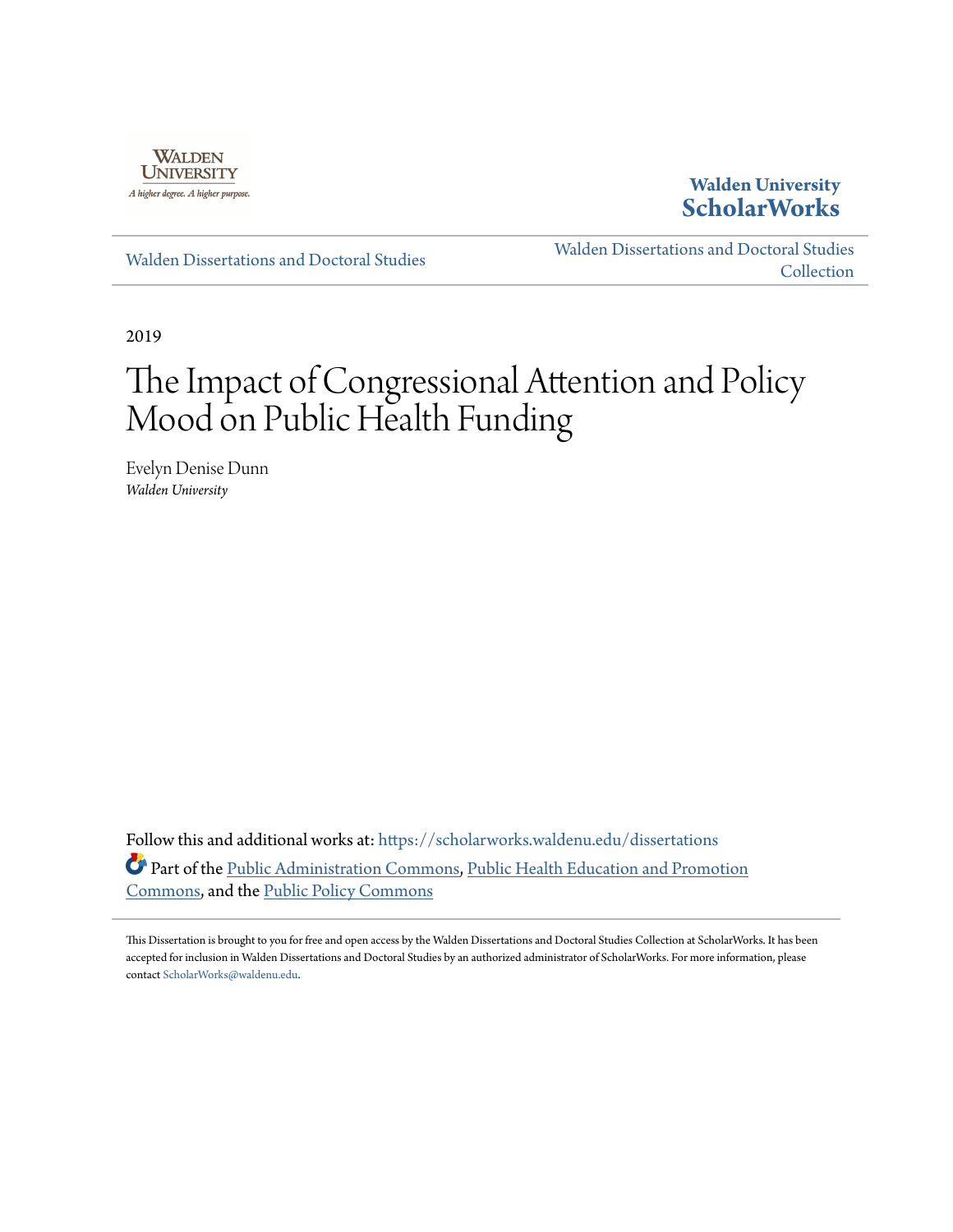# **Walden University**

College of Social and Behavioral Sciences

This is to certify that the doctoral dissertation by

Evelyn Dunn

has been found to be complete and satisfactory in all respects, and that any and all revisions required by the review committee have been made.

> Review Committee Dr. Karen Shafer, Committee Chairperson, Public Policy and Administration Faculty

Dr. Shawn Gillen, Committee Member, Public Policy and Administration Faculty

Dr. Heather Mbaye, University Reviewer, Public Policy and Administration Faculty

> Chief Academic Officer Eric Riedel, Ph.D.

> > Walden University 2019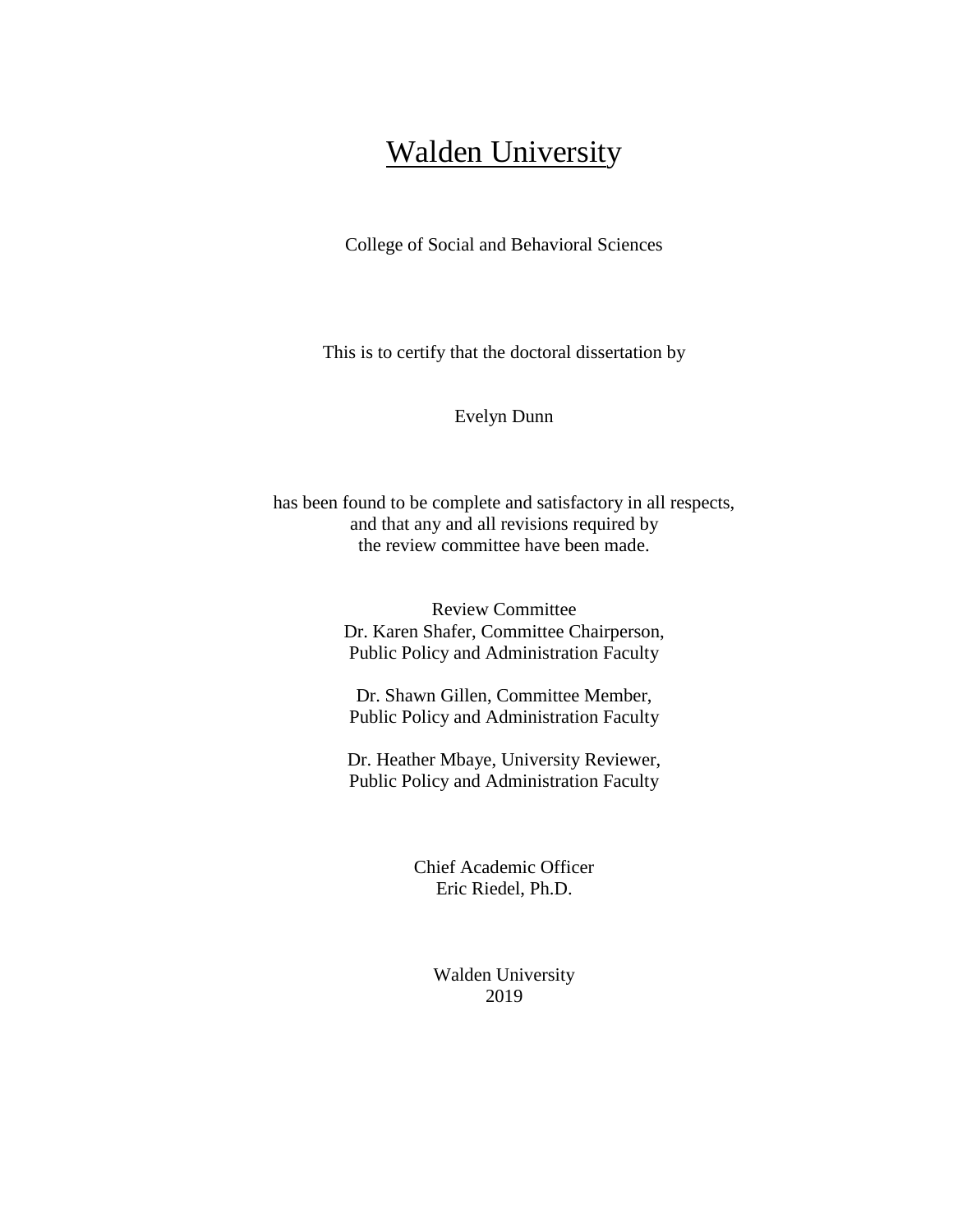# Abstract

The Impact of Congressional Attention and Policy Mood on Public Health Funding

by

Evelyn Dunn

MPA, Georgia State University, 2006

BS, University of Tennessee, Center for Health Sciences, 1983

Dissertation Submitted in Partial Fulfillment

of the Requirements for the Degree of

Doctor of Philosophy

Public Policy and Administration

Walden University

May 2019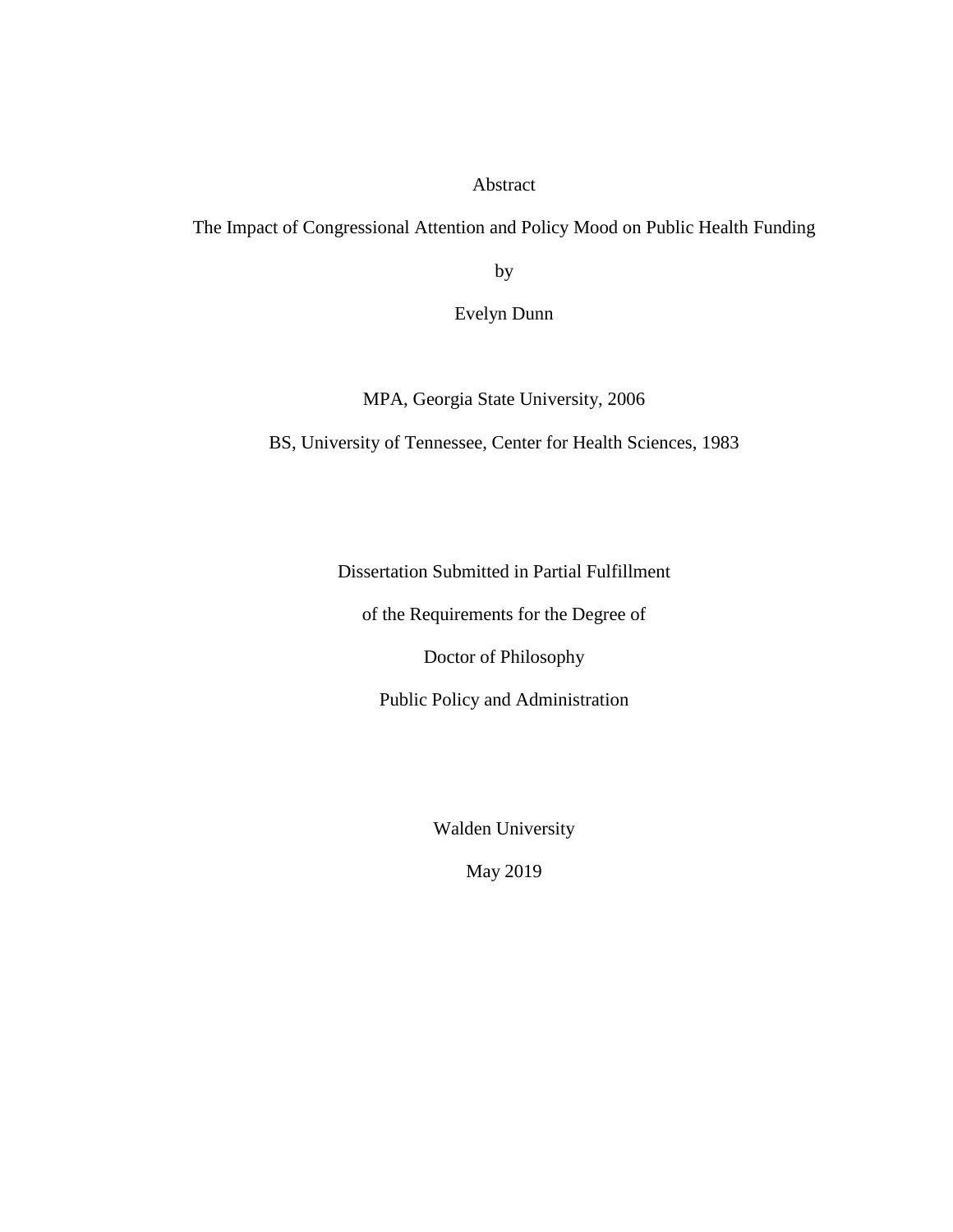Abstract

<span id="page-3-0"></span>Congressional appropriations for federal public health agencies are subjected to external factors throughout the congressional appropriations process, resulting in fluctuations in funding. Recent literature has focused on externals factors, such as political attention and public attitudes, that could influence government funding levels; however, the impact of these factors on federal public health funding was not addressed. The purpose of this study was to determine whether a relationship exists between these external factors and federal public health appropriations. A quantitative study was used to examine congressional attention, policy mood, and the influence on the change in the level of federal public health appropriation during fiscal years 1947–2015. The theoretical framework for this study was based on the punctuated equilibrium theory. The population of this study included 68 years of time series data and analyzed using bivariate linear regression to determine the relationship between the independent variables of congressional hearing days and the policy mood scores and the dependent variable of federal public health appropriations. The results of the regression models indicated that congressional hearings days and policy mood scores did not have a statically significant effect on the change in the level of public health appropriations. Policy implications include informing public health officials and advocacy groups targeting public health messages to Congress that focus on increasing resources to targeted programs. Social change implications include informing health officials in planning congressional outreach and appropriations strategies, which can be used to improve the implementation of public health programs benefiting the community and promoting positive social change.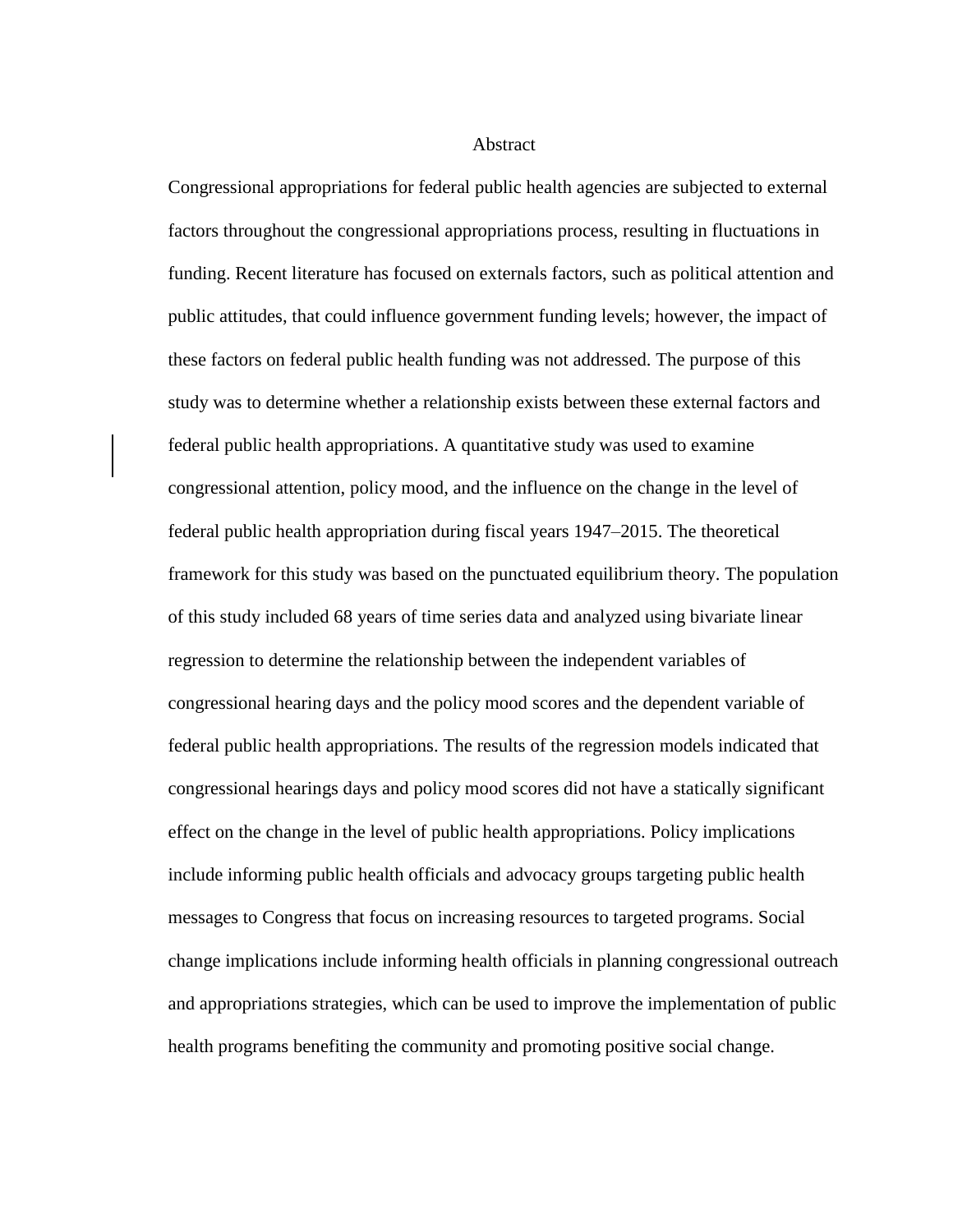The Impact of Congressional Attention and Policy Mood on Public Health Funding

by

Evelyn Dunn

MPA, Georgia State University, 2006

BS, University of Tennessee, Center for Health Sciences, 1983

Dissertation Submitted in Partial Fulfillment

of the Requirements for the Degree of

Doctor of Philosophy

Public Policy and Administration

Walden University

May 2019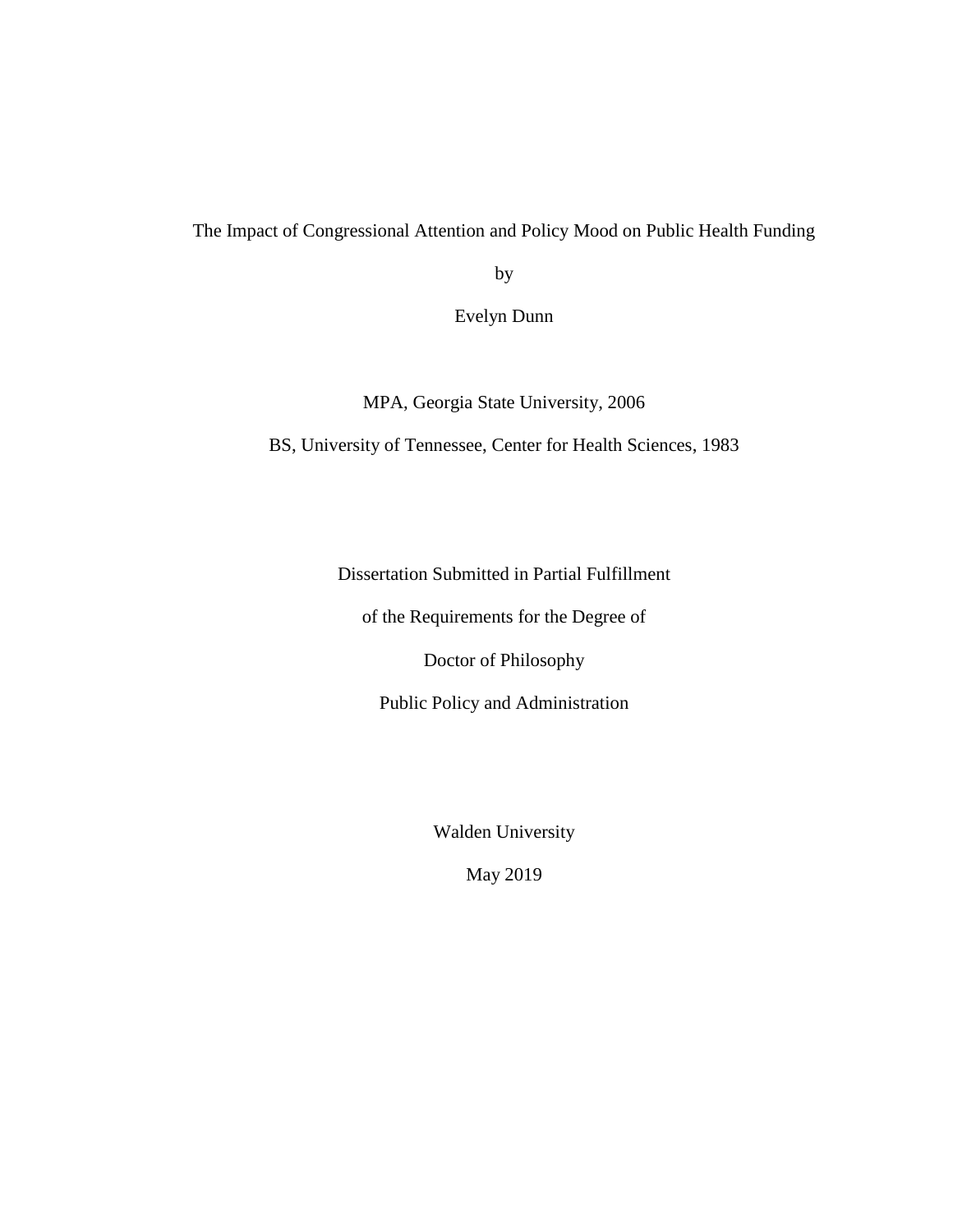# Dedication

This dissertation is dedicated to my husband Ken. All the work, struggles and words of inspiration you gave me, while supporting me in fulfilling my dream. Thank you for always being there.

To my son, Richard, thank you for allowing me the time to work towards completing this dissertation. I hope by watching me that you will continue and complete your education through college with focus and perseverance.

To my sister, Thelma, although you are not physically with me as I completed this dissertation, I know that you are with me in spirit.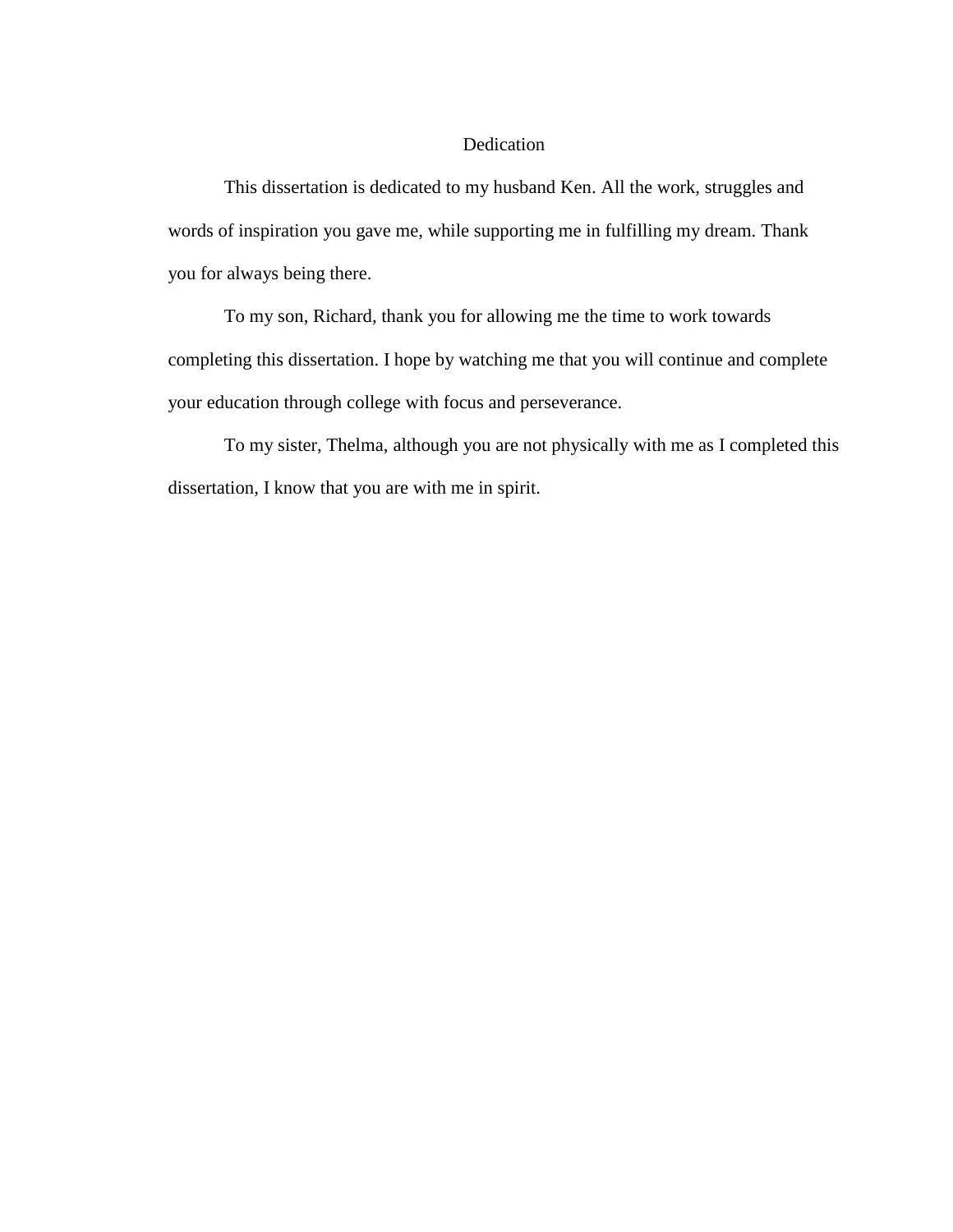# Acknowledgments

My deepest gratitude to the following people who have supported me along this journey.

Dr. Karen Shafer, for your guidance, encouragement and patience. It was an honor having you as my chair and mentor throughout this process.

Dr. Shawn Gillen, for your continued support through guidance and scholarly input. I was privileged to have you on my dissertation committee.

My dissertation buddy, Tracy Clopton, for the supportive check-ins and worktime lunches giving me the encouragement to continue this journey.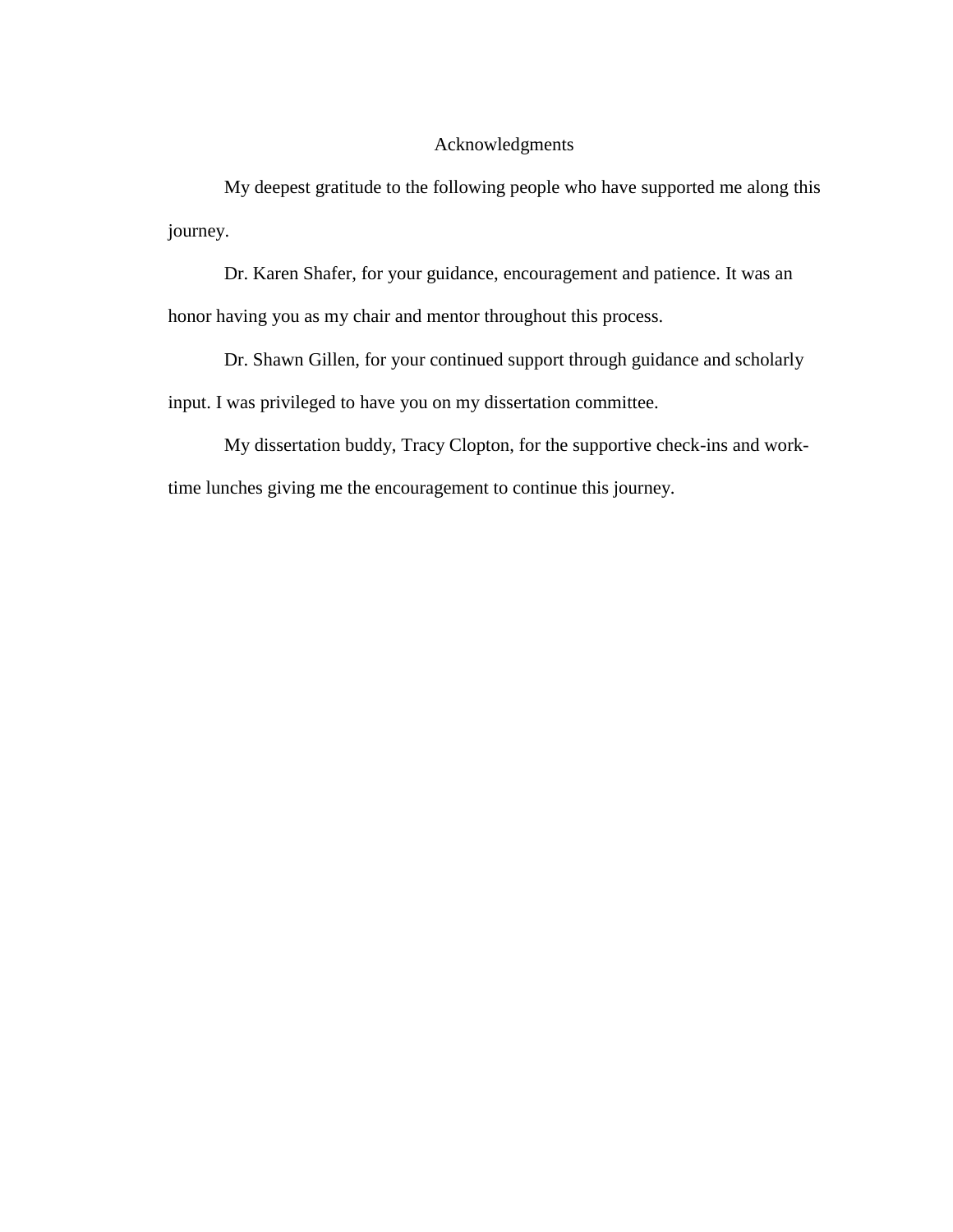<span id="page-7-0"></span>

| with the contract of the contract of the contract of the contract of the contract of the contract of the contract of |
|----------------------------------------------------------------------------------------------------------------------|
|                                                                                                                      |
|                                                                                                                      |
|                                                                                                                      |
|                                                                                                                      |

# Table of Contents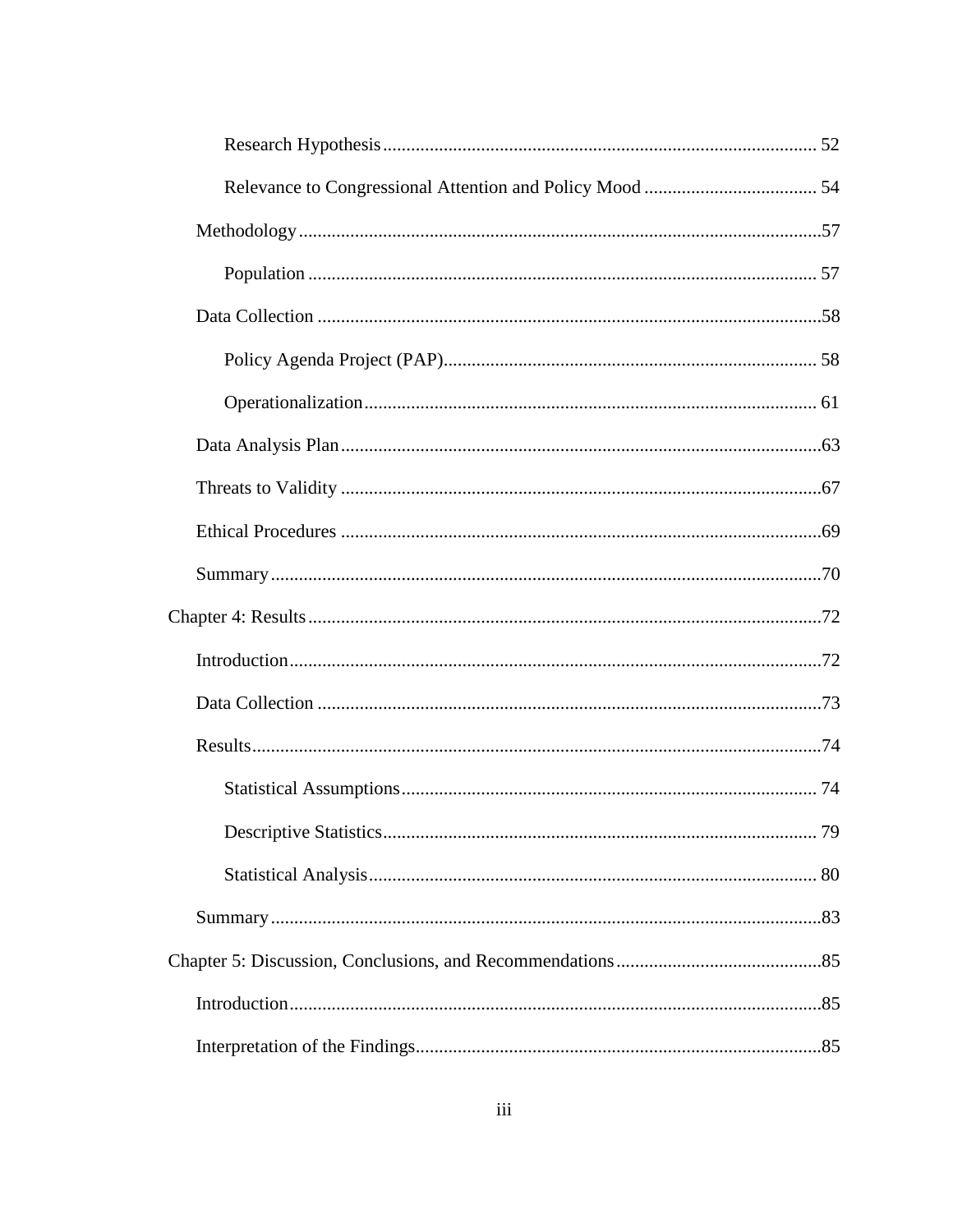| Appendix A: Policy Agenda Project Congressional Hearing Codes Health 111 |  |
|--------------------------------------------------------------------------|--|
|                                                                          |  |
|                                                                          |  |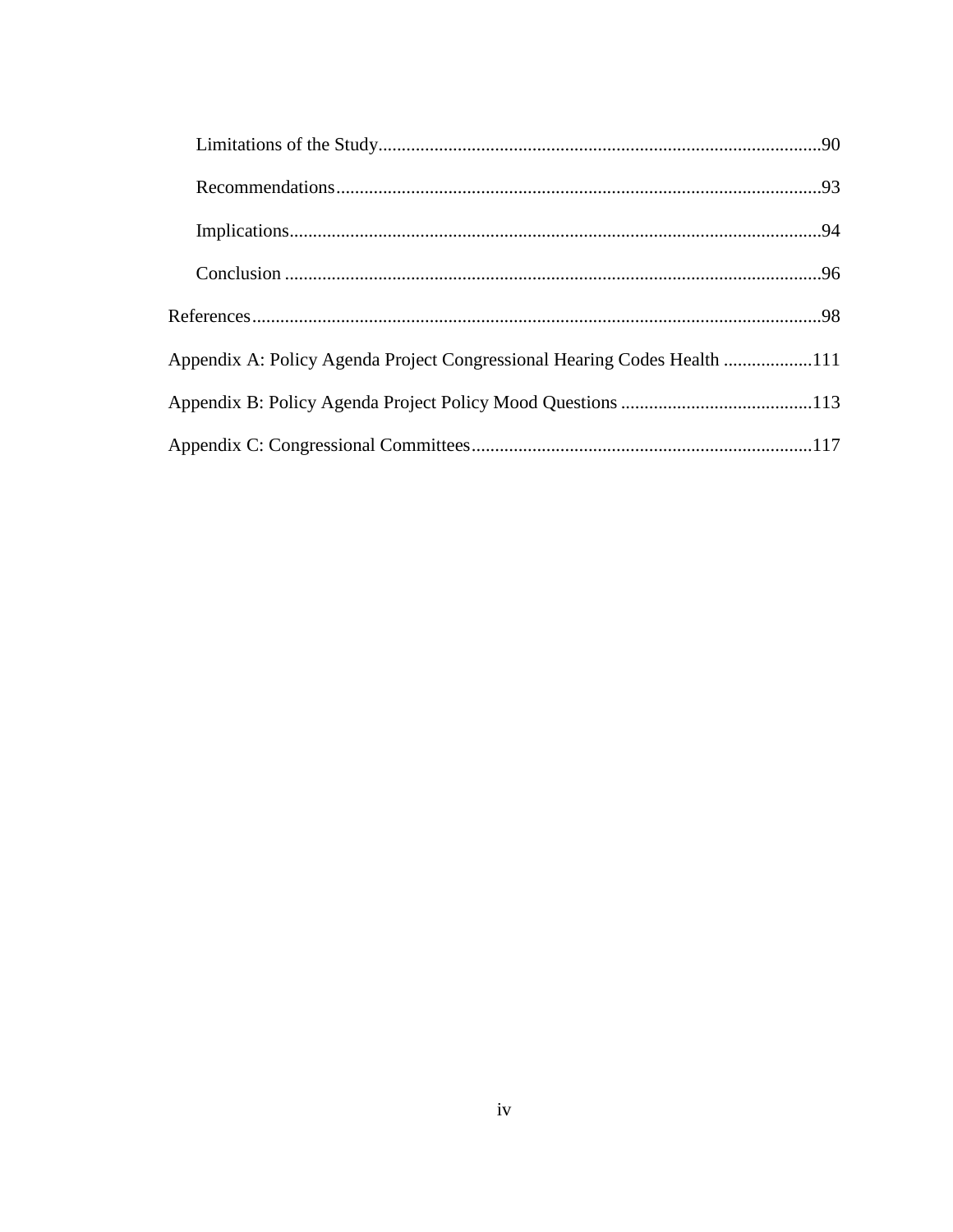# List of Tables

<span id="page-11-0"></span>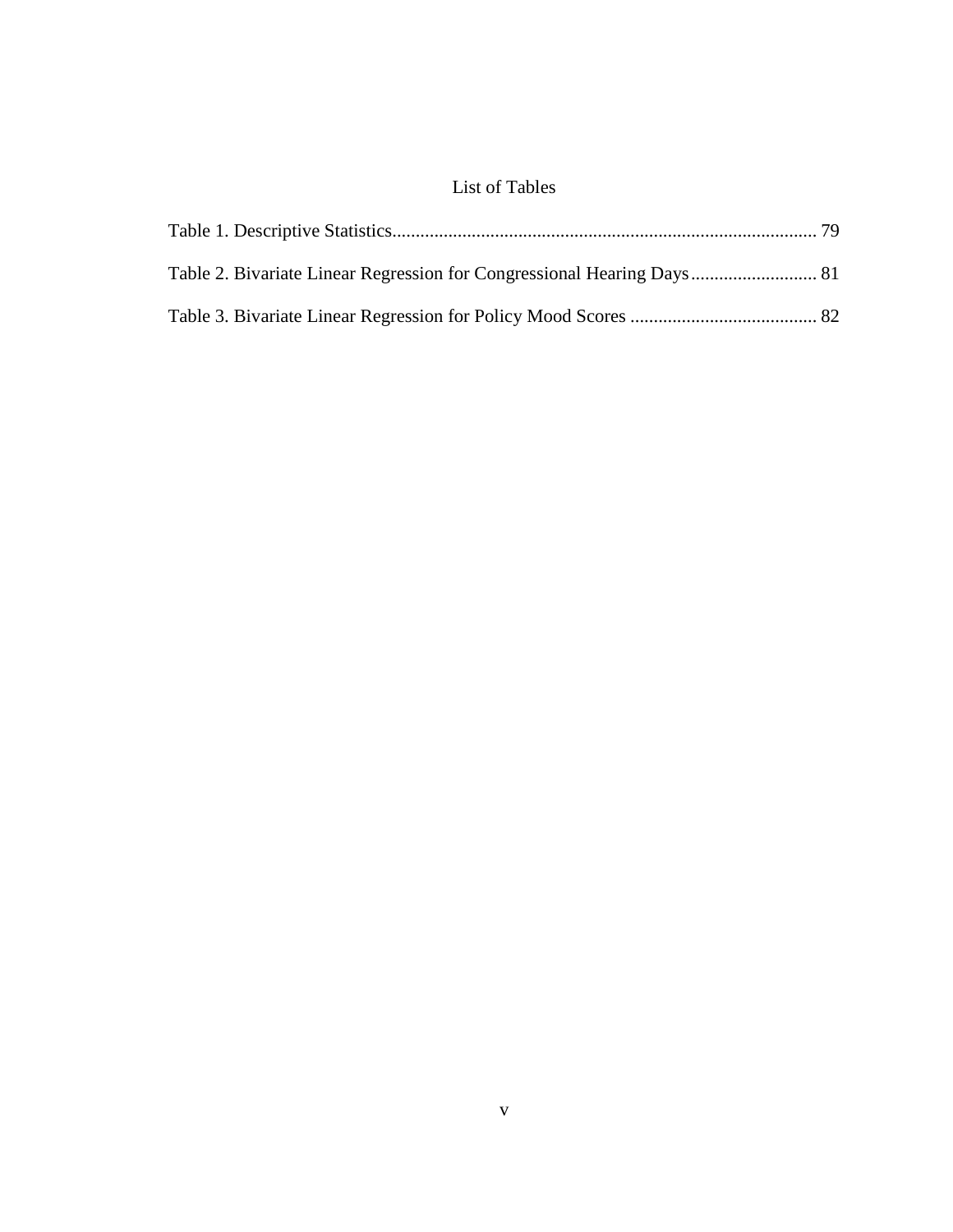### Chapter 1: Introduction to the Study

#### **Introduction**

<span id="page-12-1"></span><span id="page-12-0"></span>The objective of this quantitative study was to apply policy punctuation theory to explain budgetary and policy changes within the public health funding system. In the context of examining external factors influencing government spending, I addressed the impact of congressional attention and policy mood on federal public health appropriations in this study. The need for understanding public health spending was vital to assess the resources needed to deliver the core essential public health services at state and local health departments (Leider, Sellers, Shah, Pearsol, & Jarris, 2012; Livingood, Morris, Sorensen, Chapman, & Rivera, 2013). Furthermore, research has indicated a relationship between levels of public health spending and health outcomes within communities and the need for more public health funding research (Bernet, 2012; Bradley et al., 2016; Marton, Sung, & Honore, 2015; Mays & Smith 2011) Globally, per capita, public health spending remains insufficient to support necessary public health outcomes in many countries (Martin & Streams, 2015).

The study included federal funding that supports the U.S. Public Health Services Agencies (USPHSA) within the U.S. Department of Health and Human Services. Collectively, these agencies provide the funding and support for the essential public health services in the United States. The results of this study added to the policy punctuation literature on external factors that could influence the level of changes in public health appropriation. By examining federal public health spending level changes in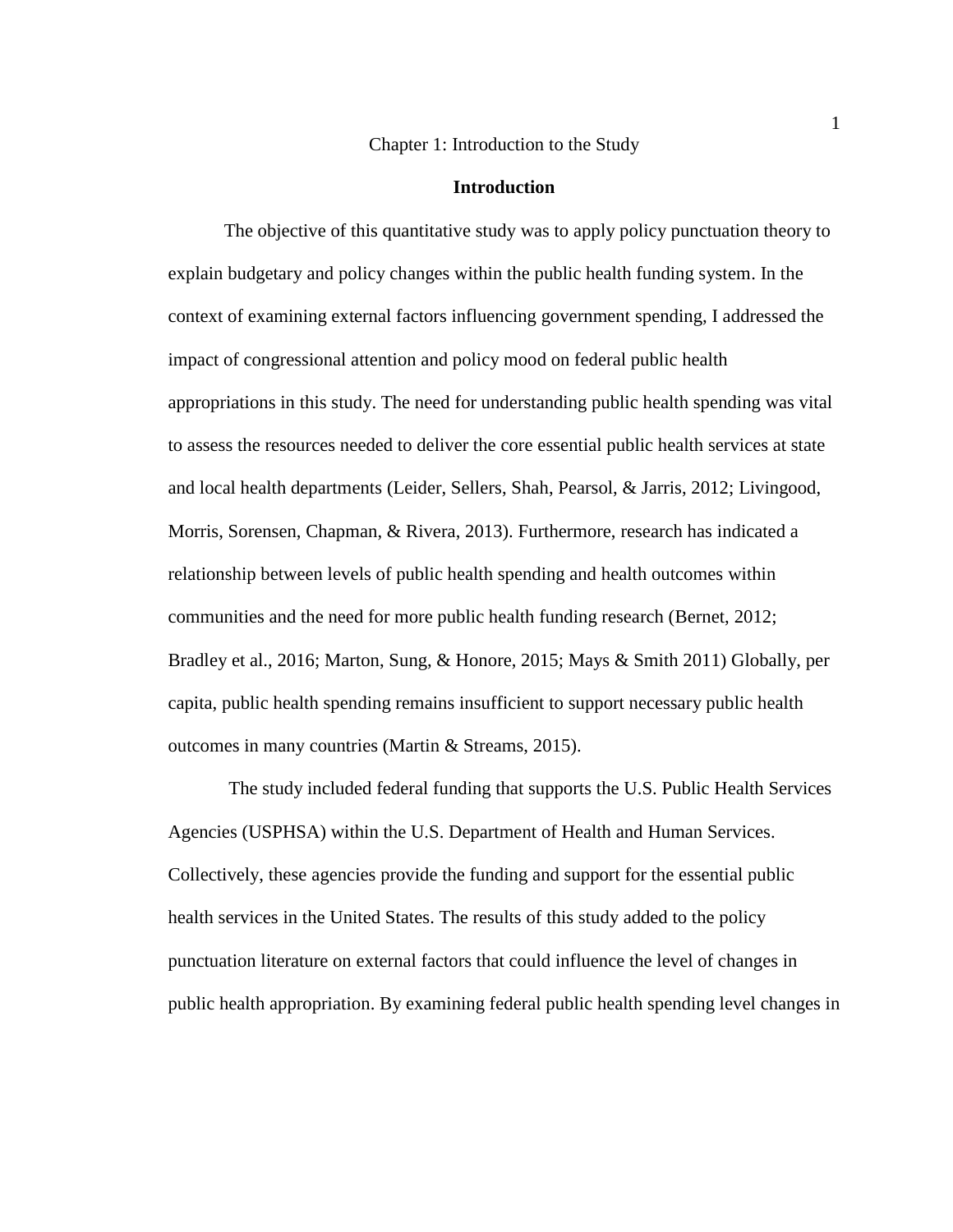this study, I offered the extent that congressional attention and policy mood influence punctuations in funding levels during extended periods of stability.

The research of congressional attention and policy mood on federal public health funding has implications for social change within the public health financing system. Public health officials are charged with making budgetary decisions impacting the delivery of essential public health services resulting in significant health outcomes. Public health policy decision-makers and organizations supporting public health programs could find this information beneficial during strict fiscal periods when allocating resources to target public health messages. Obtaining information on congressional hearings and policy mood data relative to public health appropriations could inform health officials while planning targeted congressional outreach and appropriations strategies that influence public health funding for the community.

In this chapter, I will provide an overview of my study. I will provide a brief summarization of research literature surrounding the theory of budget and policy punctuations and a description of the need for addressing factors that influence changes in federal public health funding levels. In addition, I will describe the nature of my study as well as address the assumptions, limitations, and the significance of conducting this study.

# **Background**

<span id="page-13-0"></span>Punctuated equilibrium theory (PET) has transformed the analysis of the policy process through addressing policy changes. According to Jones and Baumgartner (2012), policymaking was considered disjointed with decision makers having to manage between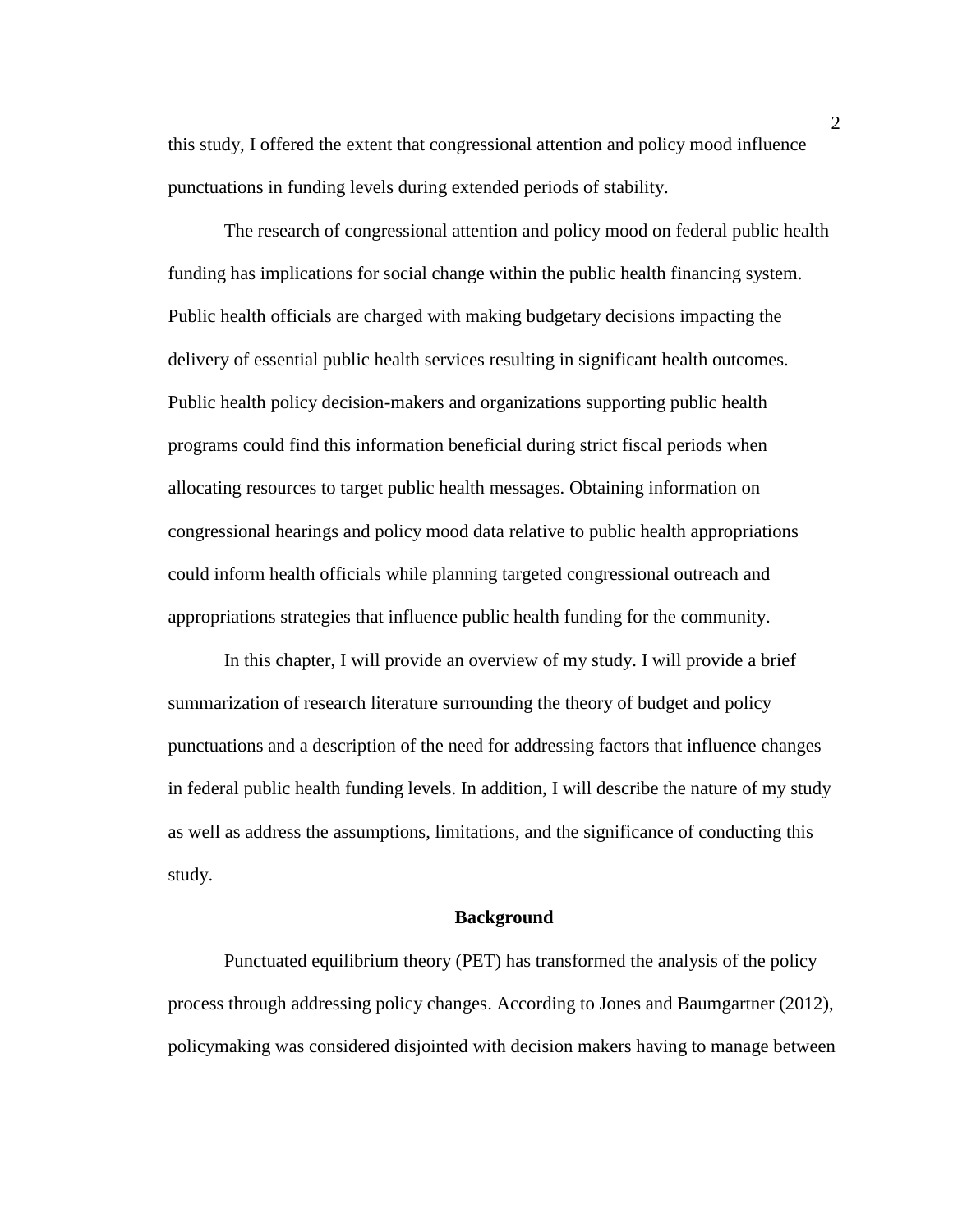balancing budgets, while dealing with negative and positive feedback within the budget environment. As a result, the analysis of budget changes within PET has continually generated a study towards greater complex systems. In the United States, the public health system is composed of a complex multilevel funding stream, which funds public health programs at the local, state, and tribal levels of governments (Honore & Gapenski, 2014). At all levels, programs receive a level of congressional attention, more or less, during congressional sessions.

Studies surrounding PET have focused on budgetary and policy changes within state and federal spending levels and examined factors correlating budgetary changes within government spending. Breunig and Koski (2006) and Ryu (2009, 2011) examined the factors that cause budget stability and punctuations among state budget categories, including health. Examining federal spending, Mortensen (2009) linked congressional attention to federal budget spending levels by providing a longitudinal, multi issue assessment of congressional hearings and public attitudes relative to spending levels. Brown (2010) stressed the issue of discrepancies in public health funding and indicated considerable budgetary discrepancies between the budget authorities allocated to medical care as opposed to the allocations to public health. Leider et al. (2012) discussed the critical role that federal public health funding plays in the state government's budget and indicated the need for further research. Hegelich, Fraune, and Knollmann (2015) used the punctuation equilibrium theory of information processing models as it was processed by the political system to identify budgetary changes over time in association to multiple attention indicators. From a global health perspective, Martin and Streams (2015)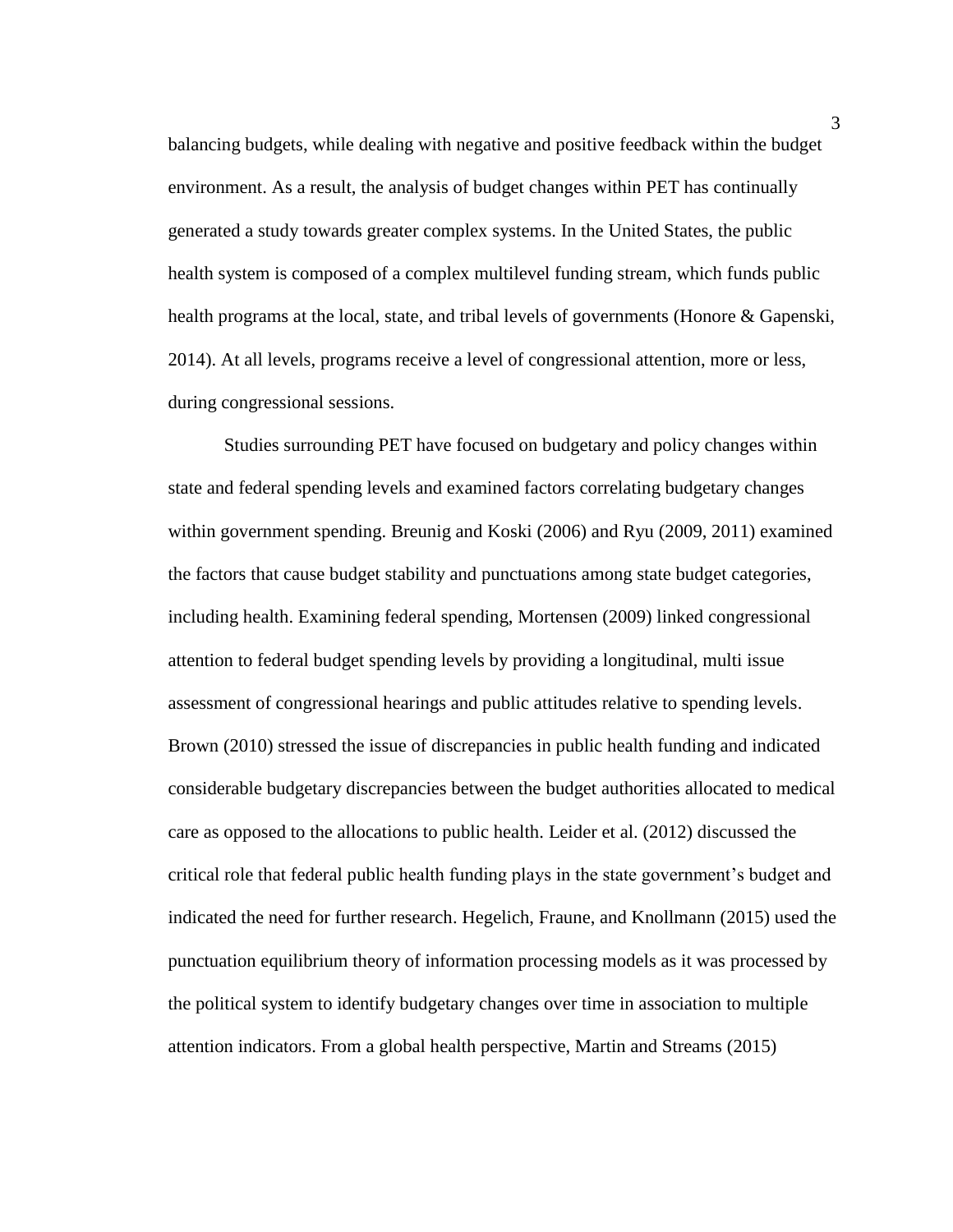examined the distribution of annual change in national government health spending over a period compared to spending on global health activities and found higher levels of punctuations in health spending on global activities as opposed to domestic health spending. Researchers have explored the relationship between changes in congressional attention and changes in public spending; however, they have not focused on federal public health spending levels.

Relative to public attitudes, previous researchers have examined public attitudes and found adequate support for public health spending. Blendon, Hunt, Benson, Fleischfresser, and Buhr (2006) examined Americans' health priorities in respect to the importance of health care, views on national spending and health care, and the top general health concerns using public opinion surveys. Not only did Americans believe that federal public health spending should increase, their findings also indicated that most Americans were happy with their local health departments. Blendon, Benson, SteelFisher, and Connolly (2010) also explored Americans' attitudes about the public health system, examining Americans' views on overall spending and public health. The authors found that Americans supported an increase in federal spending on public health programs. In addition, Mortensen (2009) examined public spending attitudes relative to budgetary distributional changes in federal health spending. Overall, findings from studies were consistent that public opinion did matter to public policies.

Much of the literature relative to policy theory and budget authority can be found in studies using the PET. For example, Mortensen (2009) examined across-the-board federal spending categories to determine which areas of spending received a significant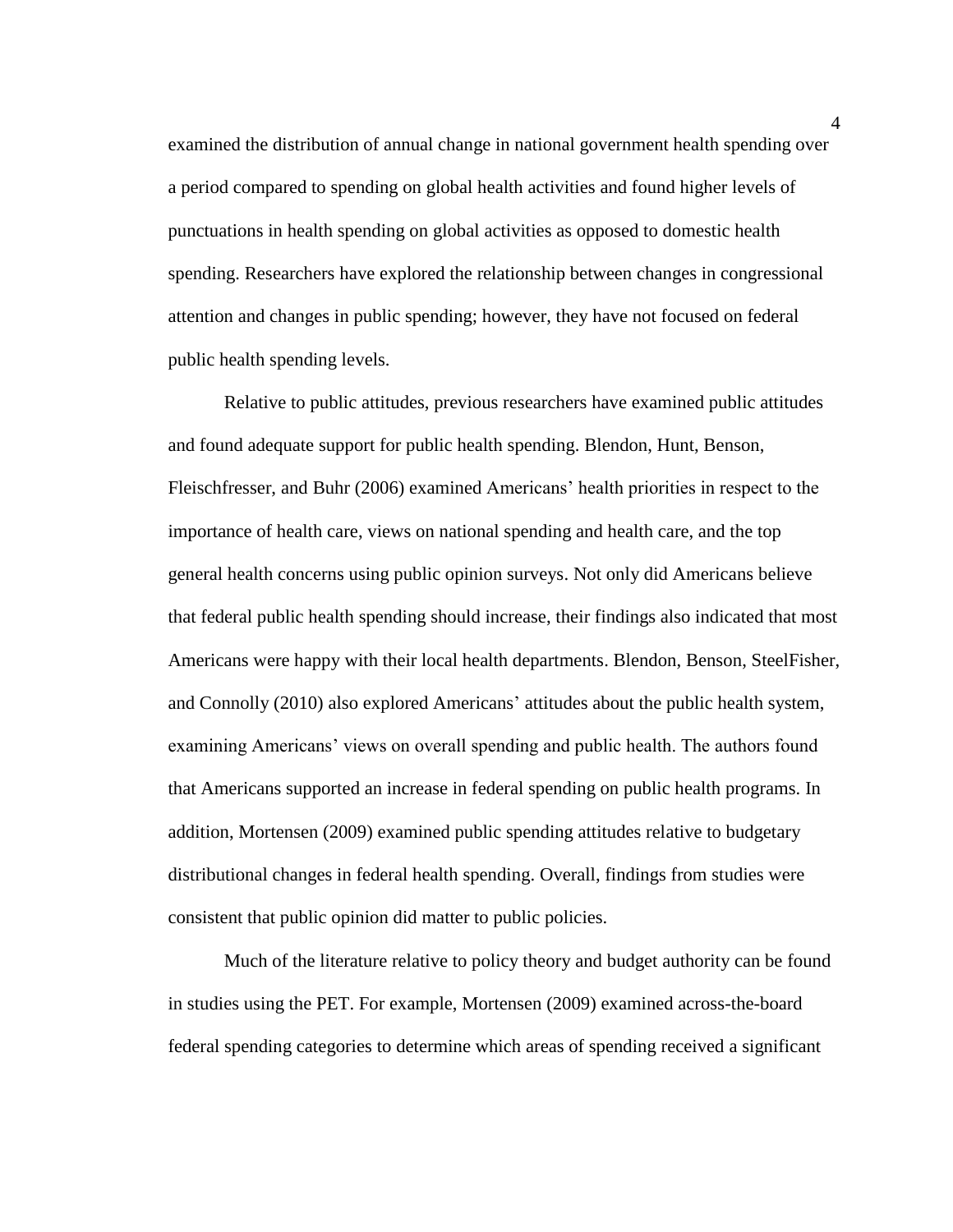amount of congressional attention and which categories have more favorable public opinion. With this study, I addressed a gap within the PET policy field relative to policy punctuations and federal public health funding. Previous studies have not conveyed the impact of congressional attention and policy mood on federal public health appropriations. In this study, I focused on the role of congressional attention and policy mood influencing federal public health spending because this information could better inform public health policy decision makers of governmental and nongovernmental organizations when generating support for public health funding. Decision makers can increase their understanding of the policy-making process to ensure their institution continues their commitment to prioritizing public health programs.

# **Problem Statement**

<span id="page-16-0"></span>Through the enactment of appropriation legislation, Congress controls federal spending using the FY 2015 annual appropriations process (Tollestrup, 2014). Due to reduced federal spending, these budgetary actions have also reduced federal public health funding (Redhead et al., 2014). The USPHSA included in this study receive discretionary appropriations from Congress; these federal agencies include the Agency for Healthcare Research and Quality, Agency for Toxic Substances and Disease Registry, the Centers for Disease Control and Prevention (CDC), the Food and Drug Administration, the Health Resources and Services Administration, the Indian Health Services, the National Institutes of Health, and the Substance Abuse and Mental Health Services Administration (SAMHSA). Since 2010, out of the five of eight USPHSAs funded through the Labor-Health and Human Services-Education Appropriations Act (LHHS), only the SAMHSA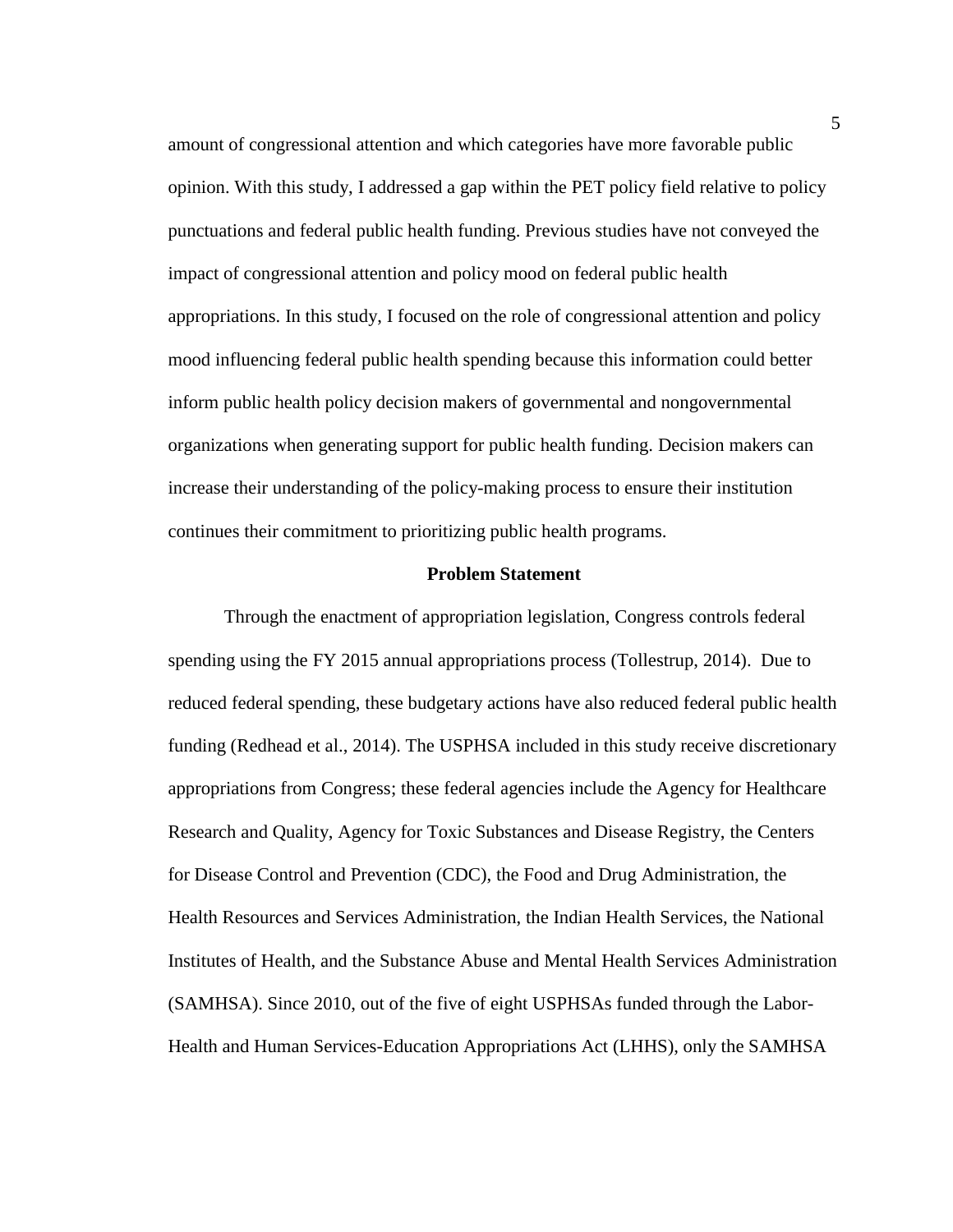received funding in FY 2015, which was level with that of FY 2010 (Redhead et al., 2014). In FY 2015, agencies such as the CDC could have experienced reductions affecting "safety net programs" that are critical to implementing the Affordable Care Act (Redhead et al., 2014, p. 13). The agency's funding fluctuated between FY 2010 and FY 2015 experiencing a slight increase from \$10.9 billion to \$11.3 billion (Redhead et al., 2014). The reduction in funding for the CDC was offset by funding from other sources, primarily the Affordable Care Act and the Prevention and Public Health Fund. SAMSHA's funding over the same period remained leveled at \$3.6 billion, with about 95% of its funding being discretionary appropriations (Redhead & Dabrowska, 2015). Understanding the need for a national public health action plan, the Institute of Medicine (2012) recommended a national plan that included increasing support for public health through the constituencies and legislators.

The ability of local health departments (LHDs) to provide essential public health services depends on a reliable funding stream of federal public health funding. During budget periods that include reductions in federal public health funding, LHDs in Wisconsin forecasted a 4.7% reduction in revenues to support public health services, and based on population growth, LHDs expected to see a decline of 6.6% (Reschovsky & Zahner, 2016). LHDs in Connecticut identified alternative revenue sources and adjusted services that were considered nonessential for delivering public health services and cutting staff and reducing salaries (Prust et al., 2015). Regional health departments in Nebraska also faced challenges maintaining fundamental public health services due to limited resources (Chen, Jacobson, Roberts, & Palm, 2012). As a result, there was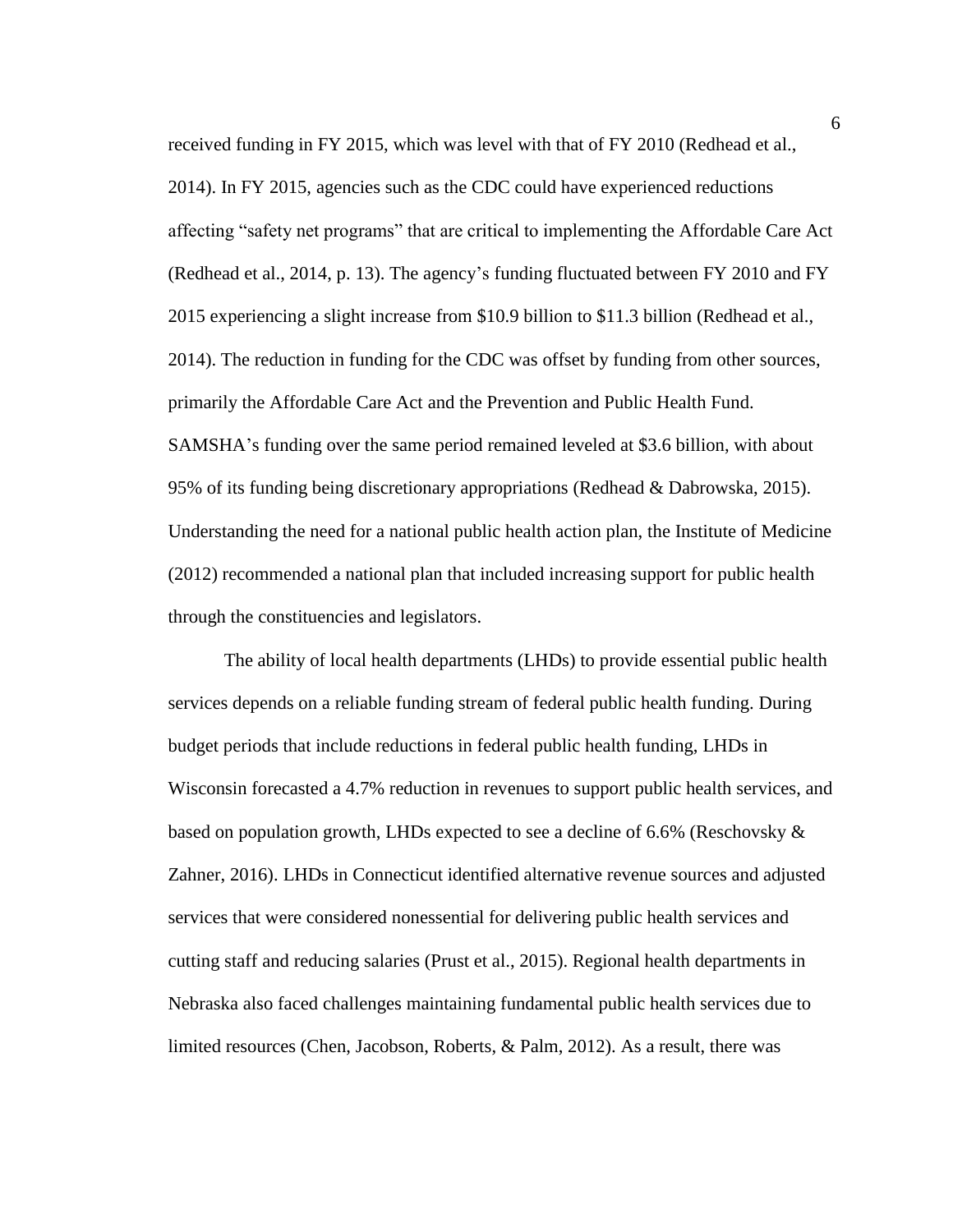uncertainty within the budgetary environment about the future of federal public health funding available to support local public health.

Policy decision-making is sustained by a course of dynamic changes based on congressional attention during the congressional appropriations process. For federal public health agencies, federal appropriations are subjected to external factors throughout the congressional appropriations process (Schick, 2007). During this process, the Labor, Health and Human Services, Education, and Related Agencies Appropriation subcommittee make recommendations for funding public health and social services agencies (Saturno, Heniff, & Lynch, (2016). For public health agencies, most funding is discretionary appropriations and political influence from constituents and public health actors may possibly impact the level of funding appropriated for public health services (Elwood, 2008).

Scholars have examined the impact of congressional attention and public attitudes toward federal public spending for specific federal budget functional spending levels. These studies were limited to examining government-wide spending levels or social spending levels and not just public health spending levels. Even when addressing health care spending, previous studies have not specifically addressed federal public health spending levels. Previous researchers have focused on Congress and the public and which federal funding category was popular or preferable across government- wide spending levels, such as comparing education and health care (Barry & McGinty, 2014; Ellis & Faricy, 2011; Faricy & Ellis, 2014; Hegelich et al., 2015; Mortensen, 2009). Challenges remain in determining factors that influence federal spending, especially when examining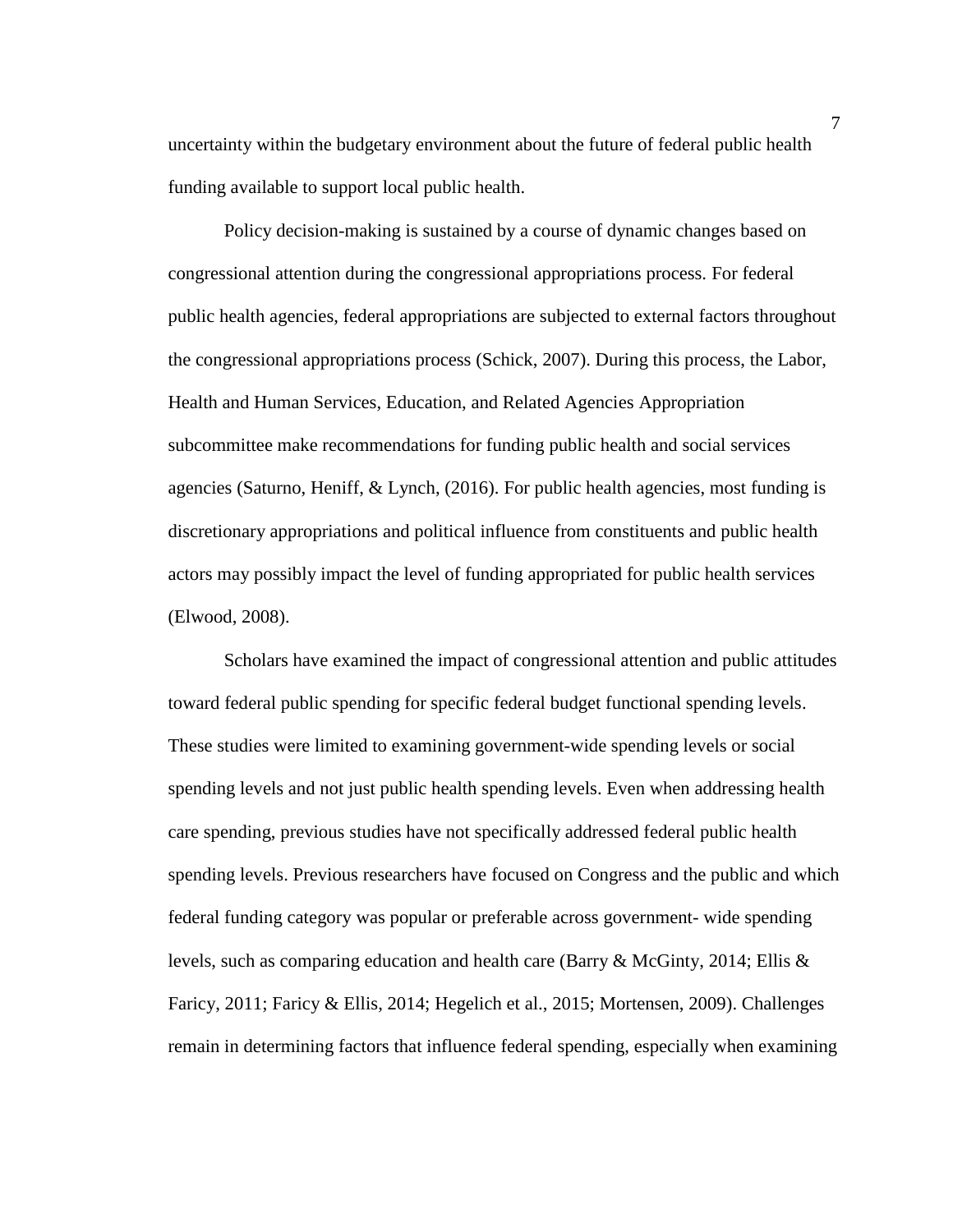distinct levels of funding. Ryu (2009, 2011) found variations in determining empirical factors influencing budget punctuations concerning varying degrees of impact, especially based on various levels of funding.

As previously stated, budget policy research has addressed the influence of external factors on federal spending; however, the impact on federal public health budget authority was limited as it relates to policy punctuations (Jones, Baumgartner, & True, 1998; Robinson & Caver, 2006; Workman, Jones, & Jochim, 2009). In this study, I addressed the influence that congressional attention and policy mood have on federal public health spending. The results of this study filled a gap in the literature on assessing policy punctuations by narrowing the focus from government-wide spending levels down to only federal public health appropriation levels.

#### **Purpose of the Study**

<span id="page-19-0"></span>The purpose of this study was to understand policy punctuations as they relate to changes in federal public health appropriations levels. In this study, I used a quantitative approach to examine the relationship of congressional hearings and policy mood (i.e., the independent variables) on the policy outcome of federal public health appropriation (i.e., the dependent variable). In this study, I focused on federal public health appropriation that supports the federal public health agencies. I analyzed data from the 1947–2015 appropriations, congressional hearings, and policy mood collected by the Policy Agenda Project (PAP).

The variables for the study were defined by the changes in the level of appropriation, congressional hearing days, and policy mood scores. The dependent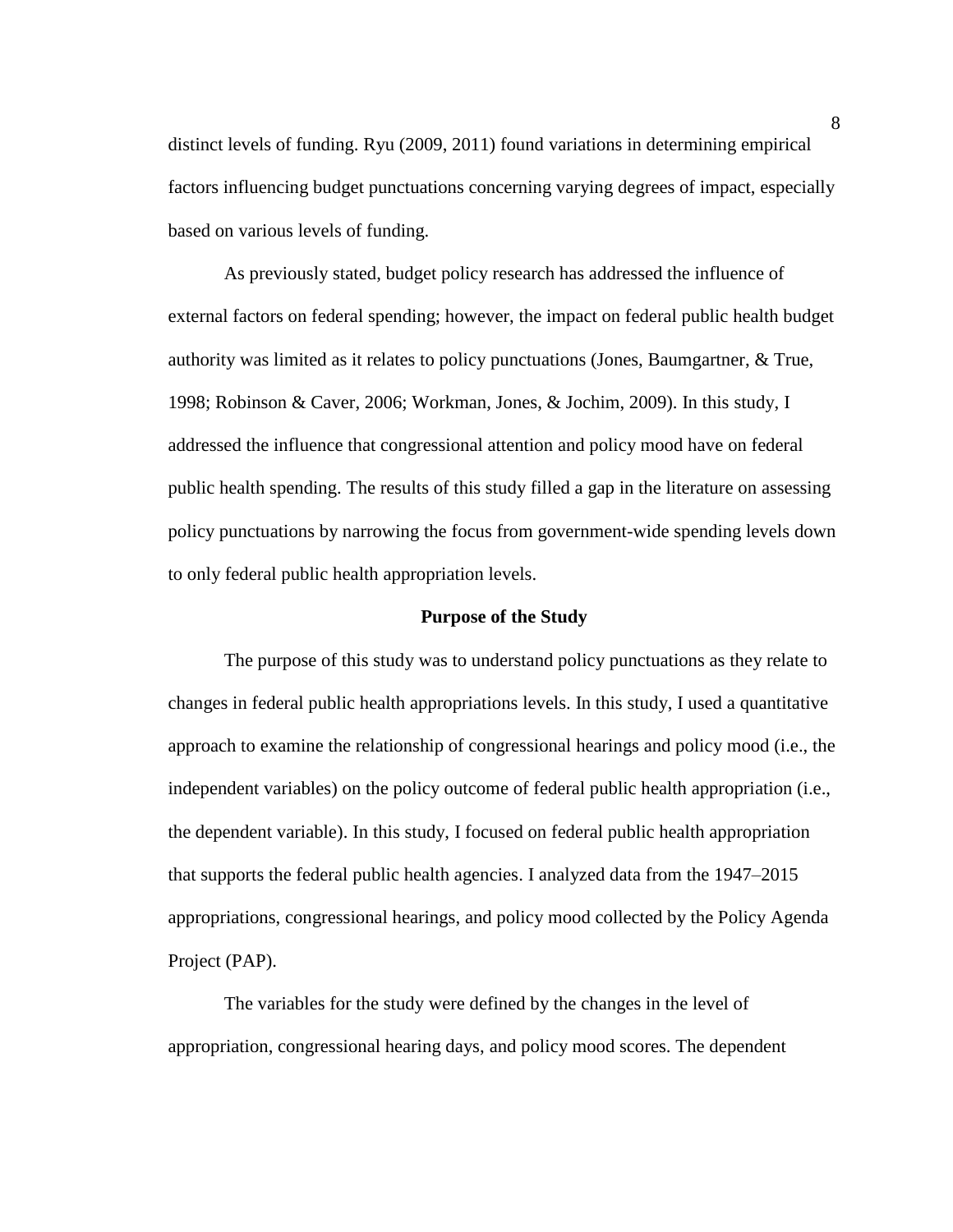variable, federal public health appropriation, was the amount of budget authority appropriated by Congress for a given fiscal year. This variable also served as the policy outcome for the study. One of the two independent variables, congressional attention, was defined by the number of congressional hearing days. My study captured the number of congressional hearings days by retrieving congressional hearings that included public health or health as a topic area. The second independent variable, policy mood scores, defined the response of a supportive or unsupportive attitude towards federal public health spending. The policy mood variable was a numerical score that could also be interpreted as a liberal or conservative response to the amount of funding the nation should spend on public health.

# **Research Question and Hypothesis**

<span id="page-20-0"></span>Using the quantitative approach, I examined the research question: How have congressional attention regarding public health issues and the public's policy mood influence public health appropriations since 1947?

*H*<sub>0</sub>1: There was no relationship between the change in the level of federal public health appropriations and congressional hearing days focusing on public health issues.

*H*a1: There was a relationship between the change in the level of federal public health appropriations and congressional hearing days focusing on public health issues.

*H*<sub>0</sub>2: There was no relationship between the change in the level of federal public health appropriations and policy mood scores focusing on public health attitudes.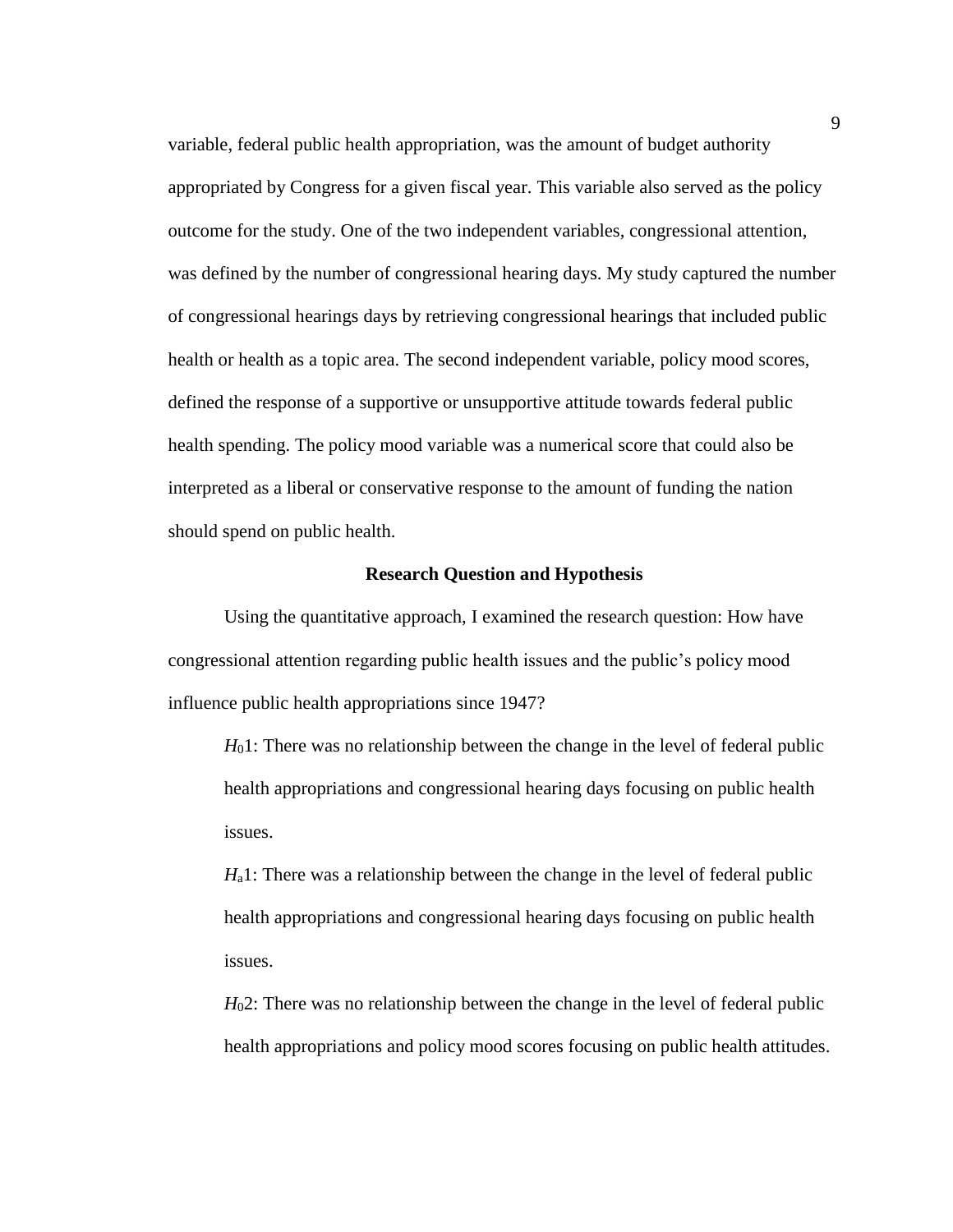*H*<sub>a</sub>2: There was a relationship between the change in the level of federal public health appropriations and policy mood scores focusing on public health attitudes.

# **Theoretical Foundation**

# <span id="page-21-1"></span><span id="page-21-0"></span>**Punctuated Equilibrium Theory (PET)**

The theoretical framework for this study was based on the PET. The origin of the PET was linked to the evolution theory in biology, which focuses on explaining the development and differences among species (Prindle, 2012). Originated as a counter perspective to Darwinism, this theory or model, which focused on stability and change, influenced political science (Prindle, 2012). However, Darwinism emphasized, "species were not permanent, but transitional moments" (Prindle, 2012, p. 24). In the policy process, PET seeks to explain stability and change making this theory appropriate as the theoretical basis for this study. While introducing PET, Baumgartner and Jones (1993) pursued to explain policy-making through policy stability and policy change. The complex systems involved in PET has made it applicable to defining complex systems within political institutions and policy processes (Baumgartner, Jones, & Mortensen, 2014).

The PET is a theory of the policy process. The theory consists of major theoretical propositions and hypotheses within the policy process: agenda setting and information processing (Baumgartner et al., 2014). Both propositions support the components of policy and budget changes within the policy process. According to Kingdon (2011), agenda setting is defined as a list of subjects or problems that have dictated the attention of congressional committees, government officials, or even people outside of government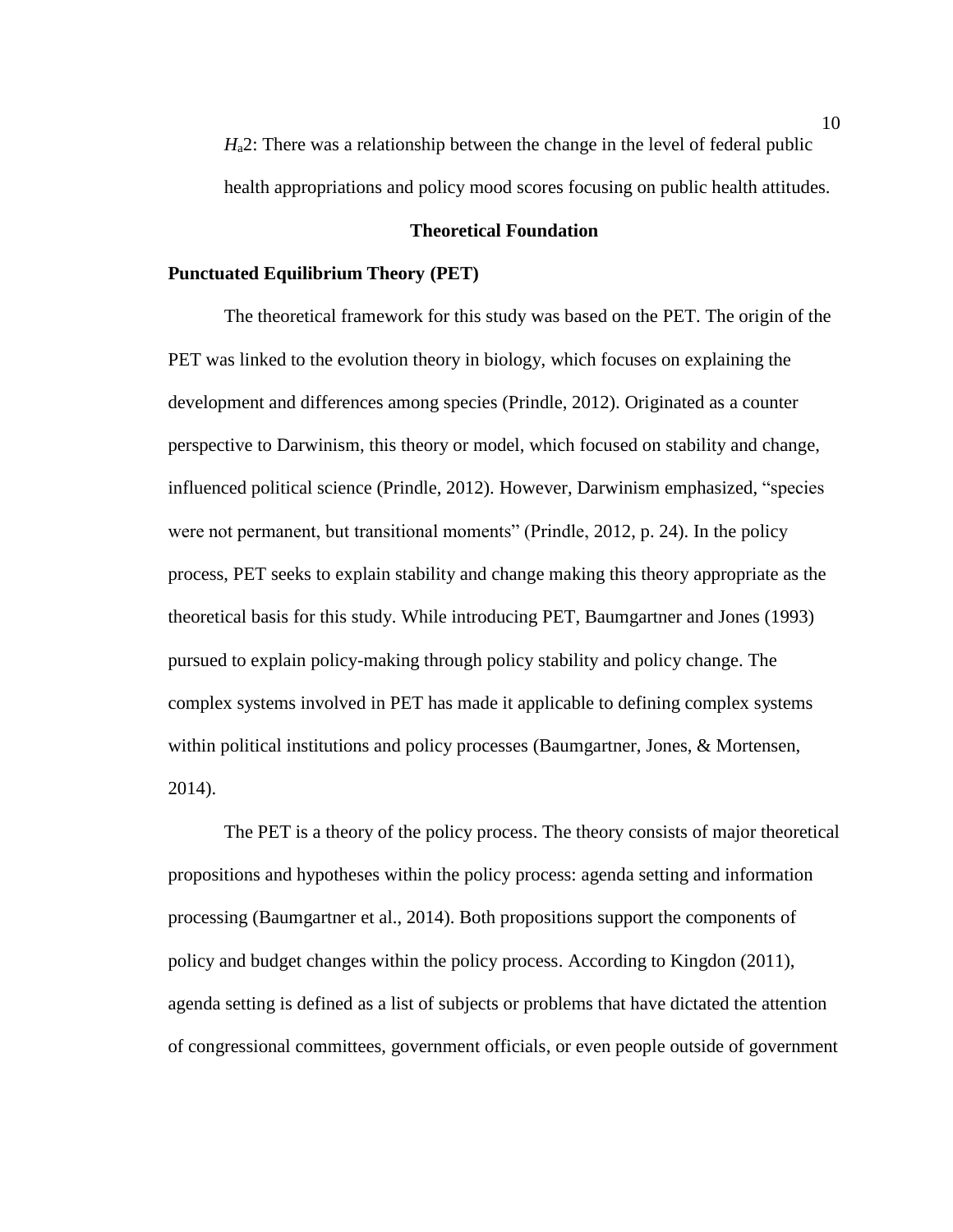such as interest groups. Information processing depicts the flow of information among governmental entities and Congress depicting to what extent the information was being processed (Baumgartner et al., 2014). The PET will be explained further in Chapter 2 along with its relevance to budget and policy punctuations.

# <span id="page-22-0"></span>**Policy and Budget Punctuations**

The PET has been tested and measured within the areas of federal spending, state spending, and budget and policy punctuations and change. Martin and Streams (2015), Mortensen (2009), Liang and Fiorino, (2013), and Robinson and Caver (2006) addressed the problem of the impact of the distribution of budget changes in federal spending. Mortensen studied the link between changes in political attention and changes in federal spending, while Martin and Streams explored federal spending from a global perspective by examining the evidence of punctuations within the Organization for Economic Cooperation and Development member countries. The PET describes policy changes over an extended period, including when policy appears to be in stasis (Baumgartner et al., 2014). A review of the literature revealed the use of PET to explain policy change. The relevance of the theory was useful for explaining changes in public budgeting using the policy choice model of PET (Baumgartner et al., 2014).

The PET related to this study of congressional attention and public policy mood and the impact on federal public health spending. Baumgartner and Jones (1993) explained policy-making through policy stability and policy change. The PET describes two patterns of policy changes occurring. One pattern composed of extended periods of policy stasis and another pattern consisting of large-scale policy changes (Baumgartner et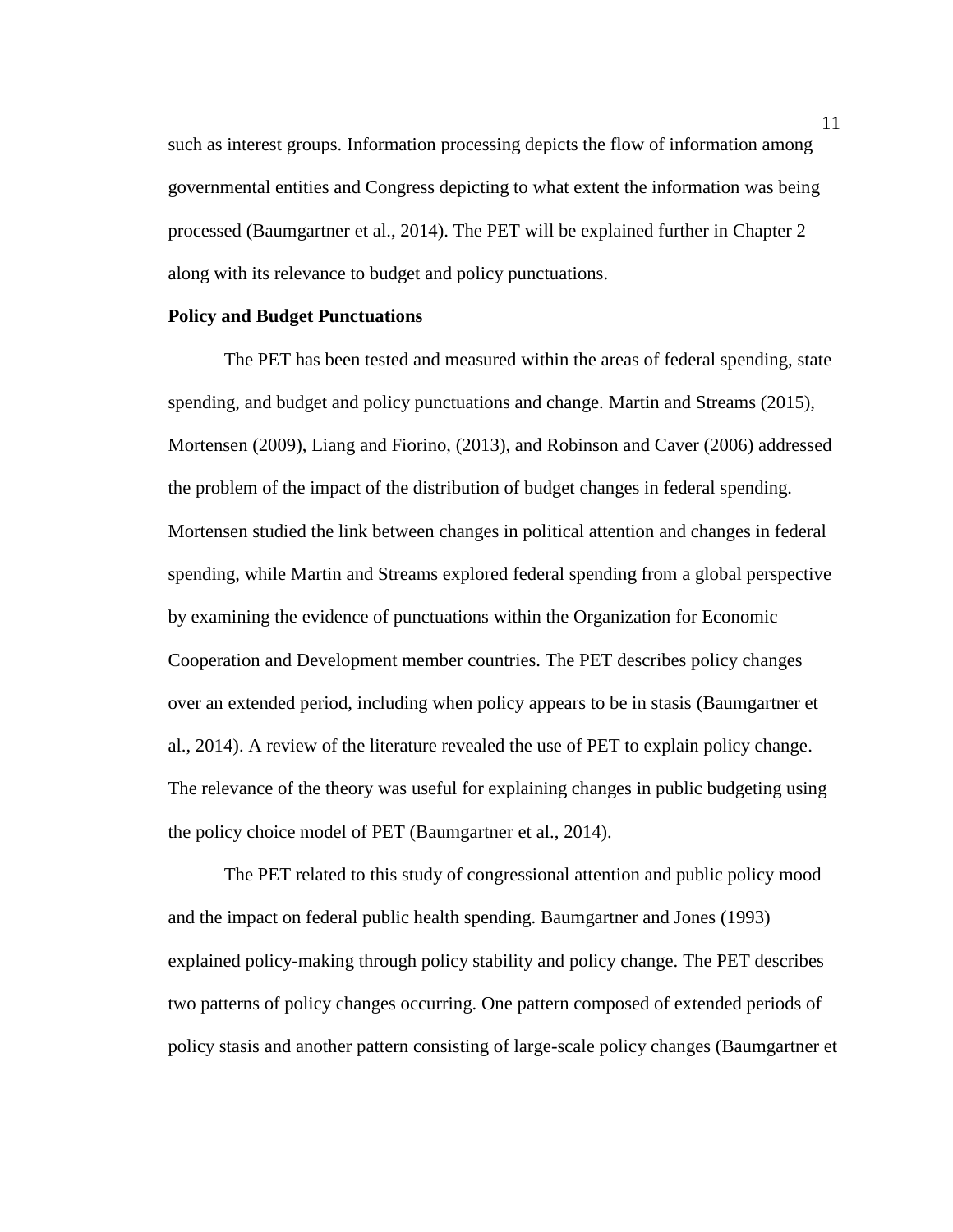al., 2014). The PET has also been used to explain policy changes in public budgeting by using the policy-choice model. With political attention as a component of the policychoice model, it can be linked to a policy outcome of budget authority (Nowlin, 2011). The theory was relevant to the current study because of its use to explain and define budget and policy change due to significant events, such as legislative turnovers.

# **Nature of the Study**

<span id="page-23-0"></span>In this quantitative study, I used bivariate linear regression to examine congressional attention and policy mood and their influence on budgetary changes for federal public health appropriation during fiscal years 1947–2015. Regression analysis has been used to identify factors that influence the level of government spending and public health spending (Faricy & Ellis, 2014; Franklin, 2002; Mays & Smith, 2009; Rhee, 2014; Santerre, 2009; Stegner & Fort, 1995). Regression analysis allows for determining whether the independent variable predicts the dependent variable (Field, 2013). Therefore, this statistical test was appropriate for pursuing the relationship between congressional attention and federal public health budget authority in this study. The dependent variable, federal public health appropriation, was budget authority provided in federal law to incur financial obligations that resulted in expenditures, or outlays, of federal funds to public health activities and services. Such obligations include contracts for the purchase of supplies and services, liabilities for salaries and wages, and grant awards (Redhead et al., 2014)). Appropriations are the most usual form of budget authority (Anderson & Harbridge, 2010; Redhead et al., 2014). In this study, I focused on federal public health funding that supports the federal public health agencies.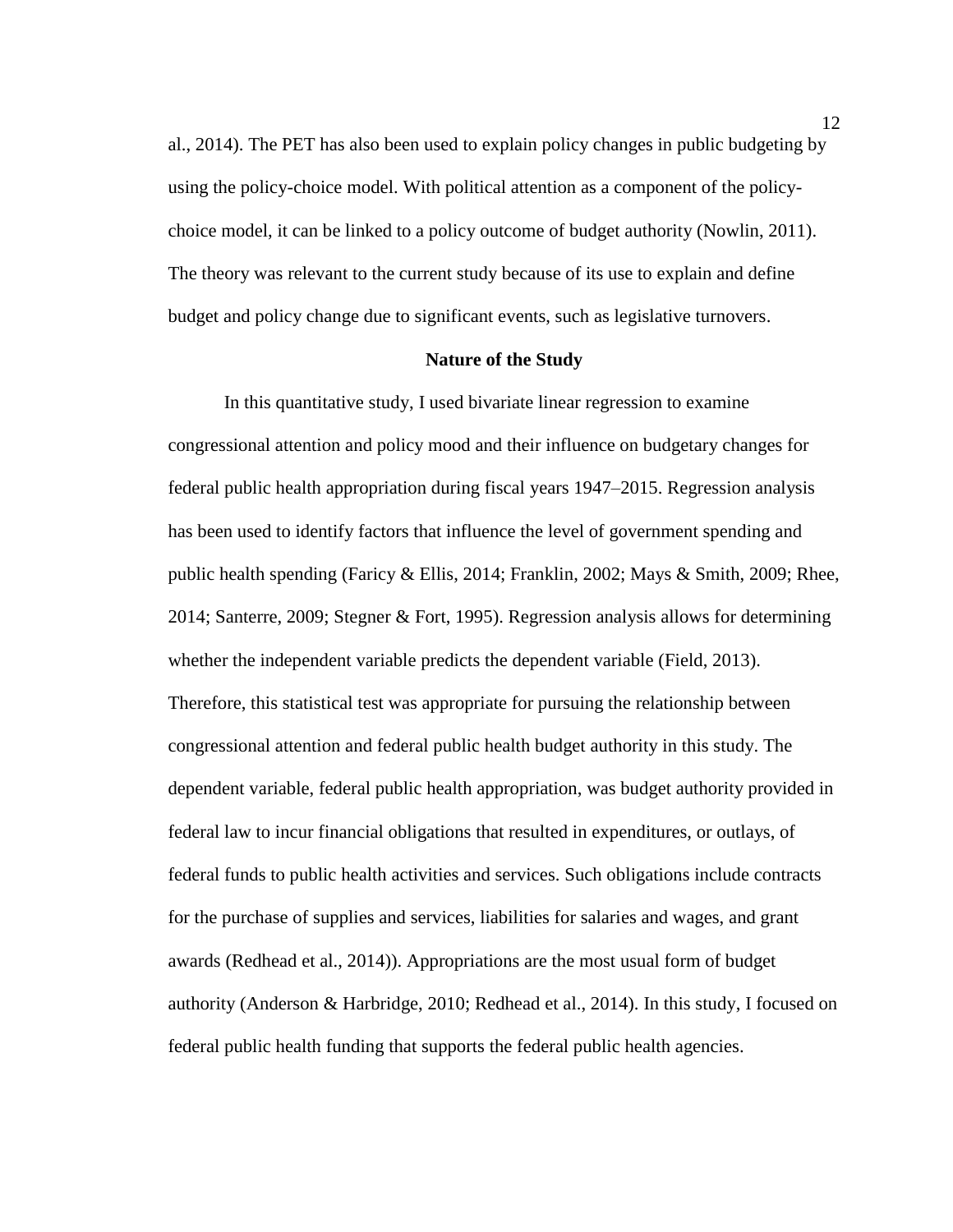I used the two independent variables of congressional hearings and policy mood to determine the external factors influencing federal public health funding. Congressional hearings are committee sessions in which legislative members obtain information on proposed legislation and investigate or oversee the activities of a government department or agency (U.S. Government Information, 2016). Congressional hearings are also exploratory, allowing the members to hear testimony and data from witnesses regarding specific issues, such as public health (Hegelich, Fraune, & Knollmann, 2015; U.S. Government Publishing Office; 2015; Worsham & Stores, 2012). Using a secondary data source, I retrieved the congressional hearing data from the PAP. The Policy Agenda Project (PAP; 2017) has maintained a database of policy specific-moods data to provide researchers with mood measures. By generating longitudinal measures, the database captured public opinion across specific policy domains (PAP, 2017). The database matched each survey item with a policy code from the PAP coding scheme. Given that, the coding scheme was consistent with the congressional hearings data allowing for comparison between the two variables.

# **Definitions**

<span id="page-24-0"></span>*Appropriation*: Approval by a legislative body for an agency to spend funds for a specific line-item within its budget. Appropriations create the authorization for spending the amount in the budget (Finkler, 2005; Wlezien & Soroka, 2003).

*Budget authority*: The authority of the federal agency to incur financial obligations through appropriations. Appropriations are the most common form of budget authority (Anderson & Harbridge, 2010; Redhead et al., 2014).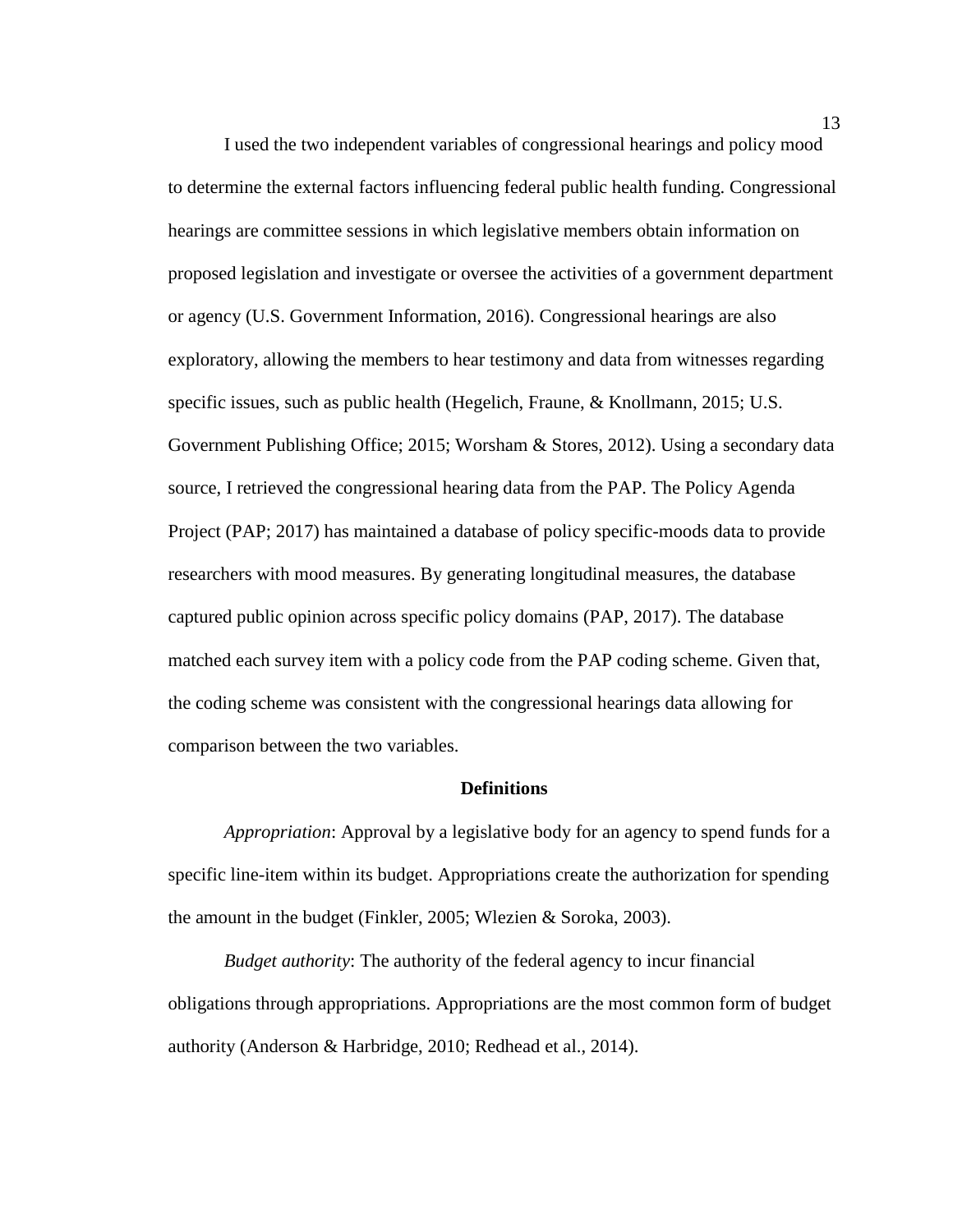*Congressional attention*: Political attention indicated through interest by Congress to a specific topic area using legislation, hearings, and/or forums to gather additional information about the topic area (Mortensen, 2009; Xinsheng, Lindquist, & Vedlitz, 2011).

*Congressional hearings*: Committee sessions in which legislative members obtain information on proposed legislation and investigate or evaluate/oversee the activities of a government department or agency. Congressional hearings may also be exploratory allowing the members hear testimony and data from witnesses regarding specific issues, such as public health (Hegelich et al., 2015; U.S. Government Publishing Office, 2015; Worsham & Stores, 2012).

*Federal block grant*: Block grants are the allocation of financial resources by the federal government to state governments, which include broad domains of activity mostly determined by the state. State governments are charged with the disbursement of funds and ensuring funds appropriately allocated to specific programs and providers (Shi  $\&$ Johnson, 2014).

*Federal public health funding*: Funding appropriated by Congress to the eight U.S. Public Health Services agencies, which include Agency for Healthcare Research and Quality, Agency for Toxic Substances and Disease Registry, the CDC, the Food and Drug Administration, the Health Resources and Services Administration, the Indian Health Services, the NIH, and the SAMHSA. Collectively, the agencies provide and support the essential public health services (Redhead et al., 2014).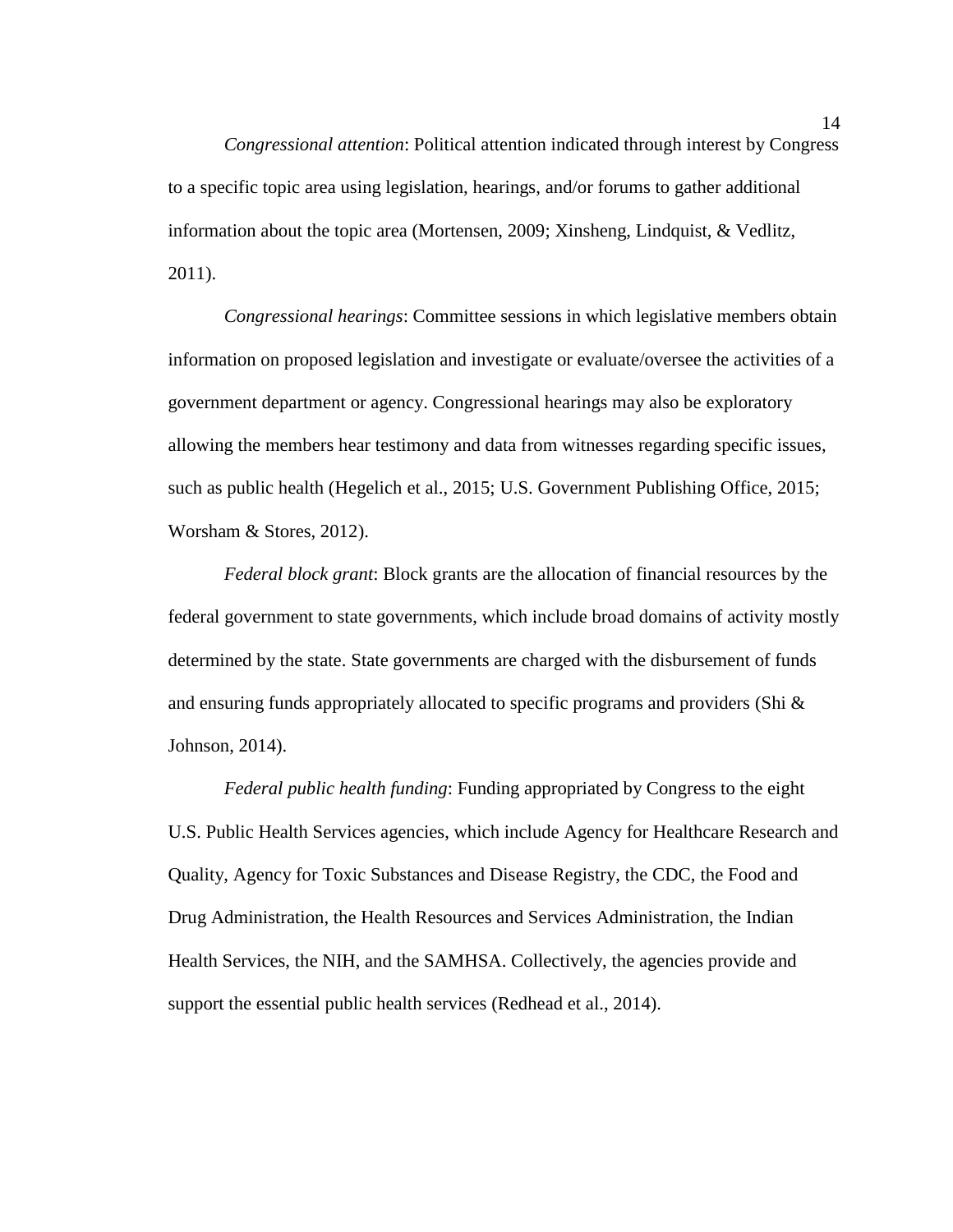#### **Assumptions**

<span id="page-26-0"></span>I made two assumptions in this study concerning the accuracy of the U.S. General Social Survey (GSS) data sets and the process by which PAP included correctly-coded GSS and congressional hearings data. The GSS gathered survey data on American respondents to track and monitor trends on attitudes and behaviors (National Opinion Research Center (NORC; 2017). One assumption was that the GSS data was collected correctly and was reliable. The National Opinion Research Center (NORC; 2016), which conducted the GSS, extensively studied and documented the research design to ensure the reliability of the GSS and the individual surveys. Therefore, I assumed that the surveys captured the correct public attitudes of the participants regarding the level of public health spending and the participants responded honestly to the questions. NORC has conducted several studies that have examined question-wording for public spending surveys (Lavrakas & Traugott, 2019; Rasinski, 1988; Smith, 1984, 1987, 2006). The assumptions are necessary to ensure the policy mood measure was being calculated with reliable survey responses. The second assumption concerned the process the PAP used to aggregate the GSS data into policy mood scores and the coding of the congressional hearing. The PAP has used the correct procedures in matching each survey item with a policy code from the coding scheme (PAP, 2015).

# **Scope and Delimitations**

<span id="page-26-1"></span>The scope of this study was defined by the secondary data and the parameters of the research study. In this study, I sought to answer the question of whether there was a relationship between the predictive factors of congressional hearings and policy mood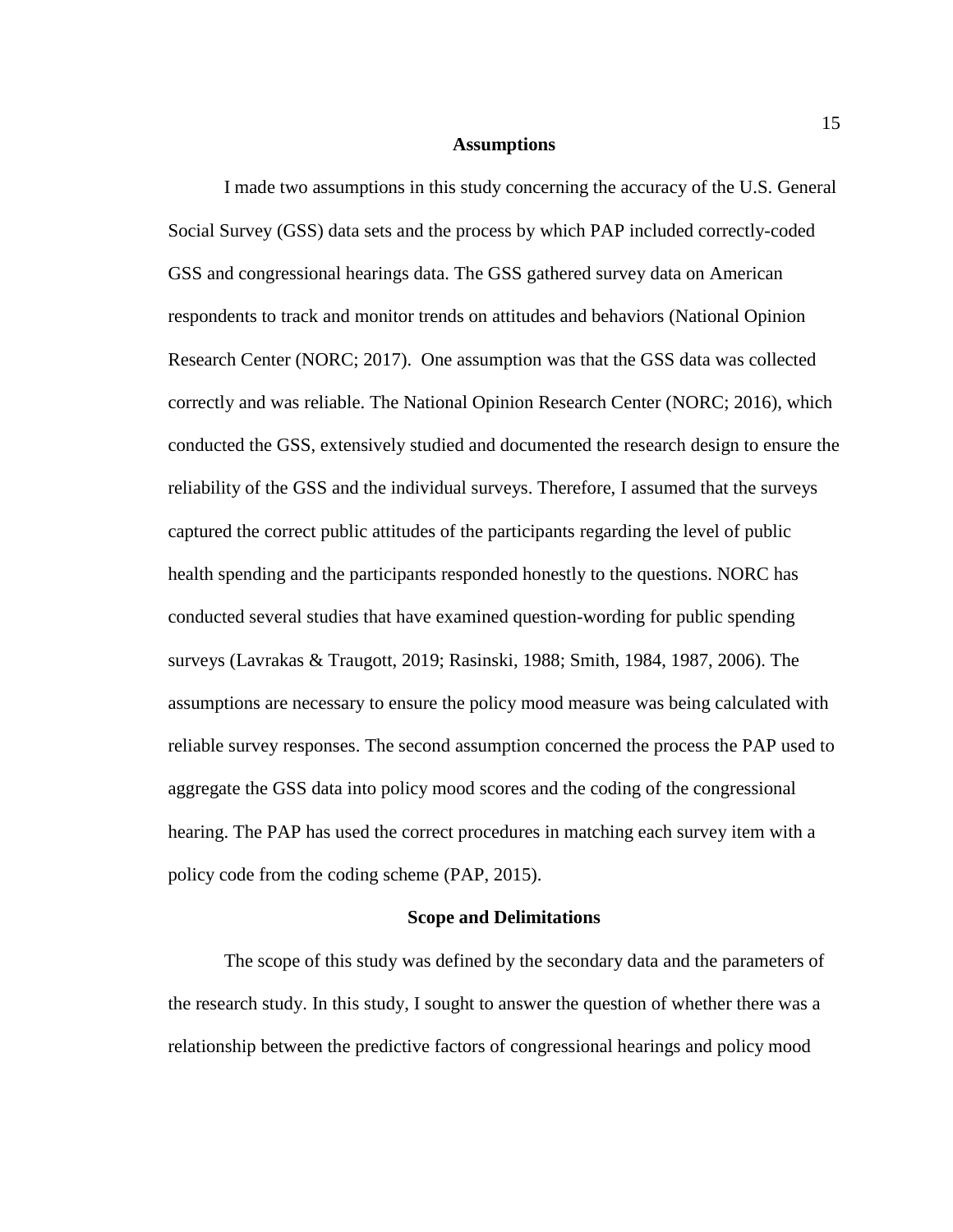relative to federal public health appropriations. Furthermore, the scope of this study factored in an analysis of the strength of the relationships between the independent factors and the dependent variable. In this study, I focused on federal public health appropriation, which was the dependent variable. The independent variables of congressional hearing days and policy mood scores were used as the predictive factors for the regression analytic study and the data set was retrieved from the PAP. Primarily, the committee sessions (i.e., the congressional hearings) consist of the negotiation of federal public health funding to the USPHSA. Public policy mood data represents an aggregate measure of the public's attitude towards federal public health spending (PAP, 2017). The population for this study included federal public health funding, congressional hearings, and policy mood data from 1947–2015.

The scope of this study included the applicability of the policy process theories. The theoretical frameworks of PET embraces all the aspects of information processing relative to policy punctuations and congressional attention (Baumgartner et al., 2014). I also considered the Advocacy Coalition Framework (ACF) for this study. The ACF focuses on policy change and policy learning within a policy subsystem (see (Jenkins-Smith, Nohrstedt, Weible, & Sabatier, 2014). ACF was expanded and clarified through Sabatier and Jenkins Smith (1999) to include *external shocks*, such as public opinion, changes in government coalitions, and outputs from subsystems. The PET and ACF share some of the same variables: institutional settings and policy change (Schlager, 2007). Both theories regard policy changes over a period of time, and both theories define policy change because of noteworthy events that include legislative and organizational changes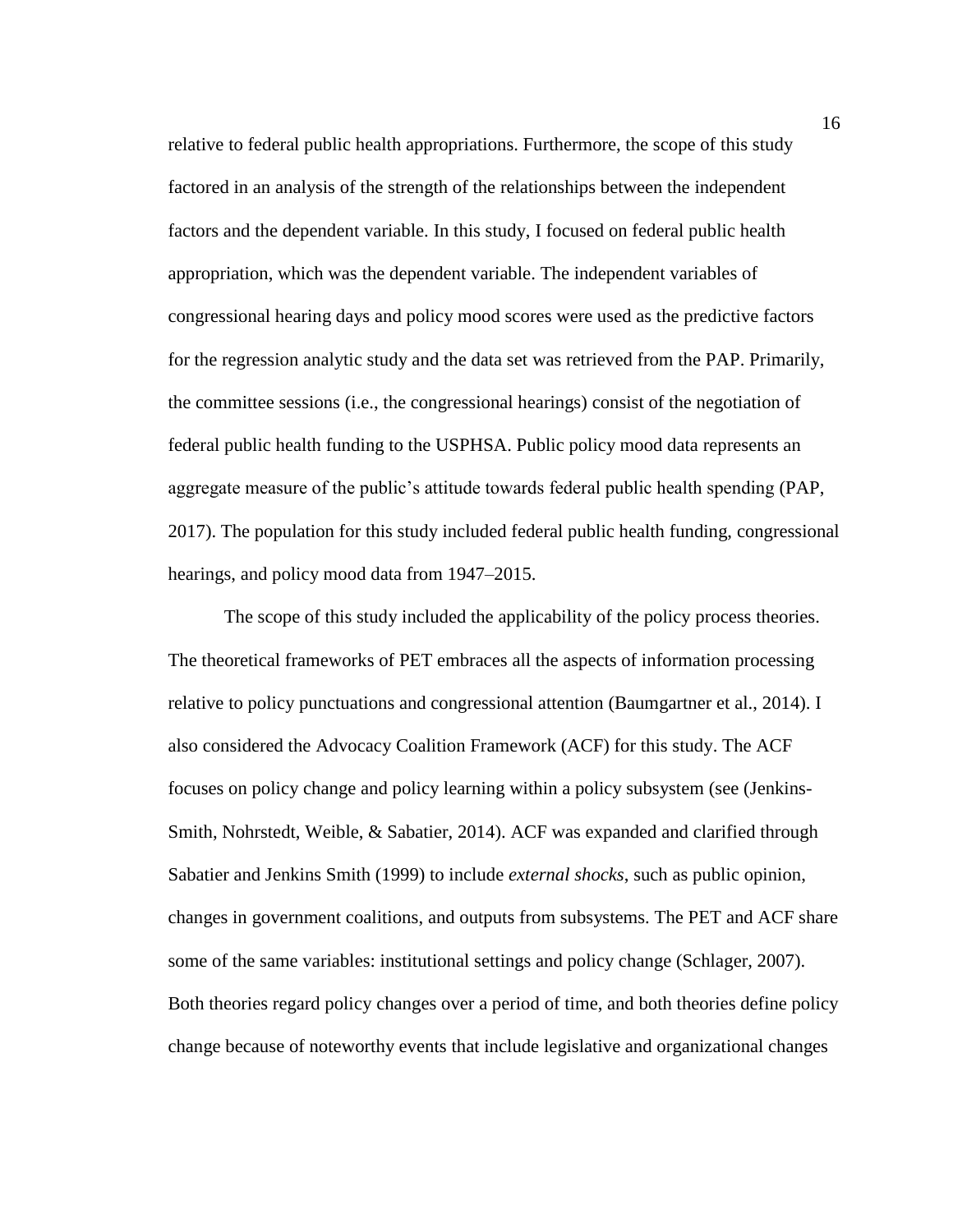within entities (Schlager, 2007) However, for this study, I selected PET because the theory explained policy change within the context of budget policy.

I did not seek to explain entire changes in budgetary decision-making as result of congressional attention in this study. Also, my study did not include all components of health spending relative to the federal budget, health care, or Medicare and Medicaid spending levels, which were beyond the scope of this study. In this study, I did not intend to analyze total public health funding encompassing federal, state, and local level spending. The process for appropriating funding for Medicare and Medicaid is mandatory, rather than discretionary funding as it is for the USPHSA (Redhead et al., 2014). It was beyond the scope of this study to make such determinations that influence public health spending levels among all the state and local programs because these entities had their own separate governmental appropriation levels. There are other factors possibly influencing public health spending, such as public health advocacy, public attitudes, and other budgetary decisions, that limit federal spending at various levels (Mortensen, 2009).

The findings of this study were valid and generalizable to the specific dependent variable, federal public health funding. The results of this study are not generalizable to other types of state and local public health funding or other time periods for public health funding. The findings of this study were based on the specific budget period for the federal congressional appropriation cycle including federal public health appropriations. Therefore, the results of this study were not generalized to past or future budget situations.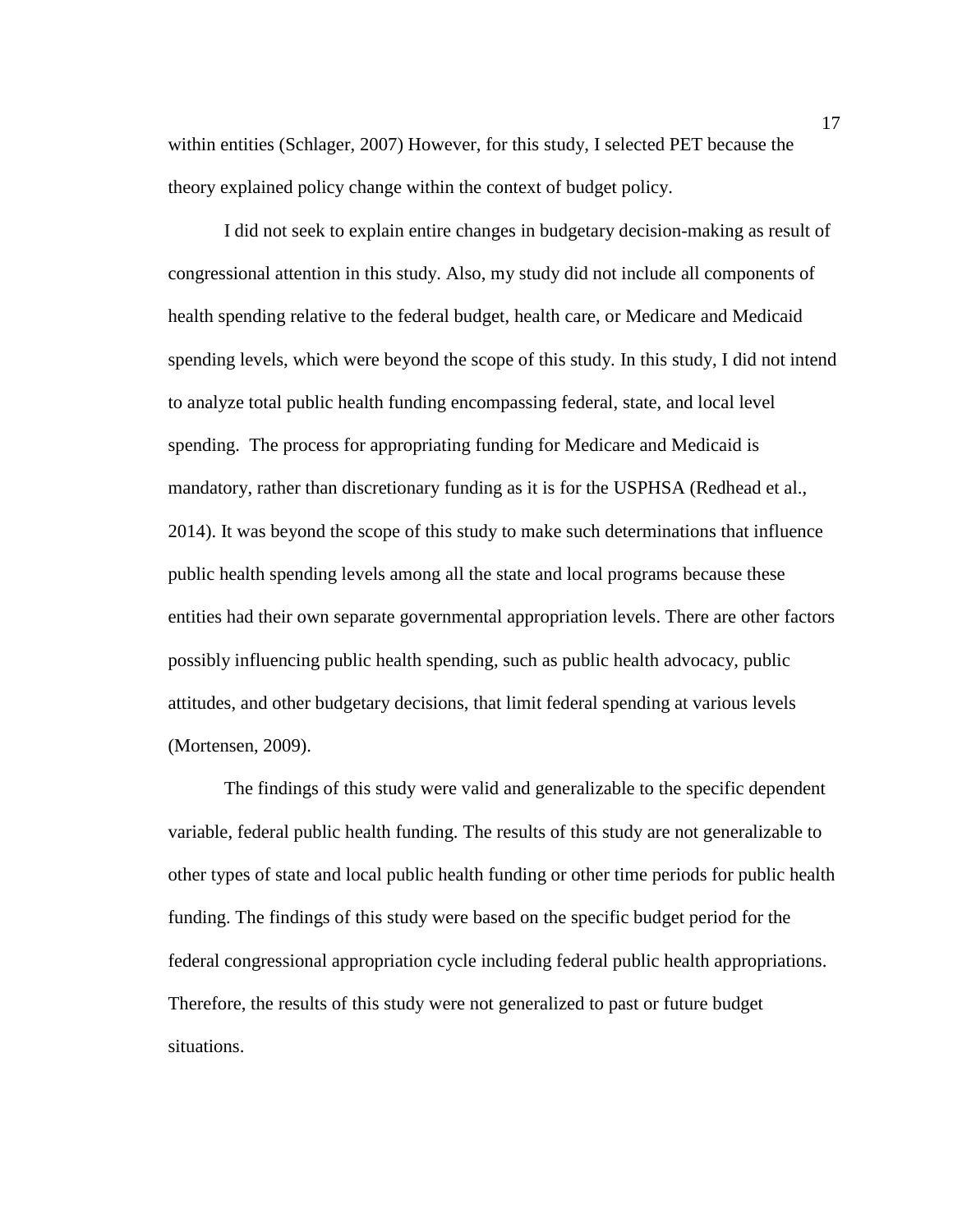#### **Limitations**

<span id="page-29-0"></span>The limitations of this study were relative to the research design and methodology. The sample of congressional hearing days was limited to regular congressional hearing sessions. The data set did not include hearings held in executive sessions (this included most committee business meetings and Senate nomination hearings), hearings dealing with investigations involving matters of individual privacy, hearings involving matters of national security, or hearings simply not released at the discretion of the committee chairs. The congressional hearing database did not include information from closed hearing sessions due to availability. The congressional hearing days focused on the regular hearings in which public health appropriation decisions are made in committees. The data set also provided a broad range of congressional committees within the House and Senate. Retrieving congressional hearing days that were related to health resulted in congressional hearing days collected across the spectrum of congressional committees, not just health-related committees. Some committees may have only conducted a few hearing days that focused on a health-related matter that was combined with a non-health-related issue.

Another limitation in the study was the use of the health budget data set. The composition of the health budget line in the data set has changed over the past 68 years. Furthermore, the reorganization of the federal government agencies in 1980 resulted in only five of the eight USPHSAs being funded through this health budget line (Redhead et al., 2014). The other public health service agencies were funded through Interior/Environment and Agriculture subcommittees and, therefore, were not captured in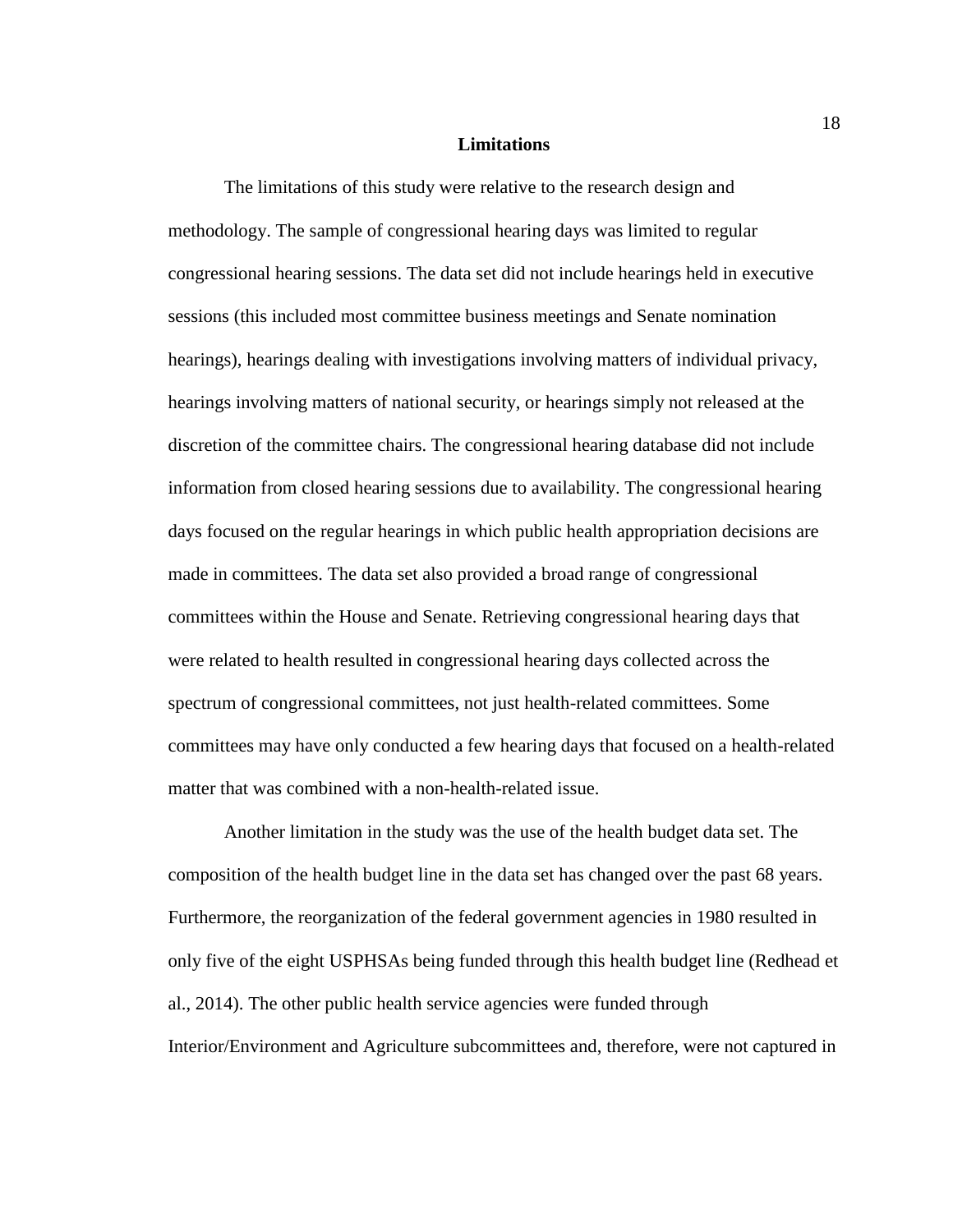the public health appropriations funding (Redhead et al., 2014). However, the funding for the major public health agencies, such as the CDC, NIH, and SAMSHA, were captured. Given that, much of the discretionary federal public health appropriation was captured for this study.

Using secondary data, personal bias did not present an issue in the collection of the data; however, personal bias could have influenced the description and explanation of the findings of this study. I currently work at one of the USPHSAs noted in this study, and this could have presented a personal bias towards my home agency. To avoid personal bias, I focused on an aggregated amount of federal public health funding that supported the federal public health agencies and not the one specific agency where I am employed. The last 10 years I have worked at the agency has been in health policy rather than in a financial position that could have affected how I interpreted the findings. In addition, to reduce bias, it was important for me to avoid using terms and political language that appeared to suggest political ideology while describing the findings. Although the results from this study were interpreted relative to specific congressional hearings based on attention indicators, the value of this study is limited due to personal bias. Analytical bias also could have been an issue in this study and was addressed by testing the null hypothesis using a statistical *t* test.

# **Significance**

<span id="page-30-0"></span>Scholars have researched congressional attention and public policy mood relative to federal spending; congressional attention has also been studied to examine its relevancy to policy issues encompassing public spending (Hegelich et al. 2015;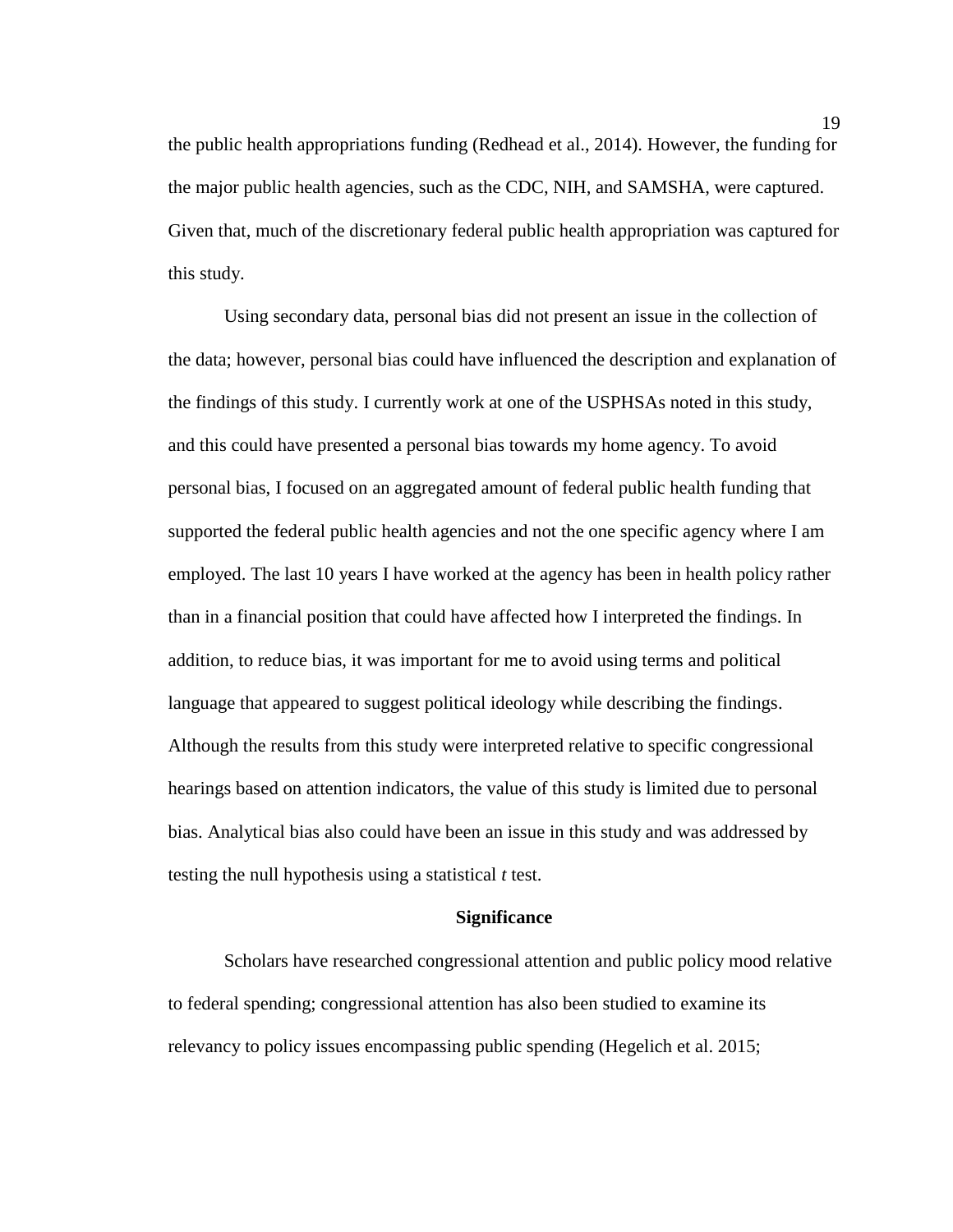Mortensen, 2009; Xinsheng et al., 2011). However, limited research has focused on congressional attention and its impact on federal public health spending. Researchers have indicated the impact of public opinion on how social spending was allocated (Ellis & Faricy, 2011) and examined factors, such as congressional attention, public attitudes, organizational changes, and research and development, which influenced federal and state spending levels (Barry & McGinty, 2014; Blendon et al., 2010; Liang & Fiorino, 2013; Robinson, Flink, & King, 2014). However, in this study, I explored how congressional attention and policy mood influenced appropriated funding levels for federal public health spending. Assessing the impact of congressional attention and policy mood on federal public health spending added to the policy punctuation literature on congressional factors influencing the level of public health budget authority.

Public health policy decision-makers and organizations supporting public health programs could find the results of this study beneficial while planning congressional outreach and determining the allocation of resources within the community. Obtaining information on the relationship between congressional attention and policy mood on federal public health appropriations could assist federal health officials in planning congressional outreach and appropriations strategies, which improve the implementation of public health programs. Health officials in state and LHDs could use this information in the process of allocating resources to support the essential public health services used to improve the health of the community. In addition, public health advocacy groups could use this information to target public health messages to Congress. As a result, both health officials and public health advocacy groups can influence the level of resources needed to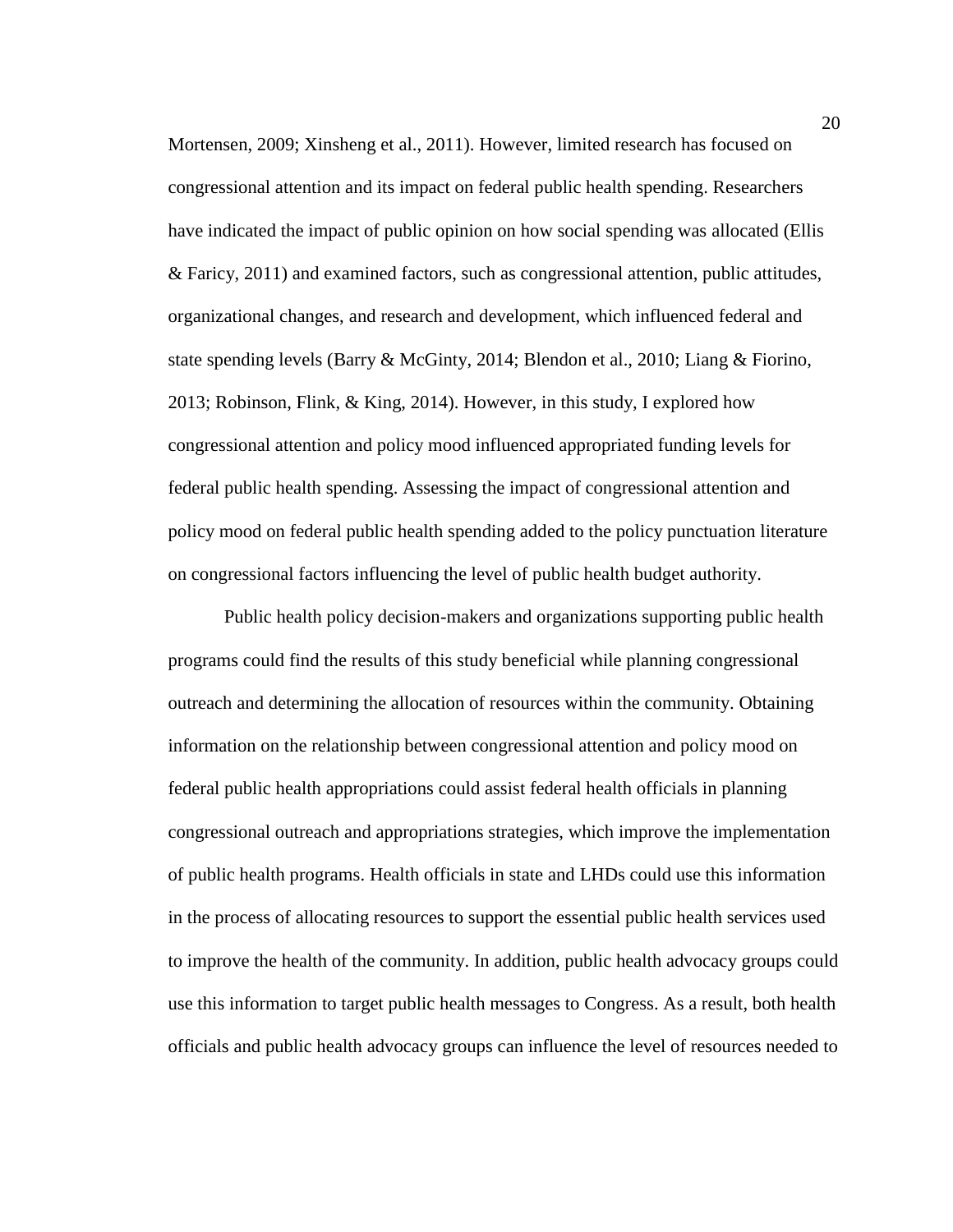improve maternal and child health programs, infectious diseases, and chronic diseases programs.

Examining the relationship between the external factors of congressional attention and policy mood on the policy outcome of federal public health spending supports social change within the public health policy field. By examining federal public health spending level trends in this study, the findings offer the extent to which congressional attention and policy mood influences punctuations in funding levels during extended periods of stability; therefore, supporting the level of social change within the state or local community. Research has also indicated a relationship between levels of public health spending and health outcomes within communities and the need for more public health funding research to understand the strength of the relationship because it impacts social change within the community (Bernet, 2012; Bradley et al., 2016; Marton et al., 2015; Mays, 2011). Public health policy decision-makers supporting public health programs could find the results beneficial during strict fiscal periods as they target resources working toward social change within their state or local community.

#### **Summary**

<span id="page-32-0"></span>For public health agencies, external factors, such as political influence from public health actors and the public health attitudes of constituents, could impact the level of funding appropriated. Although budget theory literature has addressed political attention and public attitudes towards public spending, there was limited extant research that addressed the impact of congressional attention and policy mood on federal public health funding levels. Using a quantitative method, I examined congressional attention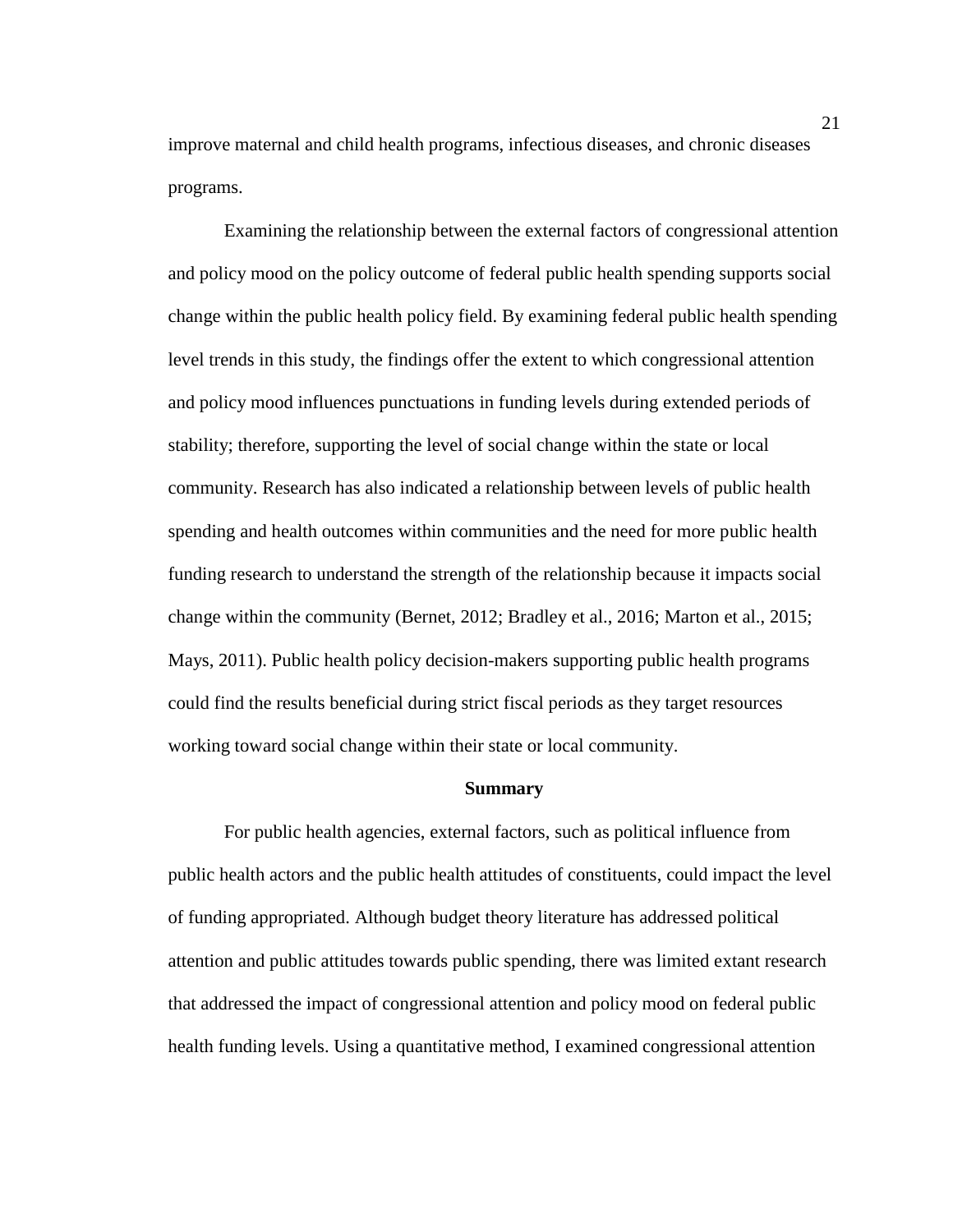and policy mood to explain their relationship to federal public health spending. Understanding the influence of federal public health spending was necessary to assess the resources needed to deliver the core essential public health services at state and LHDs that work to implement social change (see Leider et al. 2012; Livingood et al., 2013).

In Chapter 2, I will provide the literature review for my study. I will describe my literature search strategy and present the review of the literature addressing the PET. In this chapter, I will also highlight prior research on factors influencing budgetary changes. Finally, I will provide a rationale for the selection of congressional attention, policy mood, and federal public health appropriations as variables for my study.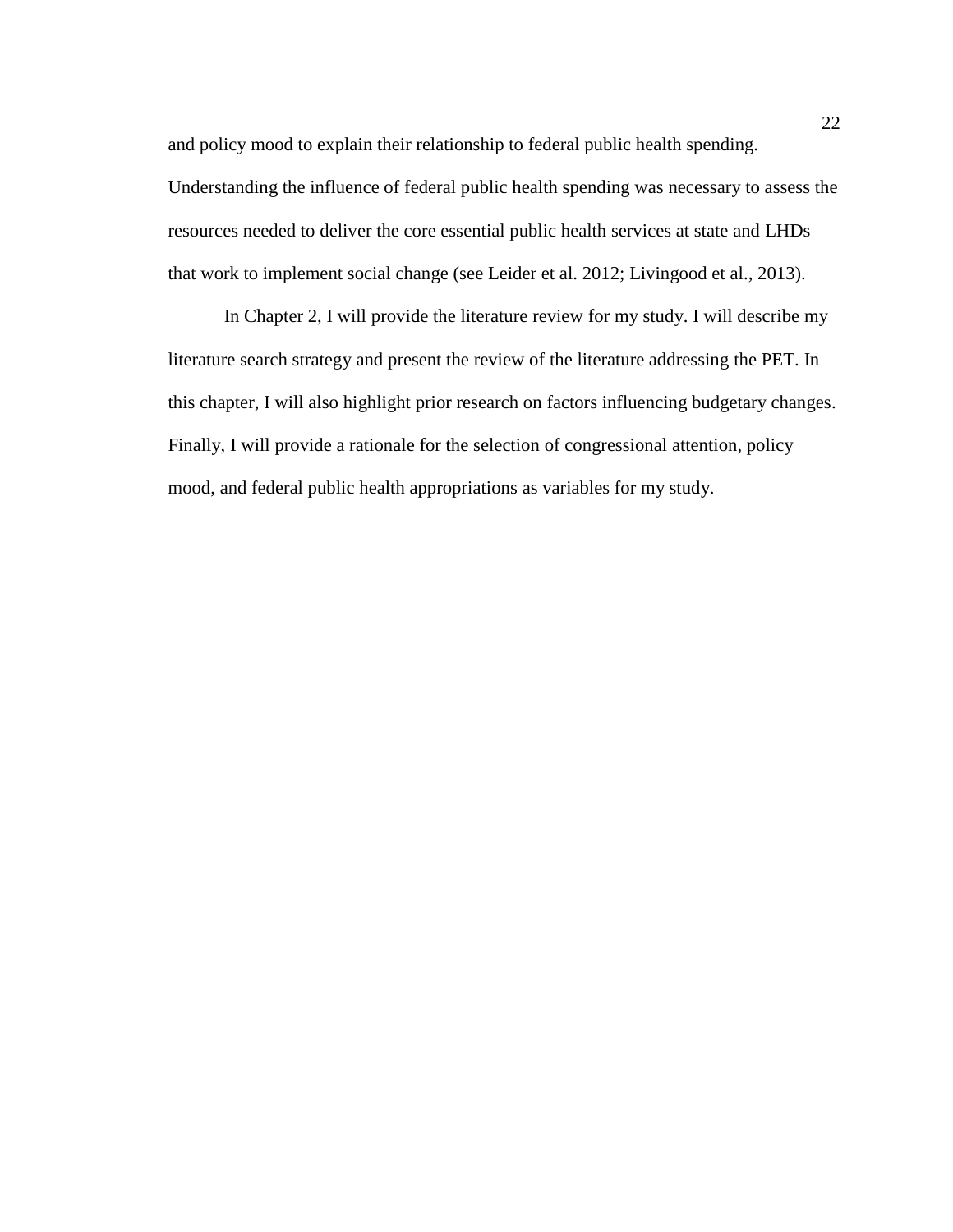#### Chapter 2: Literature Review

#### **Introduction**

<span id="page-34-1"></span><span id="page-34-0"></span>Previous studies have examined congressional attention and public attitudes toward federal public spending levels; however, through a review of the literature, I found that research related to federal spending levels was limited to examining government-wide spending levels and not specifically public health spending levels. Even when narrowed to health care spending, the extant research did not specifically address federal public health spending levels. Therefore, the purpose of this study was to examine the influence of congressional attention and policy mood on the policy outcome of federal public health appropriations. In this study, I used a quantitative research design to understand policy punctuations as they relate to federal public health spending levels.

Research studies surrounding public health funding levels have tended to focus on the necessity of funding at the state and local levels and the correlation between the amounts of funding received in communities and health outcomes. Furthermore, studies conveyed the necessary public health resources to deliver the core essential public health services at state and LHDs (Leider et al., 2012; Livingood et al., 2013). Other research has focused on the relationship between levels of public health spending and health outcomes within communities and the need for more public health funding research (Bernet, 2012; Bradley, et al., 2016; Marton et al., 2015; Mays & Smith, 2011). Globally, per capita, public health spending remained insufficient to support necessary public health outcomes in many countries (Martin & Streams, 2015). Studies from such scholars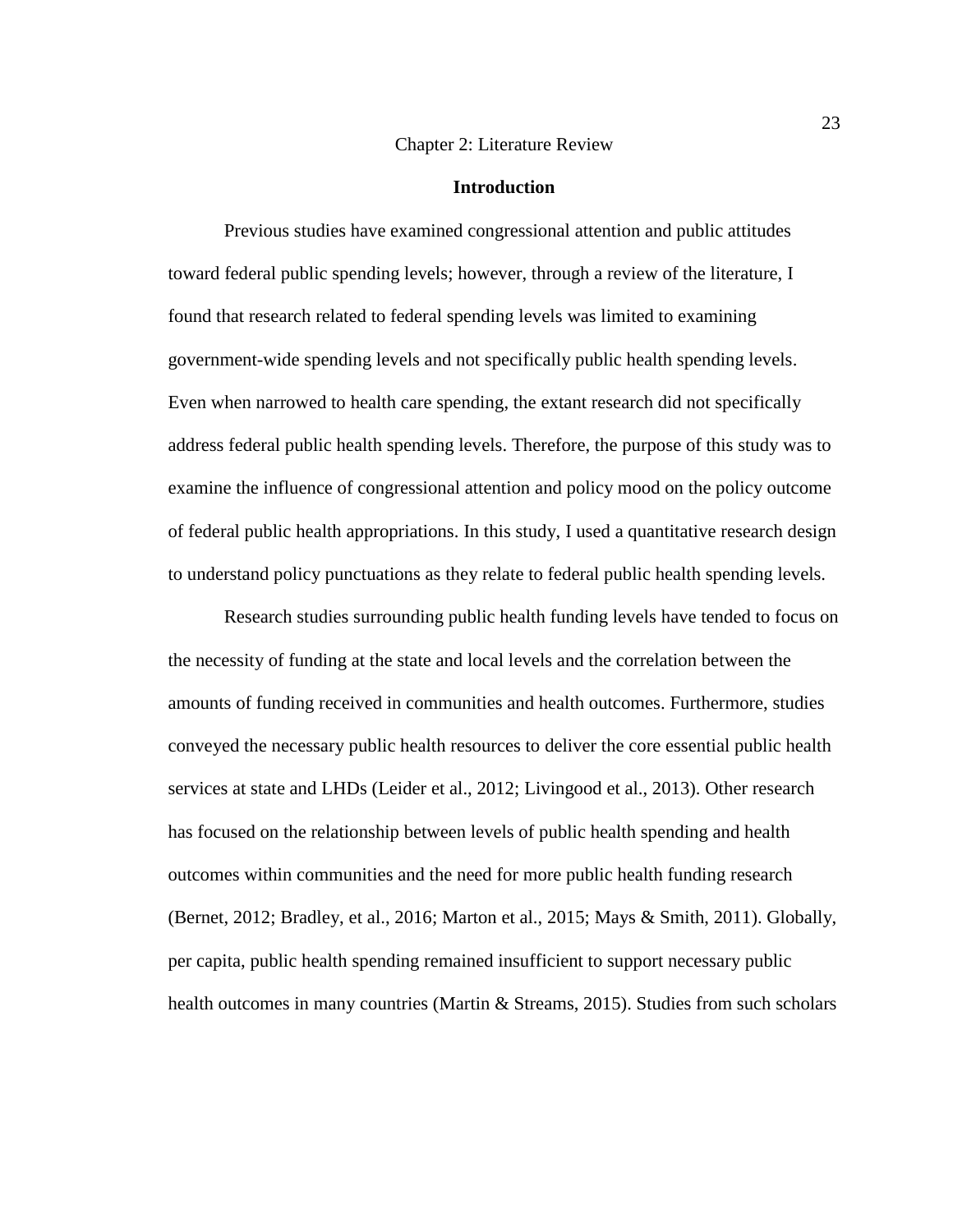have provided the significance of adequate public health funding at the state and federal levels.

Congressional funding decisions are made in a complex environment with political and environmental constraints. Mortensen (2009) found that popular spending programs receiving decreased congressional attention might also find reductions in funding; however, programs receiving increased congressional attention would result in increased funding levels. Hegelich et al. (2015) identified that congressional clusters indicating congressional attention on hazardous waste and toxic chemical regulations led to a reduction in the nuclear energy area for research, development, and demonstration (RD&D) budget. However, Liang and Fiorino (2013) found that strong congressional support including RD&D funding stability leads to greater technology innovation. The limitation of the authors' study did not go as far as to link RD&D funding as the dependent variable to gain a better understanding of the variations in funding levels. Challenges remain in determining factors that influence governmental spending, especially when examining various levels of funding. Mays and Hogg (2015) examined the impact of economic shocks on implementing public health protection and found current federal resources failed to avert reductions in providing adequate public health protections. Thus, Congress was more likely to recommend additional public health funding in the event of an infectious outbreak. Although researchers have examined factors influencing federal spending levels across budget categories, studies have not been conducted to adequately address the influence of congressional attention and policy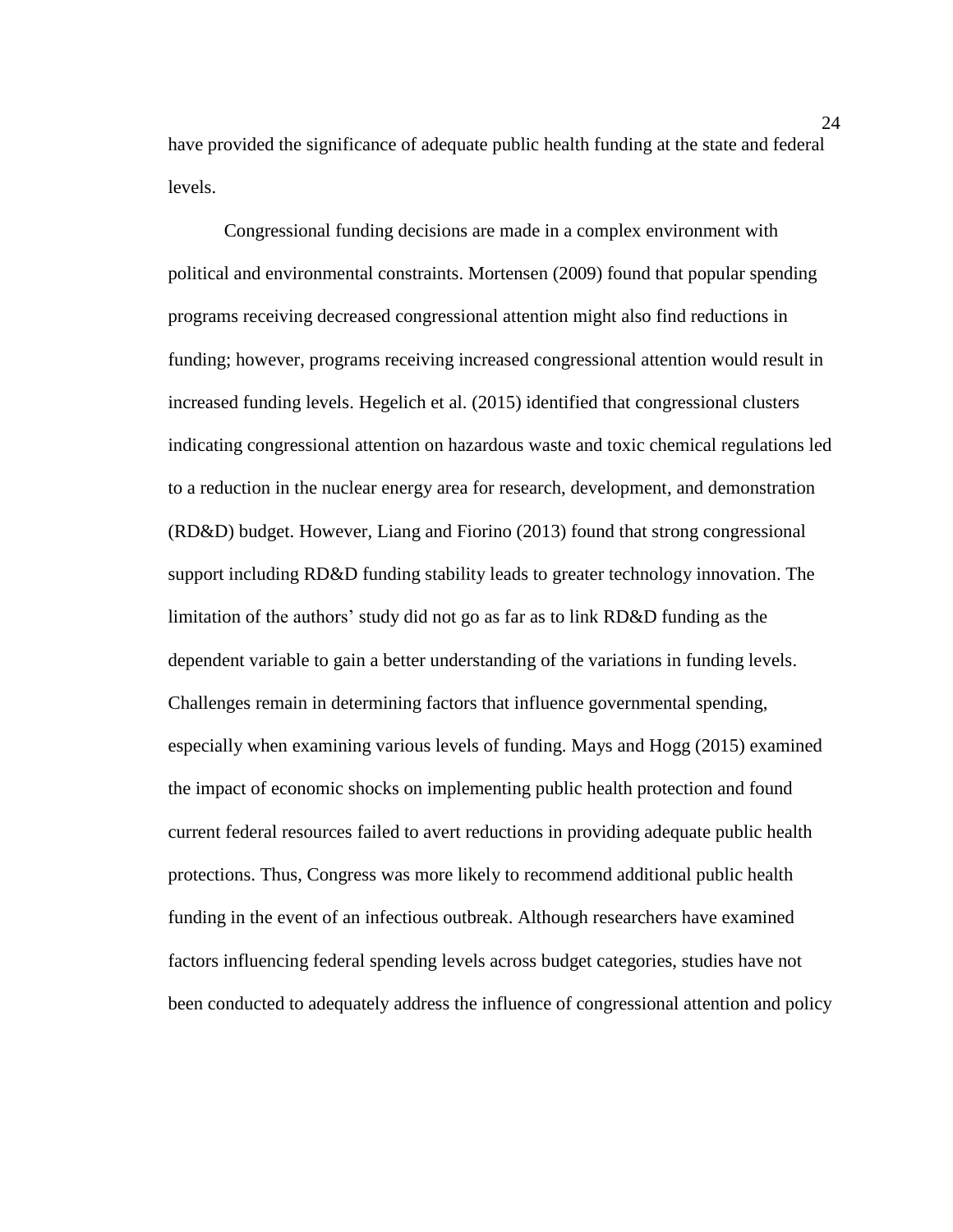mood on federal public health funding. Therefore, I addressed this gap in the PET literature with this study.

Chapter 2 will begin with a discussion of the literature search strategy I used to identify relevant peer-reviewed resources related to congressional attention, policy mood, and federal public health spending. I will highlight studies related to the PET and the relevancy of policy and budget punctuations within PET. In addition, I will focus on research expounding on congressional attention and federal public spending with an emphasis on federal public health spending. I will also consider studies relevant to the methodological approaches examining budgetary and policy changes relevant to congressional attention and policy mood.

### **Literature Search Strategy**

I conducted a literature review exploring the extent to which congressional attention and policy mood affects federal public health funding. The literature review included the following search strategies. Databases used in the literature search included EBSCOhost Research, Pub Med, Journals@OVID, Political Science Complete, Business Source Complete, SAGE Premier, Academic Search Complete, and Google Scholar. A combination of search terms used to conduct the literature review included: *congressional attention, congressional committees and public health, political attention, public health spending, congressional attention and public health funding, congressional attention and public health spending, congressional hearings, congressional hearings and public spending, policy mood, policy mood and public spending, public health finance, public health funding, public attitudes and public health spending, public*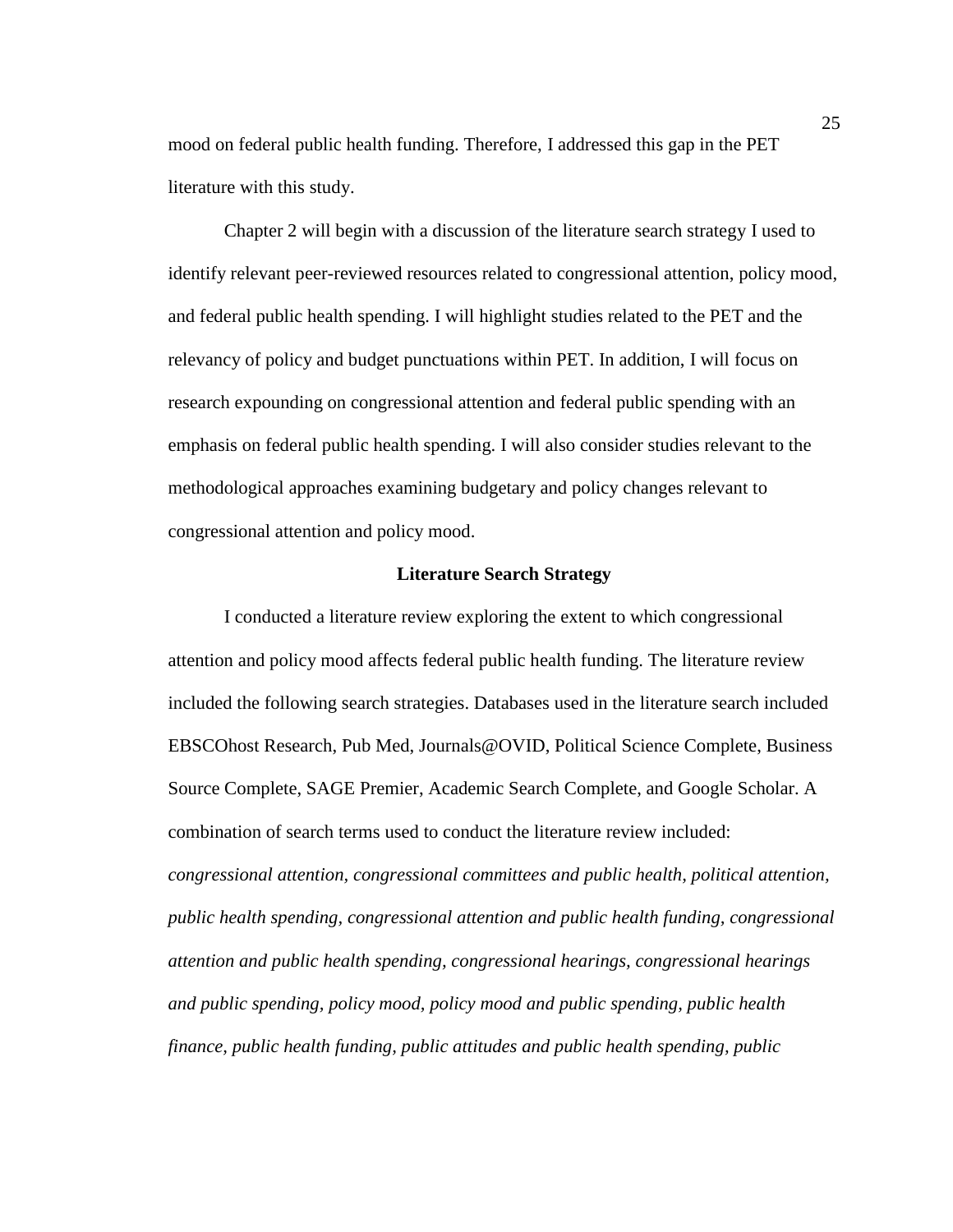*attitudes and political attention,* and *linear multiple regression and public health spending.*

The objective of the literature review was to ensure a comprehensive literature search of peer-reviewed articles published from 2000 to 2017. Although my emphasis was on reviewing peer-reviewed articles published within the past 5 years from 2012 to 2017, I also reviewed editorials, conference proceedings, and workgroup reports. While conducting the literature review, current research was limited to the factors of congressional attention and policy mood and its impact on federal public health funding. Articles published before the year 2000 were used to provide background and historical information on study topic area.

# **Theoretical Foundation**

### **Punctuated Equilibrium Theory (PET)**

The theoretical framework for this study was the PET. According to Prindle (2012), the origin of the PET was linked to the evolution theory in biology, which focused on explaining the development and differences among species. Originated as a counter perspective to Darwinism, this theory or model focused on stability and change influenced political science (Prindle, 2012). The complex systems involved in PET made it applicable to defining complex systems within political institutions and policy processes (Baumgartner et al., 2014).

The PET explains stability and change within the policy process, making this theory appropriate as the theoretical basis for this study. While introducing PET, Baumgartner and Jones (1993) sought to explain policy-making through policy stability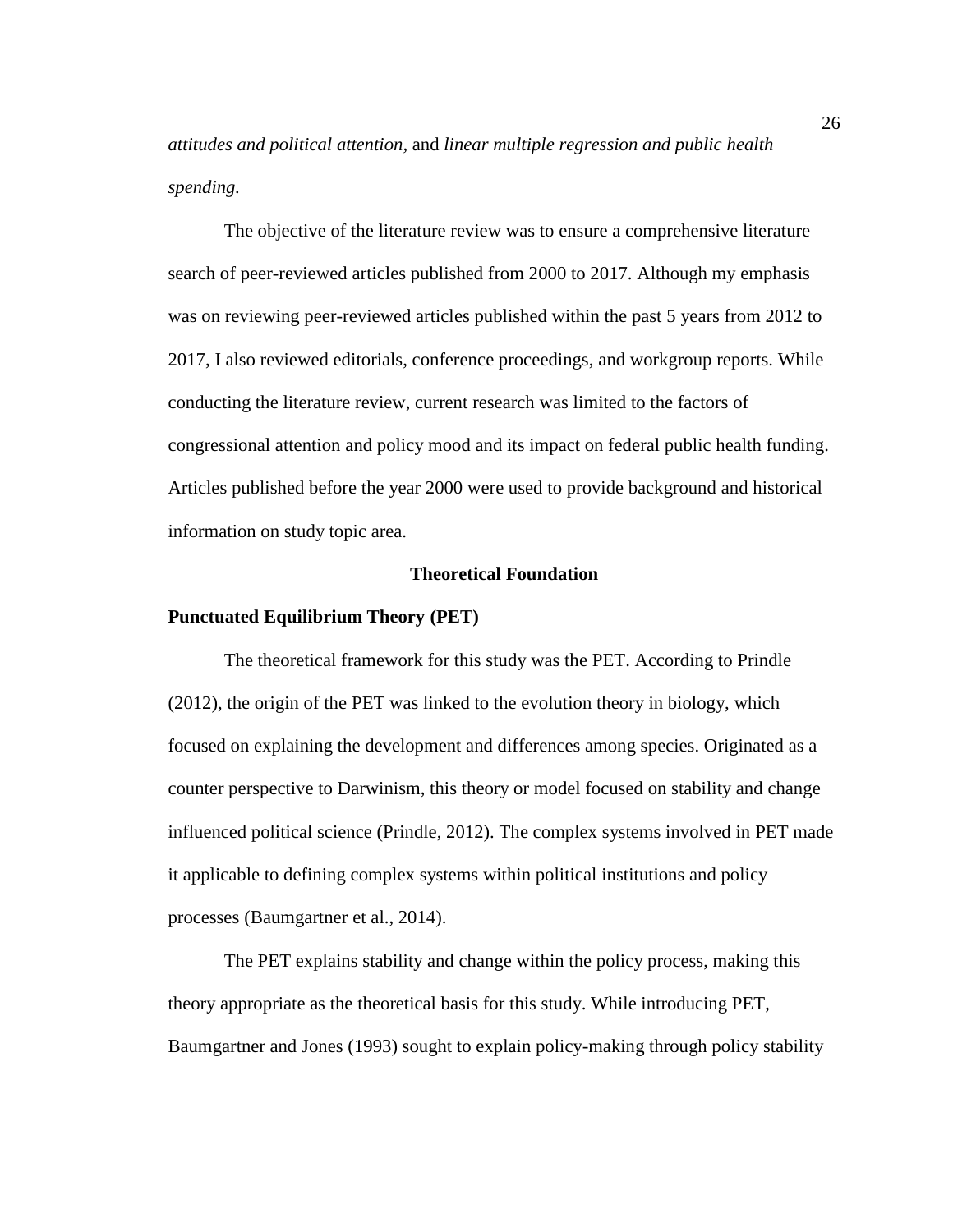and policy change. According to Nowlin (2011), there are two patterns of policy changes occurring within the policy process: One consists of extended periods of "policy stasis" and the other consists of "large-scale policy changes (p. 49)." Initially, this theory was formed through three other theories and concepts: social theory, policy agendas, and policy subsystems (Baumgartner & Jones, 1993). Baumgartner & Jones (1993) described each of the three theories and concepts within the policy process. (1) Through the social choice theory, there was no equilibrium within American politics; instead, institutions provided a framework that promoted stability. (2) The policy subsystem or issue networks promoted stability if the subsystem alienated itself from outside factors, which challenged the stability of the subsystem. (3) Finally, the agenda-setting literature promoted the importance of current ideas, which led to a dramatic policy change within the subsystem or to replace the subsystem. Lovett, Bevan, and Baumgartner (2015) stated that agenda setting was a prerequisite for influence and examined the effect the State of the Union Address has on congressional attention relative to a president's approval ratings. No matter the state of a divided government, a popular president can direct congressional attention and, therefore, influence policy change (Lovett et al., 2015). The PET defines the equilibrium component, the policy subsystem, and the development of an agenda within the policy process (Baumgartner & Jones, 1993).

Through the years, PET has transformed the analysis of the policy process through addressing policy and budget changes. Policymaking was considered disjointed while balancing budgets with positive and negative feedback within the budget environment (Jones & Baumgartner, 2012). To explain the theory of policy change, Crow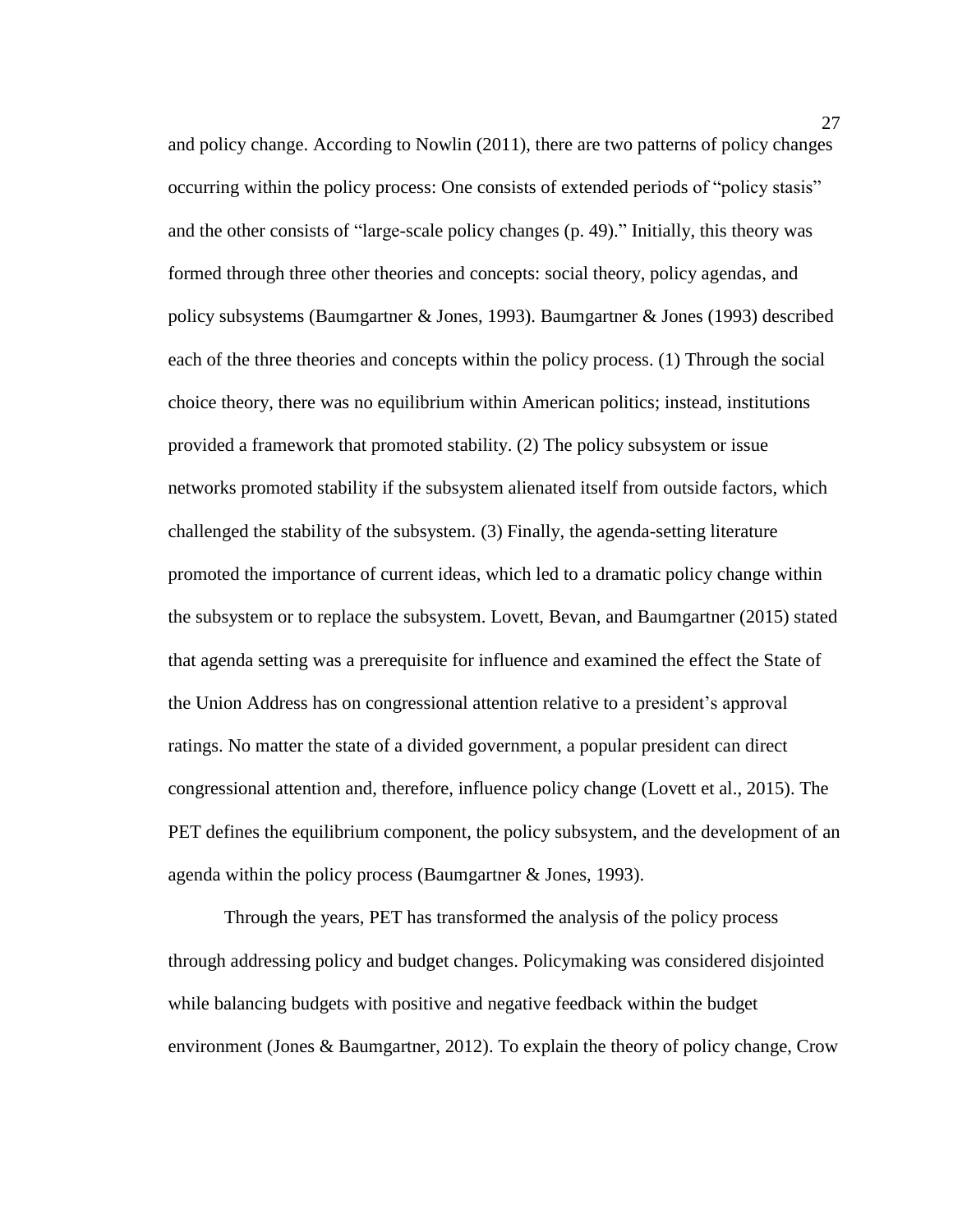(2010) employed PET to examine the level of media coverage relative to agenda status. The study of budget changes has continually generated an examination by scholars towards greater complex systems explaining policy change. Within the policy process, negotiation of public health appropriation decisions occurs in congressional hearings, support for increased public health funding through public health attitudes, and advocacy for sustaining public health funding for public health services through the formation of policy networks (Blendon et al., 2006; Henry, 2011; Ryu, 2011). The PET focuses on those mechanisms that lead to policy and budget change within the policy process.

The PET evolved into a theory of information processing, attention, and policy choice by government. Each of the components of PET are interrelated. Information processing consists of how governments process the information they received and how the information received was prioritized (Baumgartner et al., 2014)) .According to Nowlin (2011)) for example, Congress receives an abundance of information to process; rather, than process all the information, Congress delegates to the federal agencies for processing (Nowlin, 2011)). Thus, the federal agencies gained a new role in information processing, which now influenced the agency's policy-making role. The congressional attention component consists of those agenda items requiring congressional attention and possibly affecting public opinion (Nowlin, 2011). The policy choice model states that the overabundance of information that Congress received was "neither rare nor costly"; therefore, Congress delegates the processing of the information to the federal agencies (Nowlin, 2011 p. 51).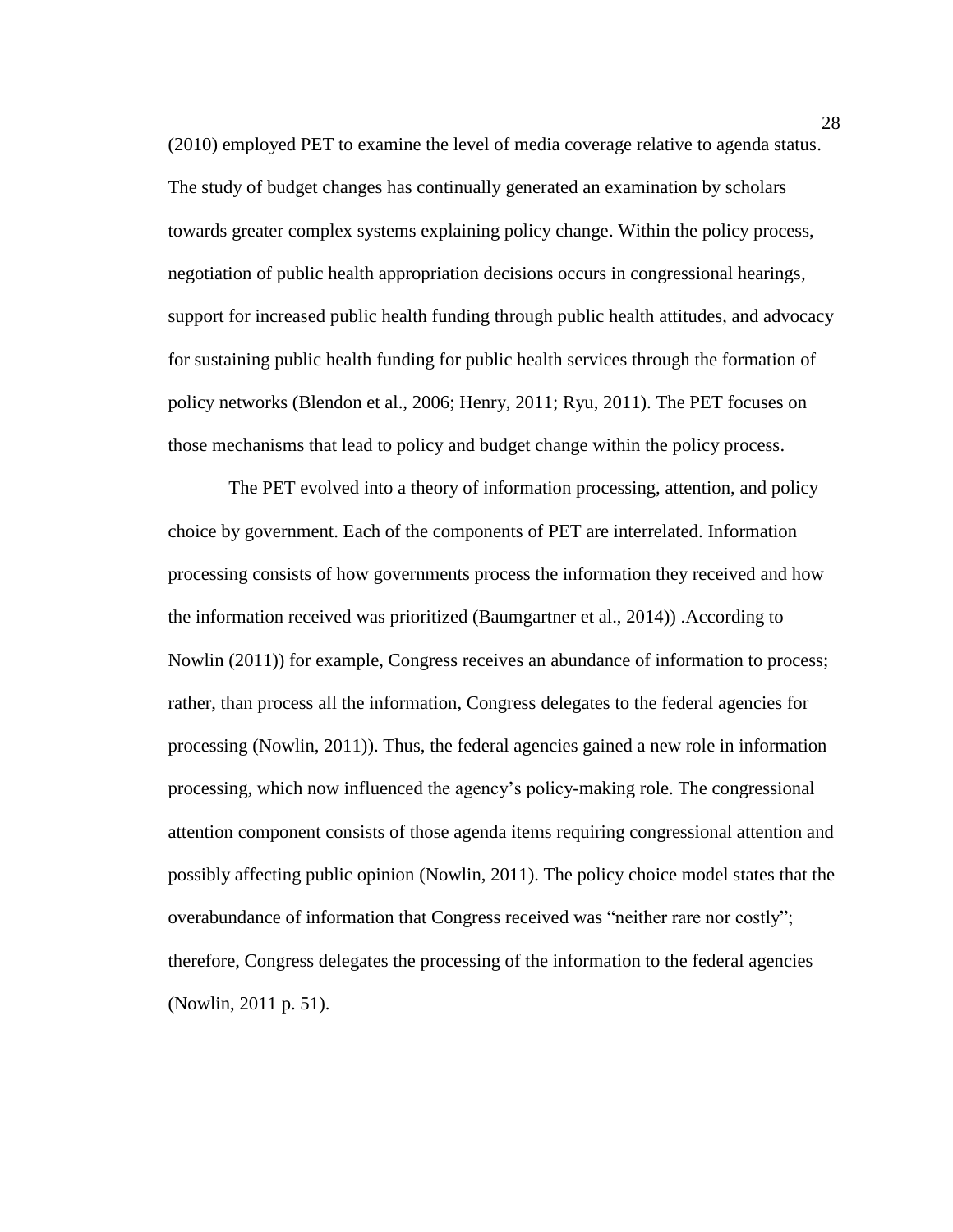The PET consists of major theoretical propositions and hypothesis within the policy process: agenda setting and information processing. Both propositions support the components of policy and budget changes within the policy process. According to Kingdon (2011), the agenda- setting process narrows the focus of several problems to those of most significance during the policy process (Kingdon, 2011). Even within health, agenda-setting can narrow issues to bio- medical health or public health. Problem recognition is important within the agenda-setting context, along with the political climate at the given time based on the changes within the agenda of a new presidential administration or the national mood (Kingdon, 2011). Furthermore, participants who received considerable press coverage and public attention affect the agendas and impact and enhance an agenda item. Studies relative to agenda setting have included topics surrounding media coverage, congressional hearings, and the presidential State of the Union address (Crow, 2010; Lovett et al., 2015; Pacheco & Boushey, 2014; Xinsheng et. al, 2011). Attention is important to understanding the process of policy change.

Information processing depicts the flow of information among governmental entities and Congress and depicts to what extent the information is being processed (Jones & Baumgartner, 2012). Thus, the information processed could result in an overreaction or under reaction to as the information flows from the environment into the policy system. Furthermore, the information support budget and policy punctuations influenced by the way information flows. Jones and Baumgartner (2012) stated that information processing was disproportionate during the policy-making process due to the stability of problem prioritization contrary to the flow of information. Ryu (2011) found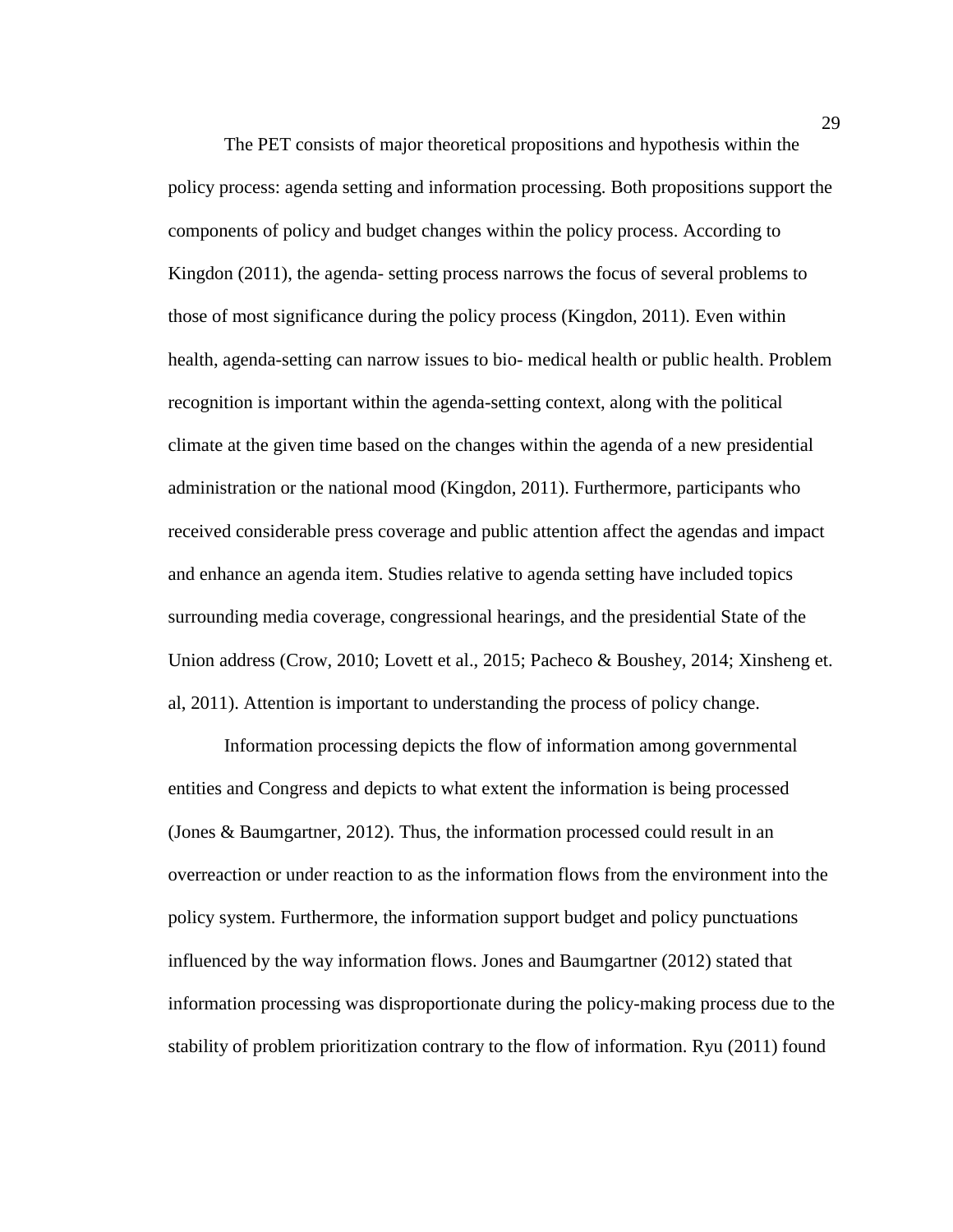that institutional frictions contribute to budget punctuations but also that legislative professionalism enhanced information processing within the congressional hearing model. Hegelich et al. (2015) and Workman et al. (2009) used the theory of information processing within the policy process to demonstrate how decisive budget changes linked to the attention of Congress, the president processes the information, and how institutions and political systems categorize information through prioritization. The role of processing information in a policy-making system was to be interpreted and translated into policy action (Jones & Baumgartner, 2012).

# **Policy and Budget Punctuations**

The PET has been tested and measured within the areas of federal spending, state spending, and budget and policy punctuations and change. Liang and Fiorino (2013), Martin and Streams (2015), Mortensen (2009), and Robinson and Caver (2006) addressed the problem of the impact of the distribution of budget changes in federal spending. Mortensen studied the link between changes in political attention and changes in federal spending, while Martin and Streams explored federal spending from a global perspective by examining the evidence of punctuations within the Organization for Economic Cooperation and Development member countries. Martin and Streams also sought to show whether punctuation occurred mostly in public spending on global health as opposed to each country's own national health priorities. Robinson and Caver tested hypotheses for PET related to reform of congressional policy and federal spending among the Office of Management and Budget (OMB) budget functions. Liang and Fiorina examined the influence of the stability and magnitude of federal RD&D spending on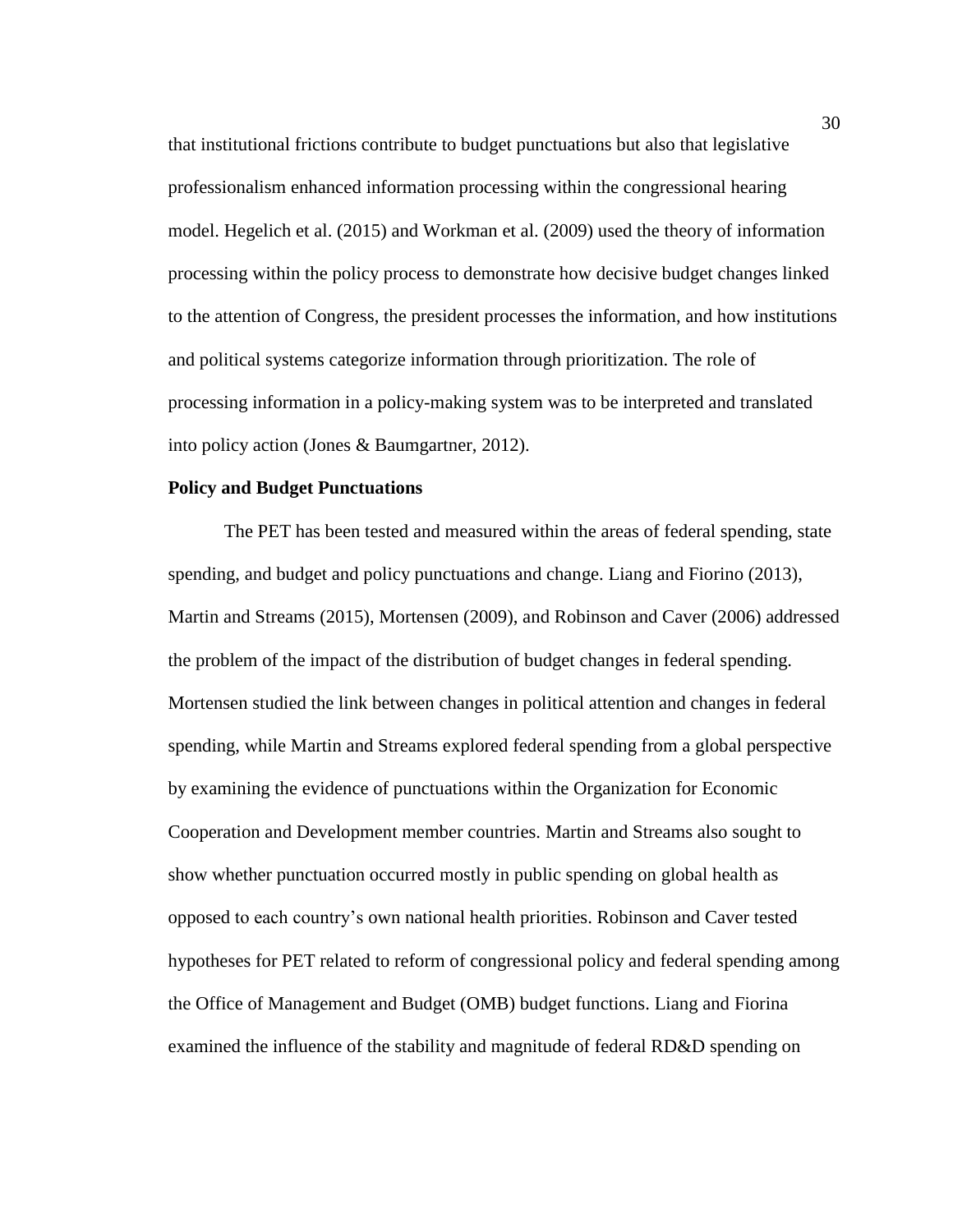technology innovation. Rather than observe for punctuations, the authors examined for stability in federal spending. Studies examining budget and policy changes have sought to identify factors that influence budget distributions.

Evidence of PET has been studied among state budgets to explain budget changes. Breunig and Koski (2006) examined the distribution of budget changes by proposing that state budgets were punctuated and what was the extent of punctuation variations across the states. The exploration of factors explaining budget punctuations was examined in government spending. Ryu (2009) explored which factors cause budget stability and punctuations among state government spending. To explain the occurrence of budget punctuations within funding government programs, Ryu (2011) also examined whether specific factors influence state budget punctuation differently depending on the nature of the programs in questions. Furthermore, Breunig and Koski (2012) examined state budgets to determine the differences between more punctuated budgets and less punctuated budgets. Research indicates an attempt to explain budget punctuations among state budgets through examining the influence of policy factors (Breunig & Koski, 2006; Breunig & Koski, 2012; Ryu, 2009).

PET describes policy changes over an extended period, including when policy appears to be in stasis. Also, the relevance of PET was useful for explaining changes in public budgeting using the policy choice model of PET (Baumgartner et al., 2014). Robinson et al. (2014) investigated the role of organizational history its impact on punctuated budgetary change and its relationship to experiencing policy change. Crow (2010) attempted to use PET to explain the process of policy change for recreational in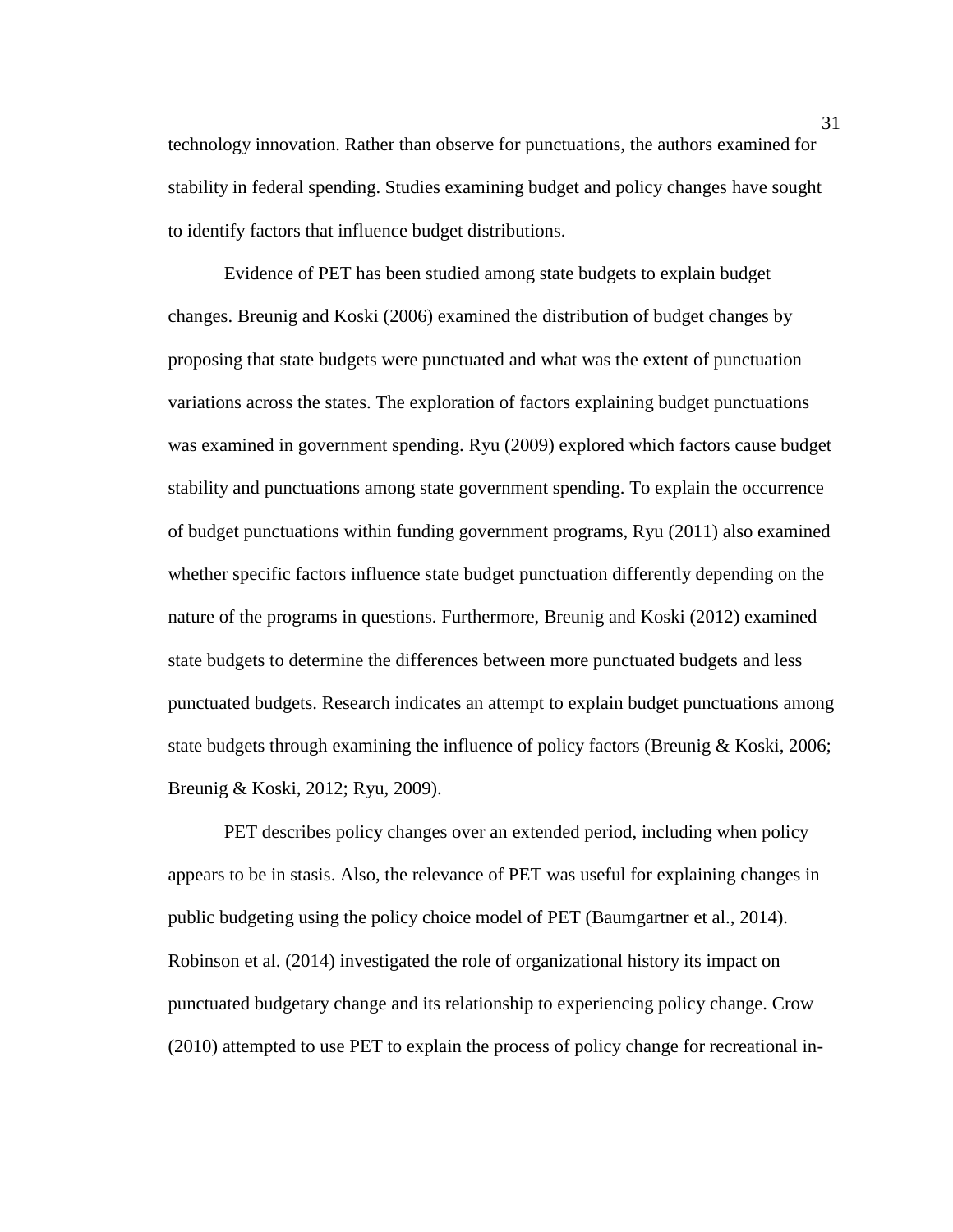channel water rights. Findings suggest that the PET did not apply to local-level policy change. However, because my study included funding at the federal level, PET was used for examining the influence of congressional attention and policy mood on the changes in federal public health spending levels.

### **Rationale for the Selection of Theory**

This study of congressional attention, policy mood, and federal public health funding examined the theory of policy punctuation, as it relates to policy outcomes and policy changes relative to federal public health spending. The theory of policy punctuations was used for this study because the theory was attention-driven and agendabased relative to budget models. By examining the research questions of the influence of congressional attention and policy mood on federal public health funding, this study builds upon the theory of agenda-setting and policy punctuations.

Prior research on policy punctuations has examined factors influencing federal and state spending levels. Robinson et al. (2007) attempted to determine the factors contributing to the frequency of policy punctuations in the funding of a public-school district over a 12-year period. Also, Robinson et al. (2013), using the theory of policy punctuations, found budgetary changes were related to organizational changes within a state school district. Finally, Liang and Fiorino (2013) examined federal R&D spending levels to determine the level of policy punctuations relative to innovation activities. The study of policy punctuations in federal spending occurs when there are policy changes within the policy process. This study examined those changes by determining the influence of congressional attention and policy mood on federal public health funding.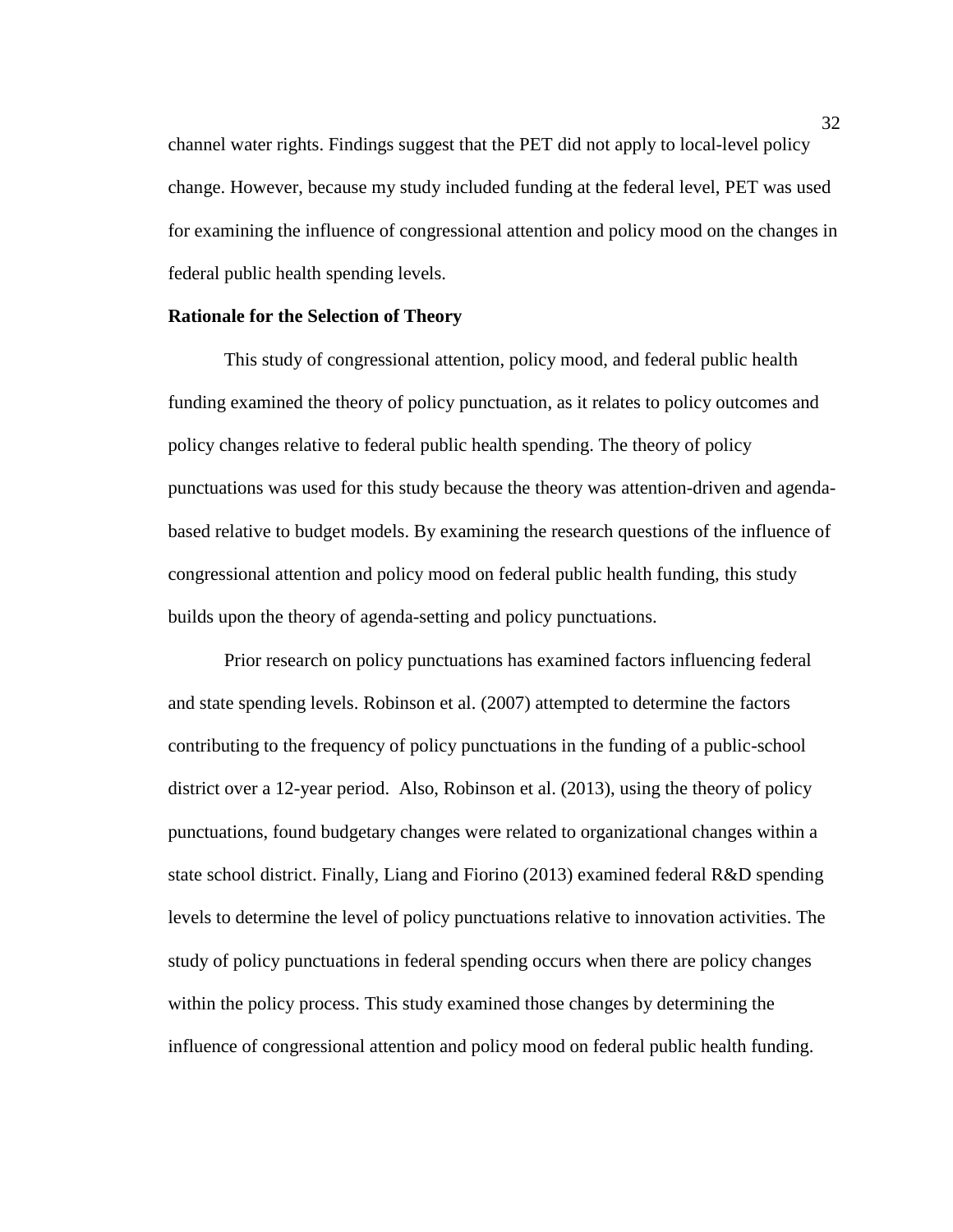#### **Public Health Financing Within the Public Health System**

Public health finance is the field of study that incorporates the areas of acquisition, utilization, and management of public health resources for the delivery of essential public health services. Public health finance focuses on the impact of integrating resources on population health and the public health system (Honore & Gapenski, 2014). Within the public health system, public health programs are financed through a combination of federal, state, and local level funding or appropriations. This combination of funding supports primary public health functions at various levels of government. Much of federal public health spending is distributed to the states as grants and the states sub award grants to the local health departments. At each level of government, specific functions are assigned to deliver essential public health services.

Financing of public health activities at the state and local levels through federal funding encompasses a fiscal federalism framework. The fiscal federalism framework includes federal funding mechanisms such as grants, and cooperative agreements distributed to states and local health departments through agencies like the CDC (Honore & Gapenski, 2014; Ogden, 2012). The types of grants awarded through the federally funded systems consist of categorical grants (project and program based) block grants, and mandatory grants. Categorical grants give the federal agency control as to the allocation of funding at the state level for specific public health programs. However, block grants give the state health department more flexibility in disbursing funds among various public health programs (Honore & Gapenski, 2014). Mandatory grants, contrary to block grants are specifically described by Congress as to which program should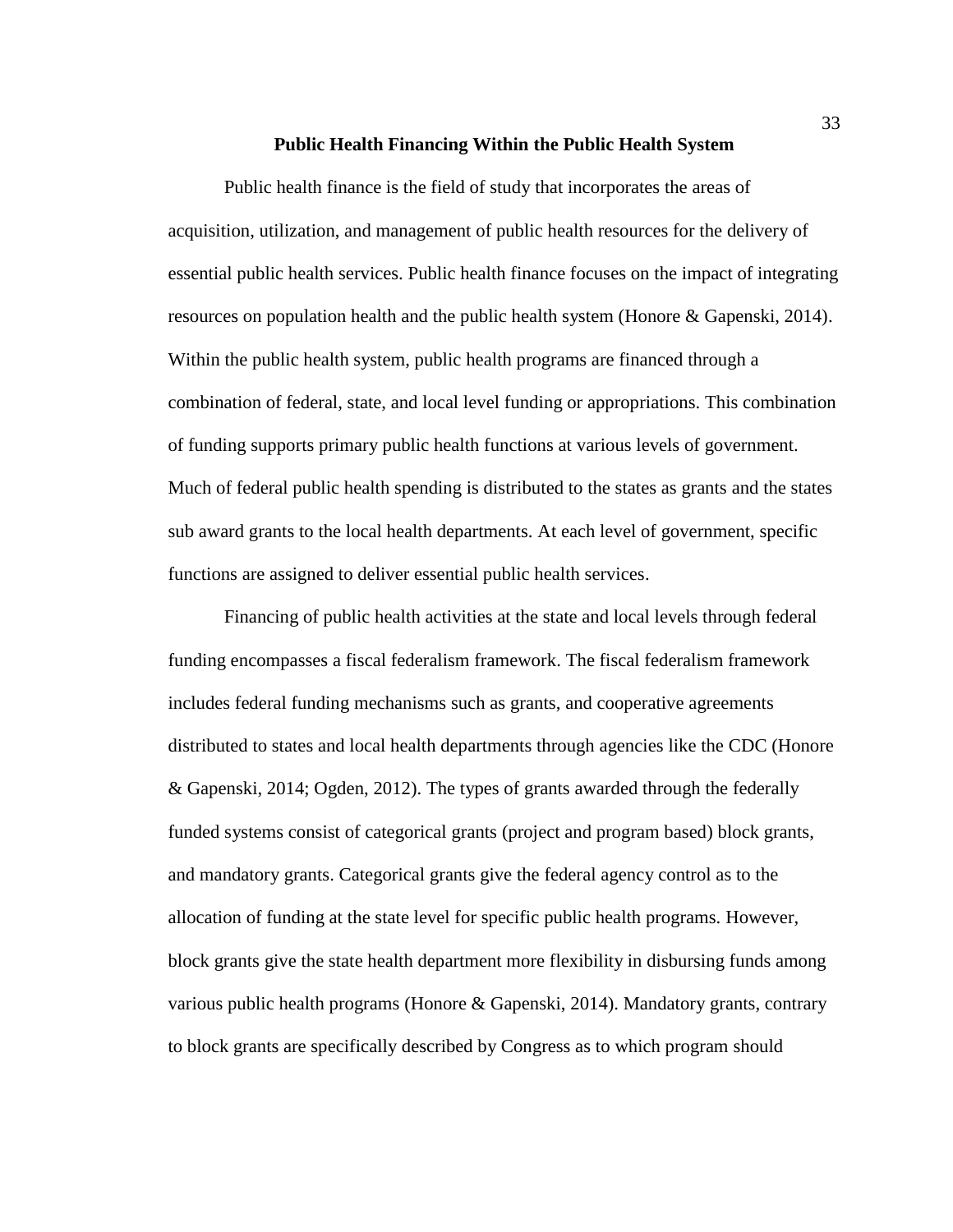receive the funds. An example of a mandatory funding grant is the *Vaccines for Children Program*. Federal pass-through grants use the state entity as a pass through to provide funding to the local and community public health systems. The public health agency is responsible for using the federal funding awarded for the purpose for which Congress intends for it to be used according to enabling legislation.

# **Federal Budget Process**

The federal budget process is a complex process defined through a multi-year cycle that begins with the formulation of the President's Budget and concludes with the audit of federal departments and agencies expenditures. The President's Budget process, led by the OMB, formulates the President's Budget with his policy agenda. Congressional budget actions supporting or not supporting the present's policy proposals occurs within the congressional budget process. Once Congress approves the budget and the president signs the appropriation bill, the federal agencies and OMB are responsible for implementing the budget. The federal process ends with the audit and review of the agency's expenditures. Although the necessary steps of the process are similar from year to year, the complexities of the budget process depend on the style of the president, the economic and political considerations under which the federal budget was prepared. (Keith, 2008; Schick, 2007).

The congressional appropriation process refers to annual appropriation measures considered by Congress under certain rules and procedures during the federal budget cycle. These measures provide discretionary funding for activities such as national defense, education, public health, homeland security, and general government operations.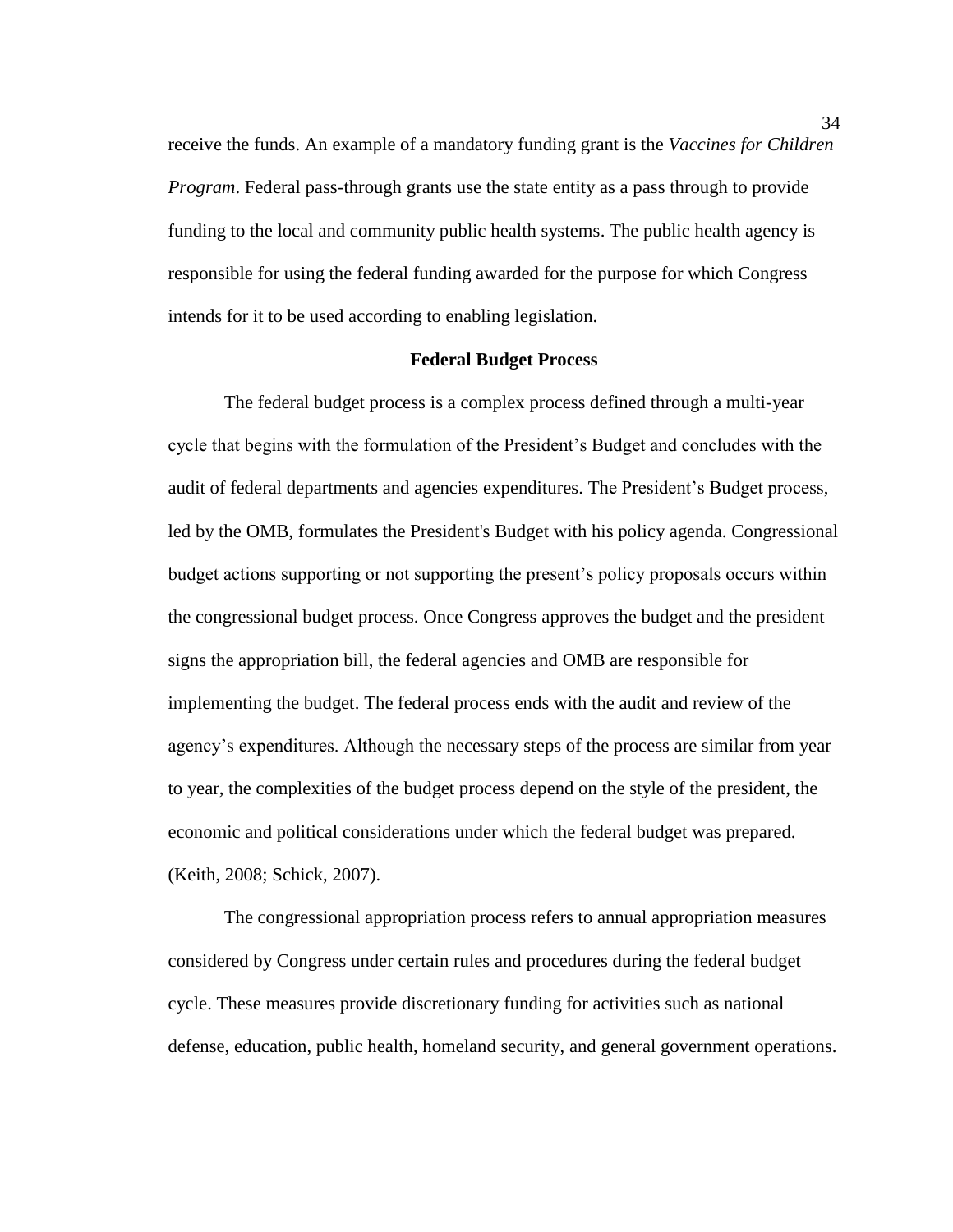Funding authority for these activities is provided annually and expires at the end of the federal fiscal year of September 30th (Tollestrup, 2014).

As part of the federal budget cycle, the president submits the budget to Congress while the House and Senate appropriation subcommittees hold hearings on the segments of the budget under their jurisdictions. The LHHS Appropriations Subcommittee focuses on the details of the budget justifications for the federal public health service agencies. The hearings also include a platform for agency directors to testify, as well as the supplementation of meetings and communications between the subcommittee staff and agency officials. Also, during this period, members of Congress, at the request of the subcommittee provide programmatic funding levels and language that is included in the appropriation bills and committee reports (Saturno et al., 2016).

#### **Examining Changes in Governmental Spending**

The PET has been tested and evaluated regarding its relevancy through the years in explaining the factors that influence federal public spending. Jones et al. (1998) stated there was a need for more rigorous quantitative analysis, rather than just general observations when analyzing cases to determine budgetary changes to support policymaking. The authors examined a hypothesis indicating whether punctuations explained normal operations or chance phenomena. (Jones et al., 1998). Robinson and Caver (2006) determined the current literature thoroughly demonstrated the existence of PET; however, there was not enough testing on the causes of punctuated equilibrium distributions, especially among congressional budgeting. Workman et al. (2009) determined that past research surrounding punctuated equilibrium theories were limited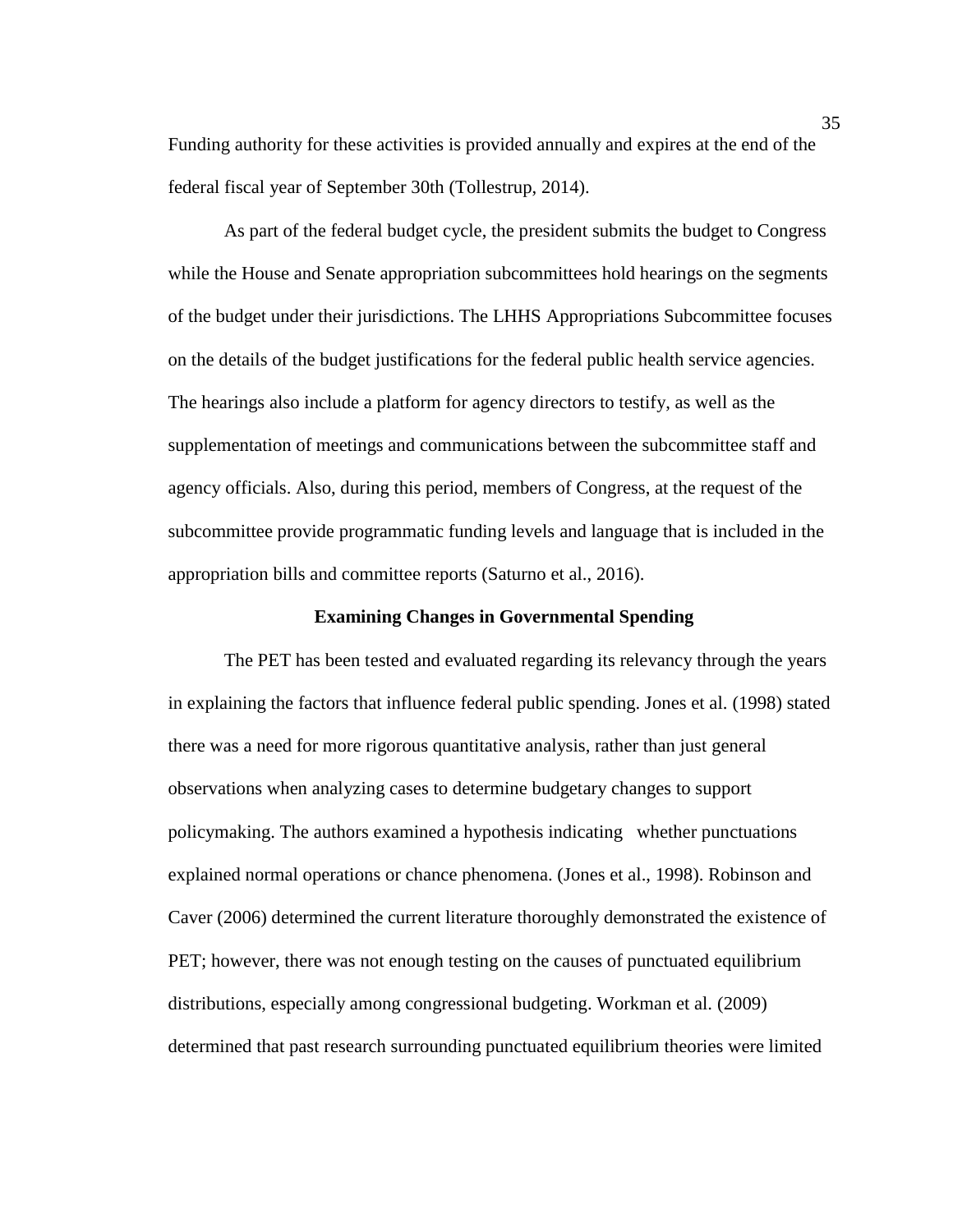and needed to become broader, based on contributions to public policy. Some authors such as Anderson and Abridge (2010) stated that the current budget models are *uninformative* about what constitutes an insignificant change that was expected to occur under incrementalism and its impact on policy decision making. Other concerns were determining reliable measures for budgetary policy to capture the government's commitment to programs, as well as the limited information on multivariate investigations related to PET (Robinson, Caver, Meier & O'Toole, 2007; Wlezien & Soroka, 2003)).

Researchers have approached the study of congressional attention and federal funding using PET. Using congressional hearing data from the policy agendas project, Hegelich et al. (2015) and Mortensen (2009) examined congressional attention relative to budgetary changes. Hegelich et al. used point predictions within the theory of PET to link specific punctuations in the research and development budget for the Environmental Protection Agency to attention changes. The authors found that the budget changes are not as specific as expected and leave room for further research within policy subsystems. Mortensen matched precisely the hearing data and spending data for the budget period. However, when examining public attitudes relative to budgetary changes, Mortensen identified one of the limitations of the GSS was the limited number of policy categories in the spending surveys. Results were limited to decisions of policymakers and the majority attitudes of the public. The lack of including policy advocates in the study called for a more general model that explains policymaking.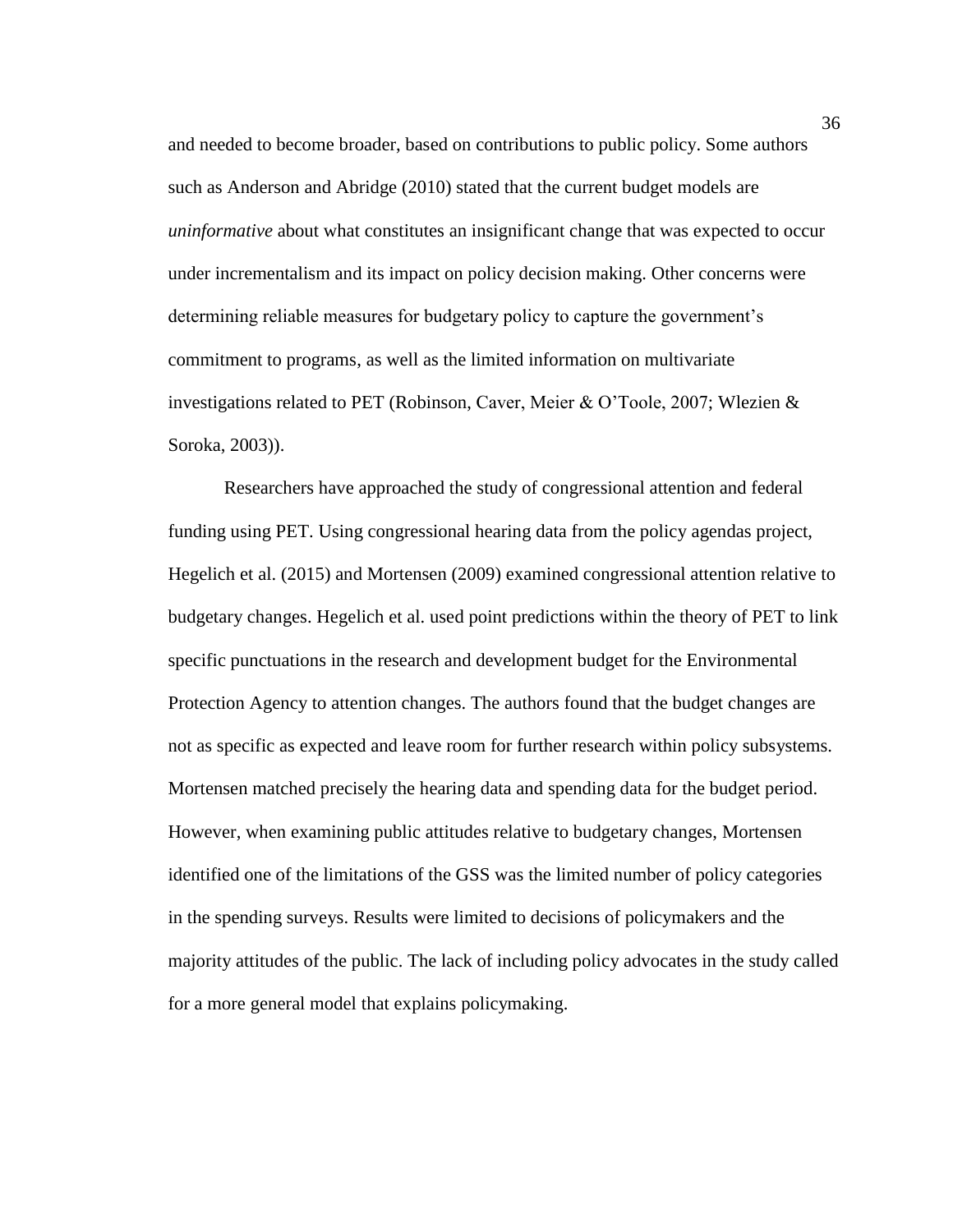Other studies that included congressional attention and public health have focused on agenda setting among emerging health issues. Within public health, Pacheco and Boushey (2014) examined the level of congressional attention on emerging health issues by exploring the determinants of public health attention among the 50 states. The authors found that the internal impact gubernatorial attention was stronger than the national attention to tobacco and vaccines, furthermore no evidence of interest groups influencing the attention that states pay on tobacco or vaccines. More research was needed to explore the influence of congressional attention on public health funding.

### **Policy Mood**

Policy mood is an aggregate measure of public opinion that describes the public views on policy choices made by the government. This measure of public opinion is analyzed as being liberal or conservative toward policy choices. Stimson's (2012) measure of policy mood was clarified by determining the dimensions of economic and cultural dimension correlated with policy mood. The author found that public opinion changes were based on how the public reacts against the ideological direction of the political party in power.

The measurement of policy mood has been used to determine the level of public responsiveness to federal public spending and assess the relationship between media consumption and public opinion. Ellis and Faricy (2011) argue that the public can recognize and respond to changes in direct spending (appropriations) and indirect spending (tax expenditures) for social and public health programs. Using Stimson's measurement of policy mood, Ellis and Faricy found that public opinion was not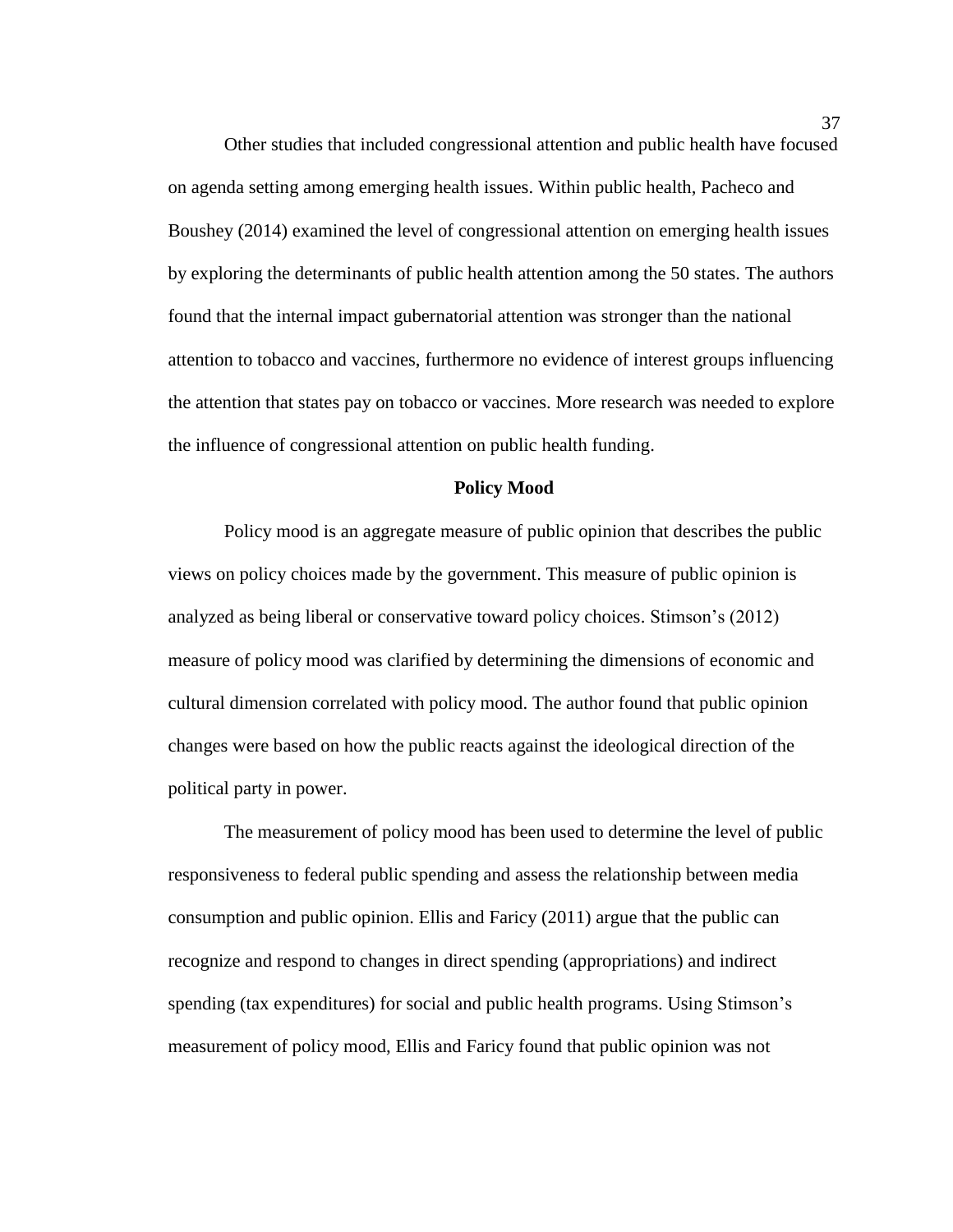responsive to the total amount of social spending but on how the allocations are made based on direct and indirect spending.

Levels of media consumption have been evaluated relative to policy mood. Johnson and Kellstedt (2014) assessed the relationship between media consumption and public opinion relative to policy mood. The authors found that policy mood levels of media consumption as well as the levels across types of media consumption moved in parallel with the opinions of similar dynamics.

For this study, policy mood was used to assess the relationship between federal public health funding and public opinion. Public attitudes towards federal spending were examined in studies focusing on social and mental health spending. Ellis and Faricy (2011) and Faricy and Ellis (2014) examined public opinion toward social spending in the United States from the perspective of how allocations of government spending was representative of policy change. The authors found that public opinion was responsive to the total amounts of social spending when the allocations were based on direct or indirect spending levels. Further research was needed to examine where public opinion affects the balance of direct and indirect social spending. Faricy and Ellis examined the effects of policy framing on preferences for social spending. The authors found that support for social spending was generally high if the program was delivered through tax expenditures rather than through direct spending. The findings increased understanding of the relationship between the public and the hidden welfare state contributing to the policymaking process. Barry and McGinty (2014) hypothesized that personal experience played a role in determining public opinion for support of government funding for mental health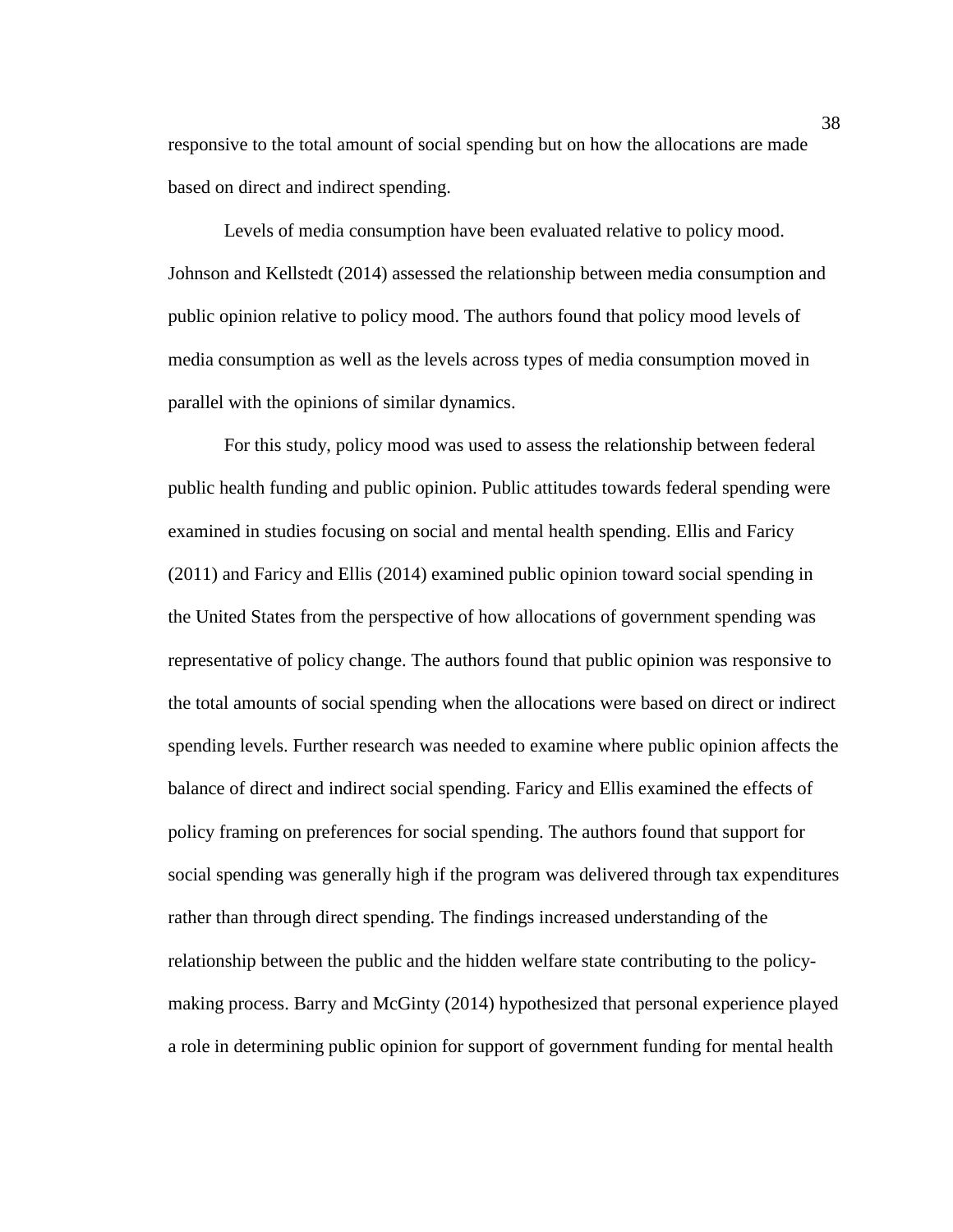services. Findings concluded support among Americans for policy approaches broadening access to treatment with increased government spending. The study encouraged robust anti-stigma efforts, particularly in an era when mental illness was linked to dangerous with the news media.

### **Prior Research on Factors Influencing Budgetary Changes**

Research studies indicated various approaches to using a quantitative research design in analyzing congressional attention and budgetary policy outcomes for federal and state pending. Using PET as a theoretical foundation, most quantitative policy studies focused on examining budgets and expenditures (Jones & Baumgartner, 2012). According to Sabieter (2014), budgets reacted to internal and external factors that infer the level of decision-making. Furthermore, the level of attention, current information, and the composition of Congress influenced an agency's level of federal funding.

Several studies examined the relationship between external factors and public spending levels. Mortensen (2009) and Hegelich et al. (2015) examined the link between congressional attention and federal spending. While Mortensen focused on federal-wide spending, Hegelich et al. concentrated on federal spending on nuclear energy. Hegelich et al. examined multiple attention indicators including Presidential attention of nuclear energy spending. Mortensen examined the link between changes in congressional attention and changes in federal spending among 12 budgetary outcomes. The longitudinal study included congressional hearing and public spending data from the PAP. In a different study, Rhee (2014) examined the effects of performance-based budgeting in a complex political environment. Thus, the author sought to find the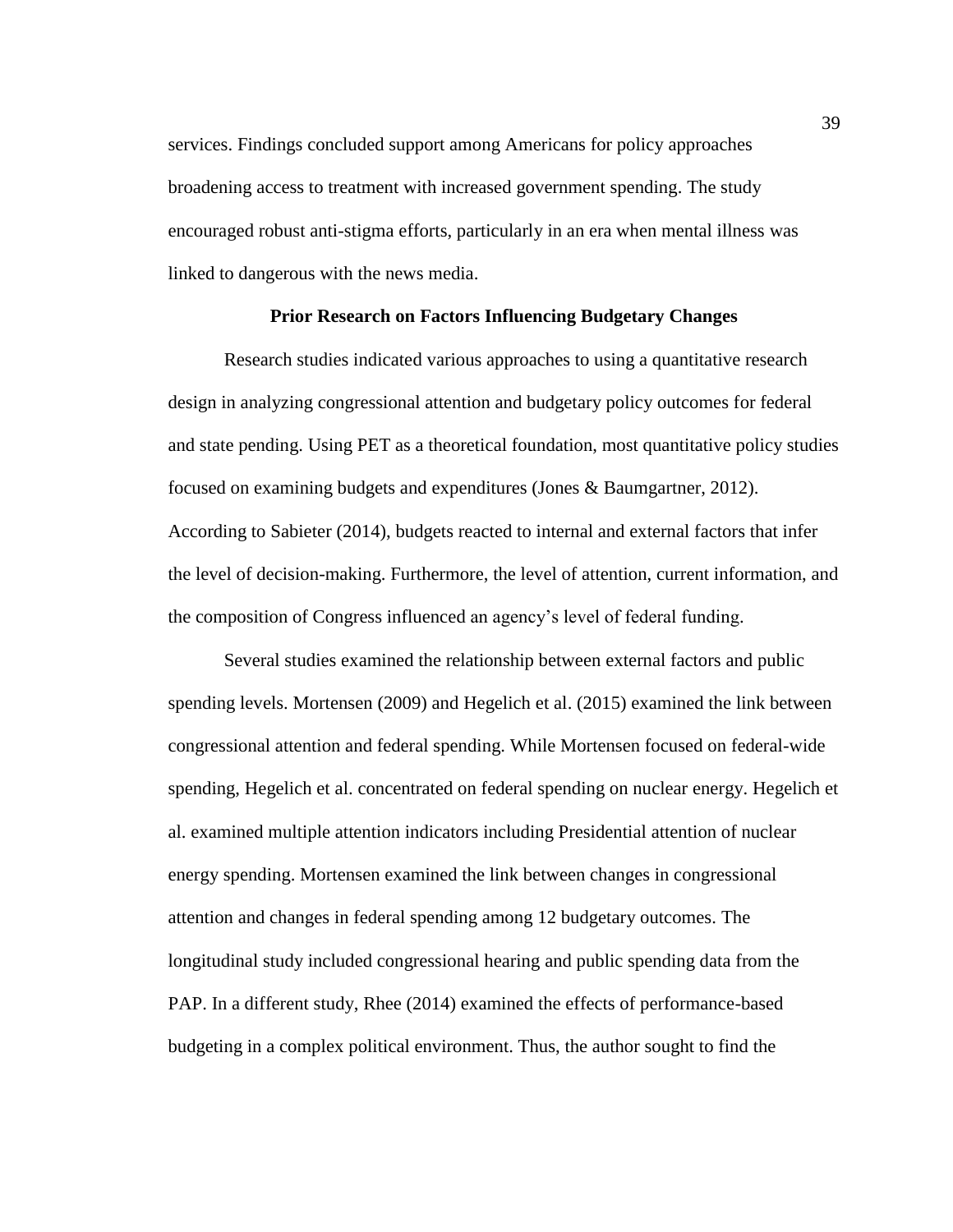influence of performance measures impacting budget appropriations. Barry and McGinty (2014) Ellis and Faricy (2011) Faricy and Ellis (2014) examined the link between public opinion and federal spending for mental and social programs. Barry and McGinty examined the association between support for policies that resulted in increased funding for mental health programs and the respondents' social demographic characteristics as personal experience with mental illness. Using empirical analysis, Breunig and Kosig (2006) examined the distribution of annual state expenditures among 10 budget categories in 50 state budgets, determining differences relative to budget changes. The authors found budgetary changes occurred differently among the 50 states because of resource allocations and policy decisions.

# **Congressional Hearings and Federal Spending**

Empirical analysis was used to examine the level of congressional attention using congressional hearings. Hegelich et al. (2015) examined budget changes over time using multiple attention indicators in the case of a U.S. nuclear energy policy. Using the stochastic process model, the authors analyzed the number of hearing days and the annual number of state of the union addresses to predict budget changes as indicators of policy changes. This process model analyzed the distribution of the outcome variable of budget changes. Ryu (2011) applied a quantitative research method design employing the House and Senate committee staff model to determine the impact of congressional hearings on budget punctuations. He analyzed 21 budget sub functions from 1988 to 2004 among the 50 states. The author conducted an empirical analysis using the logit regression model to denote whether observations are budget punctuations or not. Worsham and Stores (2012)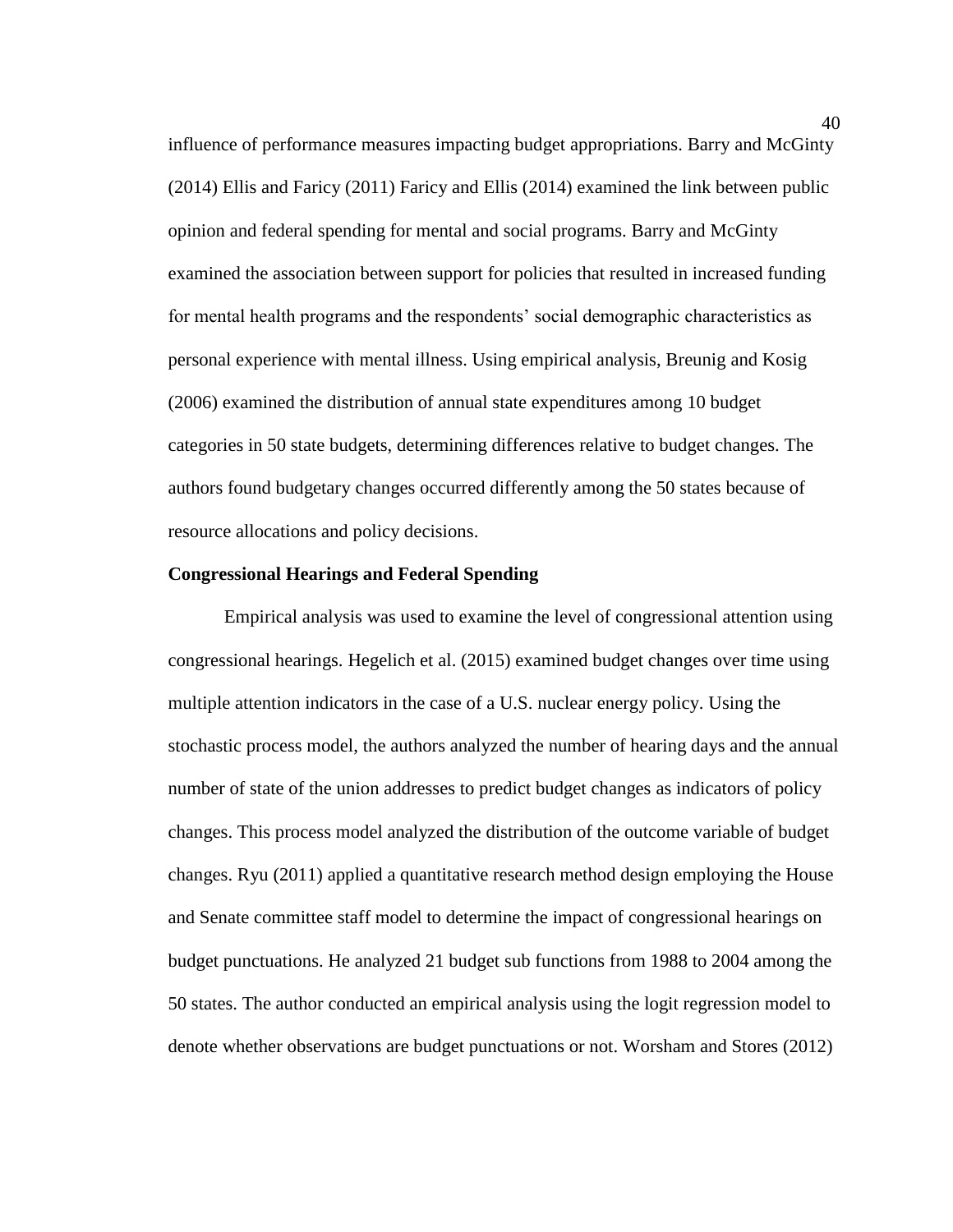examined hearing activity from the Congressional Information Index Service, Index to Committee Hearings and Abstracts to Committee Hearings, to identify hearings occurring within the House, Senate Chambers associated with agricultural credit, and farm income policies. The authors' purpose was to compare House and Senate activity on agriculture activity among African Americans to determine differences congressional attention.

External factors are an important impact on federal agencies budgets. Scholars have examined congressional attention, presidential attention and public opinion determining influences on federal spending levels (Barry & McGinty, 2014; Faricy  $\&$ Ellis, 2014; Lovett et al., 2015; Mortensen, 2009). As external factors have been studied as to their impact on federal spending levels, scholars have attempted to explain relationships between external factors and budgetary changes (Ellis & Faricy, 2011; Hegelich et al., 2015; Mortensen, 2009; Ryu, 2011). This research also examined federal spending levels concentrating on public health funding (Bernet, 2012; Blendon et al., 2010; Jarris, Leider, Resnick, Sellers, & Young, 2012; Mays & Smith, 2009). By focusing on the factor of congressional attention, this study explored the relationship between public health appropriations and this political factor.

# **Policy Mood and Federal Spending**

Quantitative approaches to examining public opinion in federal spending have used policy mood databases, which include survey research. Johnson and Kellstedt (2014) used 11 questions and responses from the GSS to develop an individual level policy measure to determine mood indices by the level of media consumption or level of newspaper reading. Ellis and Faricy (2011) used the Stimson public policy mood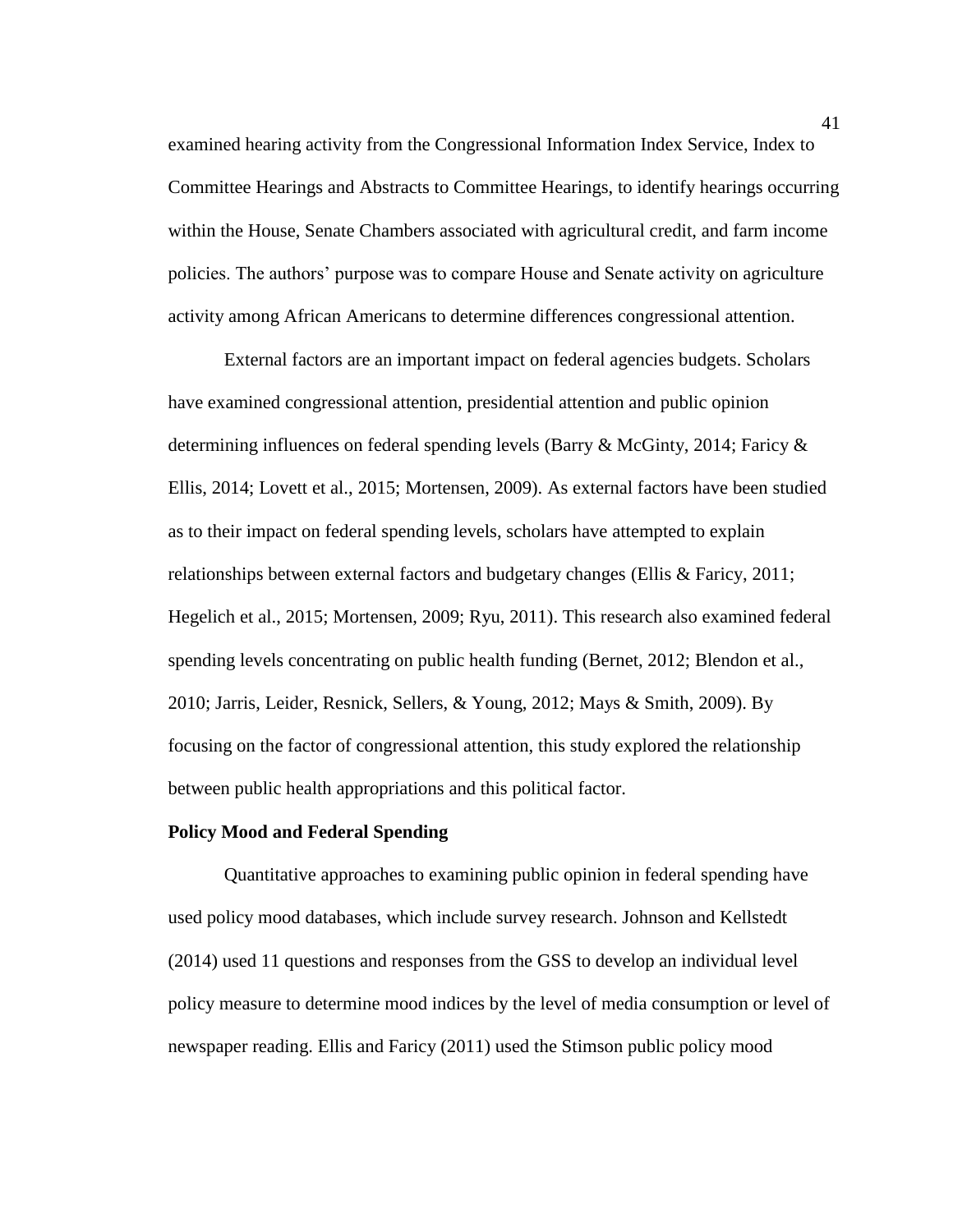database to measure public opinion and social spending. The authors, using the thermostatic model of policy feedback, examined whether the public can recognize and respond to changes in direct and indirect spending for social and public health programs.

Survey research was used to conduct national opinion surveys to determine support for increased federal spending on social and public health programs. Barry and McGinty (2014) used a web-based survey to determine public support for policies and federal funding for mental health services. Faricy and Ellis (2014) examined differences in public attitudes toward direct and indirect government spending for social programs using a linear regression model Ellis and Faricy (2011); Faricy and Ellis researched the responsiveness of public opinion to education and social spending. The authors also examined the level of public opinion for federal spending on social programs based on direct and direct spending for specific programs. Blendon et al., (2010) retrieved data from 12 national opinion surveys conducted over a period of 10 years to examine the levels of American support for increased spending for public health. Using the GSS public spending attitudes data, Mortensen (2009) examined public attitudes towards federal spending in 12 budgetary categories covering 33 years.

Scholars have taken various approaches to examine public attitudes or policy mood towards federal spending levels for educational, social and public health programs (Blendon et al., 2010; Ellis & Faricy, 2011; Faricy & Ellis, 2014). Determining public support for specific social and public health programs facilitated the understanding of the impact of attitudes on funding the programs. This research also examined the relationship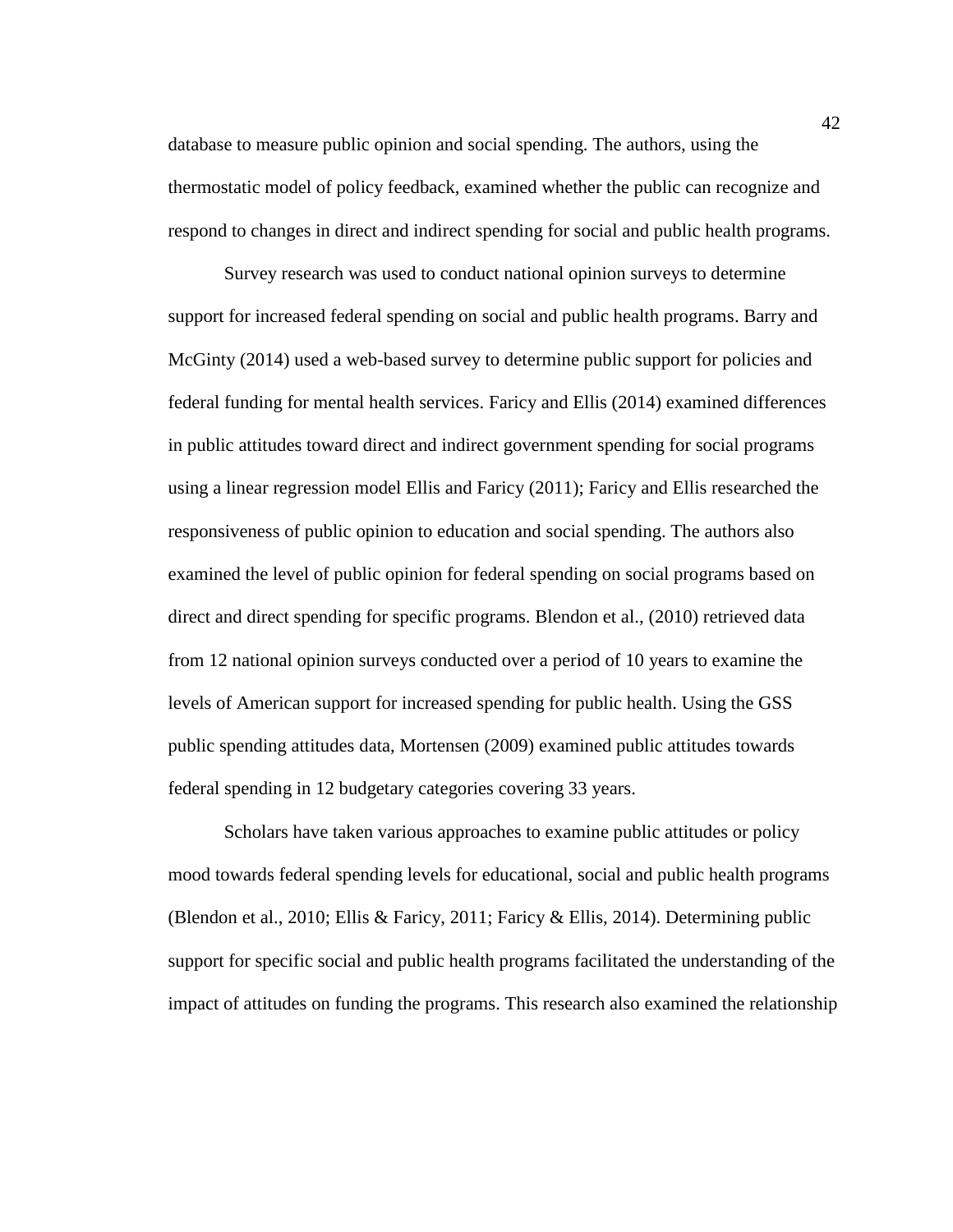of policy mood on public health appropriations and determined if there was an impact on funding levels.

### **Research Methods Using Regression Analysis**

Approaches to examining budgetary changes within federal and state spending levels included the use of linear regression. Using a quantitative research design, Lantz, Alexander, Adolph, and Montgomery (2014) and Ryu (2011) used regression analysis designs in analyzing state spending levels and associated factors. Lantz et al. compared organizational structures associated with state government spending over 19 years examining Medicaid, public health, mental and human services spending levels, using a logistic and time-series regression model. While conducting an empirical analysis of analyzing 21 budget sub functions, Ryu determined various budget punctuations across government spending depended on the level of information processed by the House and Committee staff. Using time series regression analysis, Xinsheng et al. (2011) examined the influence of congressional attention by using climate indicators and climate science feedback as well as prominent internal events. Although the authors were not examining budgetary changes, they used two systematic time series indicators to examine the attention to climate change using regression analysis. Hegelich et al. (2015) and Ryu examined budget changes over time relative to multiple attention indicators and congressional attention and where these factors influence budget punctuations. Martin and Streams (2015) examined global public health spending to determine the degree of budget punctuations in global versus domestic spending. The studies that examined the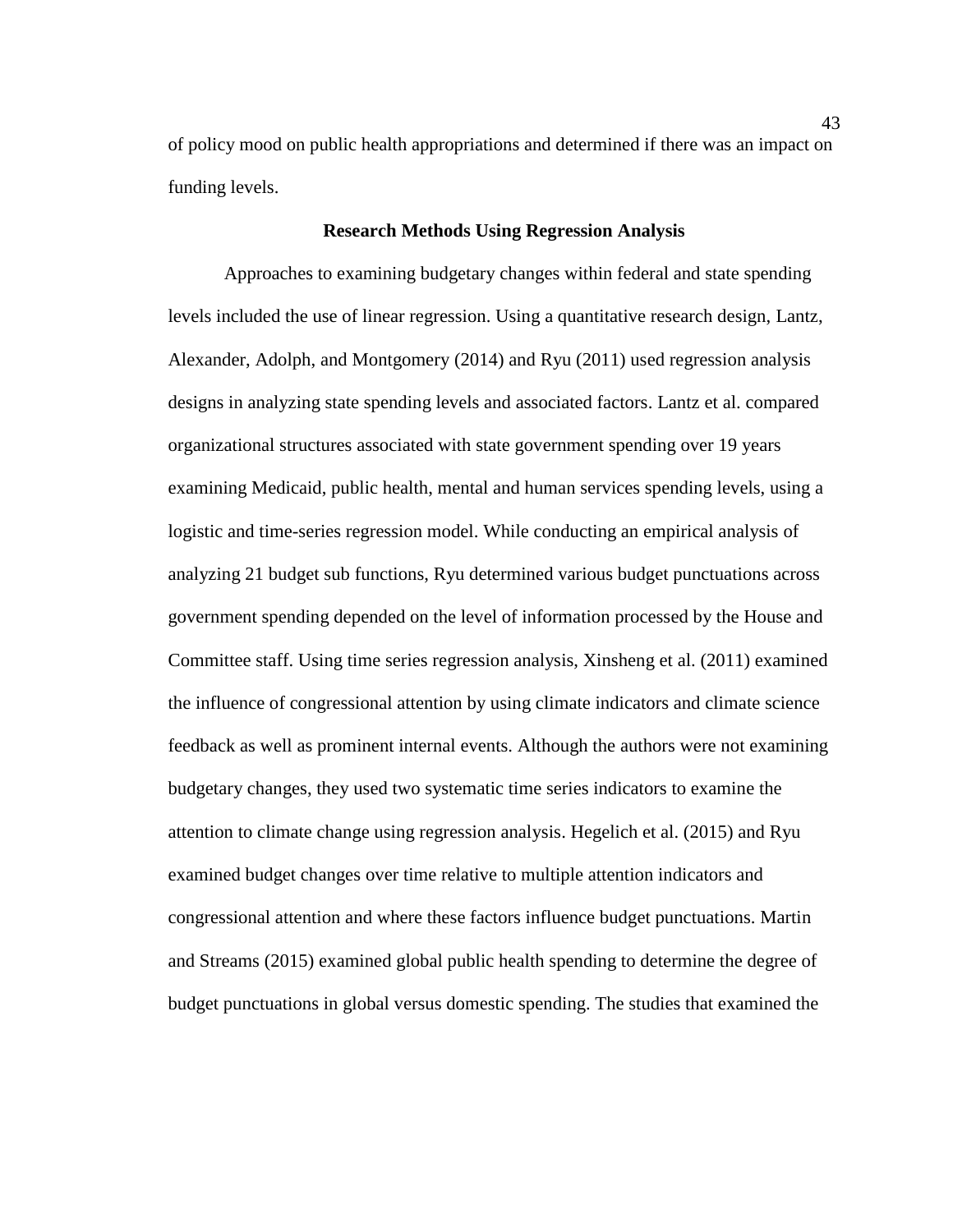relevance of congressional attention, public opinion and budget punctuations highlighted the significant of these factors in contributing to the policy-making process.

Quantitative approaches to examining budgetary changes have included regression analysis in exploring associated factors with government spending. The use of regression analysis for examining the influence of organizational structures, information processing by the House and Senate Committees, and multiple attention indicators was vital in determining relationships to budget punctuations in government spending. I used regression analysis to examine the relationship between congressional attention and policy mood and to explore the existence of a relationship to federal public health appropriations.

# **Rationale for Selection of Variables**

The rationale for the selection of the variables was based on the research questions to understand the level of congressional attention and public opinion as it influenced public health funding. The research question for this study was to explore congressional hearings regarding public health issues and the public's policy mood influence on federal public health appropriations. The hypothesis for this study stated if there was a relationship between the dependent variable of federal public health appropriations and the independent variables congressional hearings and policy mood. I tested each hypothesis with the independent variable, congressional hearing days and policy mood scores, separately with the dependent variable, federal public health appropriations.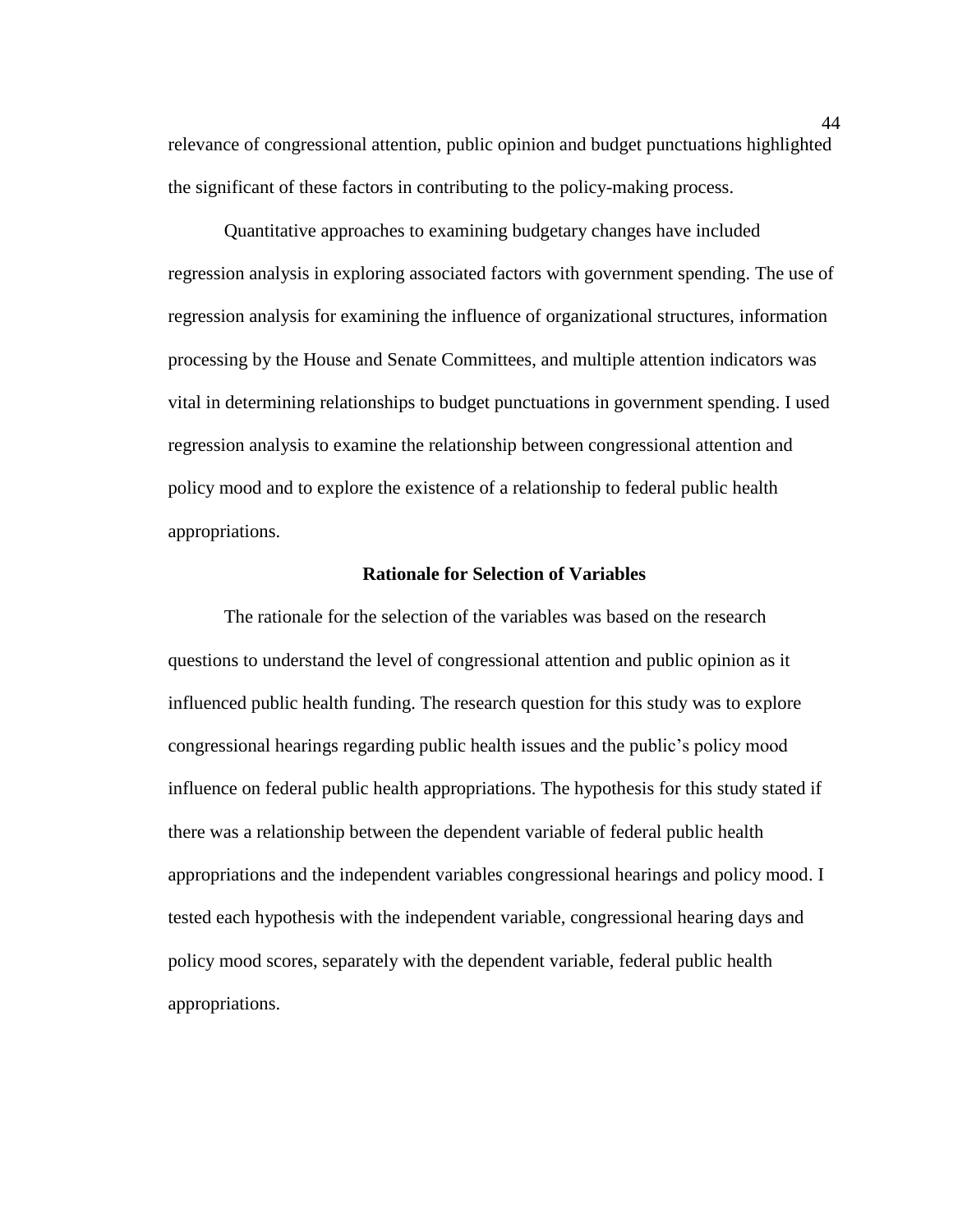# **Congressional Hearings**

One of the most commons ways to influence the policy agenda is using congressional hearings. Congressional hearings allowed for new policy issues and perspectives to become part of the discussion regardless of previous attention given to the policy issue. According to Worsham and Stores (2012) who participated at hearings was as equally essential. According to Curtis and Wilson (2013) hearings served as a critical entry point for policy issues to receive increasing attention. Therefore, the ability to control congressional hearing agendas was significant in policymaking.

Scholars have measured congressional attention using congressional hearing data regarding policy issues within the policy process. A review of the literature found congressional hearing data has been used to determine the level of congressional attention given to a policy issue. Hegelich et al. (2015), Mortensen (2009), Pacheco and Boushey (2014), Xinsheng et al. (2011) agreed that the number of annual congressional hearing days could be used to determine the level of congressional attention to a policy issue or outcome. Mortensen and Hegelich et al. explored congressional hearing data as a measure relative to budgetary changes. Mortensen found popular issues were more likely to see budgetary changes with increased congressional attention, while Hegelich et al. found that congressional hearing data was used as a predictor of budget shifts over time within the subsystem of nuclear policy. Studies have used the number of congressional hearings to measure the level of attention of agenda items during a legislative session. Policy issues have included climate change and global warming, tobacco and vaccines (Givel, 2006; Pacheco & Bouchey, 2014; Xinsheng et al., 2011). Who holds hearings are also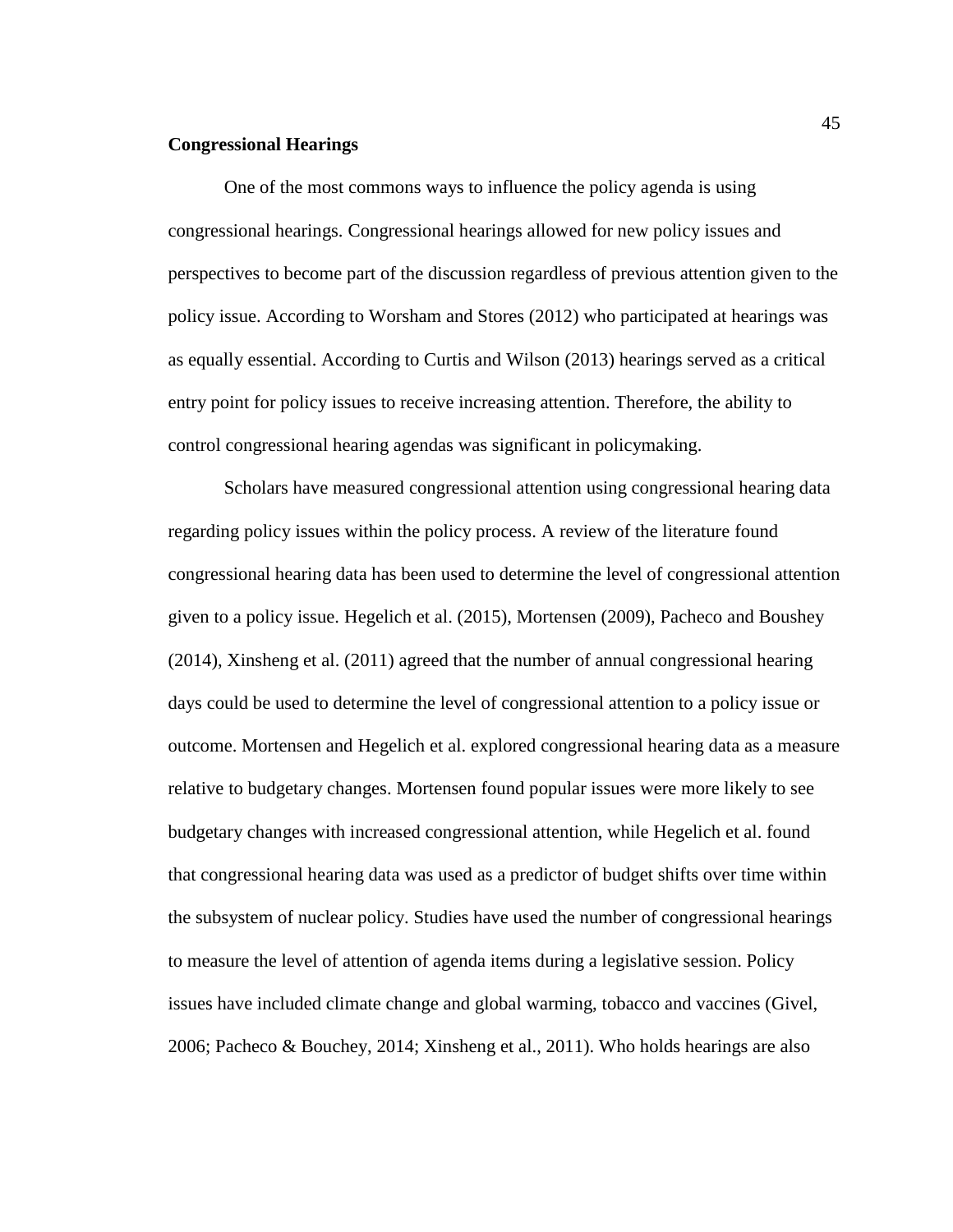important as to how much congressional attention a policy item received. Using hearing data within agriculture policy, Worsham and Stores 2012 analyzed congressional hearings data from the congressional record to compare the differences in congressional attention by the House and Senate. Congressional hearing data was relevant in predicting budgetary changes and levels of congressional attention.

# **Policy Mood**

Measuring public mood was useful an estimating public engagement for specific policies. Given that, results of studies indicated public mood was relevant in understanding the level of support for social and public health policies that require sustained funding (Barry & McGinty, 2014; Blendon et al., 2010; Ellis & Faricy, 2011; Faricy & Ellis, 2014). Studies examining public opinion have used policy mood as a measure when considering factors influencing federal spending. Ellis and Faricy (2011) found that public mood was not responsive to the total amount of social spending, but on how the allocations are made relative to direct and indirect spending. A national public opinion survey examining increased spending on mental health treatment programs, revealed most Americans supported more government spending on mental health treatment. Furthermore, Faricy and Ellis (2014) examined the effects of public attitudes on policy framing on preferences for social spending and found the mechanism by which services and social benefits are delivered determines the level of citizens' support for programs, which provided such services and benefits.

Research conducted examining public attitudes indicates adequate support for public health spending. Blendon et al. (2006) examined Americans' health priorities in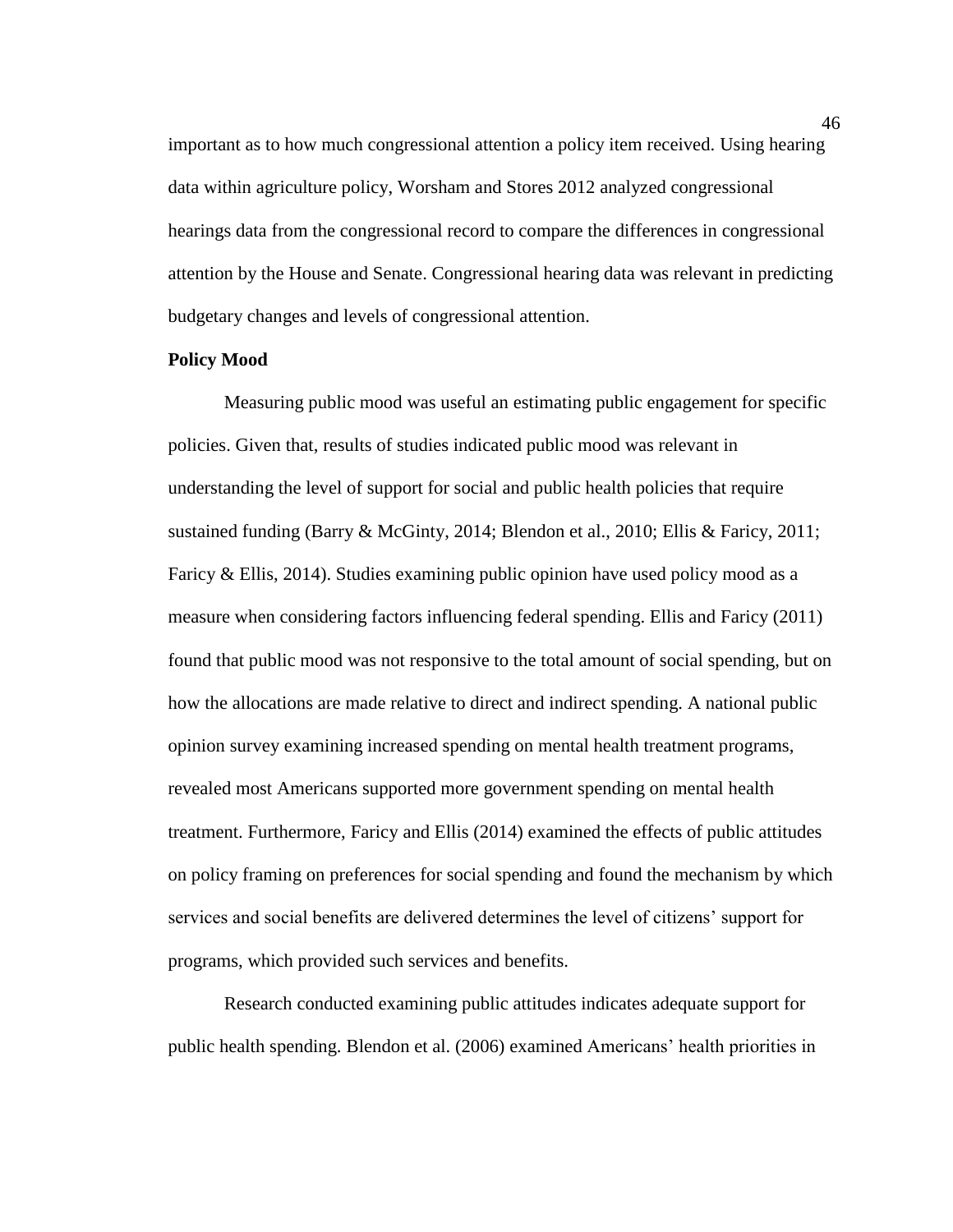respect to the importance of health care, views of national spending and health care, and the top general health concerns using public opinion surveys. Not only did Americans believe that federal public health spending should increase, but the findings also indicated that most Americans were happy with their local health departments. Blendon, et al. (2010) again explored Americans' attitudes about the public health system examining Americans' views on overall spending and public health. The authors found that Americans supported an increase in federal spending on public health programs. Also, Mortensen (2009) examined public spending attitudes relative to budgetary changes in federal health spending levels. Findings were consistent that public opinion did matter to public policies. Policy mood was an indicator of the public attitudes towards the government's spending priorities.

### **Federal Public Health Appropriations**

Within the congressional appropriations process, appropriations are directed annually for federal programs. Within the scholarly literature, appropriations were identified as being used for characterizing budgetary outcomes. Robinson and Caver (2006) tested hypotheses related to PET using congressional appropriations to explain the reform of congressional policymaking in the 1970s. Anderson and Harbridge (2010) examined the appropriations of the annual federal budget process to the extent that the decision-making process was based on incrementalism. Woon and Anderson (2012) examined factors, which affect the duration of political bargaining and determined whether appropriations was delayed due to these factors. Rhee (2014) examined the relationship between performance information and appropriations and found that the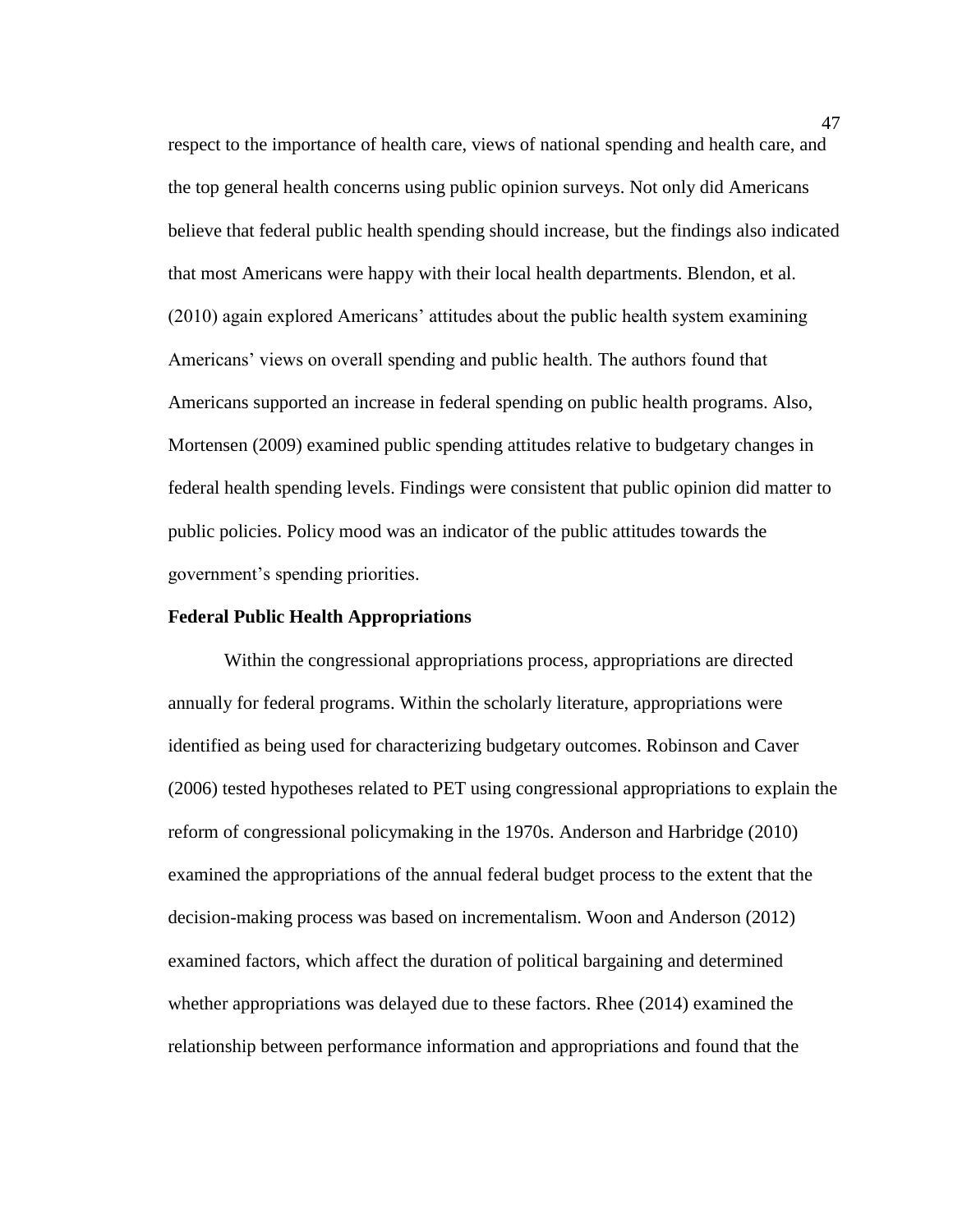Program Assessment Rating Tool had a minor impact on congressional appropriations due to reflecting a politicized tool. Congressional appropriations served as a relevant variable for determining policy punctuations within federal public health funding levels.

The variables, congressional hearings and policy mood, are appropriate for examining the relationship between external factors and federal public health funding. Congressional hearings are a meaningful measure of congressional attention (Curtis & Wilson, 2013). Congressional committees conduct hearings negotiating levels of federal public health funding for agencies. During these committee hearings, funding levels could increase or decrease as committee members consider agencies' budget recommendations for the upcoming fiscal year (Tollestrup, 2014). Relative to policy mood, public attitudes are included in measuring society's interest in federal public health funding levels. Support for increasing or decreasing funding levels could fluctuate based on the necessity of funding during times of public health stability or outbreaks. However, research was limited related to examining a relationship between the variables and the strength of the relationship. This study enhanced the budgetary literature by exploring the relationship between federal public health funding and the external factors of congressional hearings and policy.

#### **Summary**

The PET has addressed policy and budget changes within the policy process. Political factors within the federal and congressional budget process influence financing within the public health system. Studies have examined budgetary changes across budget functions in federal and state budgets (Breunig & Koski, 2006; Liang & Fiorino, 2013;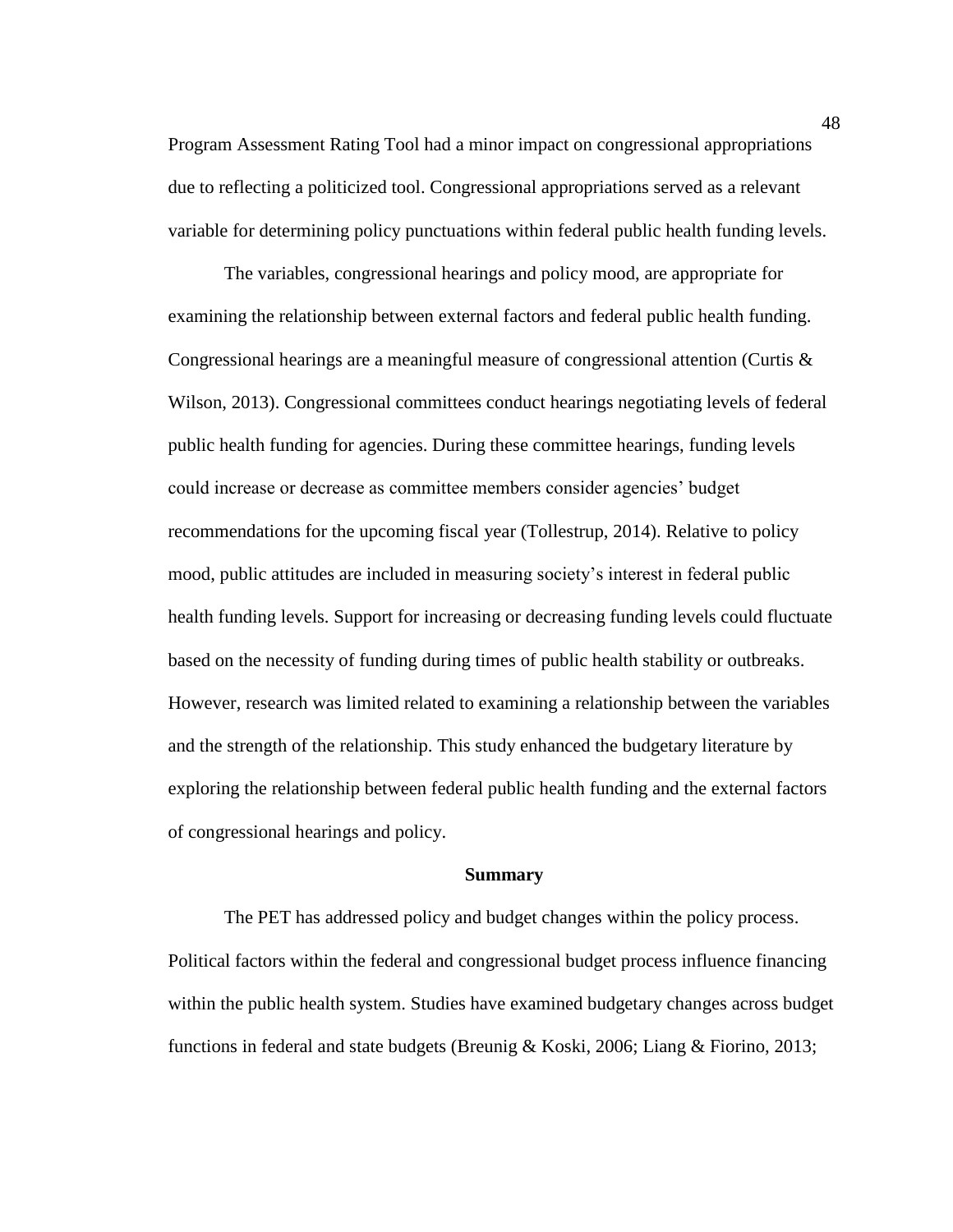Martin & Streams, 2015; Mortensen, 2009; Robinson & Caver, 2006; Ryu, 2011). However, identifying specific factors attributing to these changes has been challenging. Studies indicating methodological approaches to examining budgetary changes in state and federal spending, the authors sought to explain the factors that influenced budget punctuation (Hegelich et al., 2015; Mortensen, 2009; Ryu, 2011). Given that federal public health spending was essential in funding the mechanisms that support state and local public health programs within the public health system.

Although there was limited research on congressional attention relative to federal public health spending, congressional attention has been studied to examine its relevance to policy issues encompassing public spending. Mortensen (2009) examined federal spending data relative to congressional attention and found that popular issues benefited from an increase in congressional attention whereas unpopular issues benefited from decreasing congressional attention. Xinsheng et al. (2011), found that by examining global climate change issues, attention-grabbing factors such as media coverage generally promoted issue salience; however, these factors may work differently across various agenda venues. Relative to policy punctuations and congressional attention, Hegelich et al. (2015) found that budget changes could be predicted, though, weak, by using congressional attention as a predictor. As a result of the literature review, I found limited research focused on congressional attention and its impact on federal public health spending.

In addition to the limited research examining congressional attention influencing budgetary changes in federal public health appropriations, the literature review also found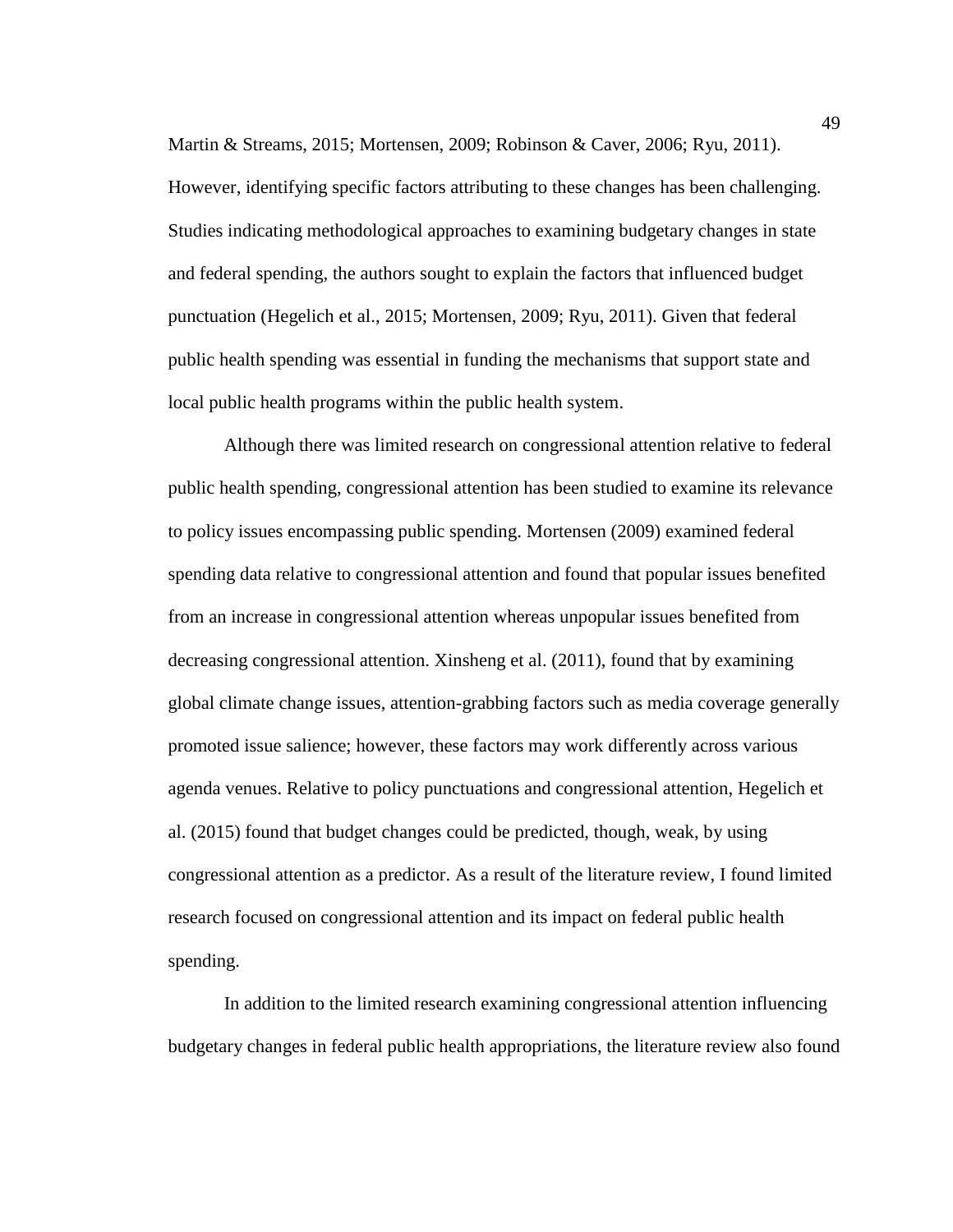limited research on policy mood affecting federal public health spending. However, comparative to social spending, research indicated public opinion was not responsive to the total amount of social spending, but on how the allocations are made based on direct and indirect spending (Ellis & Faricy, 2011). Although public opinion was significant in support of increased spending for public health resources at the local and community level, consideration of its significance for federal public health spending needs further examination. Previous research has examined factors, such as congressional attention, public attitudes, organizational changes, research, and development, which influence federal and state spending levels. However, for my study, I explored how congressional attention and policy mood influence appropriated funding levels for public health.

In Chapter 3, I will describe the research design and methodological approach used to conduct my study. Chapter 3 also describes the data collection procedures and the data analysis plan for examining congressional attention and policy mood influence on changes in public health appropriations. In this chapter, I will also highlight the statistical assumptions that will be tested that could affect the results of my study, as well as threats to validity, and ethical concerns.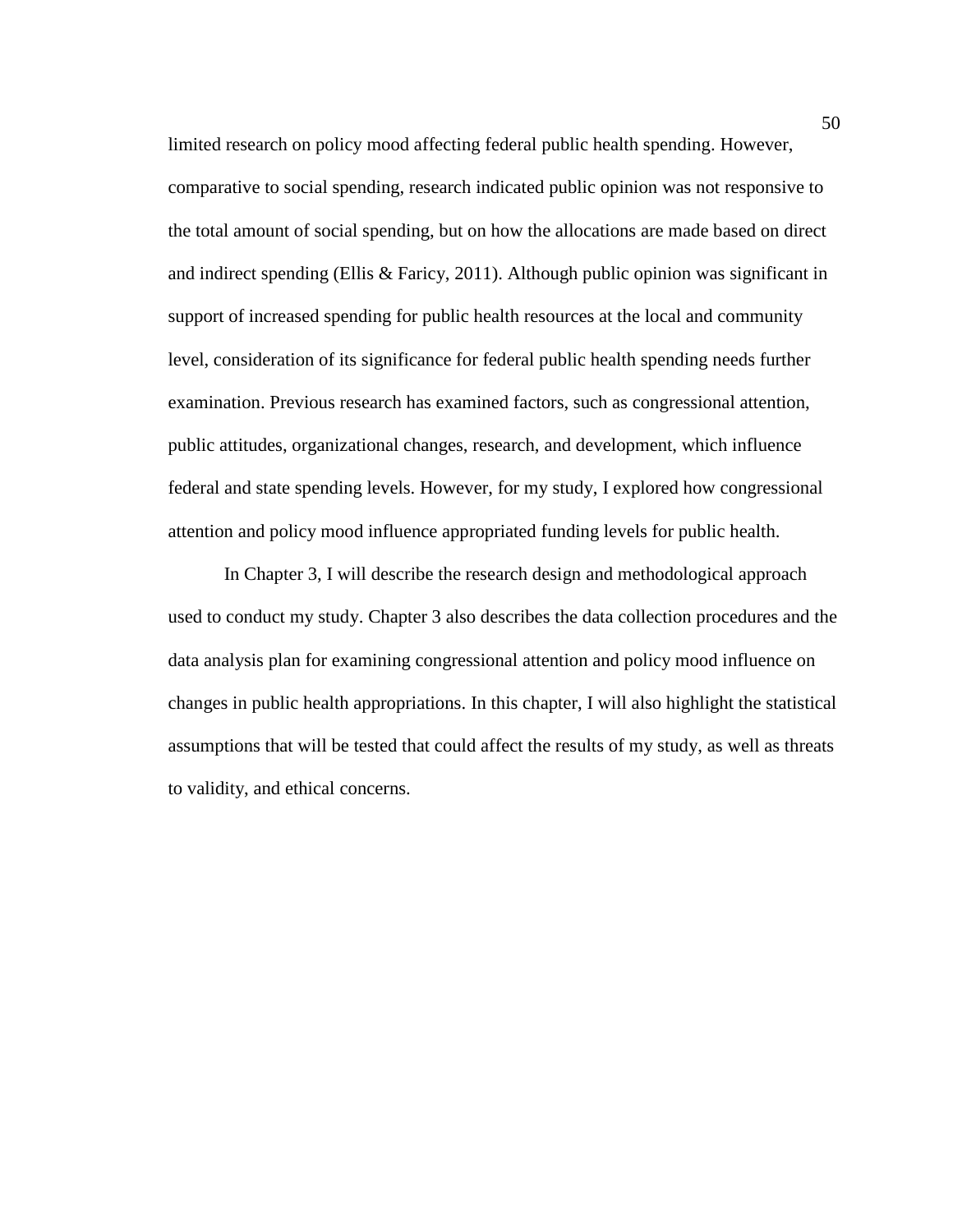#### Chapter 3: Research Method

#### **Introduction**

The purpose of this study was to understand how the theory of policy punctuations helps explain federal public health spending levels. In this study, I used the quantitative method to examine the relationship between congressional hearings and policy mood (i.e., the independent variables) and the policy outcome of federal public health appropriation (i.e., the dependent variable). A linear regression statistical method was used to examine the influence of congressional hearings and policy mood on the changes in the level of federal public health appropriations. I focused this study on budgetary changes in federal public health spending since 1947. This study was conducted with the expectation that budgetary changes could occur because of specific external factors within the budget environment.

In Chapter 3, I will describe the quantitative research method employed in this study to examine the influence of congressional hearings and policy mood on the policy outcome of federal public health appropriation. I will discuss the rationale for choosing the research method and design. In addition, this chapter will include a description of the methodology employed for this study including ethical considerations as they related to the retrieval of secondary data. This chapter will also include a description of the secondary data sources, the process of data collection and analysis, the statistical assumptions for the study, and an explanation of the threats to validity.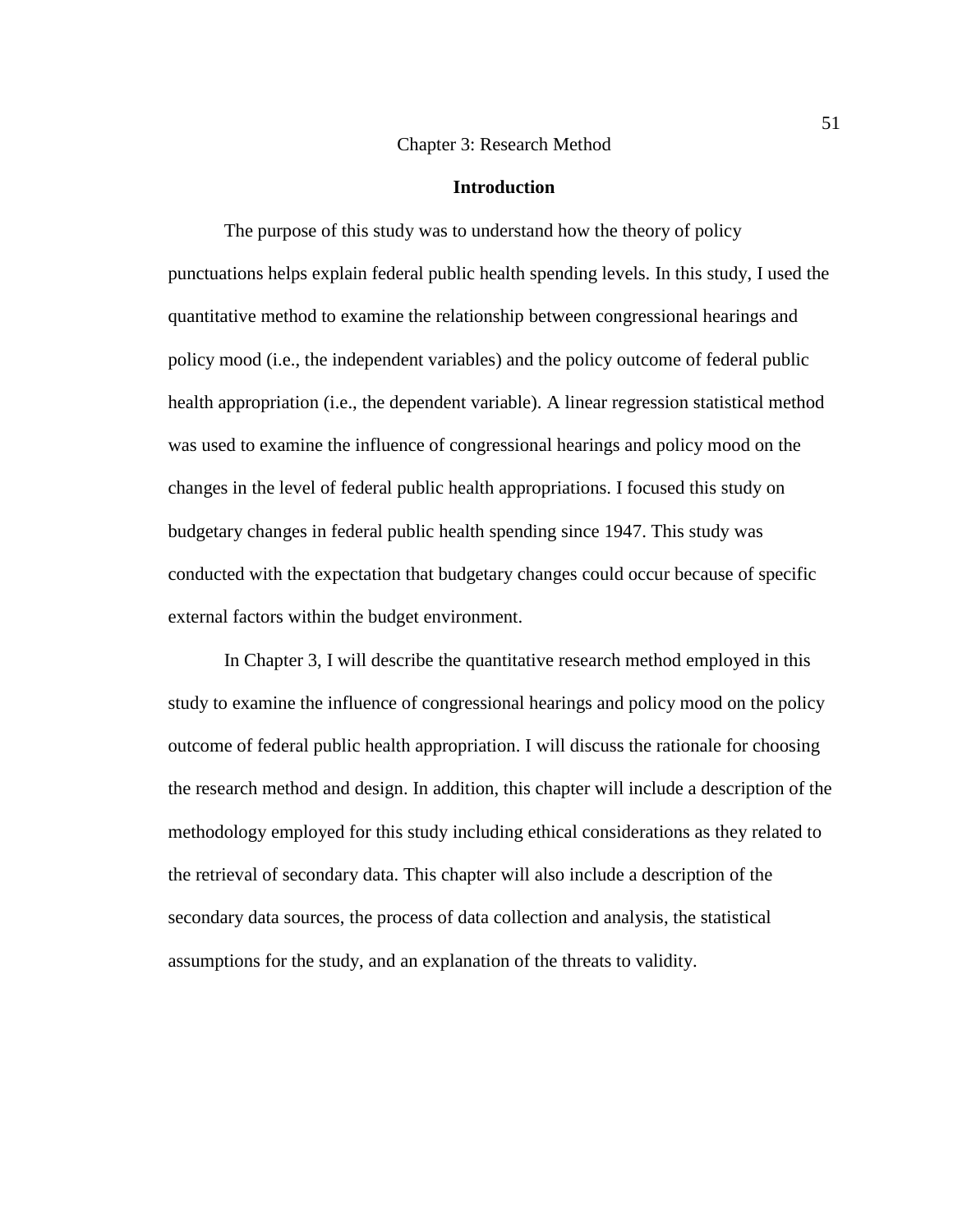#### **Research Design and Rationale**

# **Research Question**

Using the quantitative research approach, I addressed the following research question: How have congressional attention regarding public health issues and the public's policy mood influenced a change in the level of public health appropriations since 1947? The dependent variable in this study was federal public health appropriation, and the independent variables were congressional attention and policy mood. This study did not include covariates or control variates, so I did not examine whether there was a relationship between policy mood and congressional attention and any other variable.

# **Research Hypothesis**

The hypotheses for this study were:

*H*<sub>0</sub>1: There was no relationship between the change in the level of federal public health appropriations and congressional hearings focusing on public health issues. *H*<sub>a</sub>1: There was a relationship between the change in the level of federal public health appropriations and congressional hearings focusing on public health issues. *H*02: There was no relationship between the change in the level of federal public health appropriations and policy mood focusing on public health attitudes. *H*<sub>a</sub>2: There was a relationship between the change in the level of federal public health appropriations and policy mood focusing on public health attitudes.

The purpose of this study was to understand the theory of policy punctuations as it relates to federal public health spending levels (i.e., appropriation). In this study, I employed a quantitative method using time series data in a linear regression design. I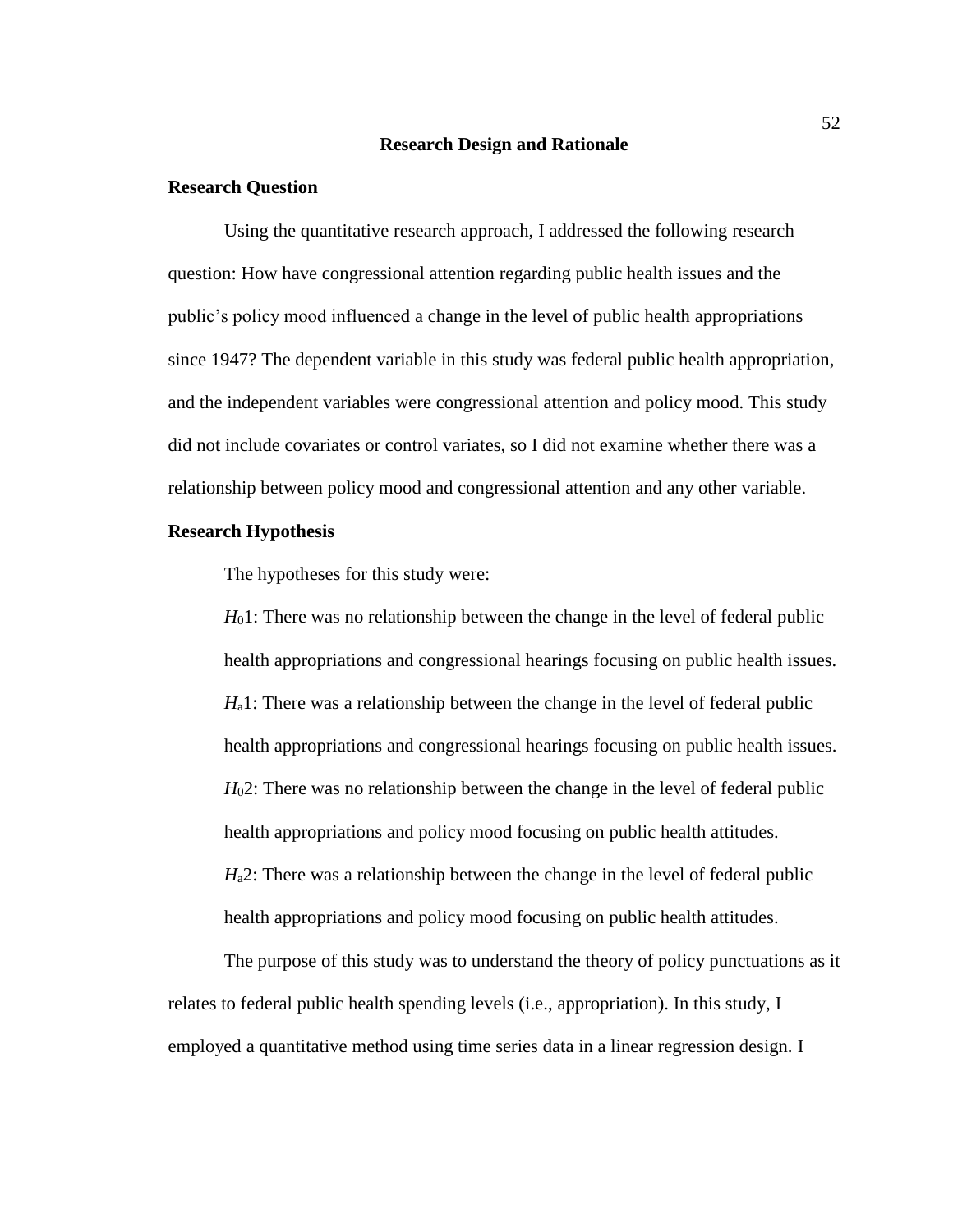examined the influence of congressional hearing days and policy mood scores on changes in the level of federal public health budget authority. The dependent variable, appropriations, was the amount of fiscal year funding authorized by Congress, which also served as the policy outcome. One of the two independent variables, congressional attention, was defined by congressional hearing days. The second independent variable, policy mood, defined the public's attitude towards a specific policy issue using policy mood scores.

Using the secondary data set from the PAP (2015), I retrieved the congressional hearing days, policy mood scores, and budget authority. Congressional hearing data were appropriate for examining the level of congressional attention given to policy issues because empirical studies have previously examined congressional attention for federal spending (Hegelich et al., 2015; Mortensen, 2009). Finally, according to Anderson and Harbridge (2010), the use of appropriations as a budgetary outcome was appropriate for analyzing budgetary changes in federal spending.

Quantitative research approaches have been used to test the theory of policy punctuation and to explain policy and budget punctuations. Mortensen (2009) and Hegelich et al. (2015) used a quantitative approach to test PET by examining budgetary distributional changes in federal spending due to congressional attention. Worsham and Stores (2012) focused on how policy punctuations appear within a federal subsystem of agriculture using a quantitative approach; consequently, quantitative research has also been used to determine relationships between factors and public health funding. Mays and Smith (2009) examined the associations between health resources, population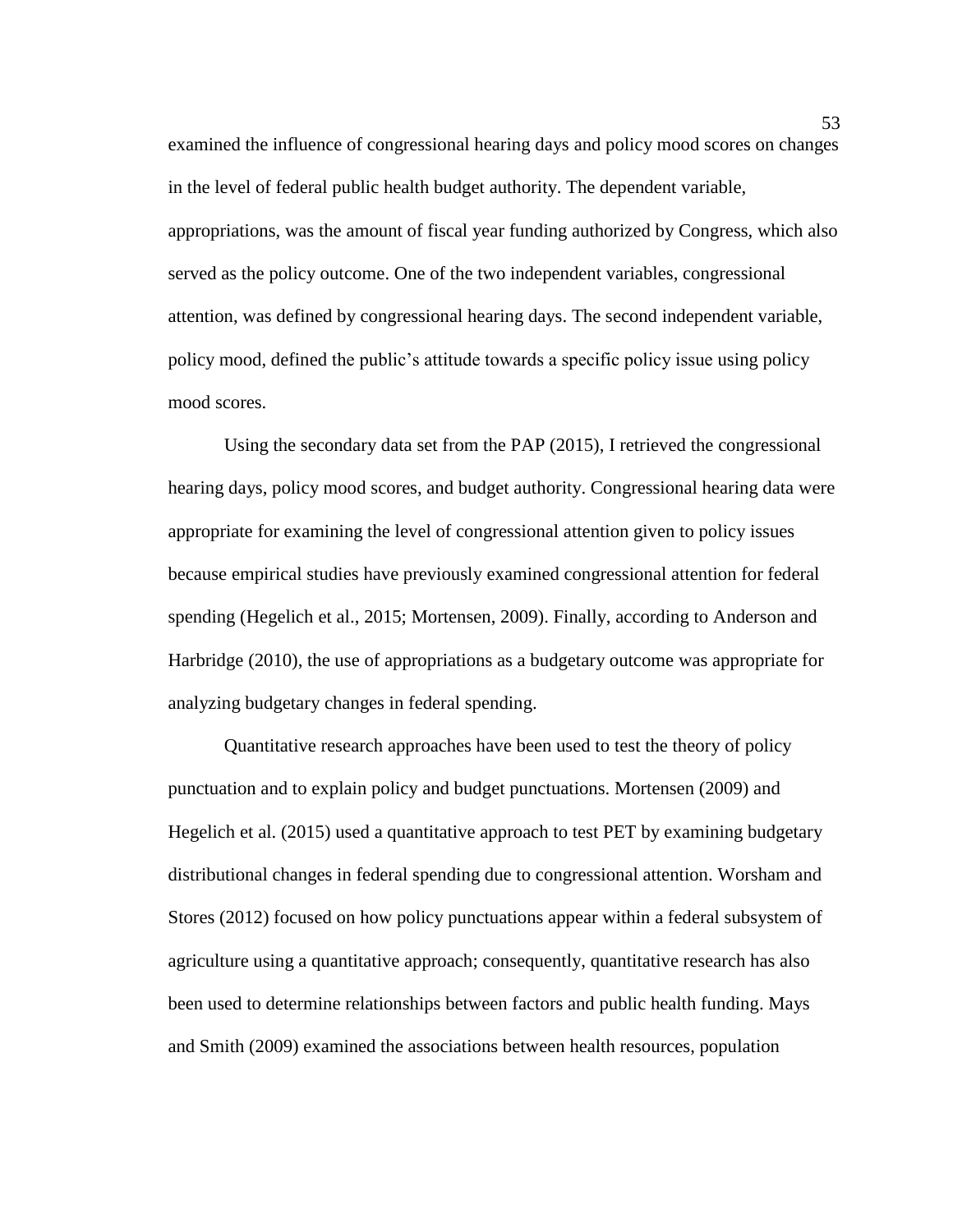characteristics, and public health agency spending, while Santerre (2009) used multiple regression to isolate the relationship between population and public health spending controlling for other factors known to influence public health spending levels. Finally, Barry and McGinty (2014) examined how political affiliation of respondents influence support for federal mental health spending.

### **Relevance to Congressional Attention and Policy Mood**

For my study, I considered a qualitative and quantitative research method approach. The qualitative research method is a type of research used when assessing attitudes and trends among a population or variable (Creswell, 2009). This method is conducted using a deductive research approach by basing the research on a prior study pursuing additional information (Creswell, 2009). Therefore, the qualitative method was not appropriate since the purpose of this study was not to assess additional information through an inductive research process, which involves the search for themes among the variables (Creswell, 2009).

Conducting the quantitative research method has several advantages compared to using the qualitative approach. First, the quantitative approach allowed me to focus on trends and detect policy punctuations within a budget period in this study. Martin and Streams (2015) used a quantitative research design to examine distributions of spending variables of global health commitments over 19 years to determine evidence of punctuations. Over a period of 18 budget years, Robinson et al. (2014) assessed the role of organizational changes and punctuated budgetary changes. Breunig and Koski (2012) examined budgetary trends over 25 years to determine the difference of states with less or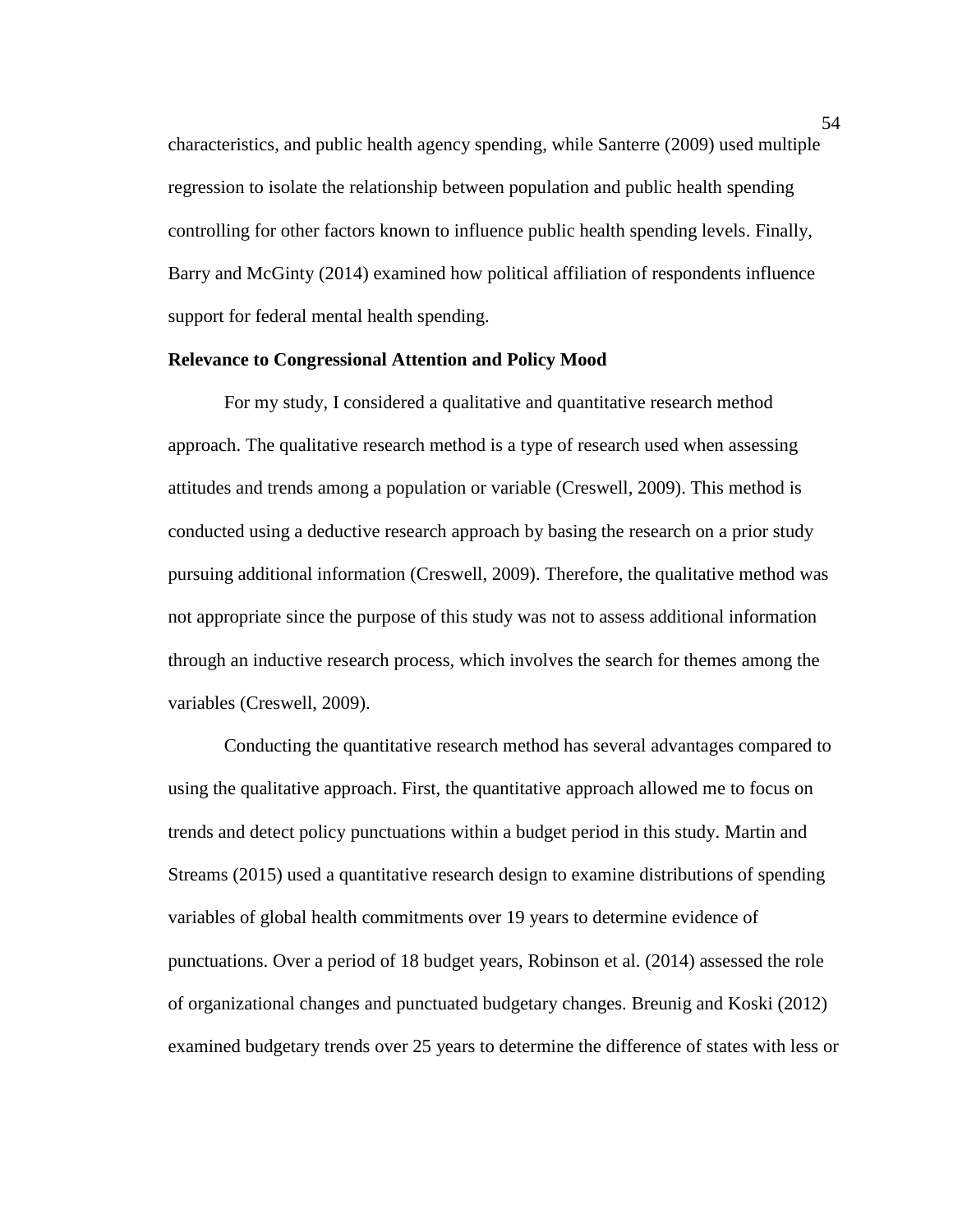more punctuated budgets. Ryu (2011) considered budget periods over 16 years examining specific factors that influenced budget punctuations differently depending on the nature of the programs in question. Secondly, I identified variables from the beginning of this study, rather than through a process of data collection focusing on a concept or phenomenon. Finally, the variables of congressional attention and policy mood were related to the research question and allowed for a systematic approach to determine the association of the factors to federal public health spending. Choosing the quantitative research design for examining the factors that influence federal public health funding levels was well established within the policy field and have been previously used to advance knowledge within the field of public health policy.

In this study, I used a linear regression design to examine congressional attention and policy mood relative to federal public health appropriation during fiscal years since 1947. Regression analysis has been used to identify factors that influenced the level of government spending as well as public health spending (Faricy & Ellis, 2014; Franklin, 2002; Mays & Smith, 2009; Rhee, 2014; Santerre, 2009; Stegner & Fort, 1995). Therefore, regression analysis was appropriate for this study pursuing effects that can be drawn between congressional attention and federal public health appropriations. In addition, regression analysis allowed for determining the strength of relationships between the independent and dependent variables.

The experimental and pre-experimental designs were not suitable for this study. These two designs would have been useful if the purpose of my study was to identify or make a causal inference between the two variables of congressional attention and public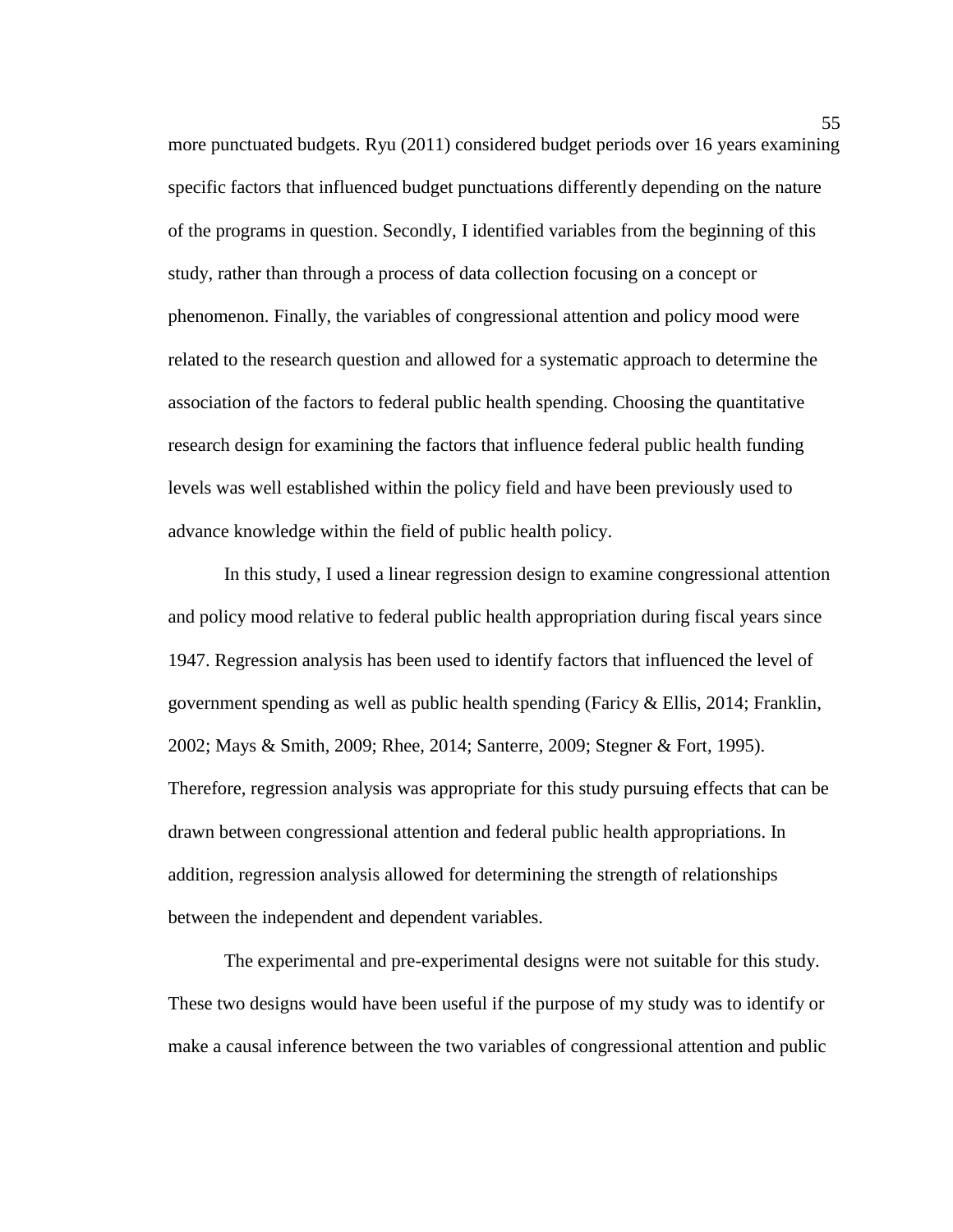health budget authority. The purpose of this study was to identify a correlation between public health budget authority and congressional attention, not to identify a causal inference between the variables. However, using the quasi-experimental design as regression was useful in determining whether some linkage existed between the variables. The experimental design presents challenges in controlling intrinsic factors, such as historical events (Frank-Nachmias & Nachmias, 2008). For this study, an historical event would affect the responses of those persons specifying the level of public health funding allocated by the federal government. This factor was controlled using the quasiexperimental design (see Frankfort-Nachmias & Nachmias, 2008).

This study design that I used based on the research question presented challenges relative to time and resources. Due to time constraints, the analysis of federal public health funding was limited to the discretionary funding that supports the U.S. Public Health Service of the U. S. Department of Health and Human Services. Other funding that could have been included, such as transfers from other agencies and some mandatory funding, was not due to the variation in how transfers occurred during a federal budget year. Other mandatory funding related to Medicare and Medicaid was excluded, since this study focused on federal public health discretionary funding. Although, I could have examined each federal agency's appropriation separately, due to time constraints, I used the appropriations for the USPHSA that was captured within the PAP data. The benefit of using the PAP secondary data source for budget authority and congressional hearings was that it allowed me to examine examining congressional hearings data over a 60-year period with coded data for health-related issues along with the budget authority for the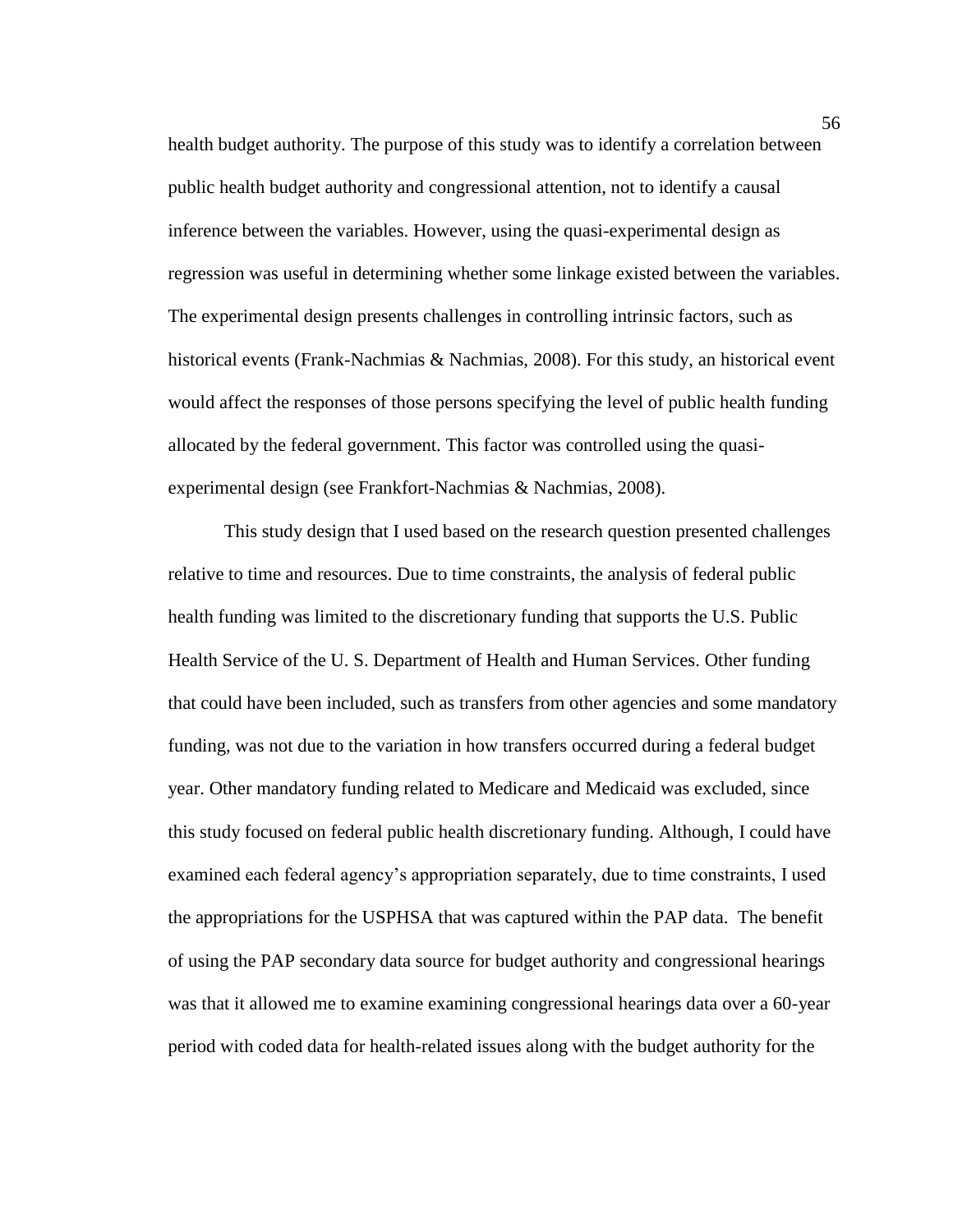given fiscal year. This reduced the time to review congressional hearing information and extracting information related to health issues.

# **Methodology**

# **Population**

The target population for this study consisted of the annual federal public health appropriations, congressional hearings data, and the policy mood data. Federal public health appropriations for this study were defined as federal public heath funding appropriated to the federal public health agencies during the period of 1947 through 2015. I identified the annual appropriation for federal agencies through several avenues. Recommendations for federal agency appropriations can be found in congressional report language documented by the House and Senate Appropriation Subcommittees. In addition, agency annual appropriation levels can be found on the OMB website. The OMB maintains a database of historical budget authority for federal departments and agencies. I identified federal public health funding from the PAP database, which maintains coded appropriation levels from OMB for research studies.

Although, I used the entire data set as the population for this study, calculating the power analysis and sample size was useful to ensure the data set was adequate for determining statistically significant results. Power analysis is the process used to examine the null hypothesis and determine if the null hypothesis was rejected and the alternative hypothesis was accepted (Sink & Mvududu, 2010) Power analysis includes identifying the effect size and the power level (See Sink & Myududu, 2010). The data set included appropriation years from 1947 to 2015; therefore, I had 68 years of annual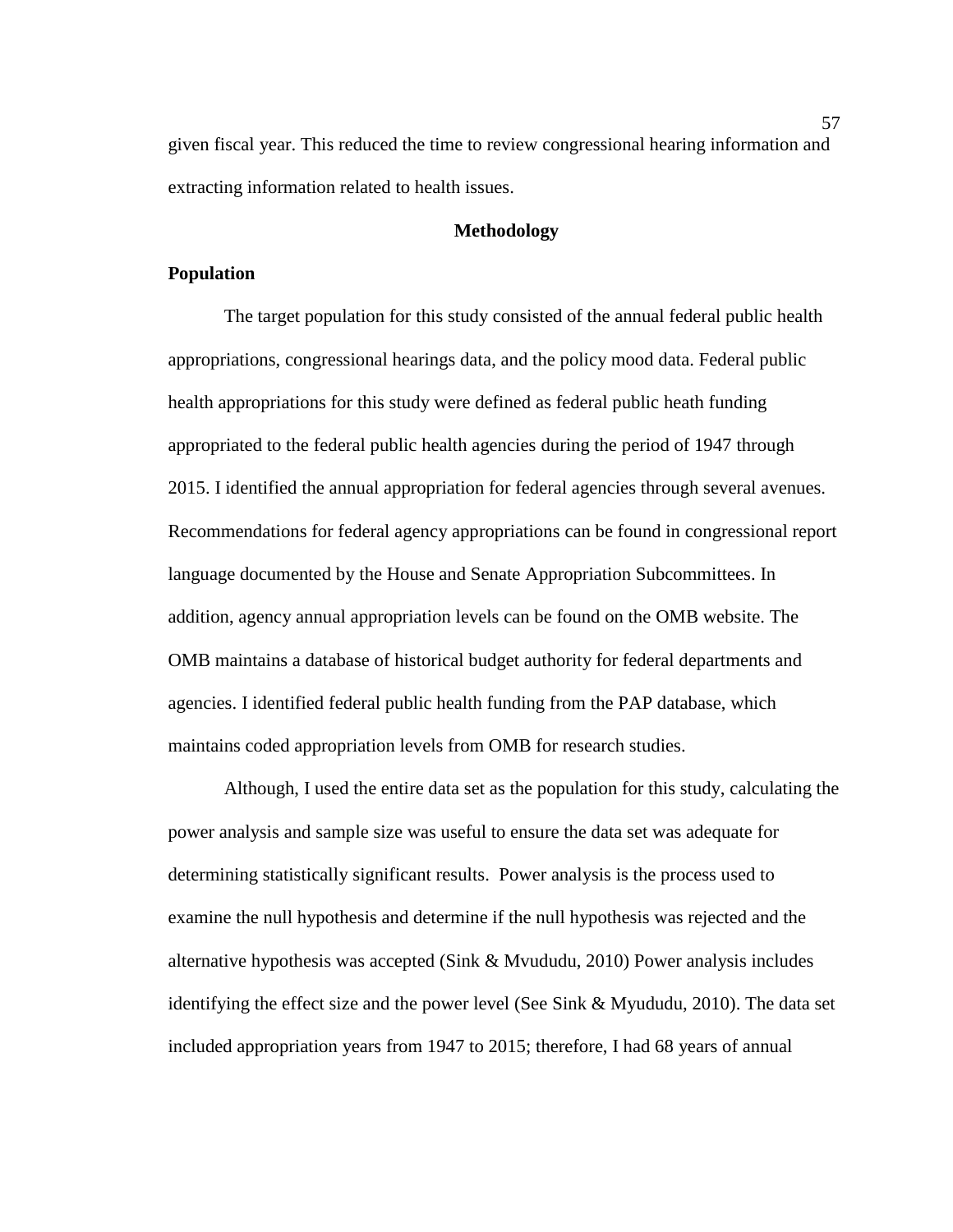appropriation history data. Determining the sample size consisted of including the margin of error I was willing to accept and the confidence level needed within the sample. Using Raosoft (2004) to calculate the sample size, I used a 5% margin of error and a confidence level of 95% with a population size of 68. The minimum recommended sample size was 58 for my study to have statistically significant results. I used the whole data set of 68 years to ensure that my statistical results were valid for this study.

### **Data Collection**

#### **Policy Agenda Project (PAP)**

The secondary data source used for this study was the PAP. I retrieved congressional hearing, policy mood, and public health appropriation budget data from the PAP. The PAP, publicly available, provides a database of congressional hearings, public laws, roll calls, and other political activity. There were no necessary permissions to obtain the data sets for this study,

**Congressional hearings data**. The congressional hearings data set tabulated all congressional hearings from the House and Senate according to a "single substantive policy areas," including health (PAP, 2015, p. 3). Congressional hearing data were copied from the hearing sections of the annual Congressional Information Services: Abstracts of Congressional Publications and Legislative History Citations (Library of Congress, ND). The database also supplemented information from the ProQuest Congressional Database of Congress (Library of Congress, ND). Several studies have used congressional hearing data from the PAP to determine the level of congressional attention (Hegelich et al., 2015; Mortensen, 2009; Pacheco & Boushey, 2014). Although the database included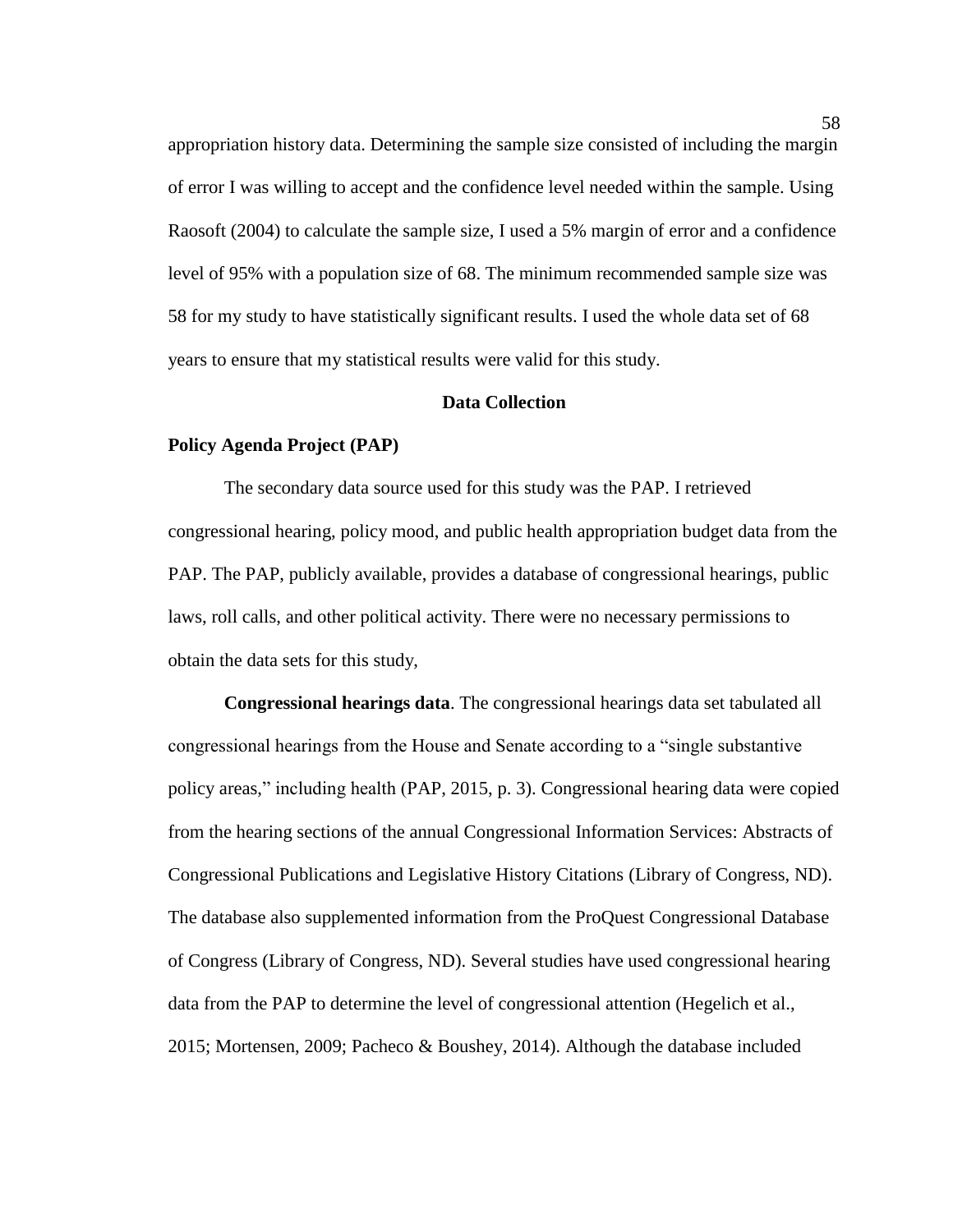other legislative materials, such as congressional reports, the focus on congressional hearings made this database an appropriate source for this study.

The PAP provided a specific coding system to identify each hearing topic by policy content, along with other variables of interest within a committee. Hearings were coded based on a topic scheme for policy content with each entry assigned one content code. See Appendix A for a list of the hearing codes used in this study. Each entry was coded into one of 20 major topics such as Civil Rights, Health, and Agriculture. The 220 subtopics were coded, for example, as age discrimination, prevention, communicable diseases and health promotion, and food inspection and safety. The coding scheme was appropriate for this study to identify those congressional committees scheduling hearings associated with a public health topic. Furthermore, using this coding scheme, I had the capability of tracing public health topics across the specific congressional years (Mortensen, 2009; Pacheco & Boushey, 2014).

**Policy mood data.** The PAP (2014) also maintained a database of policy specific moods data to provide researchers with policy specific mood measures. By generating longitudinal measures from the GSS survey data, public opinions were captured across specific policy domains. Through the policy moods database, each survey item was matched with a policy code from the PAP coding scheme. Given that, the coding scheme was consistent with the congressional hearings data allowing for comparison between the two variables.

Within each of the estimated series, the PAP provided information related to the number of surveys used in the estimate, the total number of administrations of each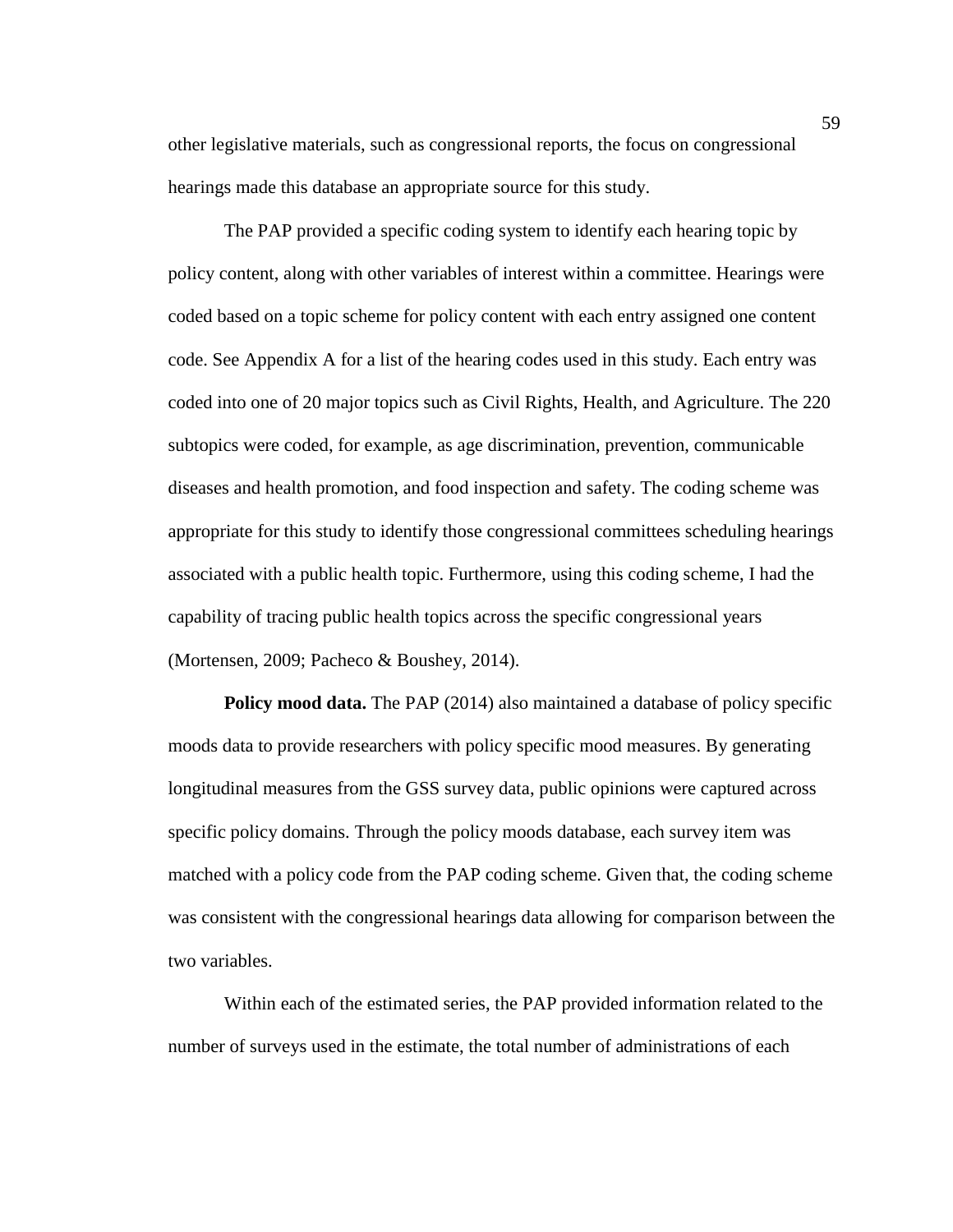survey item, and the represented time period. Full question wording for each survey item was available in the codebook. The policy mood data was retrieved from Policy Codes 300-399 and Policy Code 107. Policy Codes 300s were health related while Policy Code 107 was related to taxation. Policy Code 107 was added to the data set to increase the population of the data set to 1947, which ended at 1956 with the health-related policy codes. Also, adding Policy Code 107 increased the sample size to allow for the results to be statistically significant. Policy Code 301 referred to a health tax while Policy Code 107 represented a question referring to overall taxation of who pays more in taxes. The wording for each question for the variables is listed in Appendix B. Having the full question wording I could confirm the topic area, such as health, which was being measured for policy mood and to review the wording for bias.

**Appropriations data.** The PAP also maintained a database of annual budget appropriations data based on the Budget of the United States Government (OMB, 2016). As specified by the OMB, the data was organized by budget functions and sub functions, representing the long-term purposes of the appropriations. Within the database, federal public health budget authority was obtained under the function "550– Health". The comprehensive appropriation budget database was adjusted for inflation using the OMB deflator for fiscal year 2009 (OMB, 2016).

The coding of the appropriations data were coded similar to the congressional hearing data by function. Therefore, the data were coded according to the purpose of the funding and cross-walked with the congressional hearing coding data. According to Ellis and Faricy (2011) and Mortensen (2009), the database of budget authority was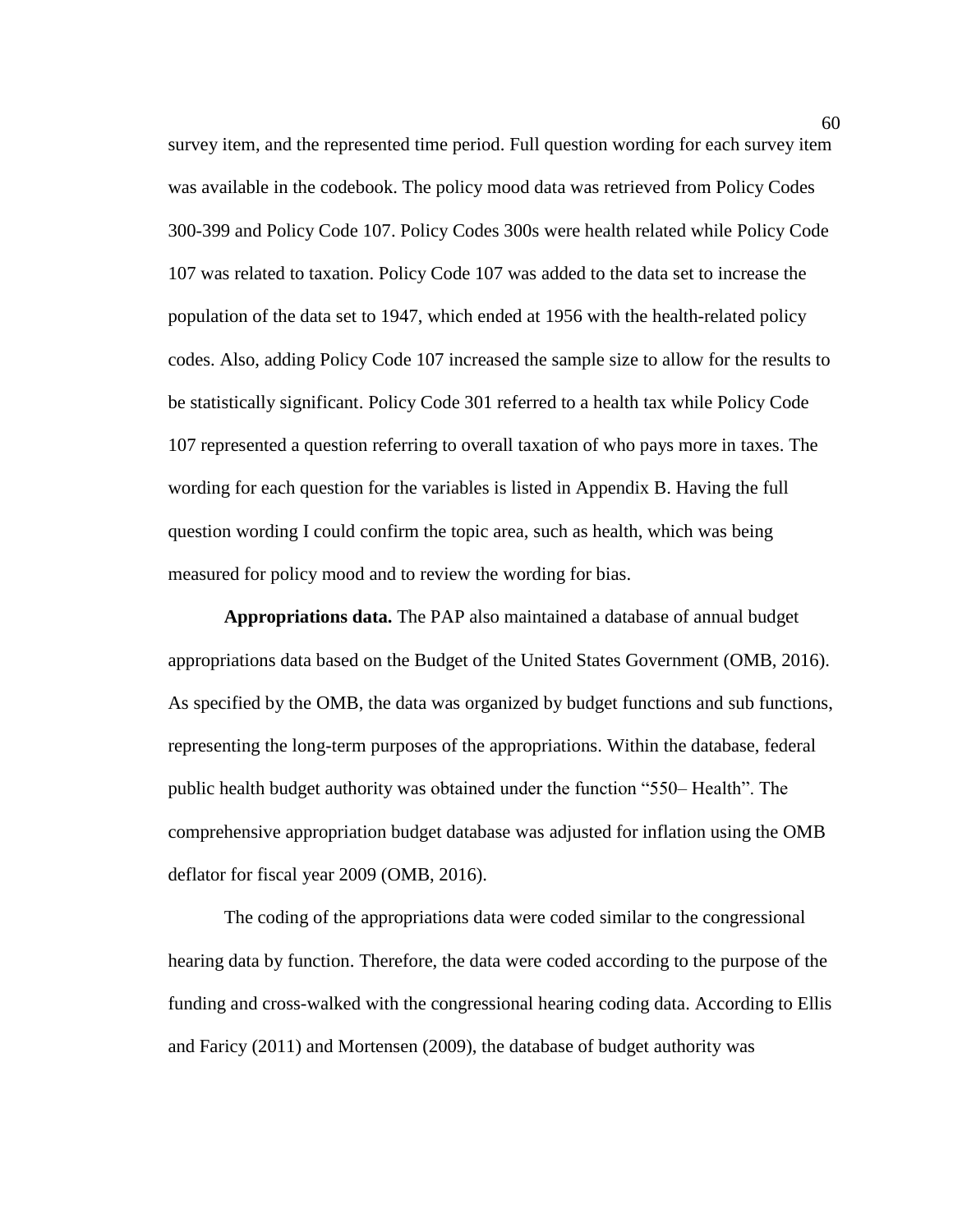appropriate for identifying trends and punctuations among federal appropriation fiscal years. Since the PAP data were publicly available, there were no required permissions to access the data. Also, no historical or legal documents were directly used as a source of data.

### **Operationalization**

As previously stated, to examine the influence between congressional attention, policy mood and federal public health funding in the study, I retrieved data from the PAP data on U.S. congressional hearings, policy specific moods data, and changes in annual budget appropriations. The variables for the study were operationalized to the level of the unit of analysis. The units of analysis for this study included annual changes in federal public health appropriations levels, number of congressional hearing days and collective responses, calculated as policy mood scores, regarding attitudes towards federal public health spending.

**Congressional hearings.** Congressional hearings allow for new policy issues and perspectives to become part of the discussion regardless of previous attention given to the policy issue. The House and Senate Appropriation Committees schedule congressional hearings. Congressional hearing data related to public health activities were retrieved and downloaded from the PAP database of congressional hearings. Congressional hearings were coded by major and subtopics with a topic description. To create a measure for public health congressional hearing data, I retrieved the hearing data from the Category 3- Health. From this category, I combined subtopic codes for hearing data from general health; prevention, communicable diseases and health promotion; infants and children;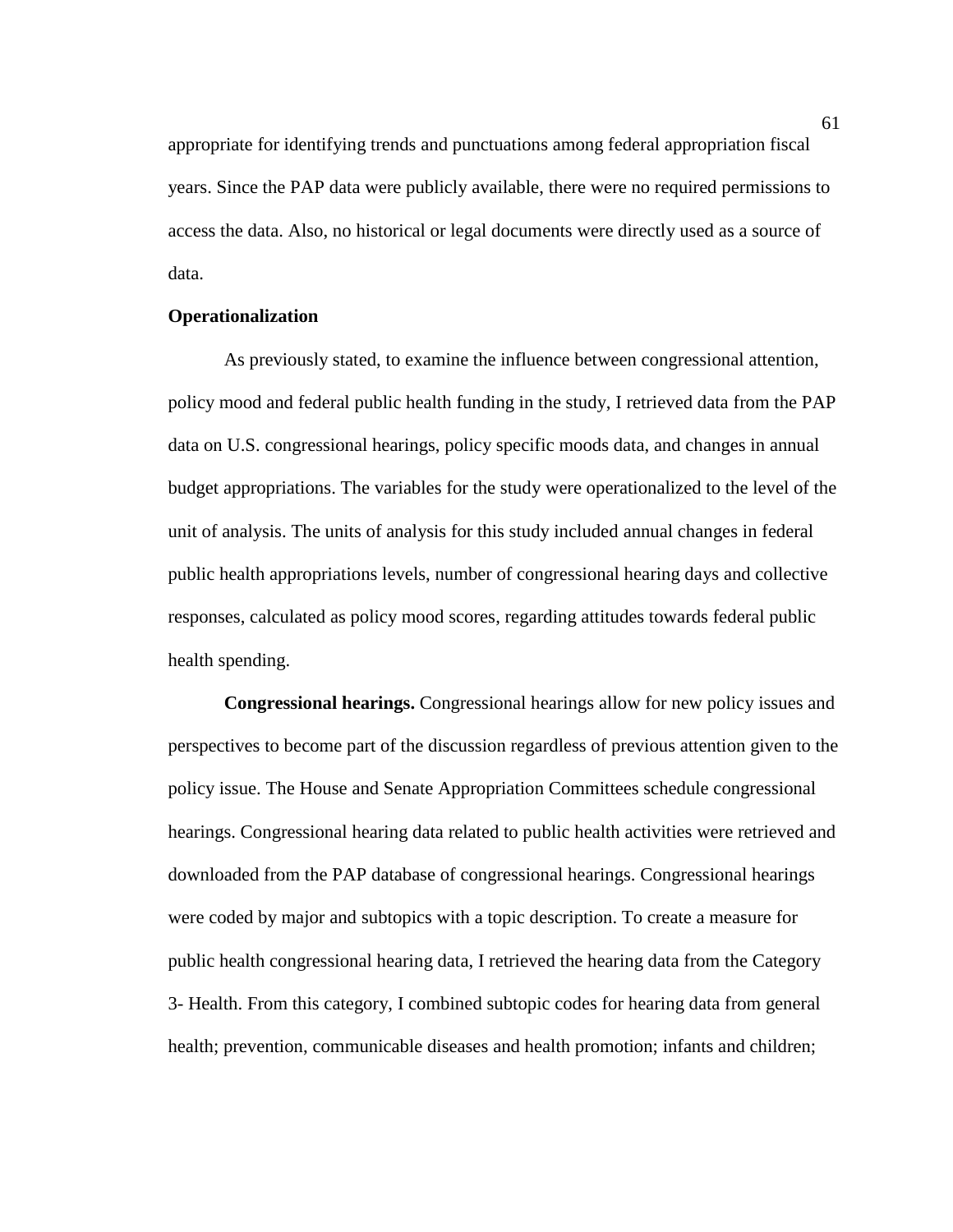mental illness; tobacco abuse; and alcohol. In Appendix A is a list of codes, along with specific examples of hearing data, specified within each of the subtopic health areas. From each of the subtopic areas based on the codes, I identified and added the number of hearing days occurring within the public health subtopic areas, therefore, making the hearing variable continuous.

**Public policy mood.** Policy mood is an aggregate measure of public opinion that describes the public views towards policy choices made by the government. This measure of public opinion is interpreted as being liberal or conservative towards these policy choices. The policy mood data were retrieved and downloaded from the PAP base of mood data, which were publicly available on the PAP website. The data set provided a numerical policy mood score. These variables represented responses from a cross-section of the general population's mood towards health and public health funding. The specific wording for each variable is listed in Appendix B. The PAP offers a query tool that aggregated the responses from the variables and provided a calculated score for the specific mood. The average response was interpreted as a liberal and or conservative mood towards health and public health funding.

**Federal public health appropriations.** Within the congressional appropriations process, appropriations or funding are directed annually for federal programs. Public health appropriation budget data were also drawn from the PAP data base for budget authority. To create the public health appropriation budget measure, I retrieved budget data from the sub budget function categories from fiscal years 1947-2015. The PAP adjusts the funding amounts in the database and accounts for inflation using the OMB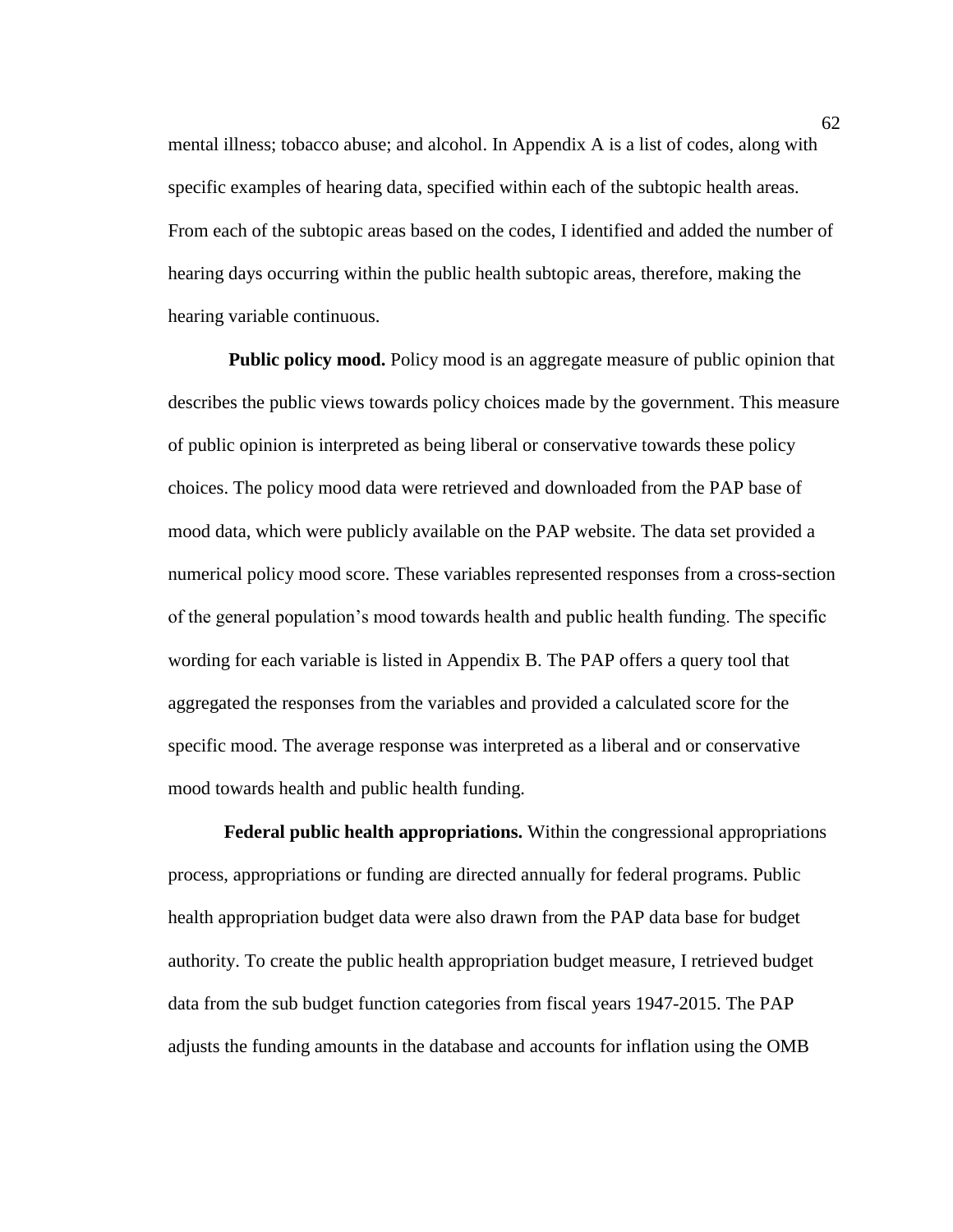deflator (1.000) for fiscal year 2009. As stated before, the PAP database included budget authority data for the 550-Health funding category. The focus of this study was to analyze public health funding from federal agencies designated as components of the U.S. Public Health Service. These agencies are funded primarily with annual discretionary appropriations. Therefore, I filtered the data to retrieve discretionary funding amounts that captured much of the public health funding from the health category. The percentage change in the level of budget authority was calculated to create the appropriation measure.

# **Data Analysis Plan**

The data analysis was structured to answer the research question: How have congressional hearings regarding public health issues and the public's policy mood influence federal public health appropriations since 1947? The data analysis plan the study included the descriptive analysis, identifying and testing assumptions and calculating statistical tests that were performed to accept or reject the null hypothesis. Analysis of the data was conducted using SPSS Version 24.

Overall, appropriation levels in the PAP data sets were retrieved from the OMB and have already been analyzed for accuracy. The data sets were retrieved from the PAP website in excel spreadsheets and converted for usage to SPSS. Before analyzing the data, the data sets were reviewed for missing data. Frequency distributions on each variable was performed to determine if there were missing data of more than 5 percent for each variable (Holmes, 2014) Descriptive statistics were conducted on congressional hearing and policy mood data for the means, standard deviations and ranges. Also,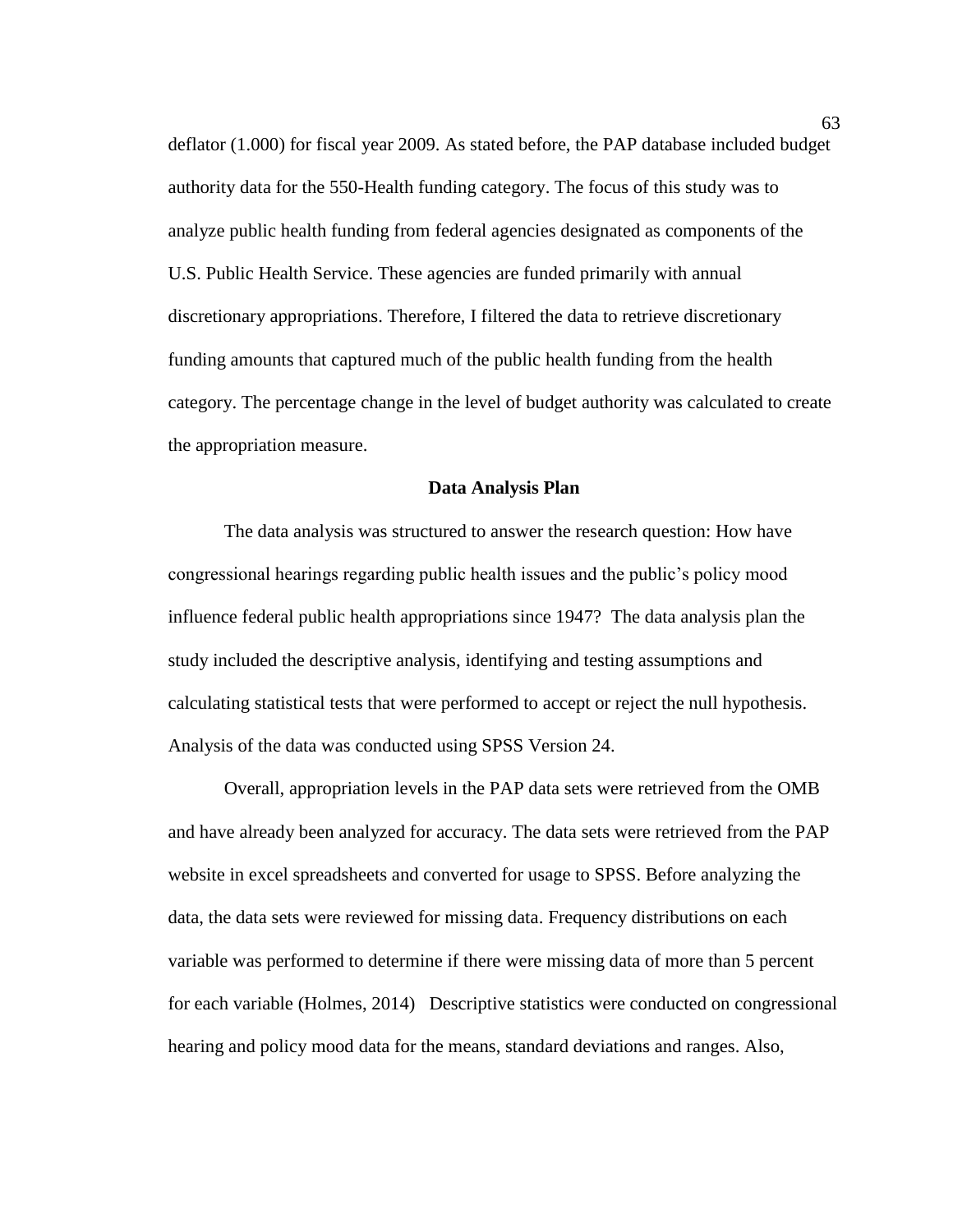descriptive analysis was employed to show fluctuations in the level of public health appropriations over the 30-year period (Byrne, 2017). The review of the data sets through frequency distributions and descriptive statistics provided a depiction of the quantity and accuracy of the data.

Linear regression was used to analyze the data in this study. Prior to analyzing the data, seven underlying assumptions were identified that affected the results of this study. The first 2 assumptions were based on the variables in the quantitative research design of the study:

- 1. Assumption #1 states that one dependent variable was measured at the continuous level (Laerd Statistics, 2015).
- 2. Assumption #2 states that the independent variable was also measured at the continuous level (Laerd Statistics, 2015). Both assumptions were analyzed through reviewing the variables of the data set to ensure the variables are of a continuous level.
- 3. Assumption #3 states there needs to be a linear relationship between the dependent and independent variables (Nishishiba, Jones & Kraner, 2017. Using SPSS, two individual scatterplots were created and visually inspected for each of the dependent and independent variables of public health appropriations against each independent variable congressional hearings days and policy mood.

The remaining four assumptions were tested running the linear regression in SPSS.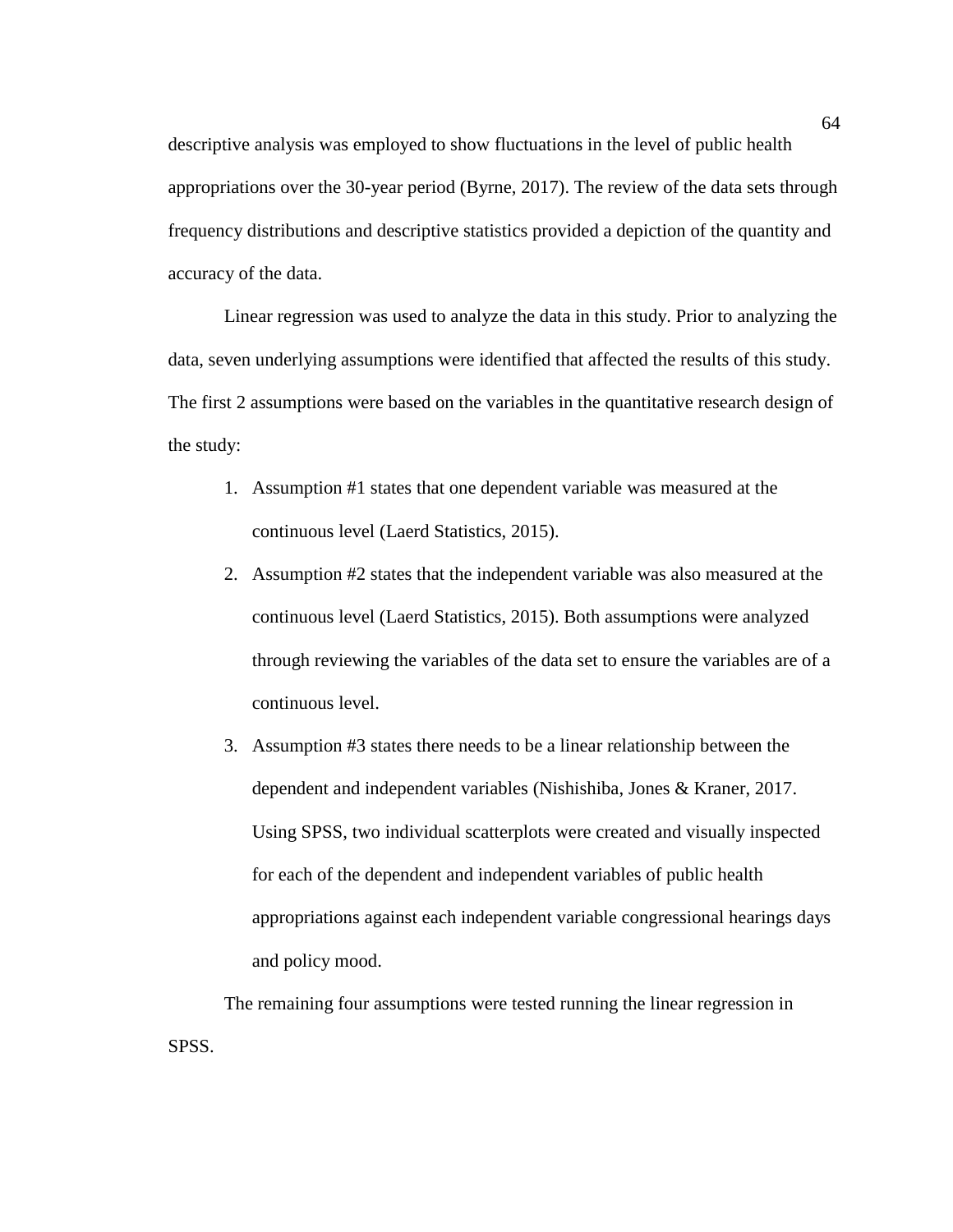- 4. Assumption #4 states there needs to be an independence of observations or errors (Field, 2013). This assumption was tested by evaluating the Durbin-Watson statistic, which was found in the linear regression results. An acceptable value of approximately 2 indicates there was no correlation between the residuals. A value greater than 2 indicates a negative correlation between adjacent residuals, whereas a value of 2 indicates a positive correlation (Field, 2013).
- 5. Assumption #5 states there should be no significant outliers (Laerd Statistics, 2015). The approach taken to identify outliers was performed using the casewise diagnostics. The casewise diagnostics highlights any observations with standardized residual of greater than  $+3$  standard deviations, which SPSS treats as an outlier (Laerd Statistics, 2015).
- 6. Assumption #6 states that the data needs to show homoscedasticity (Lewis-Beck, 2011). Violating the third assumption of homoskedasticity was more critical considering violating this assumption leads to incorrect significant tests and confidence intervals (Lewis-Beck, 2011). For homoskedasticity, the independent variables of congressional hearing and policy mood should remain constant across the dependent variable of federal public health appropriations. This assumption was tested by the visual inspection of a scatterplot of the regression standardized residual values against the regression standardized predicted values.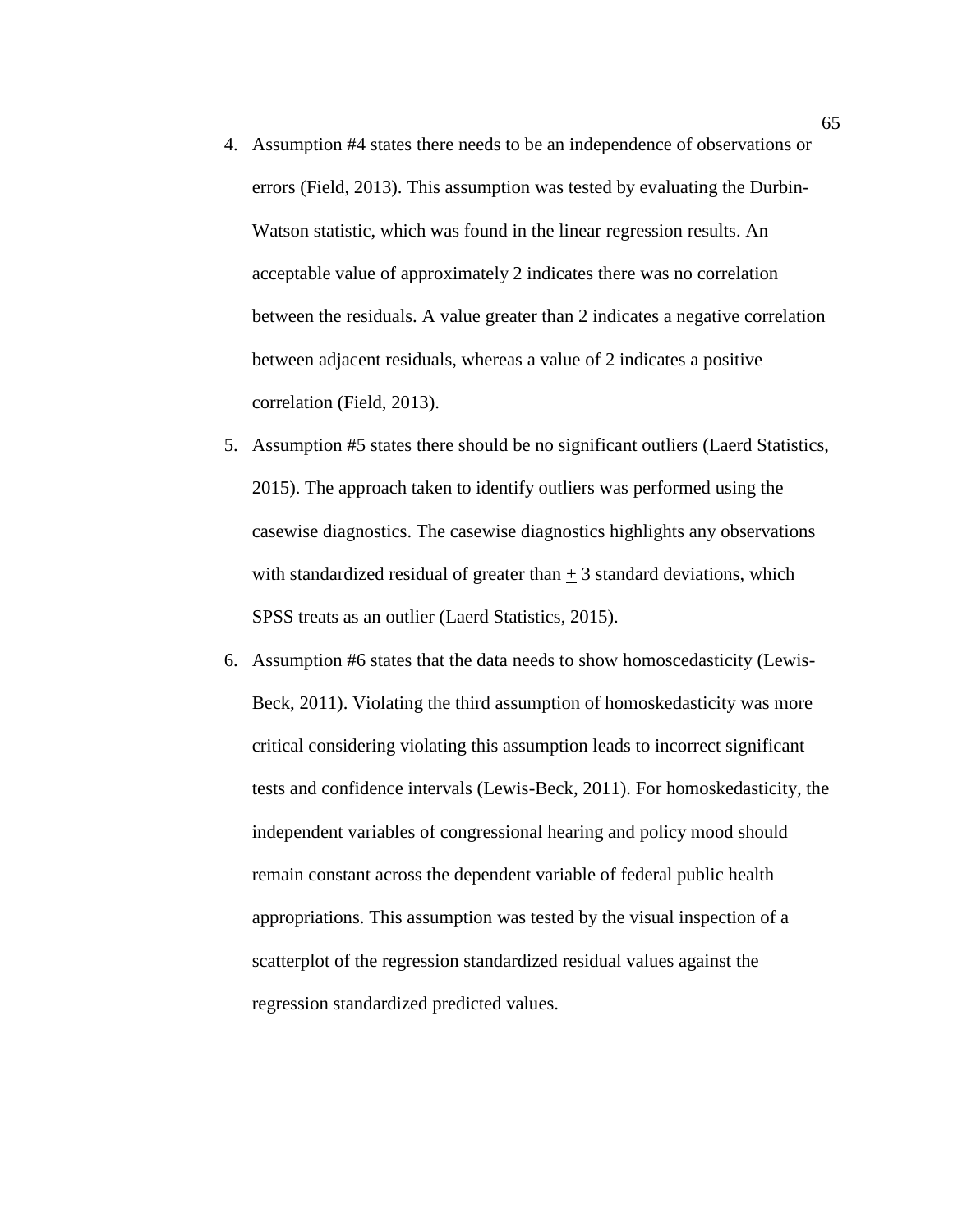7. Assumption #7 states that the residuals (errors) of the regression line are approximately normally distributed (Nishishiba et al., 2017). To test this assumption, I performed two graphical measures, a histogram of the standardized residuals and a normal probability plot (*Normal P-Plot*,) to assess the normal distribution of the residuals of the regression line.

I used a bivariate linear regression analysis to examine the relationship between the independent variables of congressional attention, policy mood and the dependent variable of federal public health appropriations. Covariates were not included in the statistical analysis. The bivariate linear regression analysis determined if a relationship existed between the change in federal public health appropriations and the factors of congressional attention and policy mood.

Each hypothesis was tested separately with the dependent variable of federal public health appropriations. To test the first hypotheses on congressional hearings, I conducted a significance test to evaluate if congressional hearings predict levels in federal public health appropriations. Testing whether to accept the null hypothesis depended on the population correlation coefficient, which represented the population slope in the regression line. When the population coefficient was zero, then a unit change in the value of the congressional hearings  $(X)$  resulted in no change in the federal appropriations variable (Y). To evaluate whether to accept or reject the null hypothesis, I conducted the t-test for significance and calculated the *p*-value. (Nishishiba et al., 2017). If the result of the *t*-test was significant, with a p-value below .05, then the null hypothesis was rejected. By rejecting the null hypothesis, the independent variable of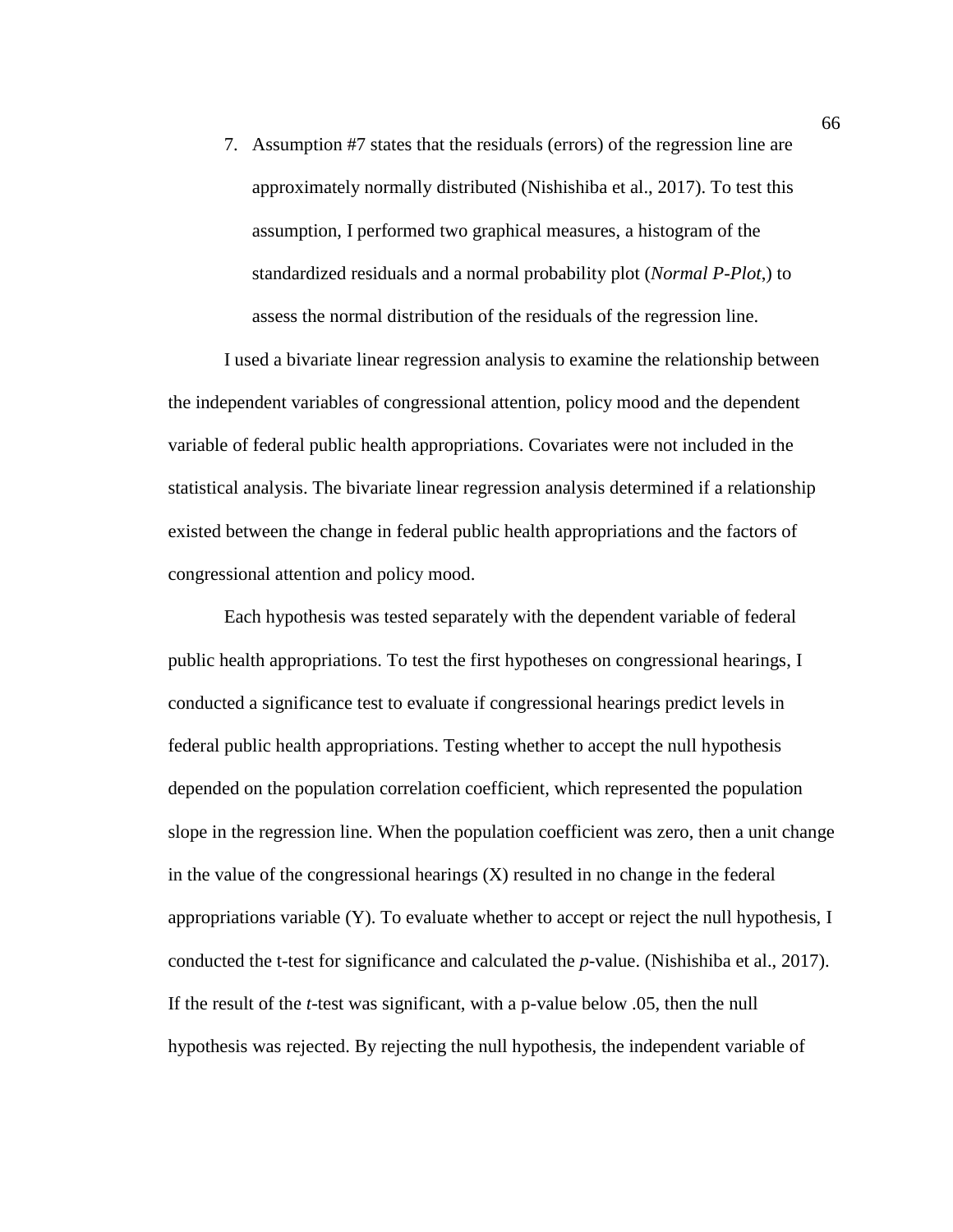congressional hearings significantly contributed to the value of the change in federal public health appropriations. The second hypothesis for the policy mood variable was tested using the same statistical procedure.

To calculate the bivariate linear regression analysis for congressional hearings and the change in federal public health appropriations using SPSS, regression was selected under the analyze menu and the variables of federal public health appropriations and congressional hearing days were entered in the dependent and independent variable boxes, respectively. By choosing statistics and descriptive, this allowed for multiple tables in the output including descriptive statistics of the variables in the analysis. The results also provided the  $R^2$  which indicated the strength of the linear relationship between the change in federal public health appropriations and congressional hearing days. Results were interpreted based on the confidence intervals, the significance of the *t*  test, and the degree of correlations coefficients.

# **Threats to Validity**

The two types of threats to validity are external and internal threats. Balancing these types of threats presented a challenge in research design. In this section an explanation of each of the threats, how the threats impacted this study, and how the threats were addressed in this study.

External validity refers to the quality of the research design in that the results are generalizable to other settings (Miller & Salkind, 2011). The importance of generalizing findings to a larger population was to ensure that the findings can be of benefit to many individuals and not just a few persons (Leighton, 2012). In this study, generalization of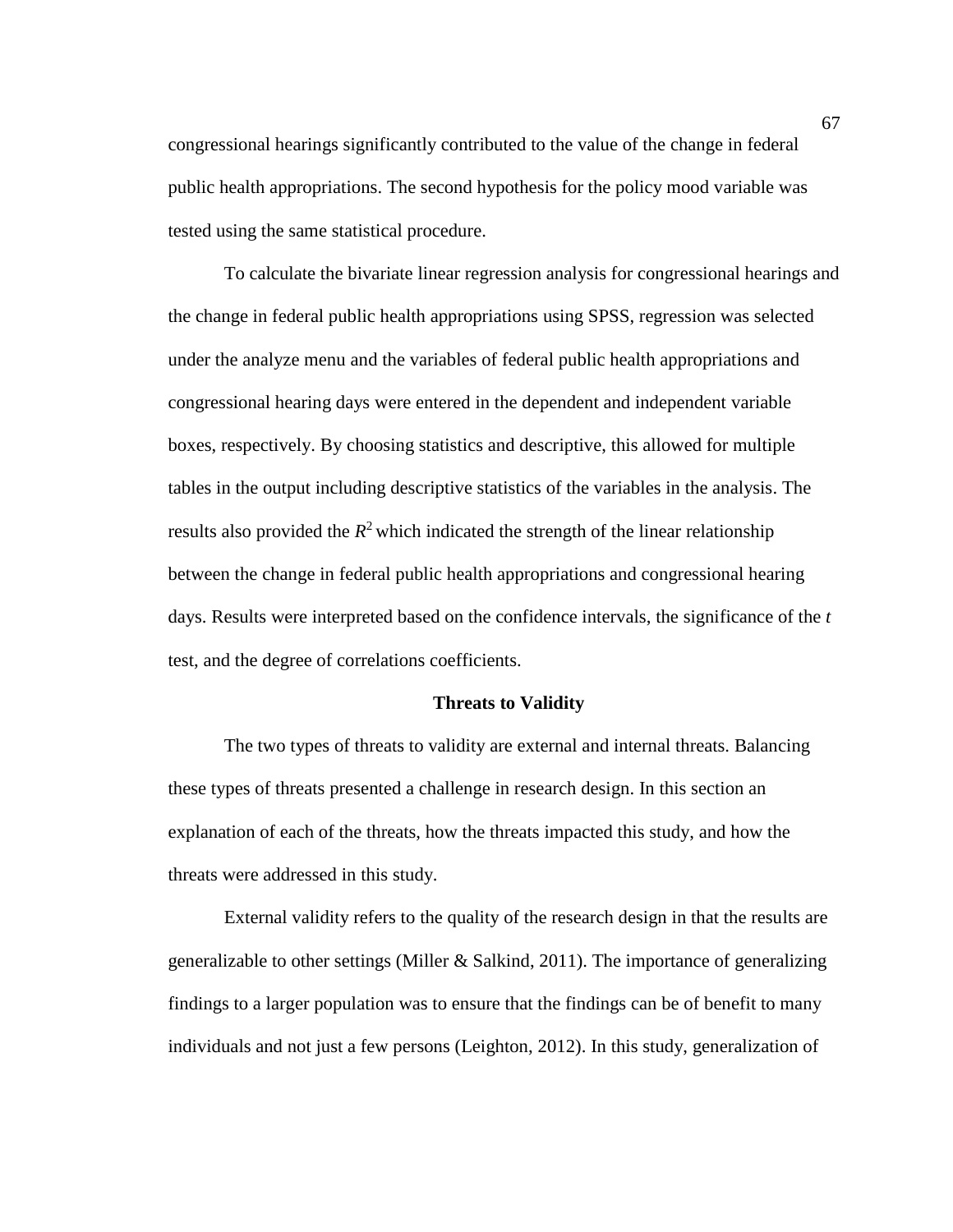the effects of congressional hearings and policy mood on federal public health funding can be a threat to external validity due to the interaction of history and the specificity of the variables. The results of this study were based on a specific time period, which the congressional hearing days focused on public health issues and policy mood scores specific to public attitudes towards the nation's spending on public health. Therefore, the results cannot be generalized to past or future situations. According to Creswell (2009), to address this threat, this study should be replicated later to determine if the same results occur as in the earlier study. However, the generalization issue was addressed by the deliberate sampling of the sub set of congressional hearings and policy mood data from 1947 to 2015. Therefore, the effect of these factors on federal public health funding was meaningful for this study (Leighton, 2012).

Internal validity refers to the accuracy of concluding a causal relationship between the independent and dependent variables. According to Leighton (2012), this causal relationship could be migrated by a third variable not included in this study, therefore resulting in a false positive. In the federal public health appropriation study, a threat to internal validity was history. History affects this study due to events occurring that can influence the outcome beyond what was occurring. As time passed, events occurred within the budget process that influenced the outcome. Legislation, which resulted in sequestration, can have an impact on funding levels that may not be relevant to congressional attention or public attitudes toward public health funding levels (Redhead et al., 2014). Advocates for public health funding attend congressional hearings to impact the outcome for federal public appropriation (Henry, 2011). This threat was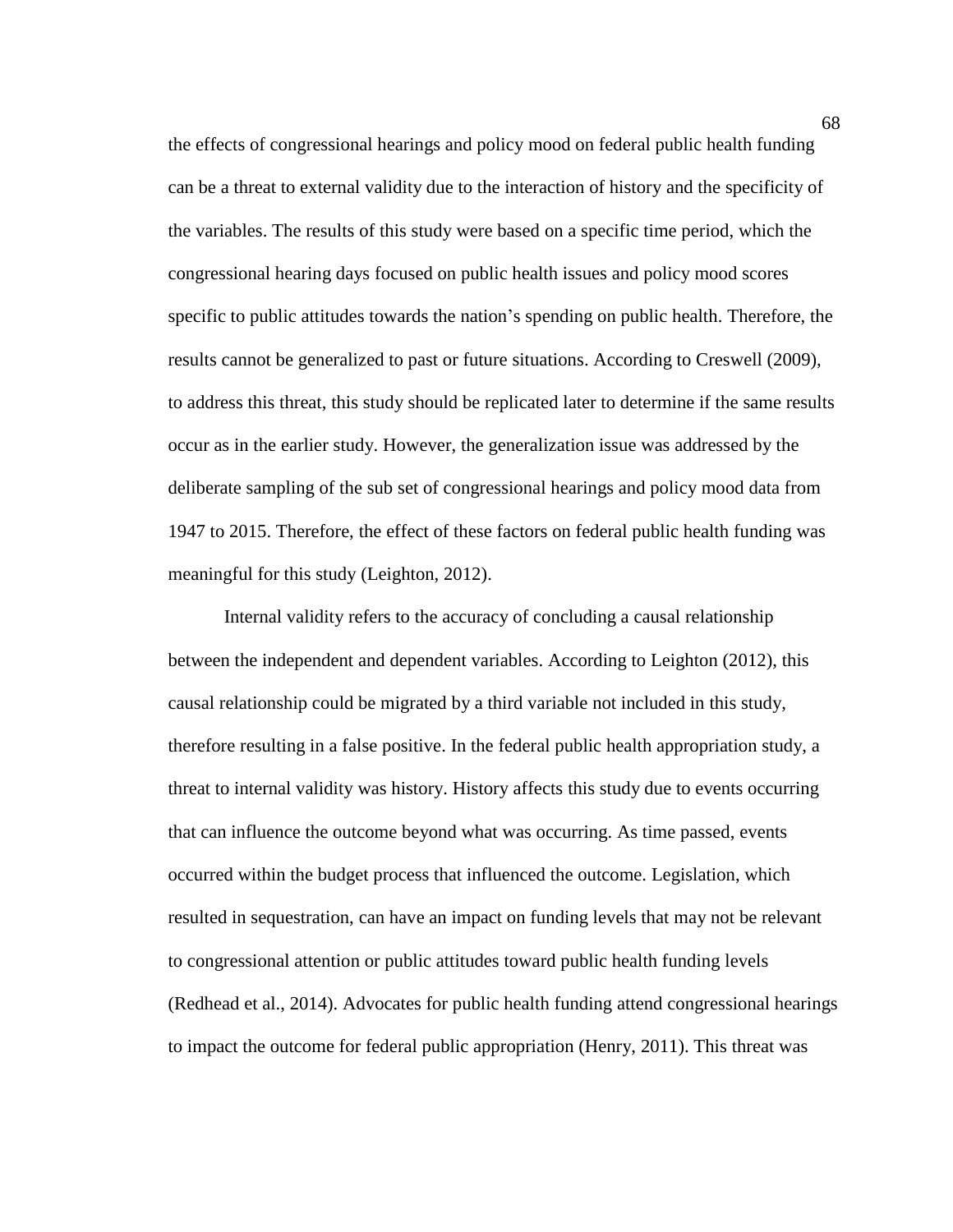addressed by ensuring that both independent variables were tested during the same budget periods. Furthermore, in this study, I did not explore a causal relationship between the predictive factors of congressional hearings and policy mood to federal public health appropriation but examined the relationship between the variables. Statistical regression, also known as regression to the mean, is a statistical phenomenon that occurs between two variables of interest selected nonrandomly from a population and are imperfectly correlated. According to Chen and Chen (2012), the smaller the correlation between the two variables, the more extreme the population mean value, and the larger the effect of statistical regression. Statistical regression did not depend on the linearity assumption; thus, internal validity was a threat when statistical regression was ignored (Sweeney, 2011). Computing the correlation coefficient addressed this threat to internal validity.

Statistical conclusion validity refers to the degree in which the conclusions made about the null hypothesis was correct. This Type II error occurs due to inadequate statistical power or the violation of assumption. This threat to validity was important because it also referred to whether a relationship existed between the two variables, congressional hearing days and changes in federal public health funding (Petrocelli, 2012). To address this threat to validity, a regression analysis was chosen for this study rather than an analysis of variance test.

### **Ethical Procedures**

Ethical considerations, such as confidentiality, data storage, and conflict of interest was addressed conducting research using secondary data. The PAP data sets, as the secondary data source for this study, were publicly available. Data restrictions or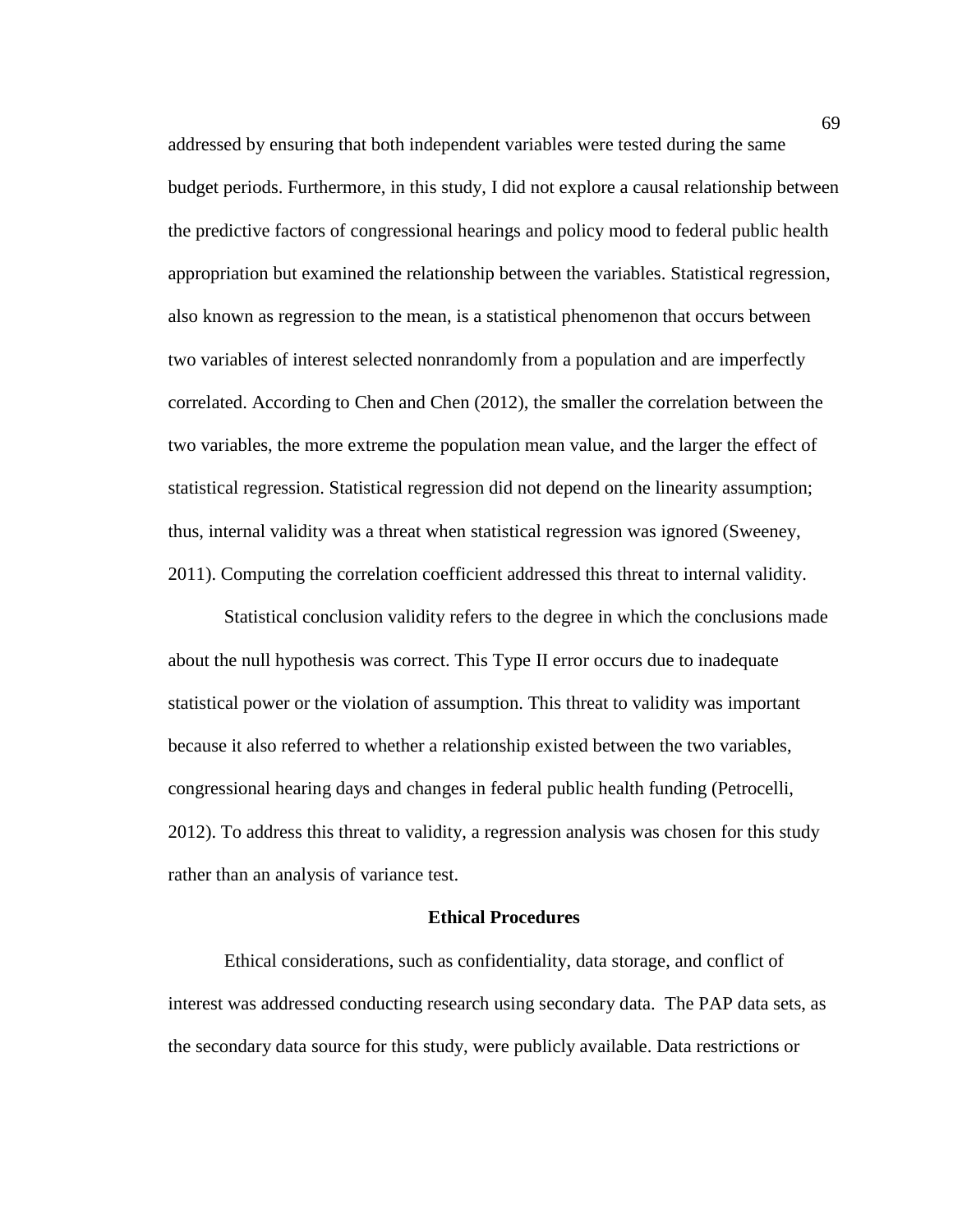permissions were not required. These restrictions were not applicable to the appropriation levels and coding data on congressional hearings which was publicly available. Data were analyzed as aggregated information, therefore, protecting respondent's identity. Regarding the policy mood data, the data set retrieved from the PAP website was generated using the GSS survey. According to NORC (2016), the data was stripped of identifying information for the respondents. Data was aggregated from data sets on the PAP website, and there was no individual information that was be downloaded.

Data files were stored according to protocol and Institutional Review Board (IRB) approval was obtained to conduct this study. All files and data sets were stored on a personal computer with password protection and encrypted files. All data files were deleted from the computer once this study was completed, and the dissertation was approved by Walden University. Walden IRB approval was obtained before beginning data collection procedures. All ethical concerns from the IRB were addressed.

#### **Summary**

In this chapter, I presented the details of the quantitative methodology I employed in examining the impacts the factors of congressional attention and policy mood had on changes in federal public health appropriations. I described the research design that was employed and the rational for using such as design. The time and constraints of using the research design were documented specifying the use of secondary data. The methodology for the study was described highlighting the data collection procedures for the variables, and the data analysis plan explained the statistical tests used to examine the hypotheses. Internal and external threats to the validity of this study were outlined along with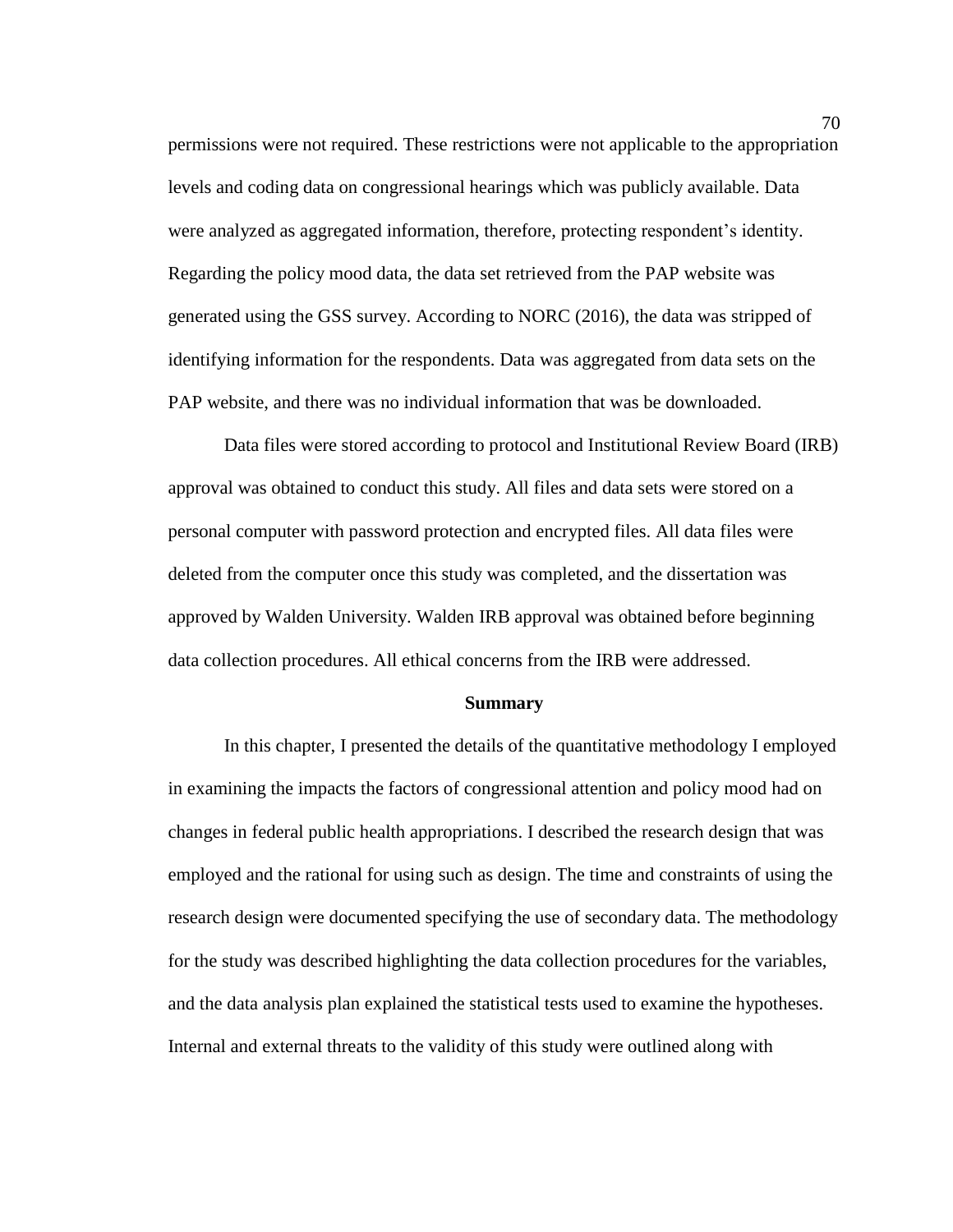addressing these threats. Finally, the ethical procedures were identified and the relevance to this study. In Chapter 4, I will explain the statistical analysis and the research findings for this study.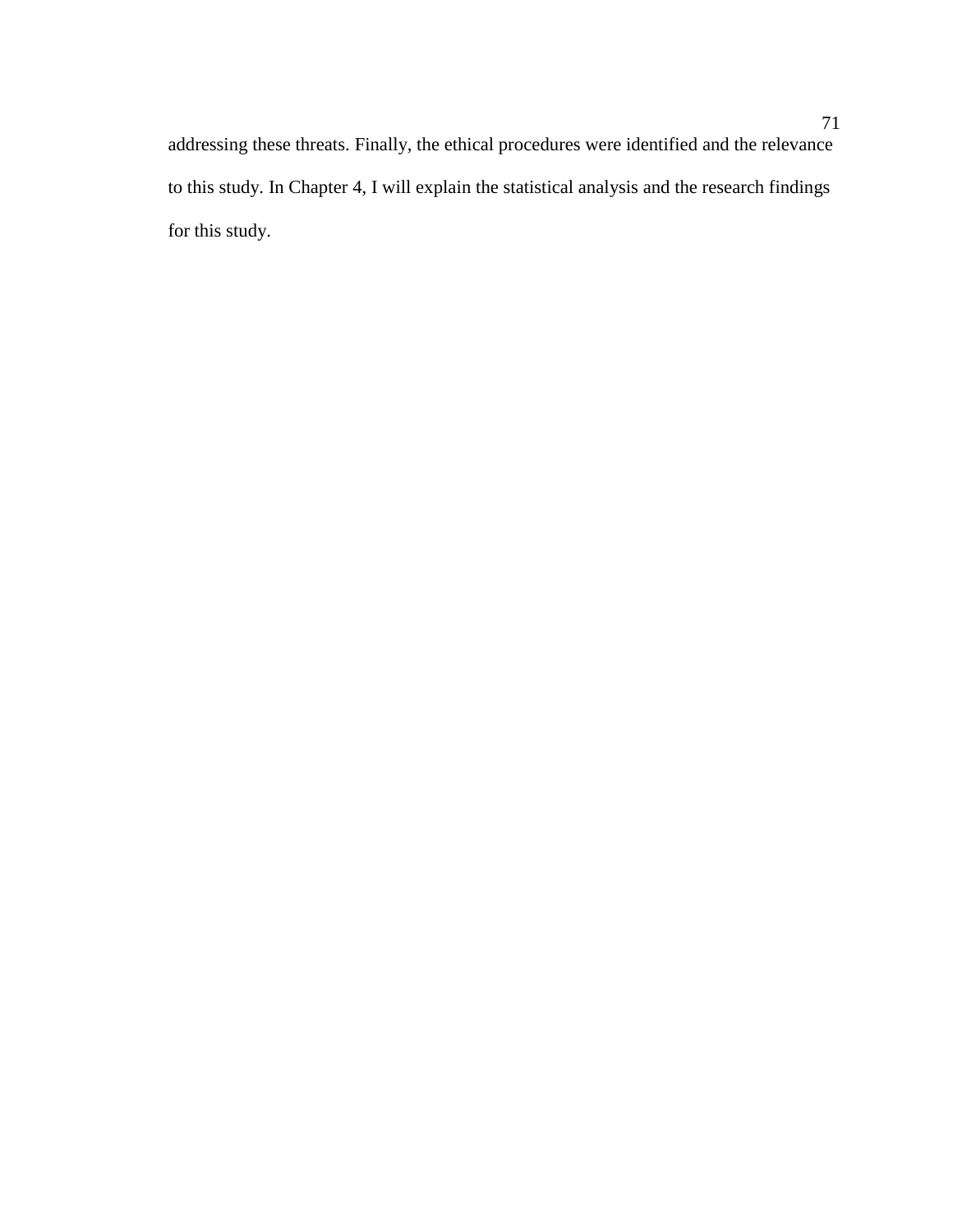### Chapter 4: Results

#### **Introduction**

In Chapter 4, I will focus on the data collection process and the results of the study. The chapter will also include an overview of the data, an analysis of whether statistical assumptions were met, and the statistical analysis used to examine the hypotheses. The purpose of this study was to understand policy punctuations as they relate to federal public health appropriation levels. I used the bivariate linear regression analysis to examine the relationship between congressional attention and policy mood and federal public health appropriation. In this study, I addressed the following research question: How have congressional attention regarding public health issues and the public's policy mood influenced the change in the level of public health appropriations since 1947?

The hypotheses for this study were:

*H*01: There was no relationship between the change in the level of federal public health appropriations and congressional hearings focusing on public health issues. *H*<sub>a</sub>1: There was a relationship between the change in the level of federal public health appropriations t and congressional hearings focusing on public health issues.

*H*<sub>0</sub>2: There was no relationship between the change in the level of federal public health appropriations and policy mood focusing on public health attitudes. *H*<sub>a</sub>2: There was a relationship between the change in the level of federal public health appropriations and policy mood focusing on public health attitudes.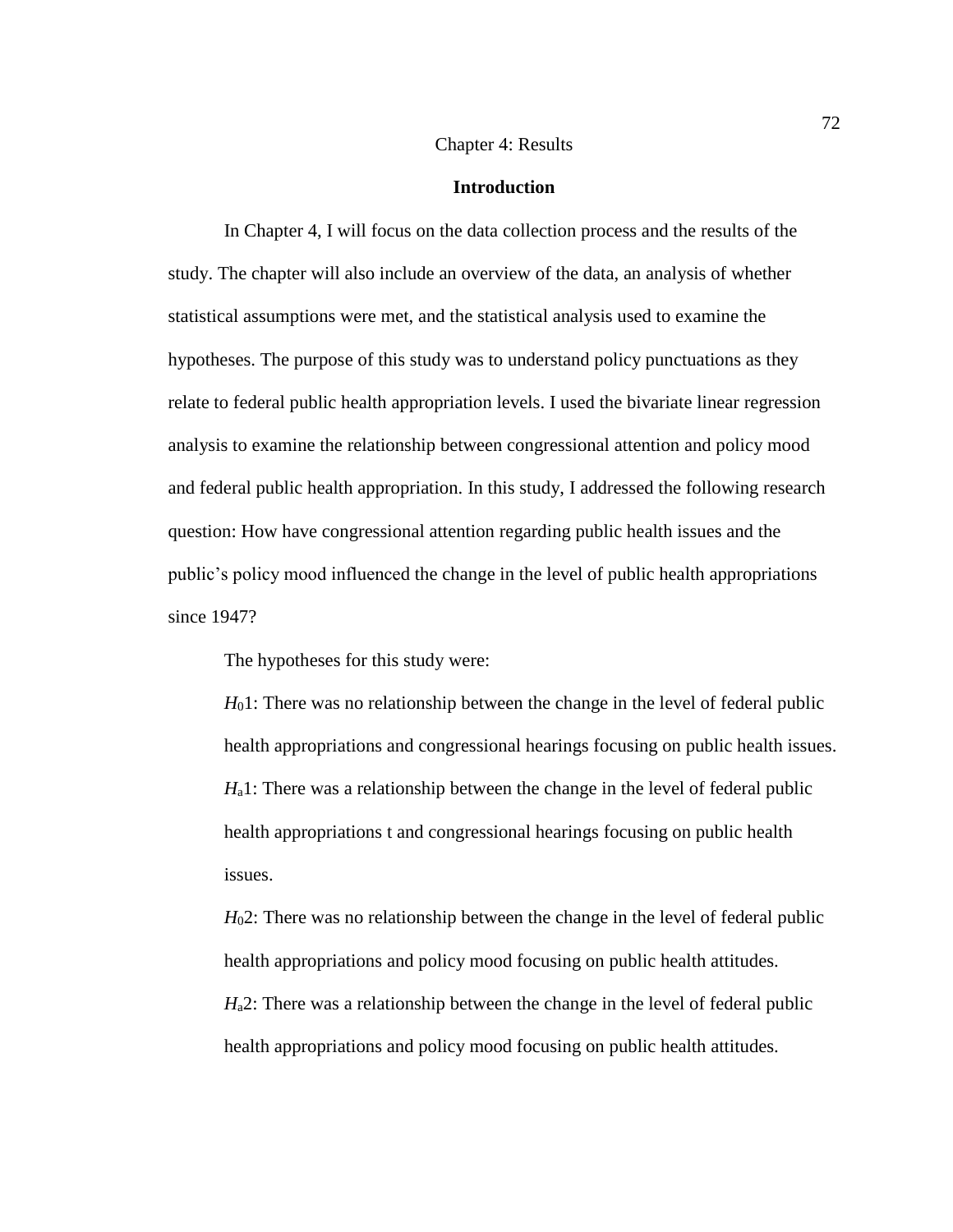### **Data Collection**

In this study, I used secondary data retrieved from the PAP. After obtaining IRB approval, I initiated the data collection process. The IRB Approval is #05-14-18- 0306258.

At the beginning of the data collection process, I drew the sample of years from 1947–2015 from the PAP population file and the sample data set were retrieved as an Excel spreadsheet. I retrieved 68 years of budget authority, congressional hearings days, and policy mood scores. A sample size of 58 years for each of the variables was determined based on using Raosoft (2004) to calculate the sample size with a 0.05 significance level and a 95% confidence level to have statistically significant results. However, using the larger sample size of 68 years allowed me to consider my results to be statistically significant.

For the dependent variable, I calculated the percentage change in appropriation level from each fiscal year for the public health appropriation variable. Congressional hearing days were totaled for each fiscal year for House and Senate committees. Major committees included House Appropriations, Budget and Oversight, and Government Reform along with Senate Appropriations and Health, Education, Labor, and Pensions. Please see Appendix C for a complete list of committees. I used policy mood scores as downloaded in the data set for the respective study years of 1947 to 2015. All healthrelated policy mood scores were retrieved from 1956 to 2015. Policy mood scores related to taxation were pulled from 1957 to 1948. Once the data were manipulated as needed for Excel, I imported the data into SPSS Version 24 for analysis.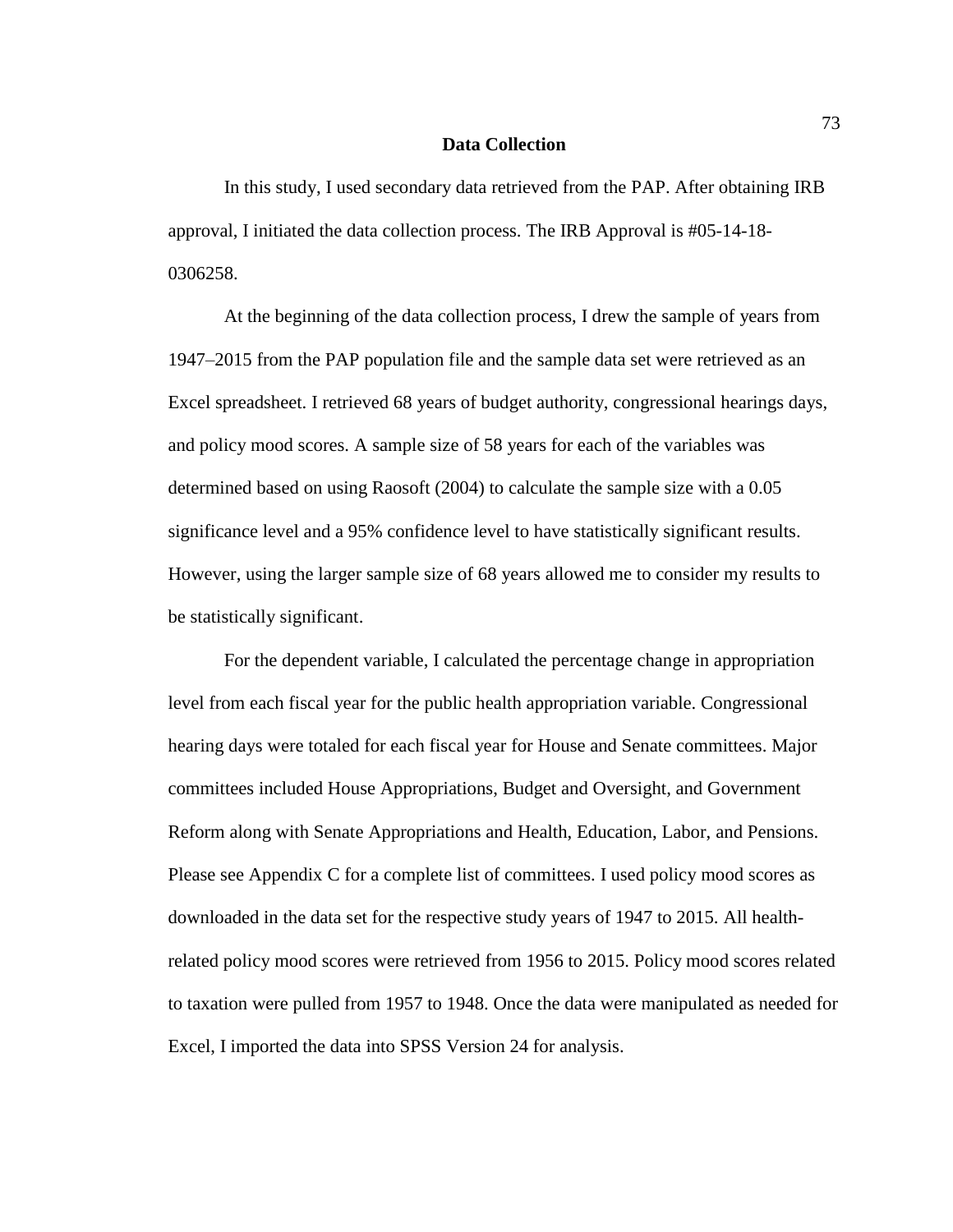#### **Results**

#### **Statistical Assumptions**

Before conducting the analysis, I identified seven statistical assumptions that could affect the results of this study. The first two assumptions were based on the variables in the quantitative research design of the study. The study met the first two assumptions of having a continuous independent variable and a continuous dependent variable. Assumption #1 stated that one dependent variable was measured at the continuous level (Laerd Statistics, 2015). The dependent variable of public health appropriation was measured at the budget authority level, which was a continuous variable. Assumption #2 states that the independent variable was also measured at the continuous level (Laerd Statistics, 2015). The independent variable, congressional attention, was measured by congressional hearing days, which was a continuous variable. In addition, the other independent variable, policy mood, was measured using scores from 0 to 100, making it a continuous variable.

Assumption #3 states there needs to be a linear relationship between the dependent and independent variables (see Nishishiba et al., 2017) Using SPSS, I created two individual scatterplots of public health appropriations against each independent variable. A visual inspection of the scatterplots determined if a linear relationship existed between appropriations and congressional hearings, and a linear relationship between appropriations and policy mood. After visually inspecting the scatterplots, I concluded there that there was a linear relationship between public health appropriations and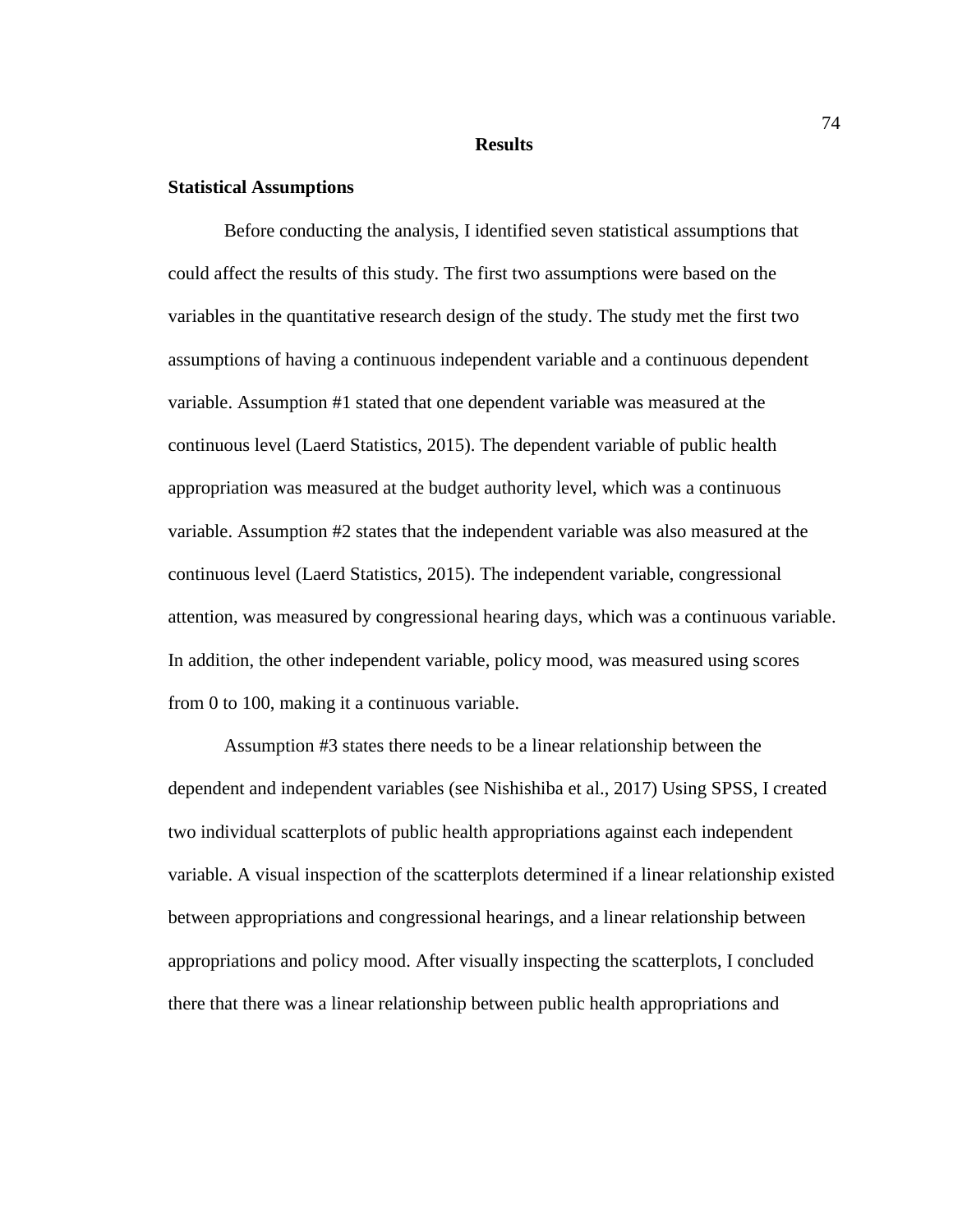congressional hearings days and a linear relationship between public health appropriations and policy mood.

I tested the remaining four assumptions by running linear regressions in SPSS. These assumptions required the evaluation of the residuals, which can only be calculated by processing the linear regression. Assumption #4 states there needs to be an independence of observations or errors (Field, 2013). This assumption was met by evaluating the Durbin-Watson statistic, which was found in the linear regression results. The Durbin-Watson statistic for the congressional hearing data was 1.888 and for policy mood was 1.867. The range for the Durbin Watson was 0 to 4. An acceptable value of approximately 2 indicates there was no correlation between the residuals. A value greater than 2 indicates a negative correlation between adjacent residuals, whereas a value of 2 indicates a positive correlation (Field, 2013). The Durbin-Watson values for congressional hearings days and policy mood scores were close to an acceptable value of 2. There was independence of residuals, as assessed by a Durbin-Watson statistic of 1.888 and 1.867.

Assumption #5 states there should be no significant outliers (Laerd Statistics, 2015). Outliers were an important issue because of the occurrence of incremental and non-incremental budget changes. For this study, outliers were defined as budget changes exceeding 50%, which could be abnormal (see Rhee, 2014). The PET seeks to explain these budget changes that occur within the budget and policy process consisting of periods of policy stasis and periods consisting of large-scale policy changes (CITE). Incremental budget changes normally occur within the federal appropriations process,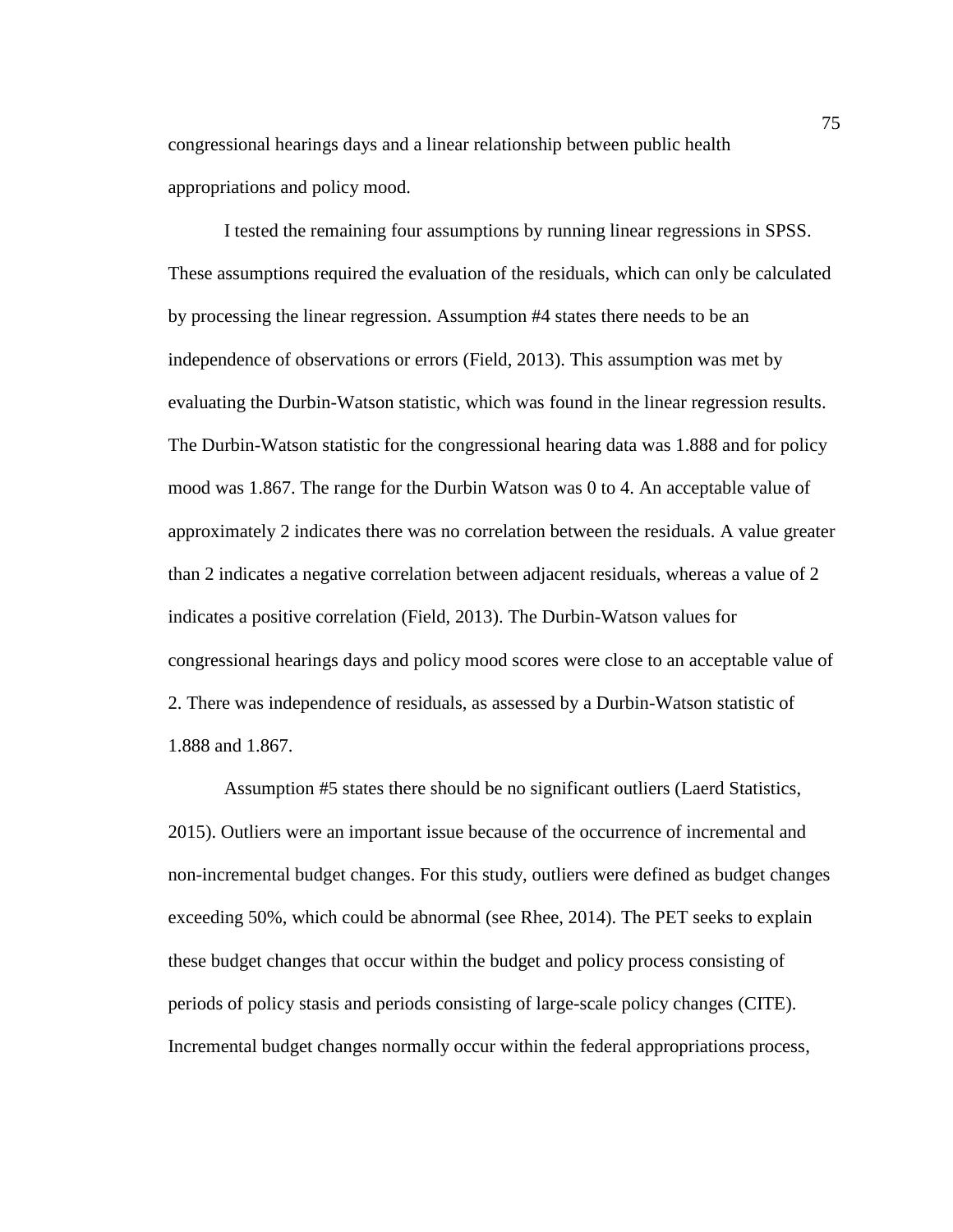usually occurring between 5% and 20% between fiscal years (CITE). Non incremental budget changes occur during increases supporting specific policy changes (CITE). Also, given that some of the punctuated budget changes were due to an influx of federal funds to strengthen public health budget authority, these outliers were relevant to the study.

The approach taken to identify outliers was performed using the casewise diagnostics. The casewise diagnostics highlighted any observations with a standardized residual greater than + 3 standard deviations, which SPSS treats as an outlier (Laerd Statistics, 2015). I identified three outliers for public health appropriation for fiscal years 1950: 77.62 (std. residual-3.160), 1965: 91.18 std. residual-3.669), and 1967: 80.59 (std. residual- 3.183). In 1950, the budget change of 77.62% was based on the new obligation for promotion of public health and resulted in an influx of funds. In 1965, this budget category increased due to the influx of administrative funds through a new obligation authority. In 1967, the reconstruction of the budget line for both federal funds and trust funds resulted in an abnormal budget change. These significant budget changes, though outliers, were included in the study. The outliers were necessary and appropriate for my study to maintain an adequate sample size for statistical significance.

Assumption #6 states that the data needs to show homoscedasticity (Lewis-Beck, 2011). I tested this assumption by the inspection of a plot of the regression standardized residual values again the regression standardized predict values. Individual scatterplots were performed for each independent variable (i.e., the regression standardized predicted value) against the dependent variable (i.e., the regression standardized residual). Visually inspecting the scatterplots of standardized residual and predicted value, I determined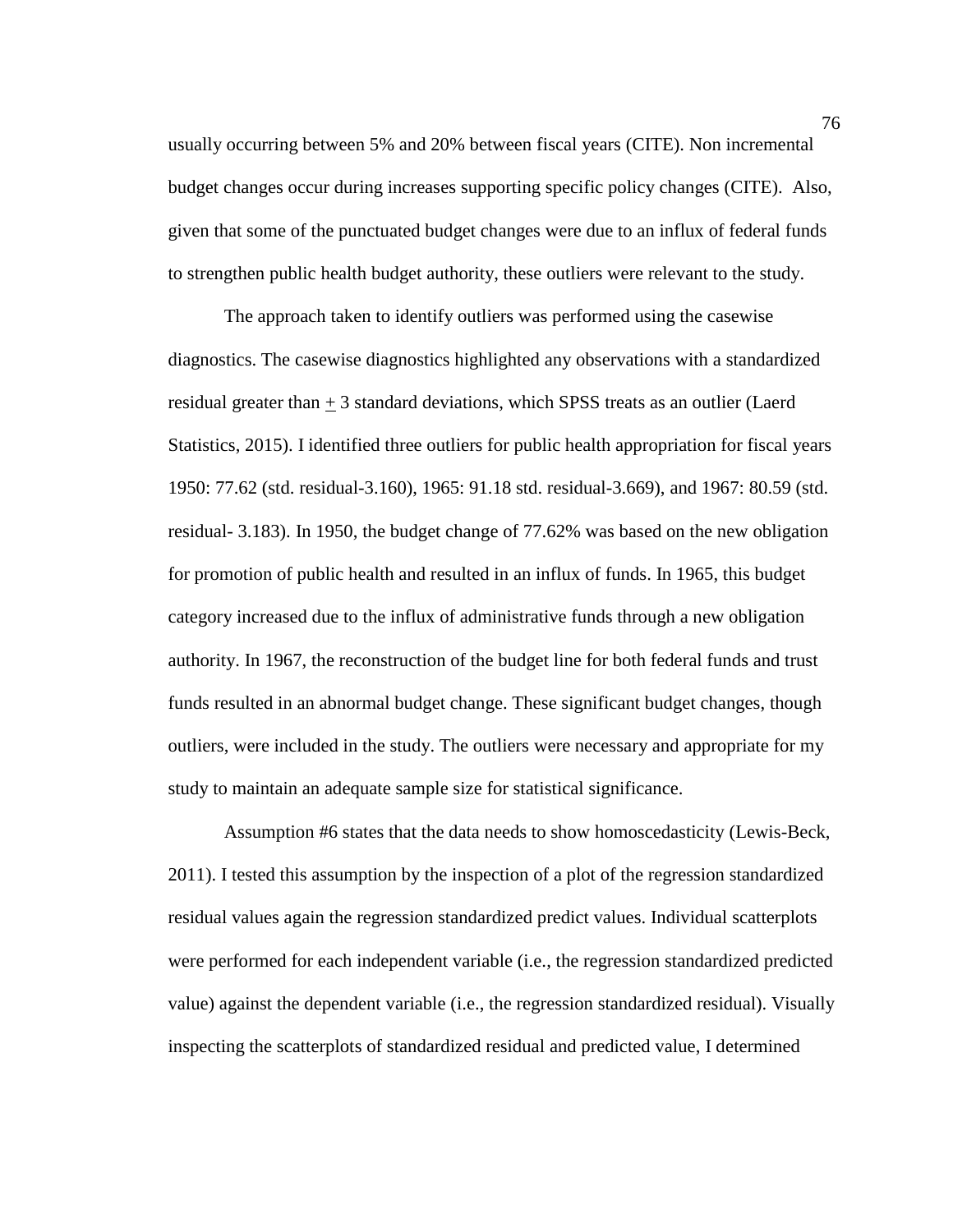whether the points representing the public health appropriation (regression standardized residual on the y-axis) constantly spread across the fitted values of the congressional hearing days (regression standardized predicted value on the x- axis). The residuals in the scatterplot appeared to spread randomly across the axis, although there were a few more points on the left of the scatterplot. I repeated the standardized residual and predicted value scatterplot for policy mood and public health appropriation and found the residuals to spread across the fitted values of the policy mood scores. There was homoscedasticity as assessed by visual inspection of a plot of standardized residuals versus standardized predicted values; therefore, this assumption was met.

Assumption #7 states that the residuals (i.e., errors) of the regression line are approximately normally distributed (Nishishiba et al., 2017). To test this assumption, I performed two graphical measures: a histogram of the standardized residuals and a normal probability plot to assess the normal distribution of the residuals of the regression line. These options were available when I conducted the linear regression in SPSS. By visually inspecting the histogram, the standardized residuals appeared to be approximately normally distributed for the dependent and independent variables. The histogram for the dependent variable of public health appropriations and the independent variable for congressional hearings days, the mean was-1.62E-16 and the  $SD = 0.993$ . The mean and standard deviation should have values of a mean of approximately 0 (zero) and  $SD = 1$  for a strict alignment of the points along the diagonal line.

To confirm normality based on the visual inspection of the histogram, I also produced the normal *p*-plot. Visual inspection of the normal *p*-plot determined if the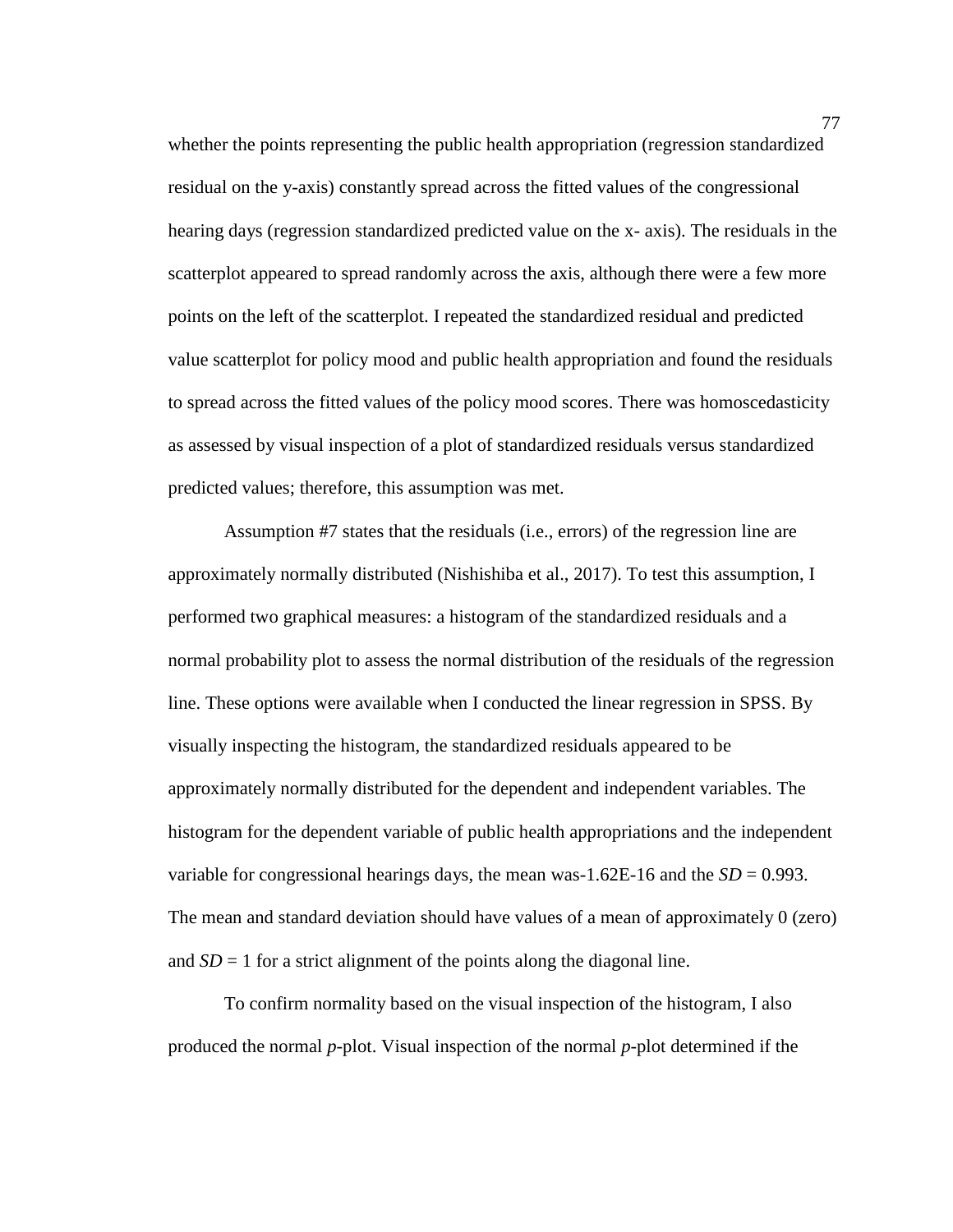residuals were normally distributed aligning along the diagonal line. Although the desire was to have the points perfectly aligned along the diagonal line, I expected for the residuals to be approximately normally distributed. Based on the normal *p*-plot*,* the points were aligned close enough to indicate the residuals ae normally distributed for congressional hearings days (see Laerd Statistics, 2015). I repeated the production of the histogram and the normal p-plot for policy mood as the independent variable. The  $M =$ 3.49-16 and  $SD = 0.993$ . For policy mood, the mean was farther from 0 and the standard deviation was closer to 1. The normal -plot displays a distribution of points alignment indicating normally distribution for policy mood scores. Therefore, residuals for the dependent variable for appropriation and the independent variables of congressional hearings days and policy mood scores were normally distributed as assessed by visual inspection of a normal probability plot.

In summary, this study included seven statistical assumptions that needed to be met by the congressional hearings days and policy mood regression models before I could analyze the data. Six of the assumptions were met and one was not met. Both regression models met the first two assumptions of continuous independent and dependent variables. The remaining five assumptions related to my data were tested by using SPSS. Assumptions #3, #4, #6 and #7 were met. Assumption #3 was met by both regression models by producing individual scatterplots confirming a linear relationship between public health appropriations and congressional hearings days and public health appropriations and policy mood. Assumption #4 was met for both regression models by meeting a value of being closer to 2 for the Durbin-Watson statistic. The assumption of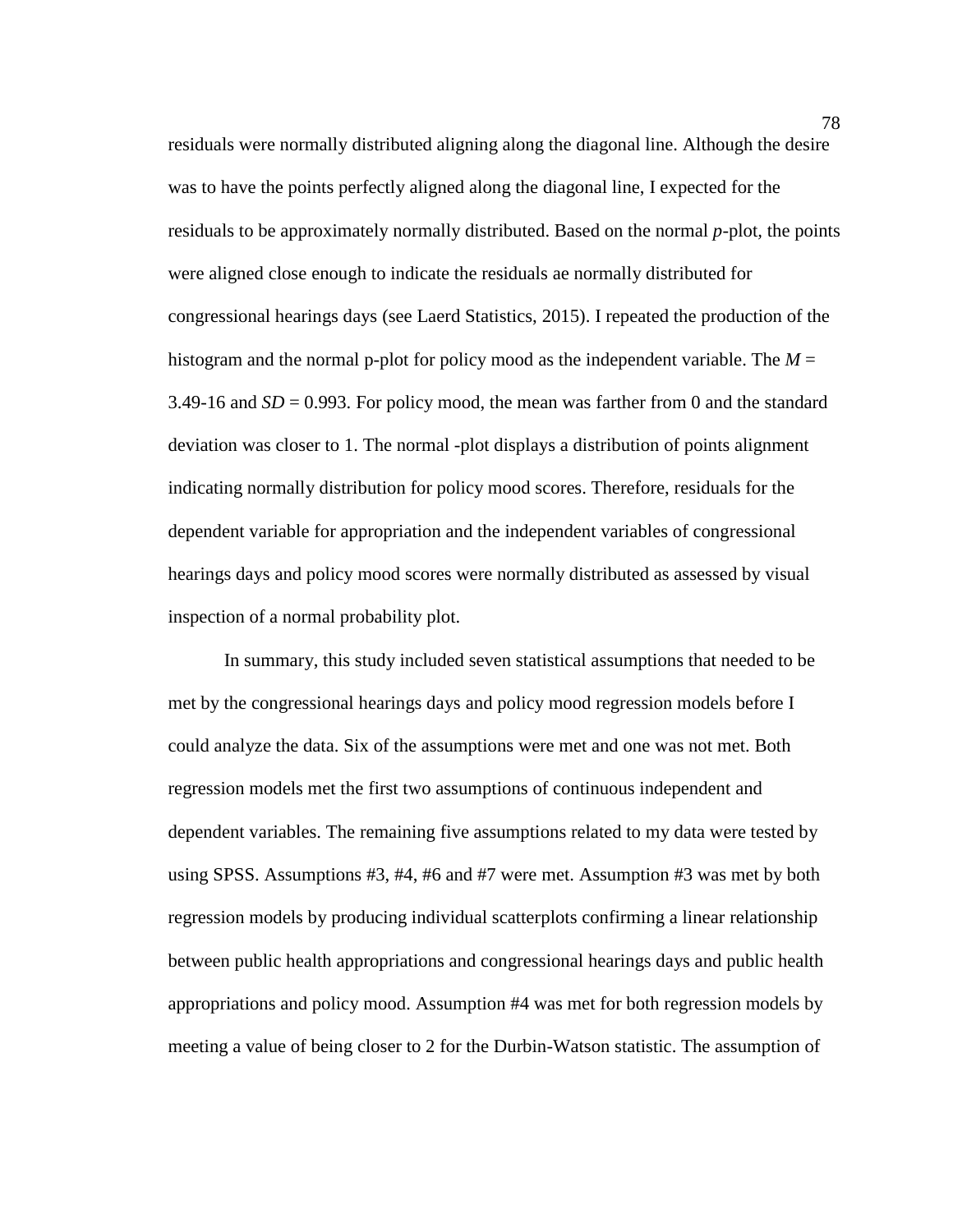homoscedasticity was met by both regression models by visually assessing a scatterplot of standardized residuals versus standardized predicted values for public health appropriations and congressional hearings, and a separate scatterplot of standardized residuals versus standardized predicted values for public health appropriations and policy mood. The assumption of the normal distribution of residuals (i.e., errors) of the regression line was met by assessing the histogram and normal *p*-plot. Both models, congressional hearings and policy mood, met this assumption. Both models displayed stronger among the normal *p*-plot. The assumption of significant outliers was not met by both regression models due to outliers for public health appropriations. Three outliers that exhibited more than a 50% budget change between fiscal years were included in the study due to their relevancy to the budget punctuation theory. Also, the purpose of the study was to determine if there was a relationship between public health appropriation and external factors and an adequate sample size was needed for statistical significance. After meeting all the assumptions except for one, I conducted the analysis and interpretation of the data.

### **Descriptive Statistics**

Table 1

| <b>Descriptive Statistics</b> |  |
|-------------------------------|--|
|-------------------------------|--|

| Variables                       | n  | Min      | Max   | M     | <i>SD</i> |
|---------------------------------|----|----------|-------|-------|-----------|
| Public health<br>appropriations | 68 | $-30.12$ | 91.18 | 10.66 | 21.54     |
| Congressional<br>hearing days   | 68 |          | 185   | 54.47 | 39.85     |
| Policy mood                     | 68 | .60      | .80   | .70   | .039      |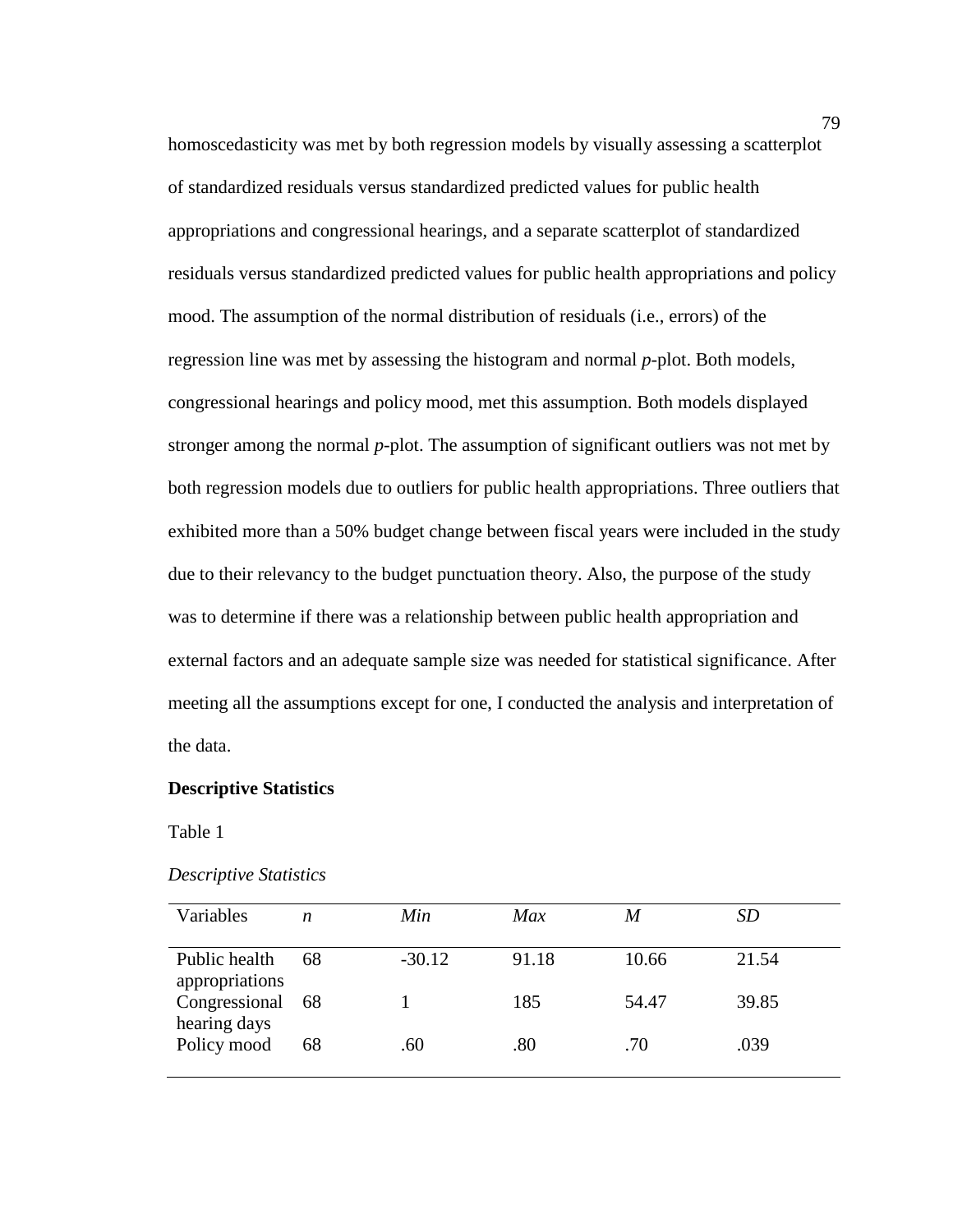Table 1 indicates the descriptive statistics for the study. The number of observations for public health appropriations was 68 since the budget change was calculated for the current year using prior year amounts. Overall, the average percentage change in budget authority was appropriated at over 10.66% (*SD*=21.54 %.). The mean for congressional hearings days was at 54 days (*SD=*39.85) and the policy mood scores averaged .70 (*SD=.*039). The higher policy mood scores could be interpreted as somewhat liberal views towards budget changes applicable to government's public health spending (Ellis & Faricy, 2011).

# **Statistical Analysis**

I performed the bivariate linear regression to determine the relationship between the dependent variable public health appropriations and the independent variables of congressional hearings days and policy mood scores. There were two phases to conducting the statistical analysis. First, I determined whether the regression models are a good fit for the data by evaluating the regression model summary for congressional hearing days and policy mood scores. Secondly, I evaluated the slope coefficients of the regression models to understand whether a linear relationship exists between the dependent and independent variables.

A bivariate linear regression was used to understand the influence of congressional attention and policy mood have on public health appropriations. This study addressed the research question: How have congressional attention regarding public health issues and the public's policy mood influenced the change in the level of federal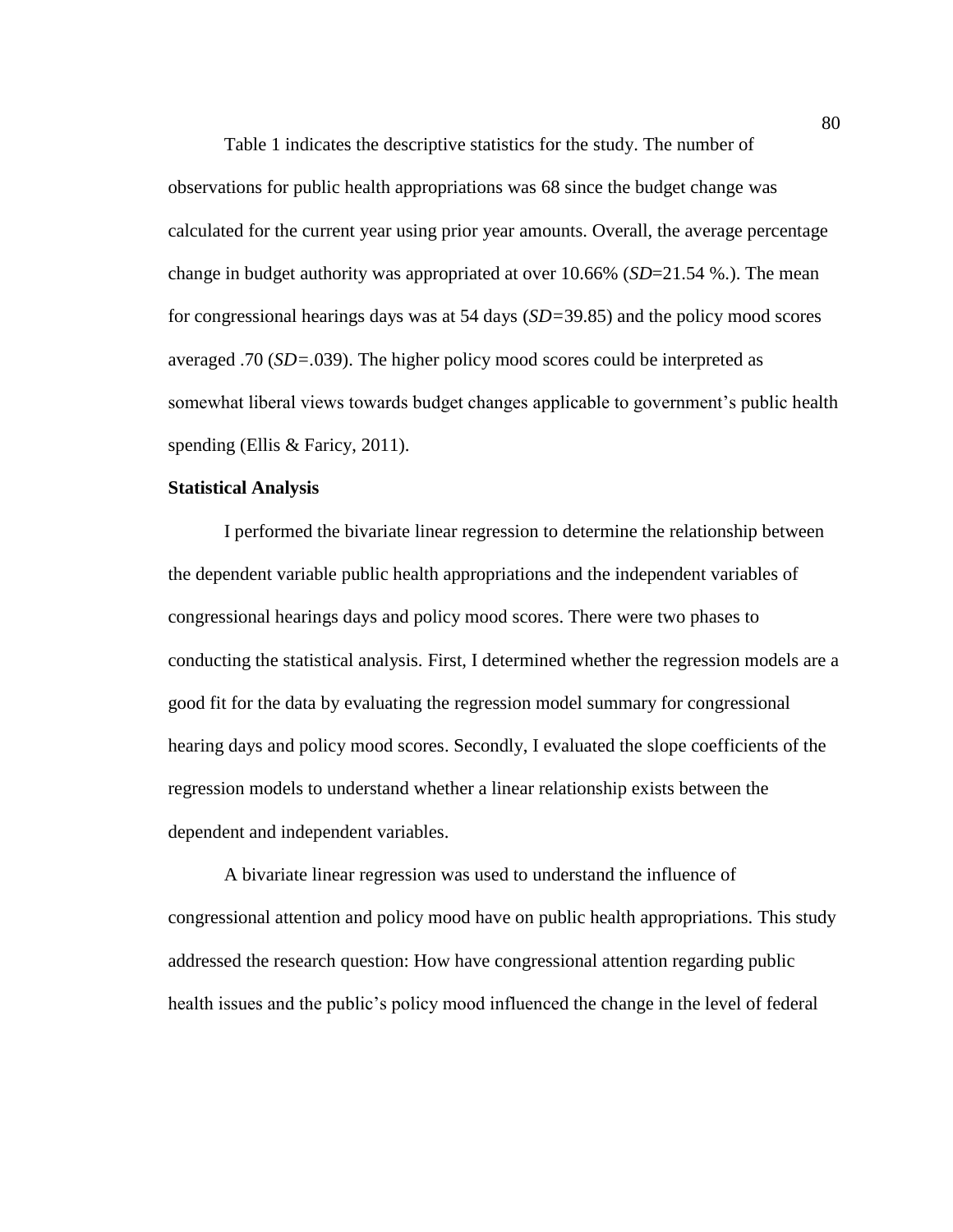public health appropriations. Two separate regression models were analyzed for each of the hypotheses to test the research question.

Table 2

*Bivariate linear regression for congressional hearing days*

| Model                         |        | Std.  | <i>Beta</i> |          | Sig. | $95\%$ CI for B |       |
|-------------------------------|--------|-------|-------------|----------|------|-----------------|-------|
|                               |        | Error |             |          |      | Lower           | Upper |
| Congressional<br>hearing days | $-030$ | .066  | -.056       | $-0.453$ | .652 | $-163$          | .103  |

 $R^2 = .003$ *Adjusted*  $R^2 = -012$ 

a. Dependent Variable: Public Health Appropriation

**Congressional hearing days.** The null hypothesis associated with the research question presume that congressional hearing days did not influence public health appropriations. Reviewing the data from the analysis, the null hypothesis could not be rejected since the regression model indicated that congressional hearings days did not have a statistically significant effect on public health appropriations. From the congressional hearing days model summary,  $R^2$  = .003 indicated congressional hearing days explained only .3% of the variance of public health appropriations. *Adjusted*  $R^2$  =-.012 (-.1.2%) was less than the value of  $R^2$ . Therefore, the number of congressional hearing days accounted for (.3%) of the variation in public health appropriations with *adjusted*  $R^2$  = -1.2% and having minimal effect according to Cohen (1988). Given that, it must be other factors having a stronger influence on public health appropriations.

The results of the bivariate linear regression were evaluated as whether to accept the null hypotheses. In Table 2, the slope coefficient,  $b_1$ , was reported as -.030,  $p = .652$ .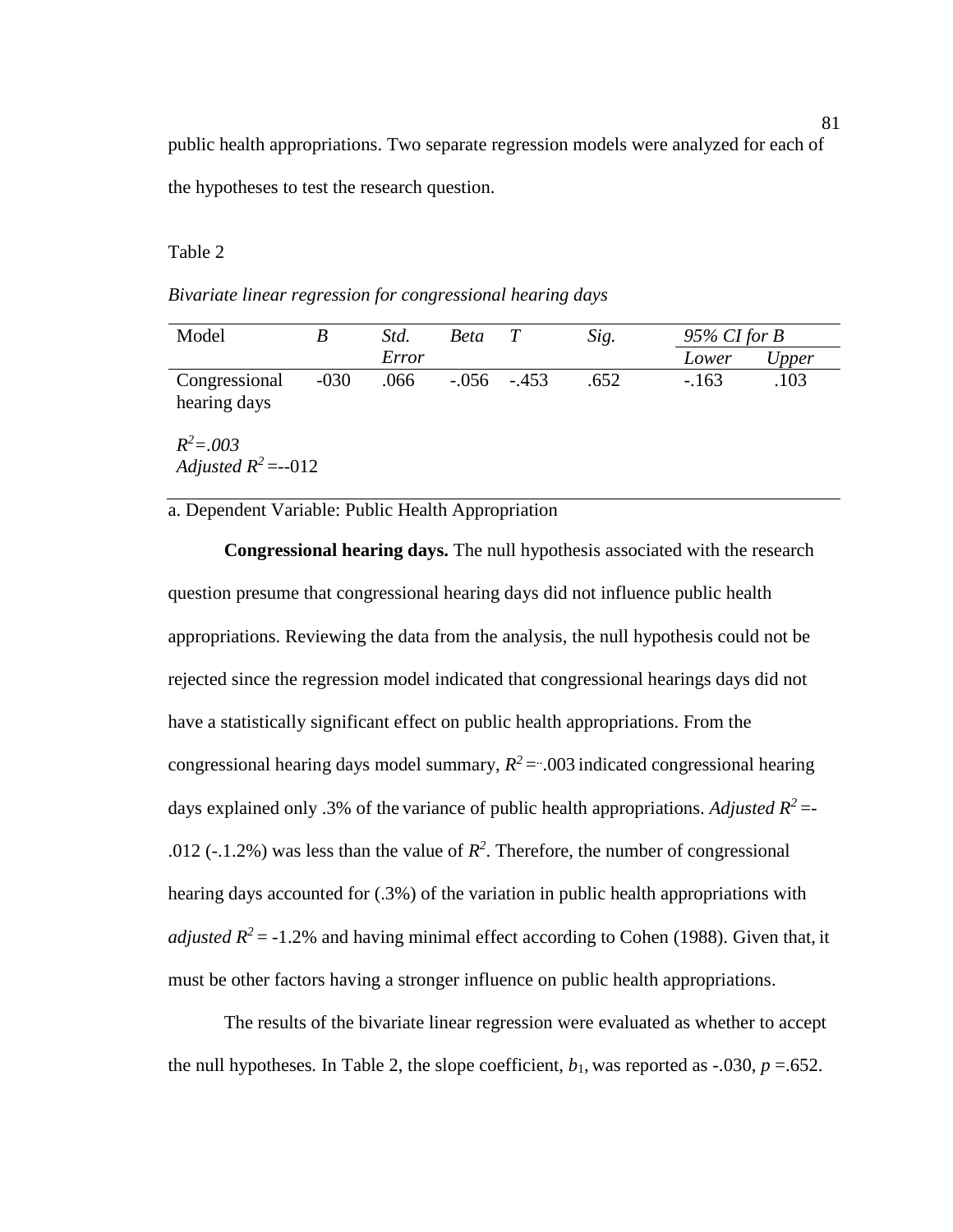The results also indicated 95% Confidence intervals (CI) between -.163 and .103. Given that the CI contained zero, the slope coefficient was not statistically significant. Given that  $p=0.652$ , the slope coefficient was not statistically significant and there was no linear relationship between congressional hearing days and public health appropriations. Accepting the null hypothesis, I concluded the congressional hearing model did not predict an increase in public health appropriations, *t* (66) =-.453*, p=.652, adjusted R <sup>2</sup>=.012.*

**Policy mood scores.** The second null hypothesis associated with the research question presumes that policy mood did not have a statistically significant effect on public health appropriations.

Table 3

*Bivariate linear regression for policy mood scores*

| Model                                 |           | Std.   | Beta T |      | Sig. |            | $95\%$ CI for B |  |
|---------------------------------------|-----------|--------|--------|------|------|------------|-----------------|--|
|                                       |           | Error  |        |      |      | Lower      | Upper           |  |
| Policy mood                           | $-44.208$ | 66.599 | -.081  | .664 | .509 | $-177.178$ | 88.761          |  |
| $R^2 = .007$<br>Adjusted $R^2$ =-.008 |           |        |        |      |      |            |                 |  |

a. Dependent Variable: Public Health Appropriation

Reviewing the data from the analysis, I concluded the null hypothesis could not be rejected since the policy mood regression model indicated that policy mood scores did not have a statistically significant effect on public health appropriations. In Table 3, the.  $R^2 = 0.007$  (.7%) of the variance of public health appropriations, explained only7% of the variance of public health appropriations, allowing for other factors having influence on public health appropriations. *Adjusted R*<sup>2</sup>=-.008 (-.8%) was less than the value of  $R^2$ ,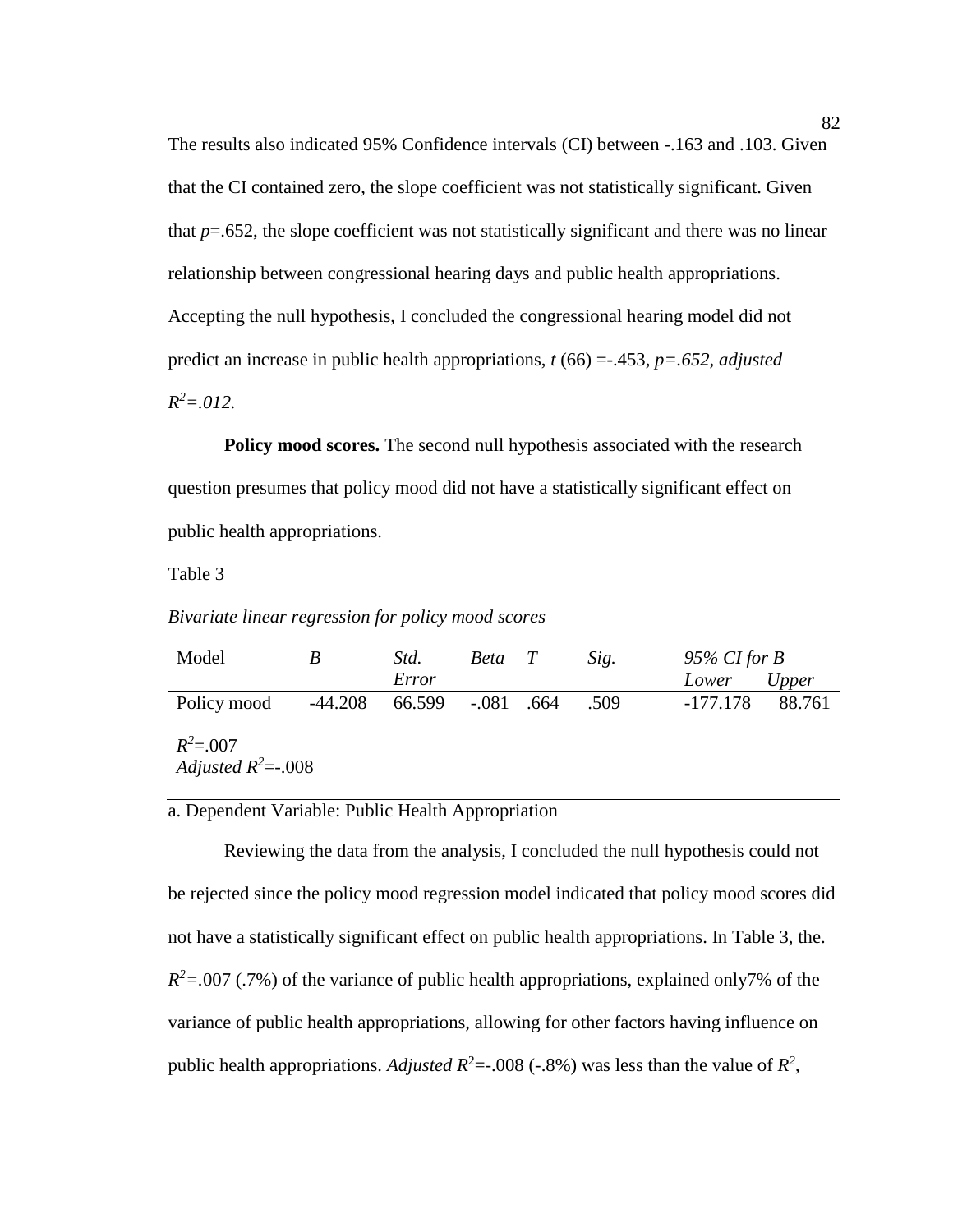indicating factors other than policy mood and congressional hearings have influence on public health appropriations. Therefore, policy mood scores accounted for less than 1% of the variation in public health appropriations with *adjusted R<sup>2</sup>* having minimal effect according to Cohen (1988).

The results of the bivariate linear regression were evaluated as whether to accept the null hypotheses for the policy mood regression model. For the regression model, *b1,* the slope coefficient was reported as (-44.208) indicating a decrease in the percentage change in public health appropriations. In the policy mood regression model, Table 3 shows the 95% CI was between (-177.178%) and (88.761%). Give that the boundaries include *zero* and *p*=.509, the slope coefficient (-44.208) was not statistically significant. Therefore, there was no linear relationship between policy mood and public health appropriations. Given that I accepted the null hypotheses, I cannot conclude that this budget change was due to a change in policy mood scores, *t (66) =-.*664*, p=.*509*, adjusted*  $R^2 = .012$ .

#### **Summary**

A linear regression was used to understand the influence of congressional attention and policy mood have on public health appropriations. Seven statistical assumptions were analyzed for violations before conducting the analysis. All statistical assumptions were met except for Assumption #5 which, stated there should be no significant outliers for the study. The casewise diagnostics was used to identify three outliers that were included to consider statistically significant results. The null hypotheses associated with the research question presume that congressional hearing days and policy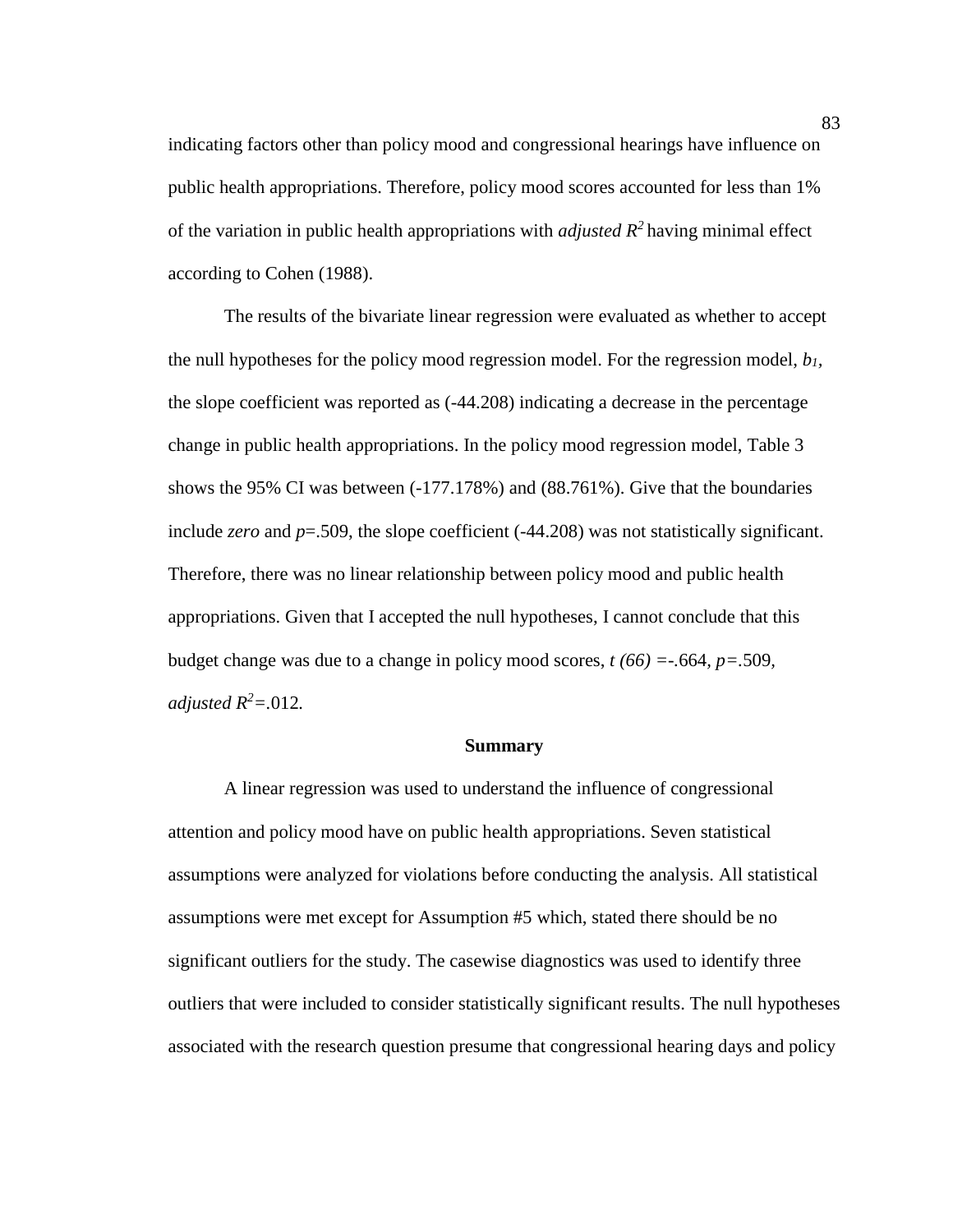mood scores do not influence public health appropriations. Reviewing the data from the analysis from the linear regression, the null hypothesis could not be rejected since both regression models indicated that congressional hearings days and policy mood scores did not have a statically significant effect on public health appropriations.

In chapter 5, I will discuss the findings of my study. This chapter will also highlight the limitations of the study while conducting the research. Recommendations are provided for further research on public health funding, as well as the implications for public health practice and social change.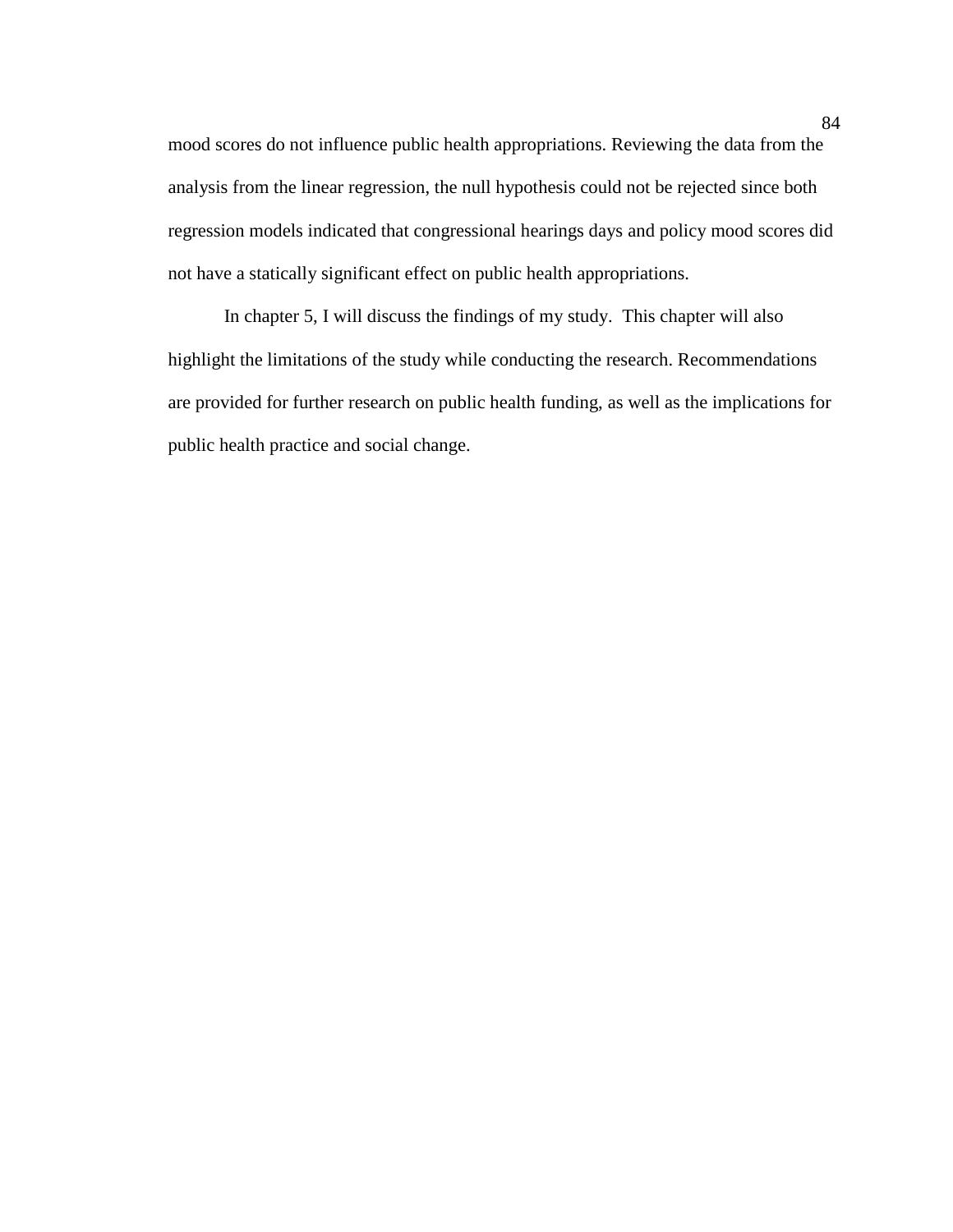# **Introduction**

The purpose of this study was to examine the influence of congressional attention and policy mood as they relate to changes in federal public health appropriation spending levels. Using data downloaded from the PAP database, I conducted two bivariate linear regressions for congressional attention and policy mood consisting of data from 1947 to 2015. My analysis showed that congressional attention and policy mood did not have a statistically significant relationship to budget changes in federal public health appropriations. In this chapter, I will provide an interpretation of my findings, discuss issues related to the limitations of this study, offer recommendations for further research, and discuss the implications these findings may have for social change.

### **Interpretation of the Findings**

With findings from this study, I offered insight into the influence of congressional attention and policy mood on budget changes in the federal public health appropriations level. I conducted a separate regression model for each independent variable and to determine if the results would be similar. Although I found congressional hearings and policy mood not to be statically significant in contributing to federal public health appropriations, the results did provide some insight into the relationship between changes in public health appropriation levels and the factors of congressional attention and policy mood. Given that, the findings indicated other variables influencing the appropriation of federal public health funding.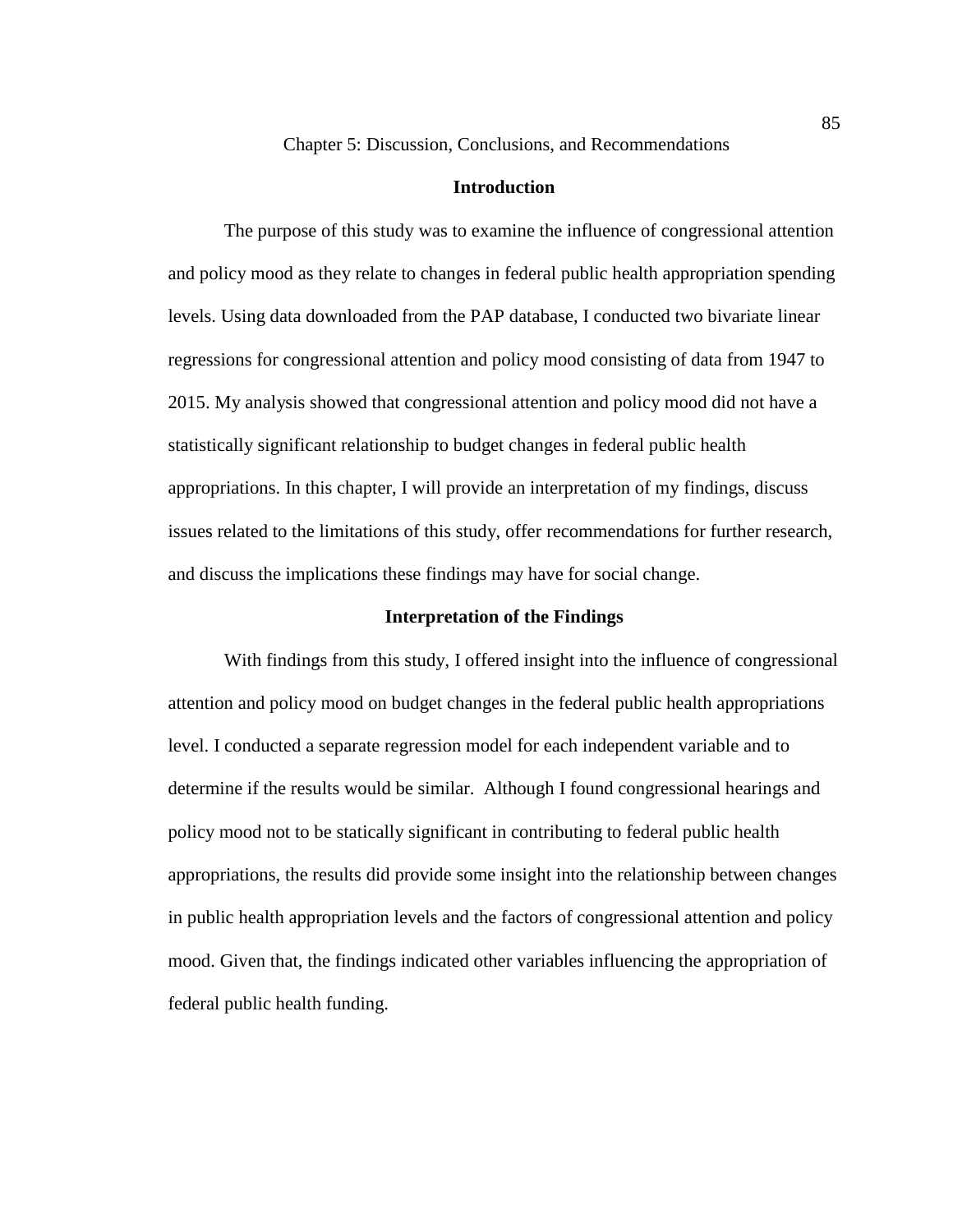The comparison of the results of my study to previous studies on congressional attention and policy mood relative to public spending is challenging due to the uniqueness of my study. As previously stated, there was limited research examining the relationship between the factors of congressional hearings days and policy mood scores on federal public health appropriations. Research related to federal spending levels was limited to examining government-wide spending levels and not specifically public health spending levels. Even when narrowed to health care spending, the research did not address federal public health spending levels. Research studies surrounding public health funding levels tend to focus on the necessity of funding at the state and local levels and the correlation between the amounts of funding received in communities and health outcomes (Bernet, 2012; Bradley et al., 2016; Marton et al., 2015; Mays & Smith, 2011). Studies incorporating congressional funding decisions are relative to a complex environment, which included political and environmental constraints (Mays & Hogg, 2015; Pacheco & Boushey, 2014)

Previous research related to congressional attention to budgetary changes in funding levels have focused on government-wide spending levels, energy, and nuclear research and development funding, (Hegelich et al., 2015; Liang & Fiorino, 2013; Mortensen, 2009). In my study, congressional attention did not have a statistically significant impact on the fiscal year level of changes within federal public health appropriations. Furthermore, the results of my study indicated factors other than the number of congressional hearing days influenced funding changes in annual federal public health appropriations. Similar studies have indicated no systematic association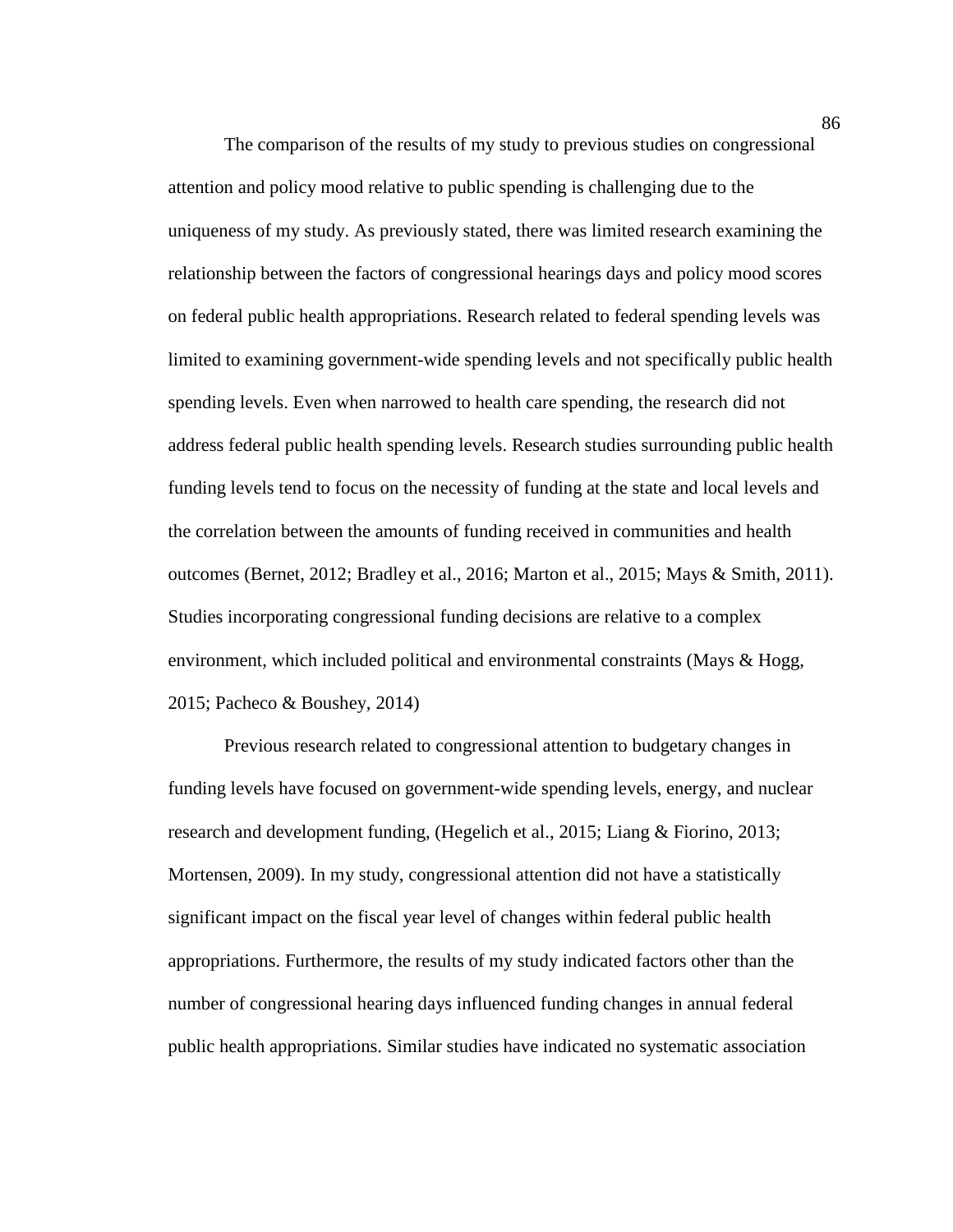between the relative magnitude of the attention increase measure and public spending changes or that congressional attention, though weak, predicted budget changes and affected the final policy outcome of budget changes (Hegelich et al., 2015; Mortensen, 2009). These results were consistent with my findings when conducting the bivariate linear regression between congressional hearing days and federal public health appropriations.

Studies indicated that congressional attention was stimulated by public attitudes to different spending levels of popular and unpopular programs (Ellis & Faricy, 2011; Faricy & Ellis, 2014; Mortensen, 2009). Furthermore, congressional attention could have some impact indirectly on spending levels; however, this impact was not a one-to-one, systematic association between the two variables. My findings were similar to these other studies indicating there are other factors than the number of congressional hearing days that affects changes in public spending

In this study, I attempted to show a relationship between the two variables as well as whether congressional hearing days had an impact on federal public health appropriations. I found no effect between the two variables. However, contrary to my findings, Hegelich et al. (2015) stated that congressional attention, though weak, predicted budget changes and affected the final policy outcome. Using a different quantitative methodology of a mixed methods data-mining approach, which included a generalized linear model, Hegelich et al. also attempted to link policy punctuations to congressional attention through the annual number of congressional hearing days. In this study, I was not able to define a linear relationship in which congressional attention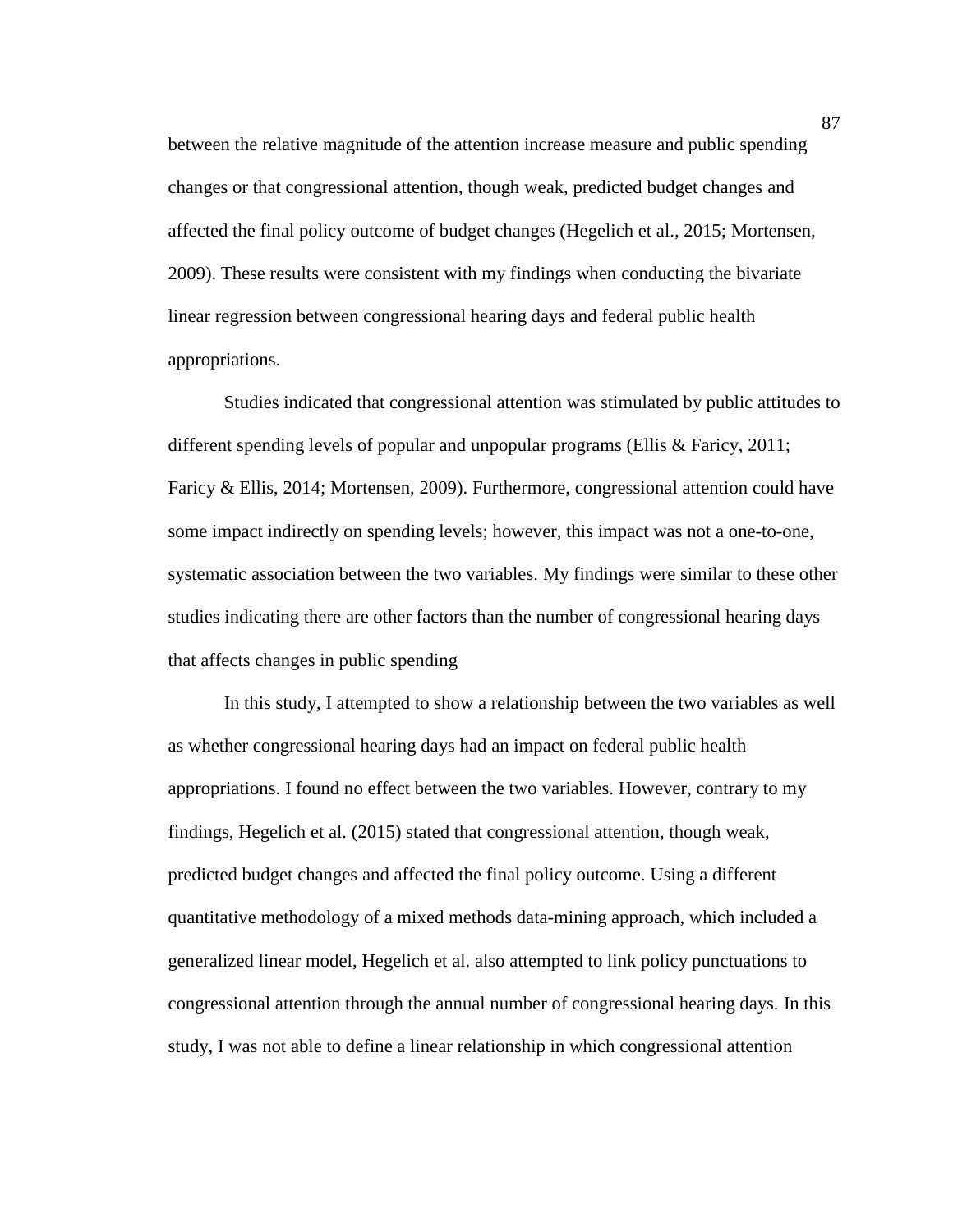would predict budget changes in public health appropriations. I was able to identify extreme budget changes through the analysis process indicating policy punctuations, though not related to congressional attention. With further research, using models such as the stochastic process model, results could perhaps lead to linking specific budget changes in federal public health appropriations to annual congressional hearing days.

The policy mood regression model indicated no statistical significance in the relationship between policy mood and federal public health appropriations. However, these results also indicated that factors other than policy mood scores are impacting the level of budget changes for public health appropriations. The results of  $t = .66$ ,  $p = .50$  in this study indicate that policy mood did not predict federal public health appropriations. However, research on public opinion suggested the public did react to how much Congress allocates to specific programs (Barry & McGinty, 2014; Ellis & Faricy, 2011; Faricy  $\&$  Ellis, 2014). Findings from my study were consistent with similar studies indicating changes in the public's opinion was not responsive to changes in federal spending (Ellis & Faricy, 2011; Faricy & Ellis, 2014). My study produced similar results that were not statistically significant  $t = 1.06$ ,  $p = .30$ . However, research has indicated that the public's lack of knowledge regarding the budgetary process or understanding of the size of direct appropriations in any number of categories did not preclude public opinion from responding systematically to changes in the size of that budget in those same categories (Ellis & Faricy, 2011).

The purpose of the study was in the context of my theoretical framework of the PET emphasizing policy punctuations. The PET focuses on those mechanisms that lead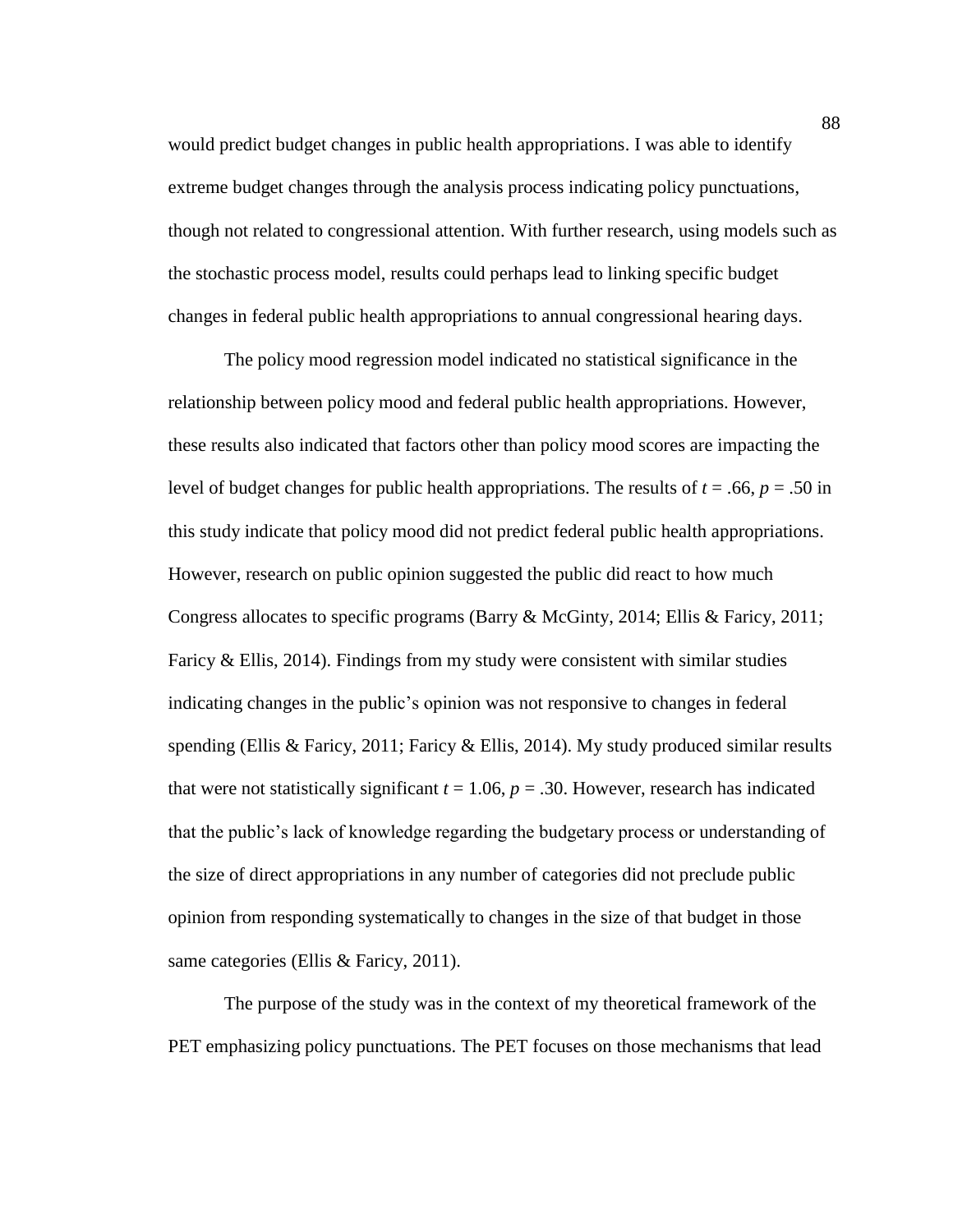to policy and budget change occurring within the policy process (Baumgartner et al., 2014). The complex systems involved in PET has made it applicable to defining complex systems within political institutions and policy processes (Baumgartner et al., 2014). The PET progressed into a theory of agenda setting and information processing, with both components being interrelated (Baumgartner et al., 2014). The congressional attention component consists of those agenda items requiring congressional attention and possibly affecting public opinion (Mortensen, 2009). In this study, I attempted to generate findings relevant to the theoretical framework.

I identified budget punctuations within the analysis of 68 years of appropriation data. By reviewing the data for outliers, I identified budget changes of over 50% in the appropriation data. These budget changes exhibited an influx of funds that determine the direction of budget policy within government spending and specifically within public health budget policy. Therefore, these outliers might represent an explanation of a policy change within the study period.

Congress receives an abundance of information to process during congressional hearings. In this study, I identified an average of over 50 hearing days per year in which the focus was on federal public health appropriations. According to Kingdon (2011), the agenda setting process narrows the focus of attention of congressional committees from several problems to those of most significance during the policy process. Even within health, agenda setting can narrow issues to biomedical health or public health. Problem recognition was important within the agenda-setting context along with the political climate at the given time based on the changes within the agenda of a new presidential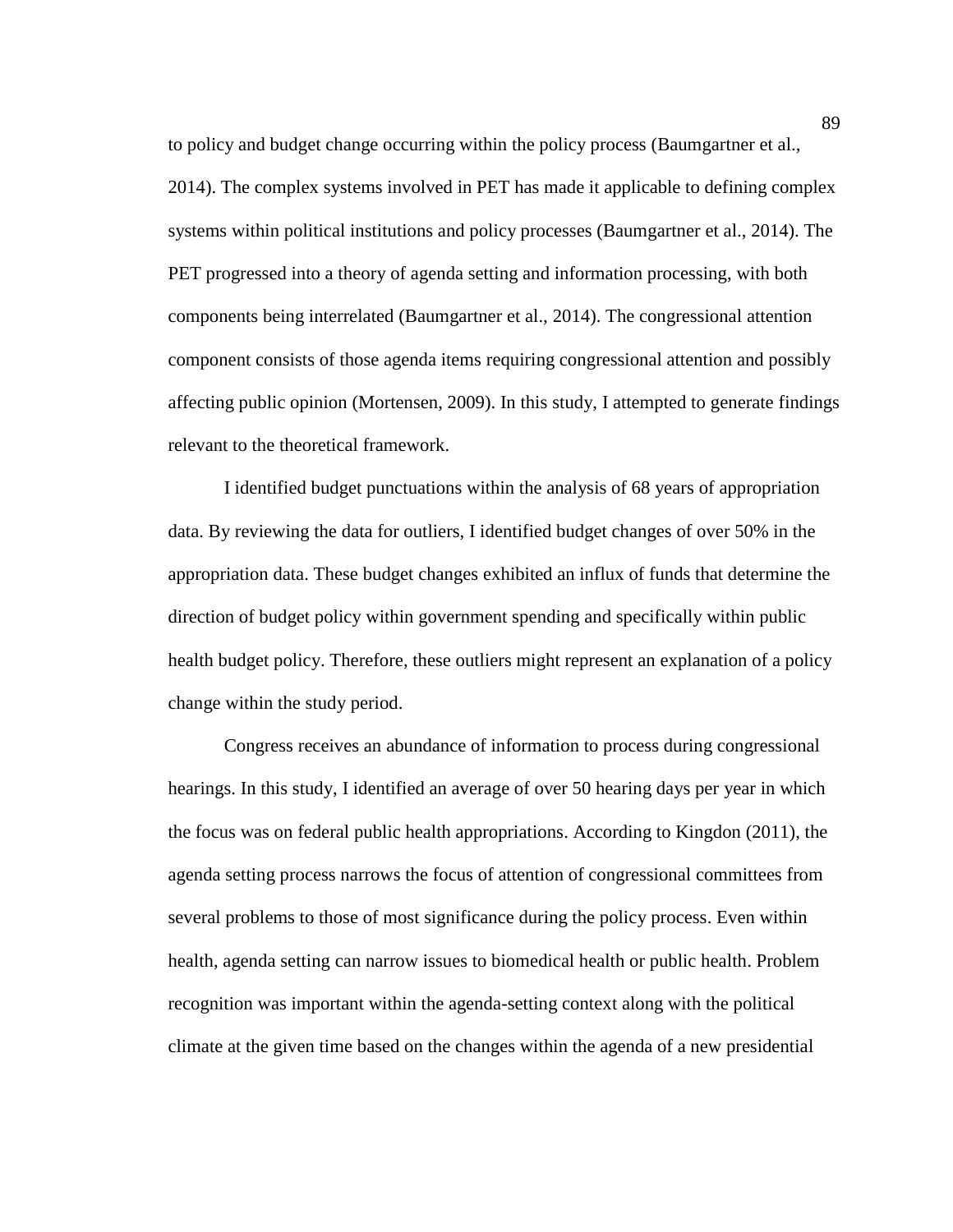administration or the national mood (Lovett et al., 2015). Furthermore, actors within the policy process receiving considerable press coverage and public attention could affect the movement of agendas, impacting and enhancing an agenda item to congressional attention (Johnson, & Kellstedt, 2014). The results of this study suggested the level of congressional attention that was given to public health policy outcomes. The number of congressional hearing days allocated to discussing public health funding issues indicated the value of this issue. Although the findings in this study indicated punctuated budget changes within the study period, I was unable to determine a statistical relationship between the independent variables of congressional attention and policy mood and the dependent variable of federal public health funding. Furthermore, I was unable to determine whether these levels of changes were due to congressional attention and policy mood, which did not support the PET. Therefore, PET may not have been the most suitable theory for determining the statistical relationships that result from public health budgetary changes.

### **Limitations of the Study**

The limitations of this study were relative to the data collection and analysis of the secondary data set. These limitations included the composition and limitations of the data set, which affected my analysis. The composition of the health budget line has changed over the past 68 years. Over the years, the budget line has not only included discretionary funding for public health agencies but has also included mandatory funding (True, 2009). Furthermore, the reorganization of the federal government agencies in 1980 resulted in only five of the eight USPHSA being funded through this budget line (True,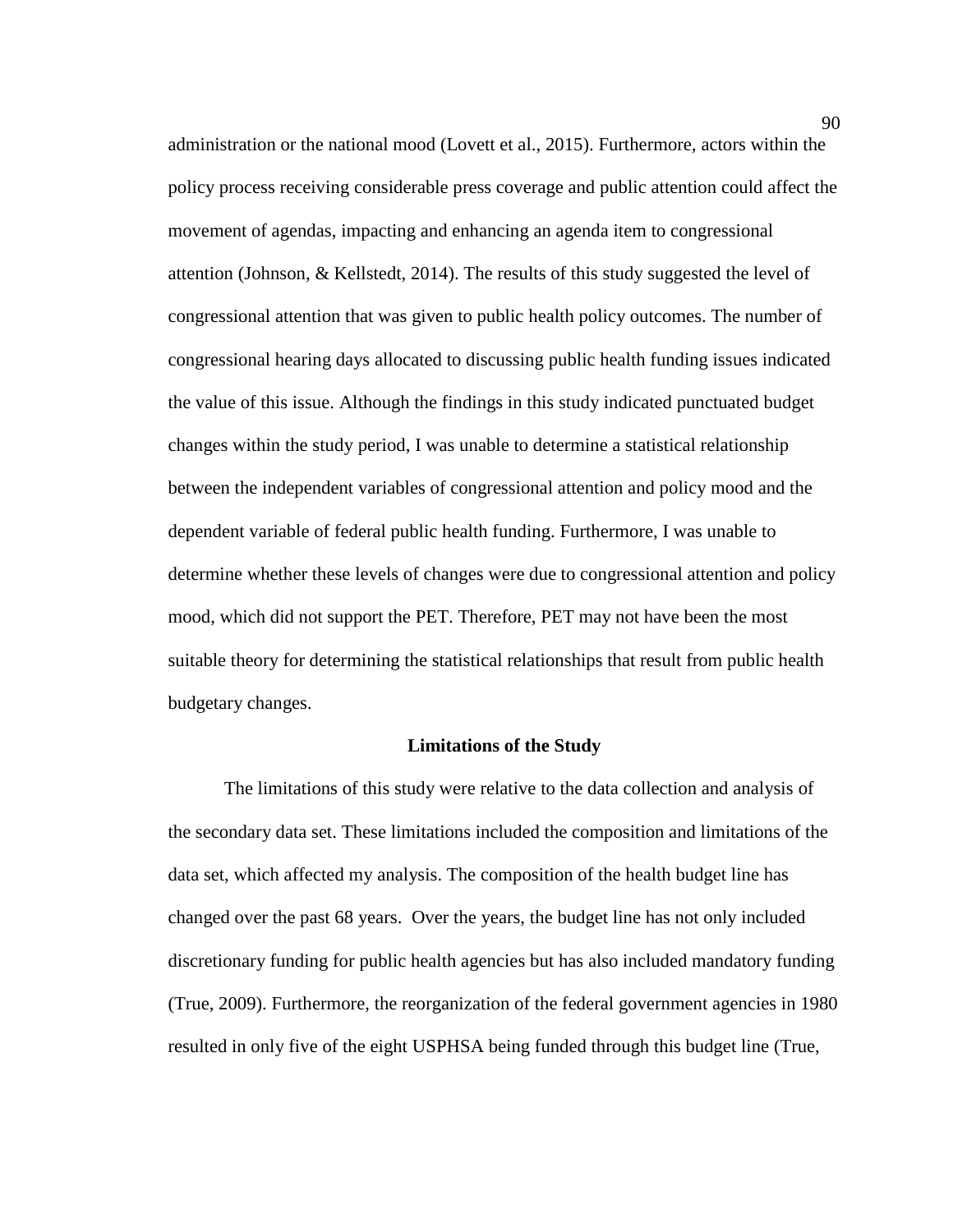2009. The other public health service agencies are funded through Interior/Environment and Agriculture, subcommittees and, therefore, were not captured in the public health appropriations funding (Redhead, 2014). However, the funding for the major public health agencies, such as the CDC, NIH and SAMSHA, were captured Redhead, 2014). Given that, much of the discretionary federal public health appropriation was captured for the study. However, the findings in this study did not indicate an influence of congressional attention and policy mood on the changes in appropriation of federal funding to these agencies. Based on the results of this study, other external or internal factors influence these budgetary changes.

The data set that I used in this study provided a broad range of congressional committees within the House and Senate. Retrieving congressional hearing days that were related to health resulted in congressional hearing days collected across the spectrum of congressional committees, not just health-related committees. Some committees may have only conducted a few hearing days that focused on a health-related matter that was combined with a non-health-related issue. I included these committee hearing days to ensure the data set for congressional hearing days was consistent with the fiscal year appropriations. I also wanted to ensure an adequate sample size of congressional hearing days by retrieving a full set of health-related congressional hearings. Therefore, I could account for most of the congressional hearing days that were health related. Given that, these congressional hearing days indicated the level of congressional attention that was given to health-related funding issues over the 68-year study period for my study. However, I did not find a statistically meaningful relationship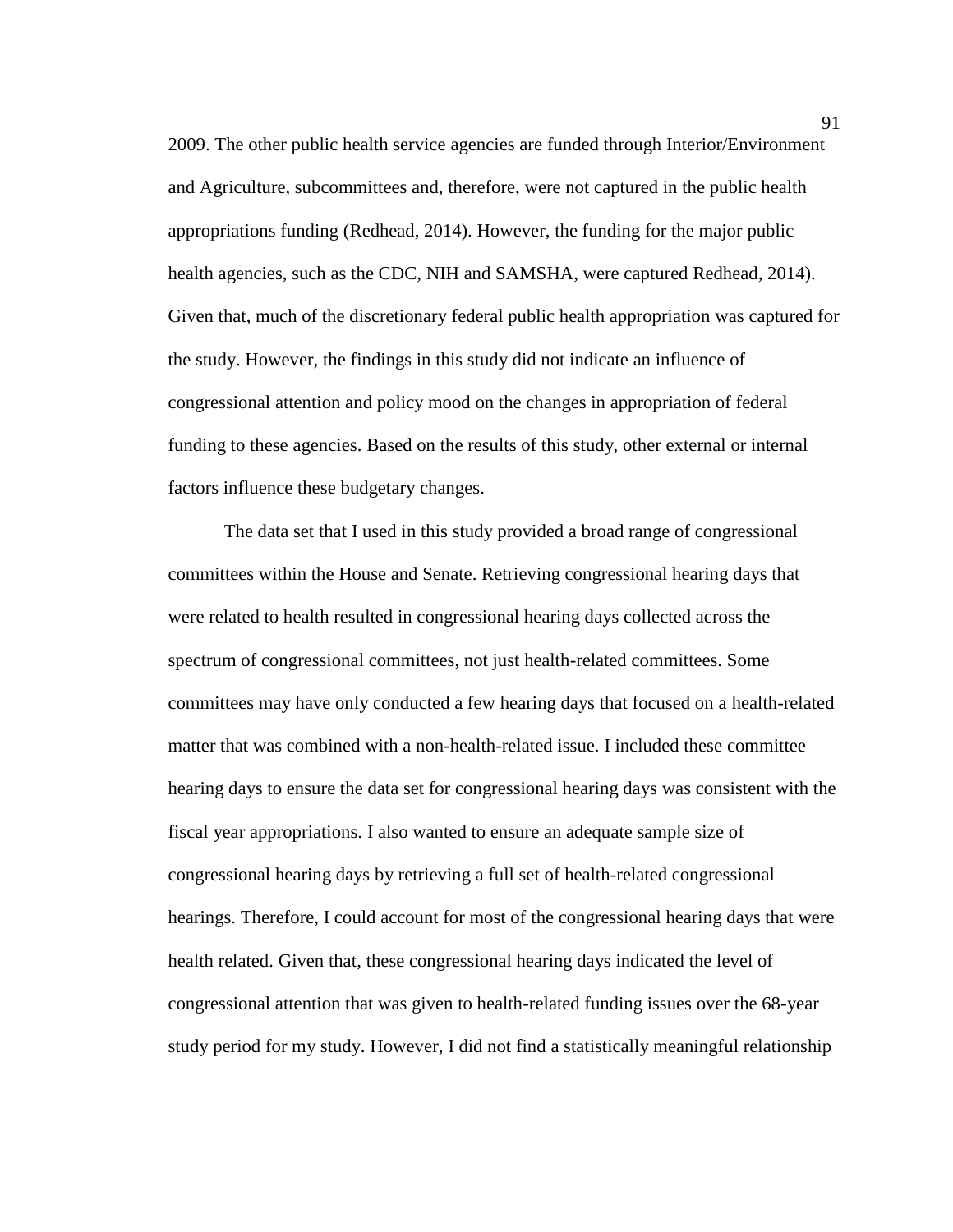between congressional attention and federal public health appropriations. As a result, the number of congressional hearing days did not influence the level of appropriation changes in federal public health funding. These results could also indicate that an increase or decrease in federal public health appropriations recommended by Congress could not be determined by how many hearing days Congress allowed to negotiate funding during the fiscal year.

Another limitation of the study was that I only focused on two factors that could influence the level of budget changes in federal public health appropriations in this study. Based on the results of the study, I was not able to determine a statistically significant relationship between the independent and dependent variables or find a predictive relationship. This finding leads to other factors influencing federal public health funding, which was beyond the scope of this study.

Given the identified limitations, the findings of this study are valid and generalizable to the specific dependent variable, federal public health funding. The results of this study are not generalizable to other types of state and local public health funding or other budget periods for public health funding. The findings of this study are based on the specific budget period for the federal congressional appropriation cycle including federal public health appropriations. Therefore, the results of this study were not generalized to past or future budget situations. However, the results could be meaningful to the theory of policy punctuations and the public health finance field.

92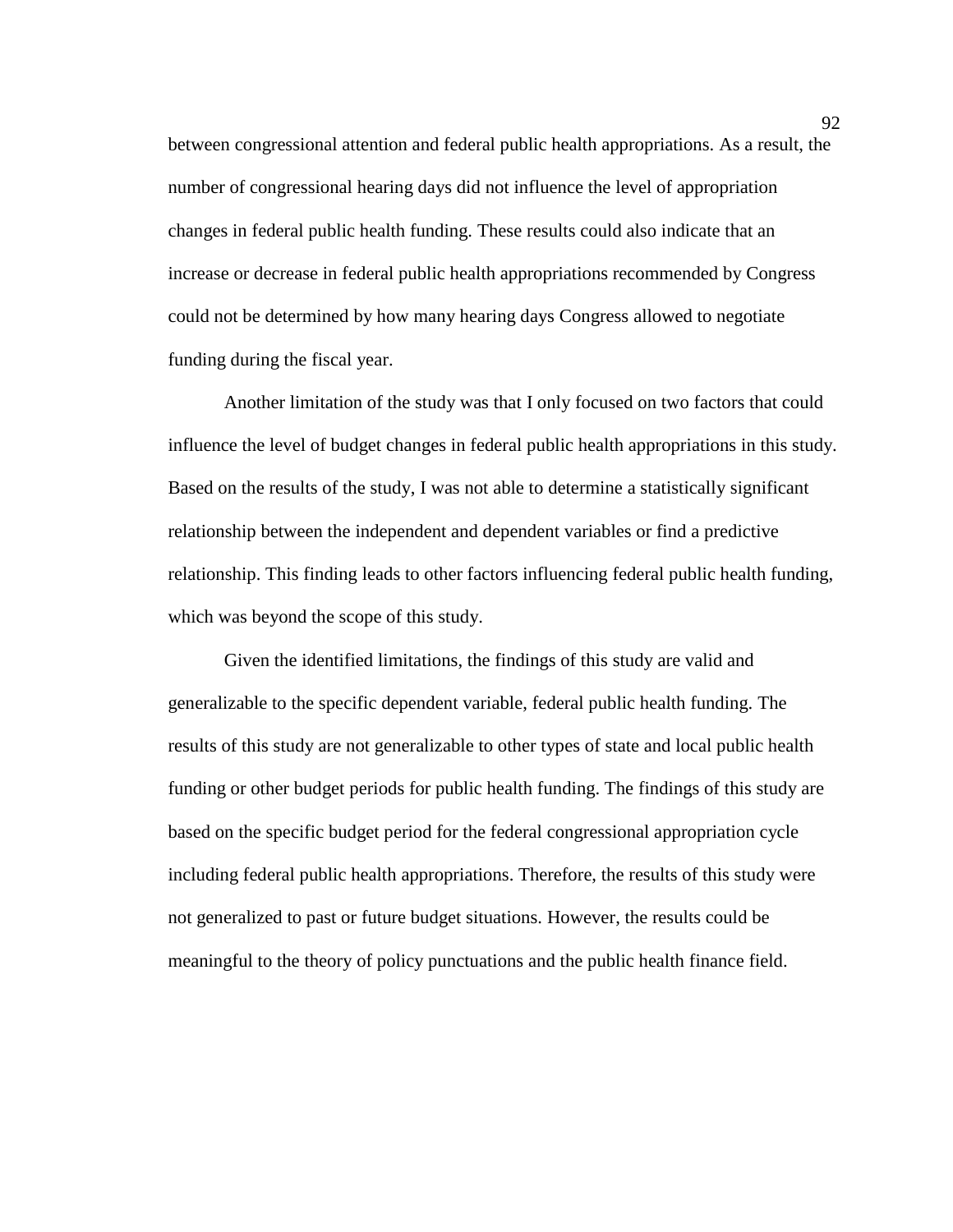#### **Recommendations**

My research used data collected from the PAP to determine the influence of congressional attention and policy mood on the level of budget changes within federal public health appropriations. Further research seeking to broadly examine the influence on the level of budget changes for public health appropriations should not be as limited and should include data collected from the individual agencies' budget sources. Further research examining additional factors should also be considered.

I recommend future researchers include all the public health service agencies appropriations and examine each of the agencies funding sources separately. By analyzing the budget changes in the appropriation levels separately, one could determine if any of the external factors could influence the agency's budget. Therefore, public health officials and policy-makers would have additional information relevant to the individual agencies based on the funding streams. However, the researcher would need to use another data source other than PAP since the appropriation data set for budget authority was not available separately by the agency.

I also recommend examining partnerships as an external factor along with congressional hearing days and policy mood. Advocacy was known to play a role in influencing congressional attention regarding changes in funding levels (Mortensen, 2009). Partnerships are key stakeholders for public health entities and are active in supporting public health funding that can support their communities.

Much of federal public health appropriation was allocated to the states and local levels for public health programs. Further research could determine how these external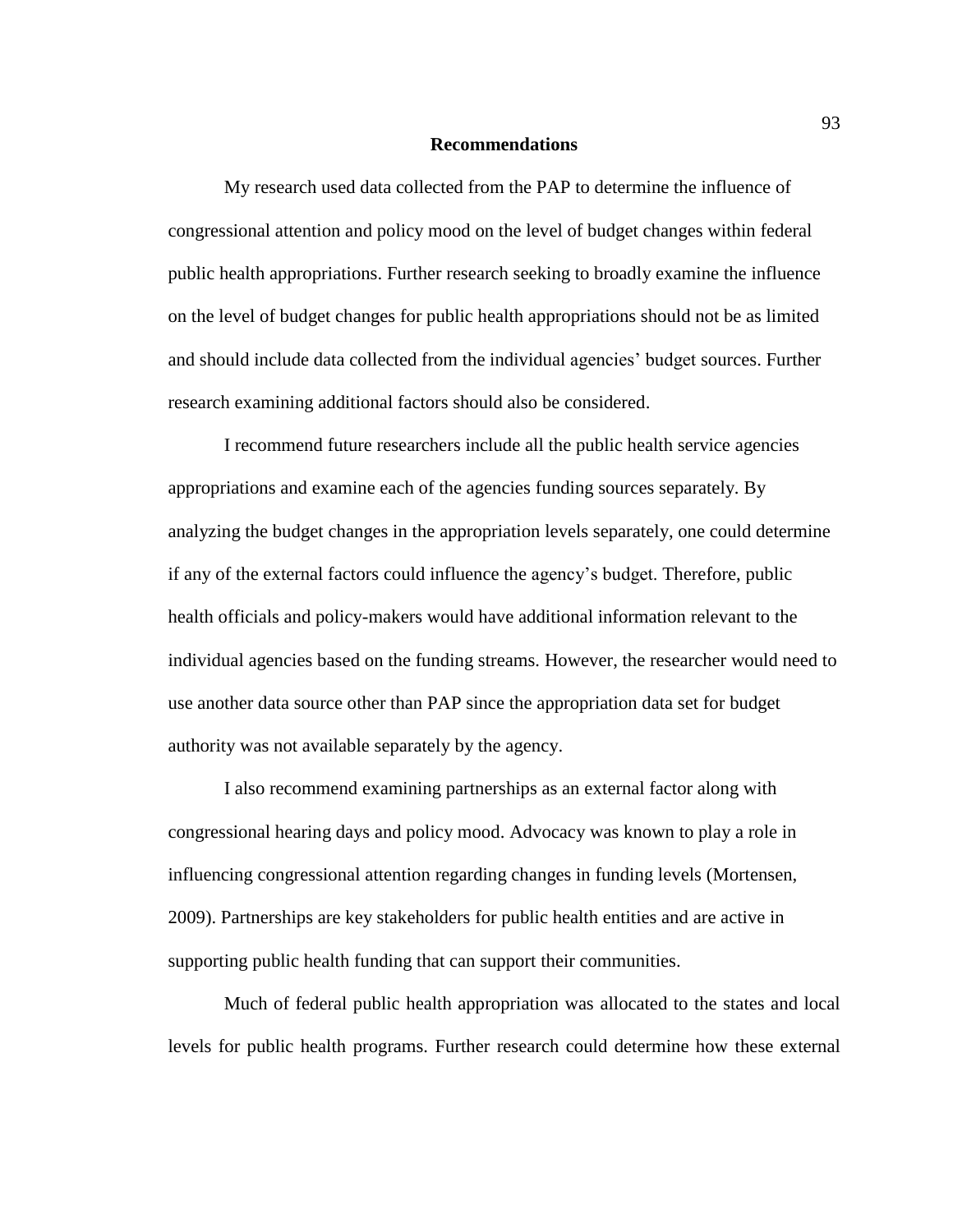factors impact funding at the state and local levels that receive federal public health funding. State and local health departments rely on federal funding to implement and maintain critical chronic and infectious disease programs in the community (Honore & Gapenski, 2014).

I also recommend examining the influence that congressional committees by House and Senate would have on federal public health funding. Through my research, there was a wide spectrum of congressional committees allocating congressional hearing days relevant to health funding during the 68-year span. Based on the composition of the committees, further research could provide insight as to the direction of federal public health appropriations.

Also, further research employing a qualitative research approach exploring factors that influence changes in federal public health funding levels. Interviewing key actors such as governmental public health officials, nongovernmental public health staff, and legislative staff to explore perspectives on factors influencing changes in public health funding levels. Using semi structured interviews will accommodate open-ended interview questions ensuring the participant has an opportunity to engage in a valuable discussion with the researcher. Using this approach could not only identify external and internal factors that key actors believe influence federal public health funding, however, those factors they believe are also beyond their control.

# **Implications**

A requirement of this study was to explore how this research can impact positive social change. I sought to create social change by contributing to the empirical evidence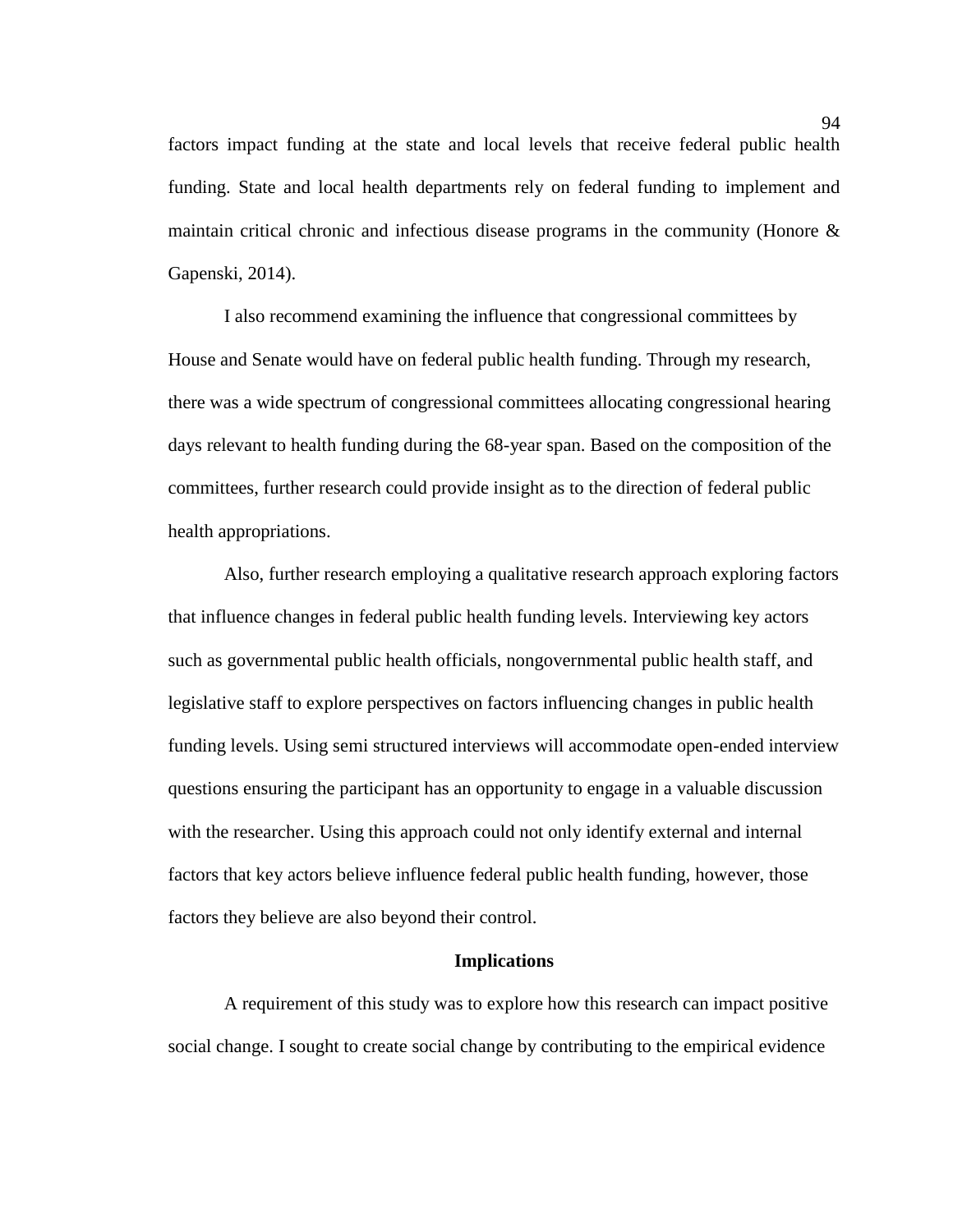and policy punctuation discussion of public health financing by examining the influence of congressional attention and policy mood on the level of budget changes in federal public health appropriations. Although my research occurred at the federal level, real social change occurs at the local and community level. However, I intended for my research to illustrate how previous research has approached this issue and how future research could better support public health officials, policy-makers, and community health leaders in advancing evidence-based public health policy.

Scholars have researched congressional attention and public policy mood relative to federal spending; congressional attention has been studied to examine its relevance to policy issues encompassing public spending (Hegelich et al., 2015; Mortensen, 2009; Xinsheng et al., 2011). Previous research has examined factors, such as congressional attention, public attitudes, organizational changes, research and development, which influence federal and state spending levels (Barry & McGinty, 2014; Blendon et al., 2010; Liang & Fiorino, 2013; Robinson et al., 2014). However, limited research has focused on congressional attention and policy mood and the impact on federal public health spending. My study attempted to show whether these external factors influenced the level of changes in appropriation for federal public health funding. Scholarly implications include furthering the study of policy punctuations within the public health finance field.

The findings from this study could assist federal health officials in planning congressional outreach and appropriations strategies to improve the implementation of public health programs. Furthermore, the results may perhaps inform state and local

95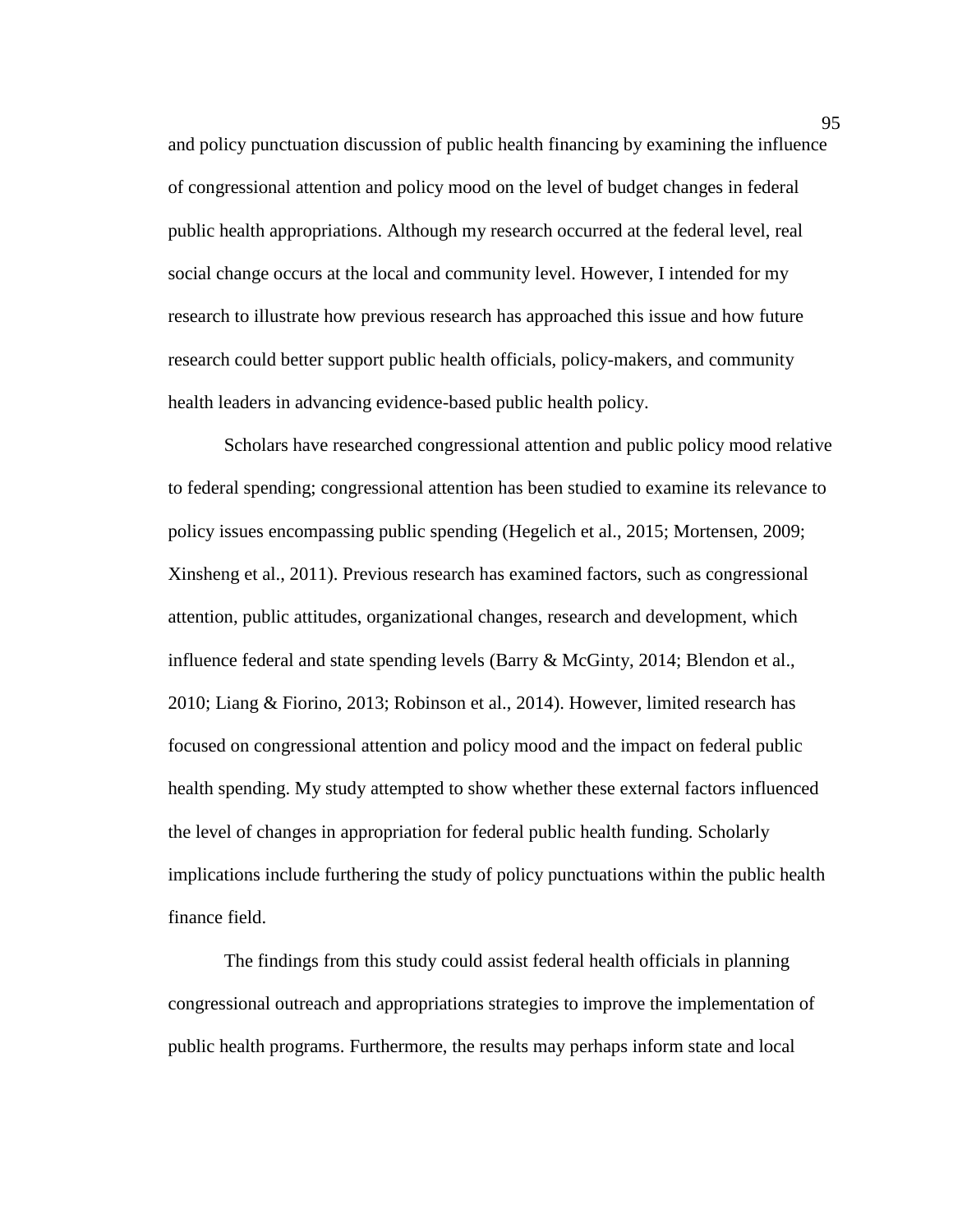health officials' decision-making of allocating resources to support the essential public health services used to improve the health of the community. In addition, these findings might inform public health advocacy groups targeting public health messages to Congress that focus on increasing resources to targeted programs. As a result, both health officials and public health advocacy groups could influence the level of resources needed to improve maternal and child health programs, infectious diseases, and chronic diseases programs.

My study contributes to social change by informing public health officials, policymakers and community health leaders supporting public health programs. Public health policy decision-makers and organizations supporting public health programs can determine the allocation of resources within the community necessary for social change. Health officials in state and local health departments could use this information within the process of allocating resources supporting the essential public health services for social change, which could improve the health of the community leading to social change. Also, obtaining information on the relationship between congressional attention and policy mood on federal public health appropriations assists health officials in planning congressional outreach and appropriations strategies, which can be used to improve the implementation of public health programs for social change.

# **Conclusion**

The Institute of Medicine Report (2012) from the Committee on Public Health Strategies to Improve Health has acknowledged the annual congressional appropriation process, including the frequent public health funding fluctuations, are impeding the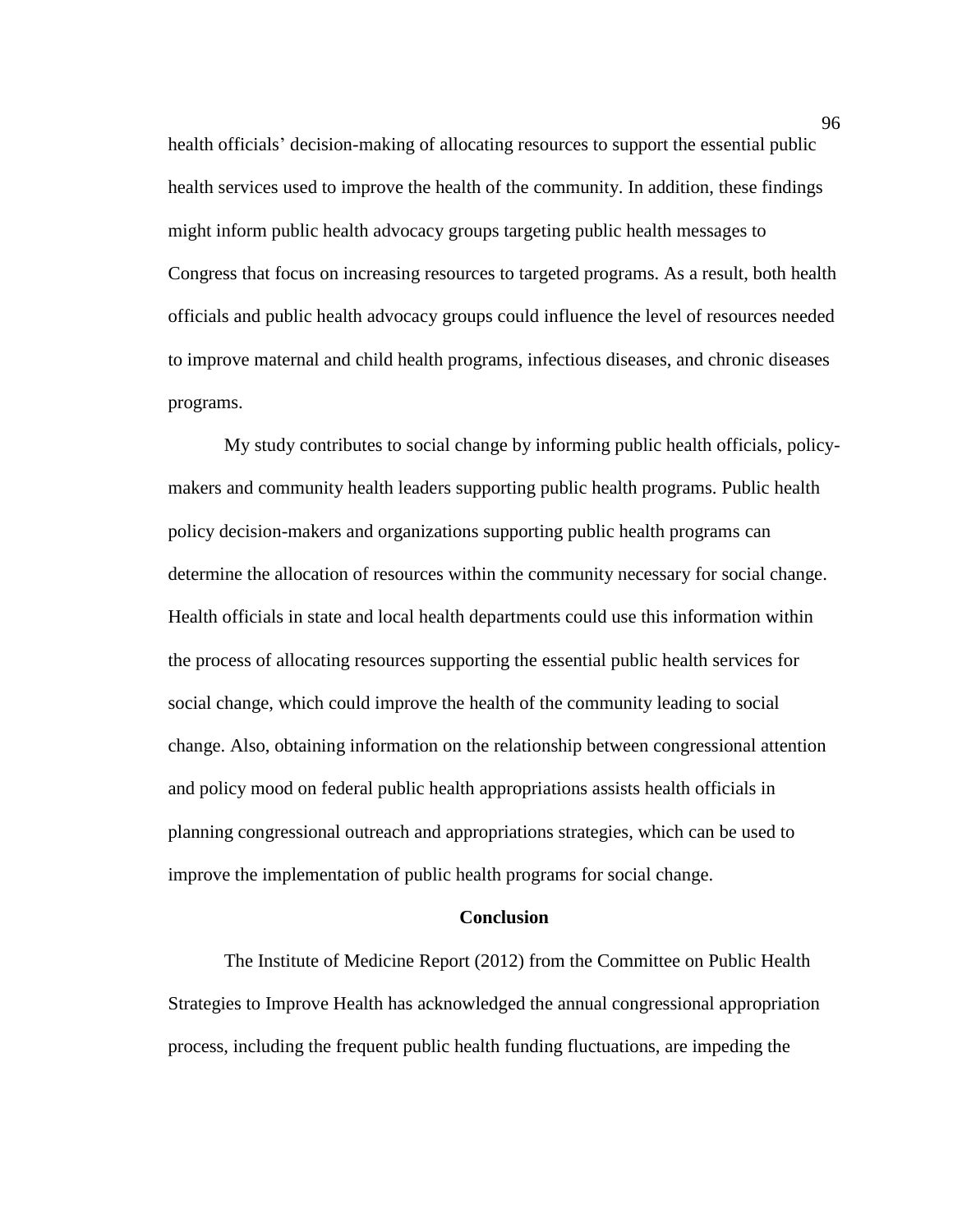ability of public health departments to carry out the essential public health services. Federal public health funding serves a critical need and source of funding for state and local health departments. My examination of the relationship between congressional attention and policy mood did not uncover statistically significant findings to confirm these fluctuations in funding levels and changes. However, my results do support the need for a better understanding of the political environment and the interaction of budget and priority setting within the policy process.

In hopes of contributing to the public health finance research, I examined the relationship between congressional attention and policy mood on the impact of budget changes within federal public health appropriations. My results did not provide evidence of a link between these variables. However, this was the first study of its kind within the public heath financing field, which observed policy punctuations. Thus, this study becomes a part of the public health policy literature to examine other factors influencing federal public health funding.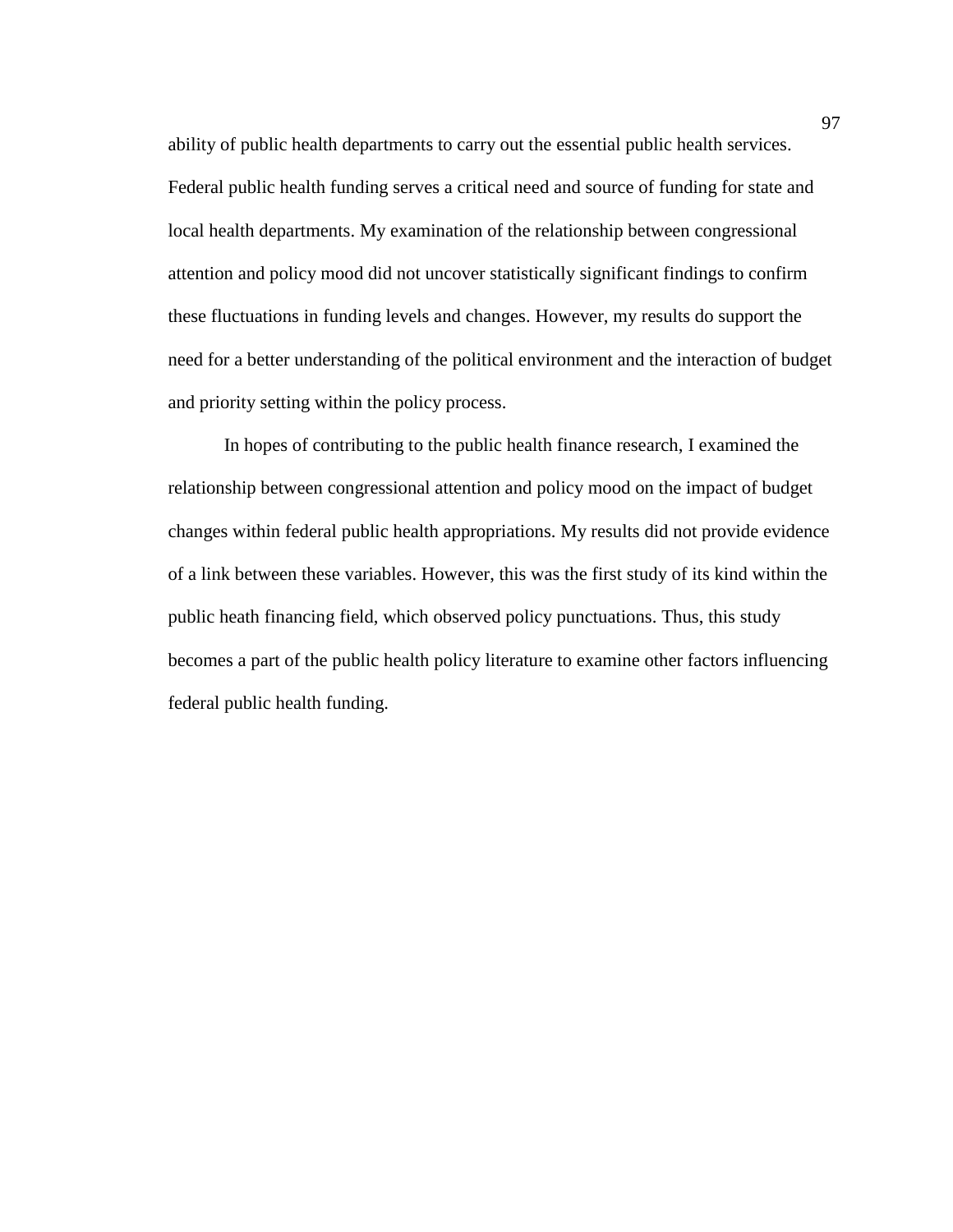#### References

- Anderson, S., & Harbridge, L. (2010). Incrementalism in appropriations: Small aggregation, big changes. *Public Administration Review, 70*(3), 464-474. doi:10.1111/j.1540-6210.2010.02160.x
- Barry, C. L., & McGinty, E. E. (2014). Stigma and public support for parity and government spending on mental health: A 2013 national opinion survey. *Psychiatric Services, 65*(10), 1265-1268. doi:10.1176/appi.ps.201300550
- Baumgartner, F., & Jones, B. (1993). *Agenda and instability in American politics*. Chicago, IL: University of Chicago Press.
- Baumgartner, F., Jones, B. D., & Mortensen, P. (2014). Punctuated equilibrium theory: Explaining stability and change in public policy making. In P. Sabatier & C. Weible (Eds.), *Theories of the policy process* (3rd ed.; pp. 59-103). Boulder, CO: Westview Press.
- Bernet, P. (2012). The increasing importance of public health funding research. *Journal of Public Health Management & Practice, 18*, 303-305. doi:10.1097/PHH.0b013e31825aadc5
- Blendon, R., Benson, J., SteelFisher, G., & Connolly, J. (2010). Americans' conflicting views about the public health system, and how to shore up support. *Health Affairs, 29*(11), 2033-2040. doi:10.1377/hlthaff.2010.0262
- Blendon, R. J., Hunt, K., Benson, J. M., Fleischfresser, C., & Buhr, T. (2006). Understanding the American public's health priorities: A 2006 perspective. *Health Affairs*, *25*, w508-w515.doi:10.1377/hlthaff.25.w508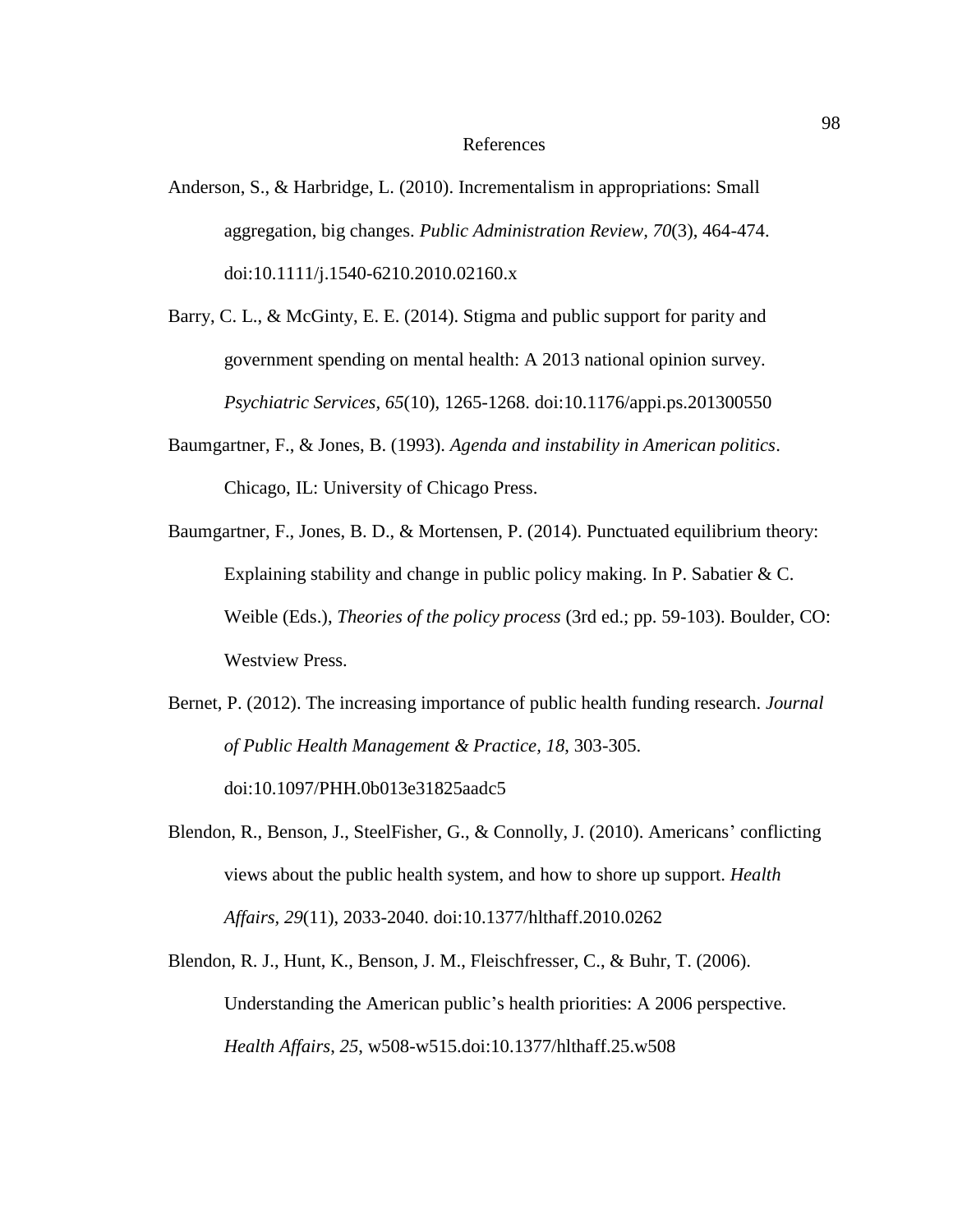Bradley, E., Canavan, M., Rogan, E., Talbert-Slagle, K., Ndumele, C., Taylor, L., & Curry, L. (2016). Variations in health outcomes: The role of spending on social services, public health, and health care, 2000–09. *Health Affairs, 35*(5), 760-768. doi:10.1377/hlthaff.2015.0814

Breunig, C., & Koski, C. (2006). Punctuated equilibria and budgets in the American states. *Policy Studies Journal, 34*(3), 363-379. doi:10.1111/j.1541- 0072.2006.00177.x

- Breunig, C., & Koski, C. (2012). The tortoise or the hare? Incrementalism, punctuations, and their consequences. *Policy Studies Journal, 40*, 45-68. doi:10.1111/j.1541- 0072.2011.00433.x
- Brown, L. (2010). The political face of public health. *Public Health Reviews, 32*(1), 155- 173. doi:10.1007/BF03391596

Byrne, D. (2017). How can I use descriptive statistics?. *Project Planner*. doi:10.4135/9781526408570.

Chen, S., & Chen, H. (2012). Regression to the mean. In N. J. Salkind (Ed.). *Encyclopedia of research design* (pp. 1236-1237)*.* Thousand Oaks, CA: SAGE Publications Ltd. doi:10.4135/9781412961288

Chen, L., Jacobson, J., Roberts, S., & Palm, D. (2012). Resource allocation and funding challenges for regional local health departments in Nebraska. *Journal of Public Health Management and Practice, 18*(2), 141-147. doi:10.1097/PHH.0b013e3182294fff

Cohen, J. (1988). *Statistical power analysis for the behavioral sciences* (2nd ed.). New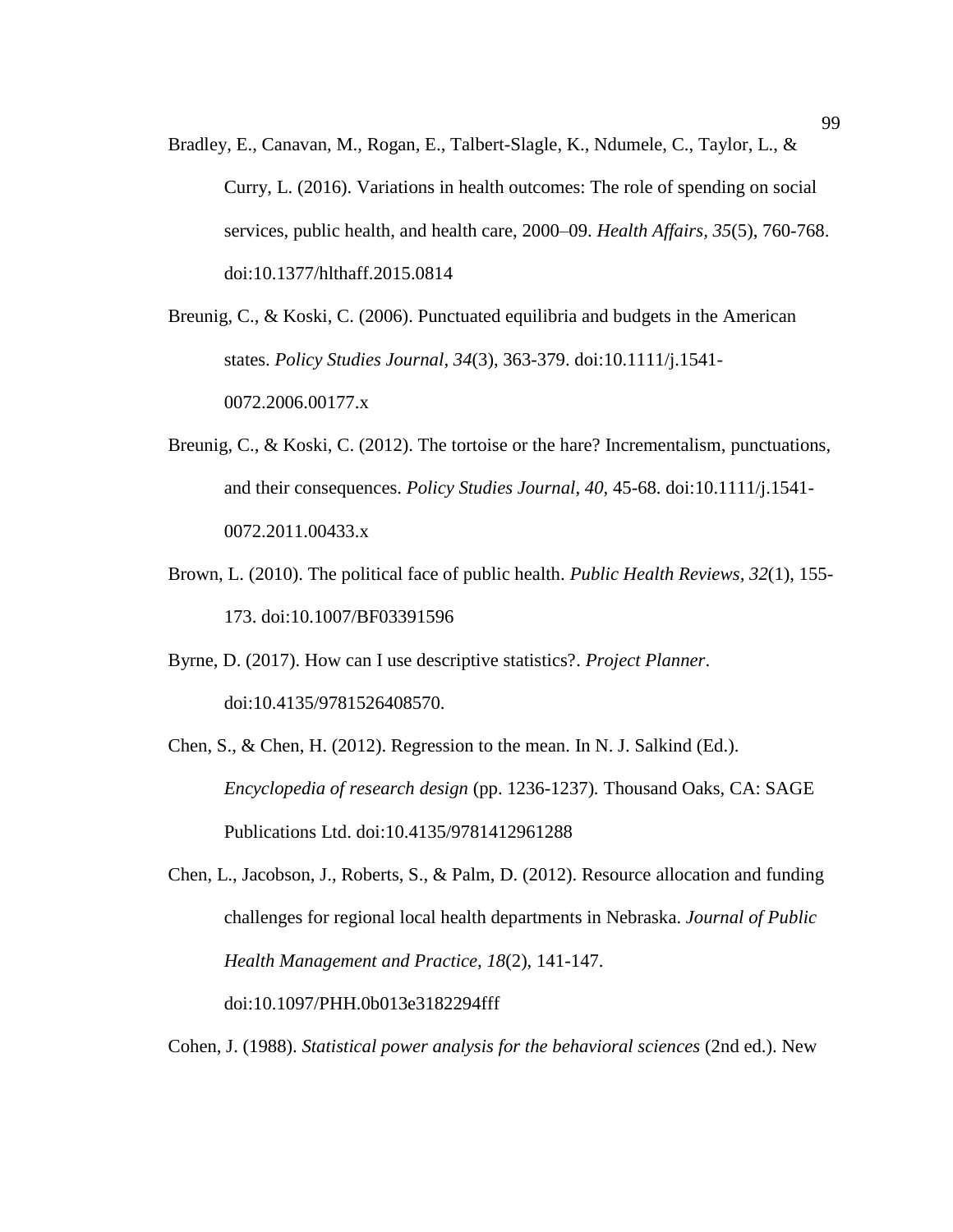York: NY: Psychology Press.

- Creswell, J. (2009). *Research design: Qualitative, quantitative, and mixed methods approaches* (3rd ed). Thousand Oaks, CA: Sage Publications.
- Crow, D. A. (2010). Policy punctuations in Colorado water law: The breakdown of a monopoly. *Review of Policy Research, 27*(2), 147-166.
- Ellis, C., & Faricy, C. (2011). Social policy and public opinion: How the ideological direction of spending influences public mood. *Journal of Politics, 73*(4), 1095- 1110. doi:10.1017/S0022381611000806

Elwood, T. (2008). Politics of the federal budget process. *Journal of Allied Health*, *37*(1)*,*  3-7. Retrieved from https://ezp.waldenulibrary.org/login?url=https://search.ebscohost.com/login.aspx?

direct=true&db=rzh&AN=105807752&site=eds-live&scope=site

- Faricy, C., & Ellis, C. (2014). Public attitudes toward social spending in the United States: The differences between direct spending and tax expenditures. *Political Behavior, 36*(1), 53-76. doi:10.1007/s11109-013-9225-5
- Field, A. (2013). *Discovering statistics using IBM SPSS statistics* (4th ed.). London, England: Sage.
- Finkler, S. A. (2005). *Financial management for public, health, and not-for profit organizations* (2nd ed.). Upper Saddle River, NJ: Pearson Prentice Hall.
- Frankfort-Nachmias, C., & Nachmias, D. (2008). *Research methods in the social sciences* (7th ed.). New York, NY: Worth.

Givel, M. (2006). Punctuated equilibrium in limbo: The tobacco lobby and U.S. state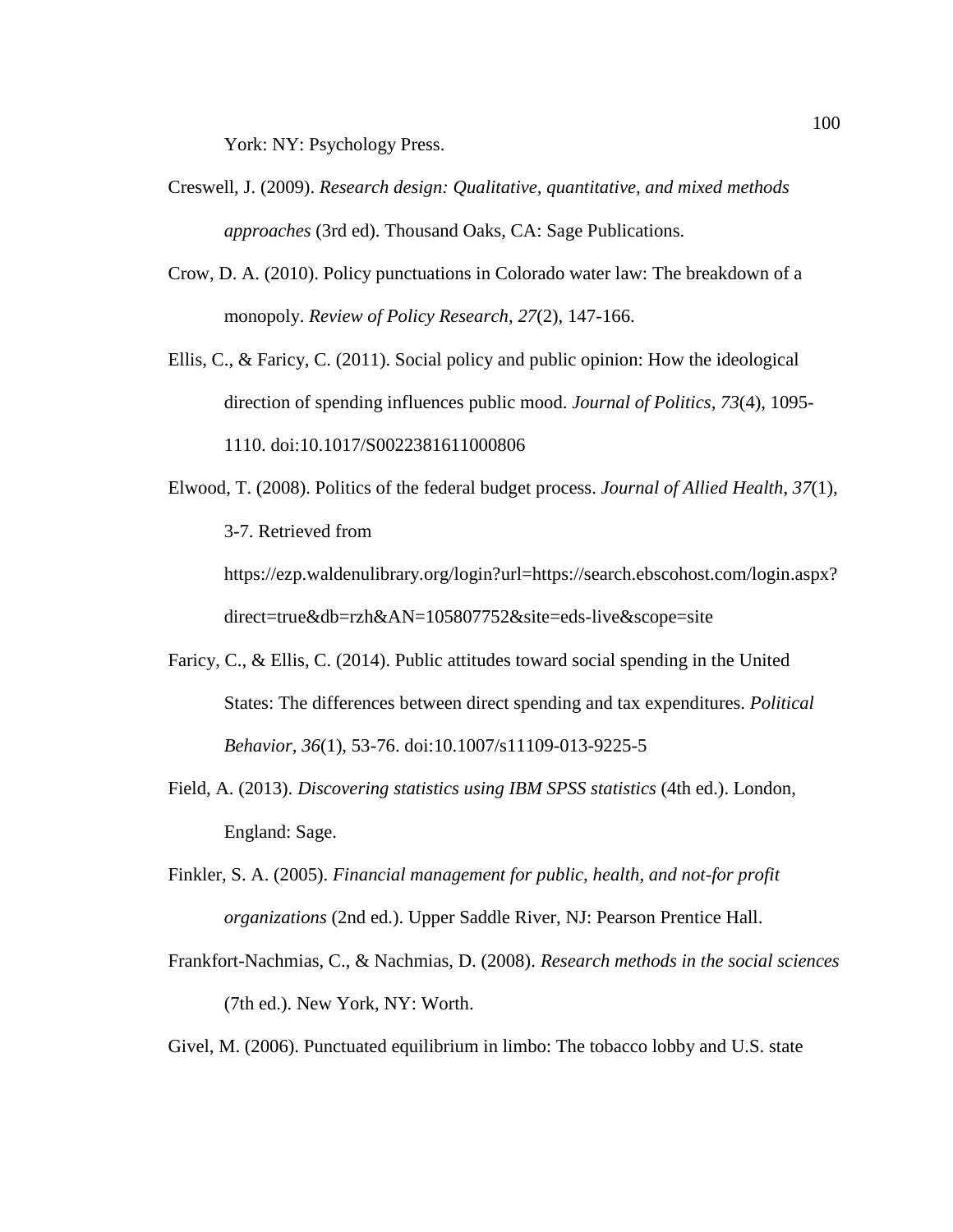policymaking from 1990 to 2003. *Policy Studies Journal, 34*(3), 405-418. Retrieved from

https://ezp.waldenulibrary.org/login?url=https://search.ebscohost.com/login.aspx? direct=true&db=edsgea&AN=edsgcl.151959613&site=eds-live&scope=site

- Hegelich, S., Fraune, C. & Knollmann, D. (2015), Point predictions and the punctuated equilibrium theory: A data mining approach—U.S. nuclear policy as proof of concept. *Policy Studies Journal, 43*, 228–256. doi:10.1111/psj.12089
- Holmes, W. (2014). *Using propensity scores in quasi-experimental designs,* 245-271. London, England: SAGE Publications Ltd. doi:10.4135/9781452270098
- Honore, P. E., & Gapenski, L. (2014). Human resource management for public health. L Shi & J. A. Johnson (Eds.), *Novick & Morrow's public health administration. Principles for population-based management* (3rd ed.; pp. 221-240). Burlington, MA: Jones & Bartlett Learning.
- Institute of Medicine. (2012). *For the public's health: Investing in a healthier future*. Washington, DC: The National Academies Press.
- Jarris, P., Leider, J., Resnick, B., Sellers, K. & Young, J. (2012). Budgetary decision making during times of scarcity. *Journal of Public Health Management & Practice, 18*, 390-392. doi:10.1097/PHH.0b013e31825b80fa
- Jenkins-Smith, H., Nohrstedt, D., Weible, C., & Sabatier, P. (2014). The advocacy coalition framework: Foundations, evolution, and ongoing research. In P. Sabatier & C. Weible (Eds.), *Theories of the policy process* (3rd ed.; pp. 183-223). Boulder, CO: Westview Press.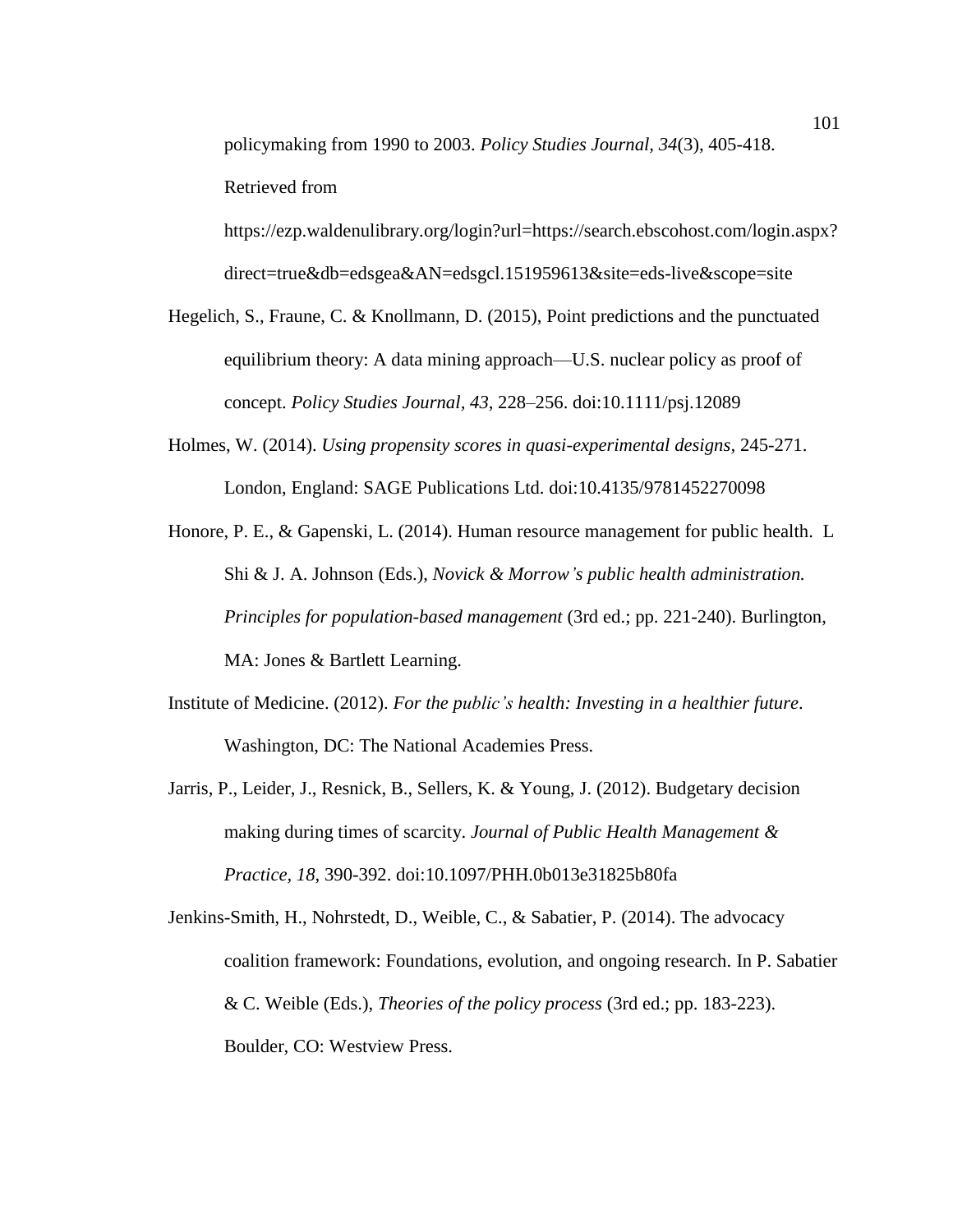- Johnson, T., & Kellstedt, P. (2014). Media consumption and the dynamics of policy mood. *Political Behavior, 36*(2), 377-399. doi:10.1007/s11109-013-9233-5
- Jones, B. D., & Baumgartner, F. R. (2012). From there to here: Punctuated Equilibrium to the general punctuation thesis to a theory of government information processing. *Policy Studies Journal, 40*(1), 1-20. doi: 10.1111/j.1541-0072.2011.00431.x
- Jones B., Baumgartner F., & True J. (1998). Policy punctuations: U.S. budget authority, 1947–1995. *Journal of Politics, 60*(1), 1-33. doi: 10.2307/2647999
- Keith, R. (2008). Introduction to the federal budget process. *Congressional research service: Report for Congress*, 98-721.
- Kingdon, J. (2011). *Agendas, alternatives, and public policies* (2nd ed.). Boston, MA: Longman.
- Laerd Statistics. (2015). Simple linear regression using SPSS Statistics. Statistical tutorials and software guides. Retrieved from https://statistics.laerd.com/
- Lantz, P. M., Alexander, J. A., Adolph, C., & Montgomery, J. P. (2014). State government organization of health services, 1990–2009: Correlates and consequences. *Journal of Public Health Management and Practice, 20*(2), 160– 167. Retrieved from

https://ezp.waldenulibrary.org/login?url=https://search.ebscohost.com/login.aspx? direct=true&db=edsgea&AN=edsgcl.364997464&site=eds-live&scope=site

Lavrakas, P., & Traugott, M. (2019). In *Experimental methods in survey research: Techniques that combine random sampling with random assignment* (Hoboken, NJ: John Wiley and Sons.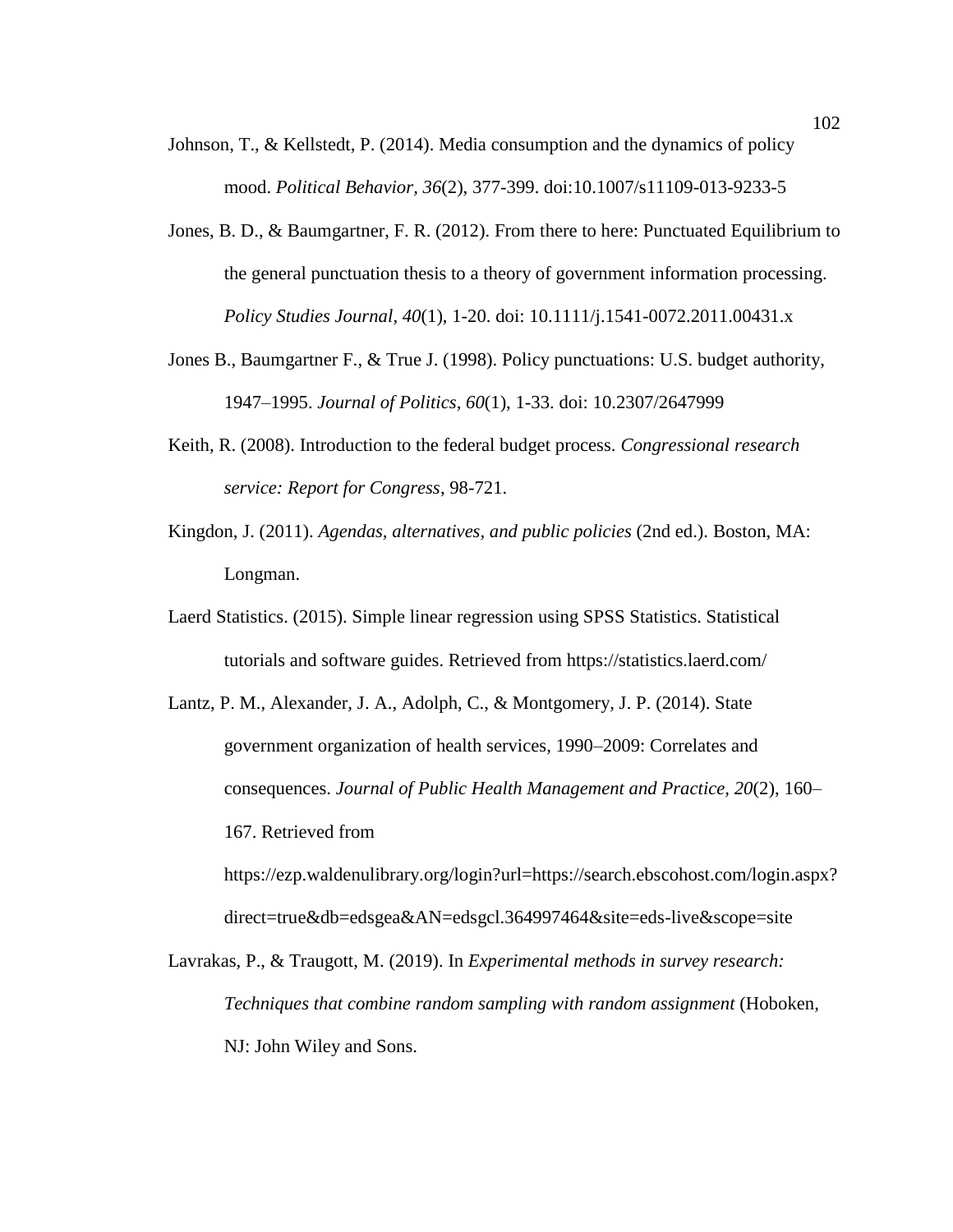- Leider, J., Sellers, K., Shah, G., Pearsol, J., & Jarris, P. (2012). Public health spending in 2008: On the challenge of integrating PHSSR data sets and the need for harmonization. *Journal of Public Health Management & Practice, 18*, 355-363. doi:10.1097/PHH.0b013e31824c60d7
- Liang, J., & Fiorino, D. J. (2013). The implications of policy stability for renewable energy innovation in the United States, 1974–2009. *Policy Studies Journal, 41*, 97-118. doi:10.1111/psj.12004
- Library of Congress (n.d.). Congressional information service. Retrieved from https://lccn.loc.gov/79158879
- Library of Congress (n.d.). ProQuest congressional database. Retrieved from (http://eresources.loc.gov/record=e1000130~S9
- Livingood, W., Morris, M., Sorensen, B., Chapman, K., Rivera, L., Beitsch, L., …Wood, D. (2013). Revenue sources for essential services in Florida: Findings and implications for organizing and funding public health. *Journal of Public Health Management & Practice, 19*(4), 371-378. doi: 10.1097/PHH.0b013e318269e41c
- Lovett, J., Bevan, S., & Baumgartner, F. R. (2015). Popular presidents can affect congressional attention, for a little while. *Policy Studies Journal, 43*(1), 22-43. doi:10.1111/psj.12087
- Martin, M. H., & Streams, M. (2015). Punctuated equilibrium theory: An empirical investigation of its relevance for global health expenditure. *Public Budgeting & Finance, 35*(1), 73–94. doi:10.1111/pbaf.12055

Marton, J., Sung, J., & Honore, P. (2015). Does more public health spending buy better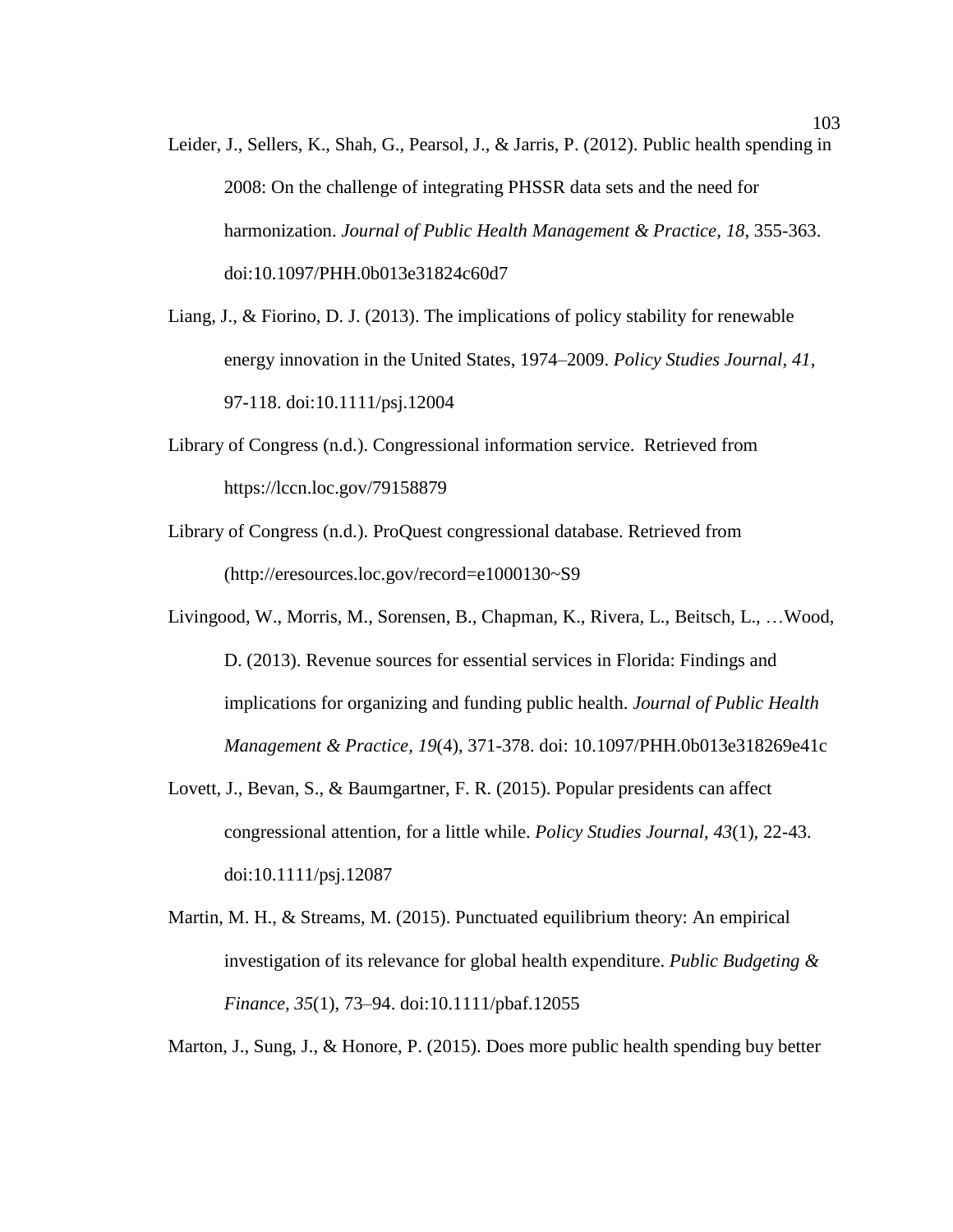health? *Health Services Research and Managerial Epidemiology, 2*, 1-9. doi:10.1177/2333392815580750

- Mays, G. P., & Smith, S. A. (2009). Geographic variation in public health spending: Correlates and consequences. *Health Services Research, 44*(5), 1796-1817. doi:10.1111/j.1475-6773.2009.01014.x
- Mays, G. P., & Smith, S. A. (2011). Evidence links increases in public health spending to declines in preventable deaths. *Health Affairs, 30*(8), 1585-1593. doi: 10.1377/hlthaff.2011.0196
- Mays, G. P., & Hogg, R. A. (2015). Economic shocks and public health protections in U. S. metropolitan areas. *American Journal of Public Health, 105*, S280-S287. doi:10.2105/AJPH.2014.302456
- Mortensen, P. (2009). Political attention and public spending in the United States. *The Policy Studies Journal, 37*(3), 435-455. doi: 10.1111/j.1541-0072.2009.00322.x
- National Opinion Research Center. (2015). Trends in national spending priorities, 1973- 2014. *General Social Survey Final Report*. Retrieved from NORC website: https://gssdataexplorer.norc.org/documents/906/display
- National Opinion Research Center. (2017). U.S. General Social Survey. Retrieved fromhttp://www.gss.norc.org/
- Nishishiba, M., Jones, M., & Kraner, M. (2017). *Research Methods and Statistics for Public and Nonprofit Administrators: A Practical Guide.* London, England: SAGE Publications.

Nowlin, M. (2011). Theories of the policy process: State of the research and emerging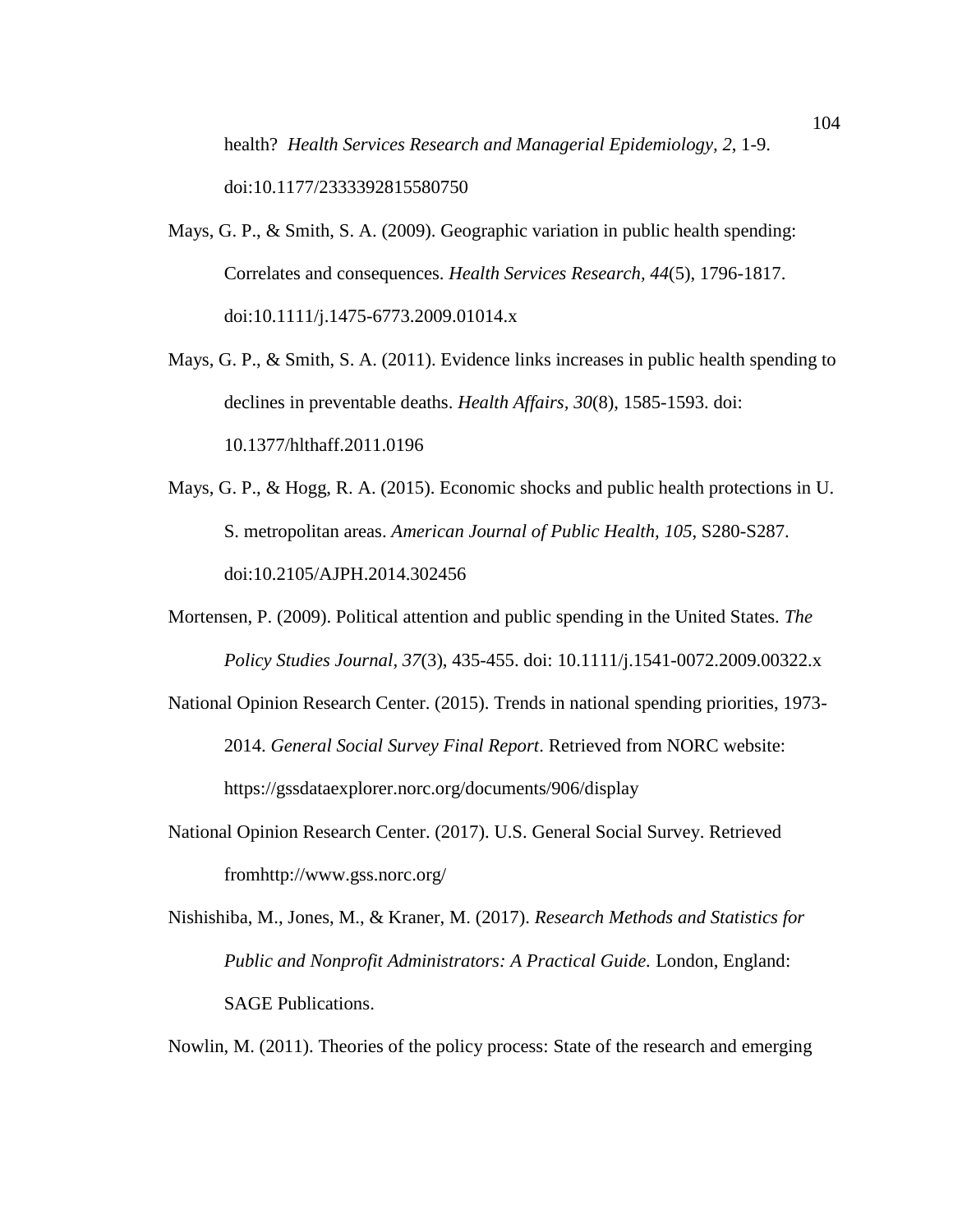trends. *Policy Studies Journal, 39*(1), 41-60. Retrieved from https://ezp.waldenulibrary.org/login?url=https://search.ebscohost.com/login.aspx?

direct=true&db=edsgea&AN=edsgcl.253322309&site=eds-live&scope=site

- Office of Management and Budget. (2016). Introduction to the historical tables: Structure, coverage and concepts. Retrieved from https://www.whitehouse.gov/sites/default/files/omb/budget/fy2017/assets/hist\_intr o.pdf
- Ogden, L. (2012). How federalism shapes public health financing, policy, and program options. *Journal of Public Health Management and Practice, 18*(4), 317-322. Retrieved from https://ezp.waldenulibrary.org/login?url=https://search.ebscohost.com/login.aspx?

direct=true&db=edsgea&AN=edsgcl.303837750&site=eds-live&scope=site

- Pacheco, J., & Boushey, G. (2014). Public health and agenda setting: Determinants of state attention to tobacco and vaccines. *Journal of Health Politics, Policy & Law, 39*(3), 565-589. doi:10.1215/03616878-2682612
- Policy Agenda Project. (2014). *Congressional hearings codebook*. Retrieved from http://www.policyagendas.org/
- Policy Agenda Project. (2015). *Policy moods codebook*. Retrieved from https://comparativeagendas.s3.amazonaws.com/codebookfiles/Policy\_Moods\_Co debook\_1.pdf
- Policy Agenda Project. (2015). *Topics codebook*. Retrieved from https://www.comparativeagendas.net/us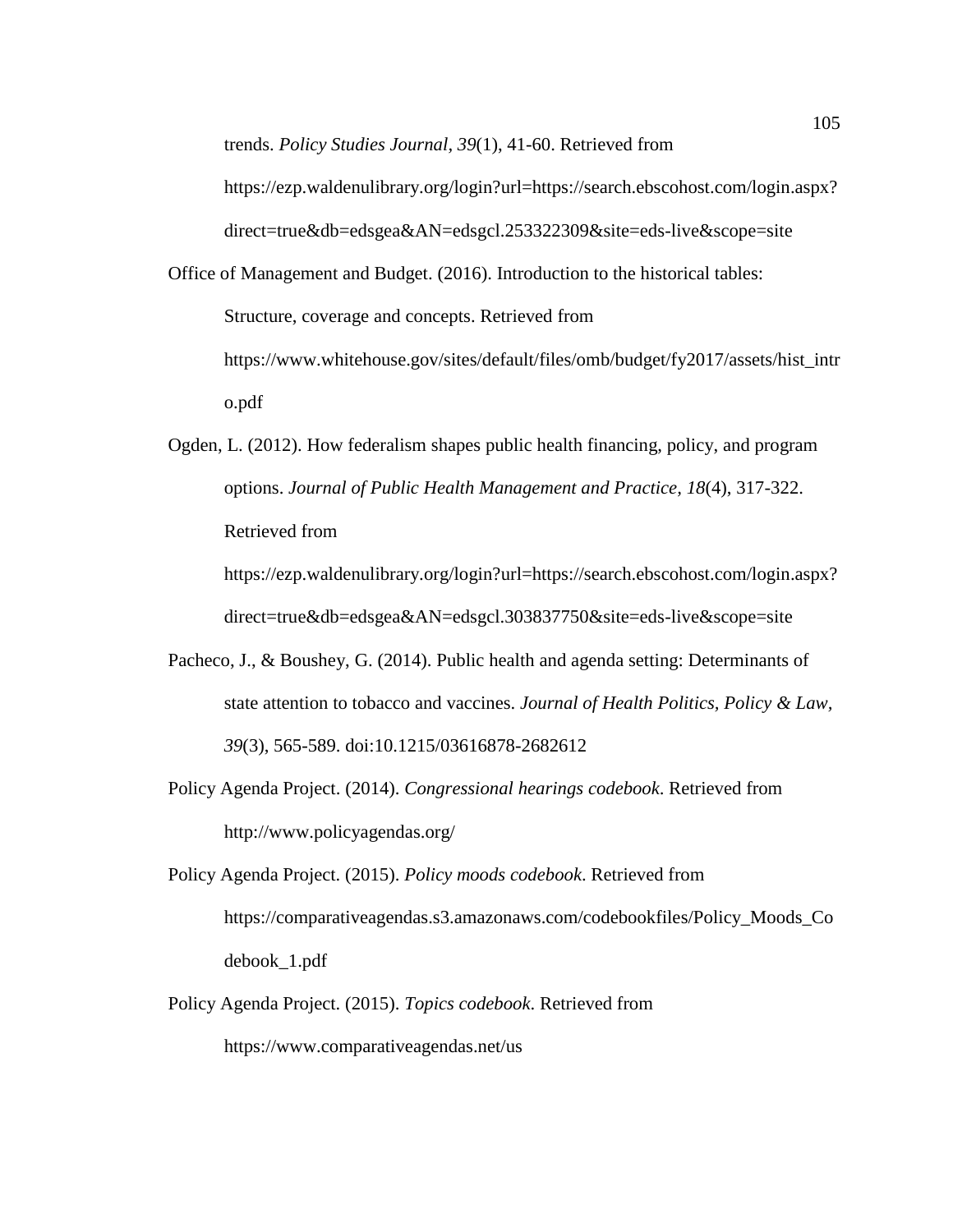- Prndle, D. F. (2012). Importing concepts from biology into political science: The case of punctuated equilibrium. *Policy Studies Journal, 40*(1), 21-44. doi:10.1111/j.1541- 0072.2011.00432.x
- Prust, M. L., Clark, K., Davis, B., Pallas, S. W., Kertanis, J., O'Keefe, E.,… Humphries, D. (2015). How Connecticut health directors deal with public health budget cuts at the local level. *American Journal of Public Health, 105*, S268–S273. doi:10.2105/AJPH.2014.302499
- RAOsoft. (2004). *Sample size calculator*. Retrieved from http://www.raosoft.com/samplesize.html
- Redhead, C., Bagalman, E., Heisler, E., Johnson, J., Lister, S., Sarata, A., & Thaul, S. (2014). Public health services agencies: Overview and funding. *Congressional research service: Report for Congress*, 7-5700.
- Redhead, C., & Dabrowska, A. (2015). Public health services agencies: Overview and funding (FY 2011–FY 2016). *Congressional research service: Report for Congress,* R43304.

Reschovsky, A., & Zahner, S. J. (2016). Forecasting the revenues of local public health departments in the shadows of the "Great Recession". *Journal of Public Health Management and Practice, 22*(2), 120-128. Retrieved from https://ezp.waldenulibrary.org/login?url=https://search.ebscohost.com/login.aspx? direct=true&db=edsgea&AN=edsgcl.441647213&site=eds-live&scope=site

Rhee, D. (2014). The impact of performance information on congressional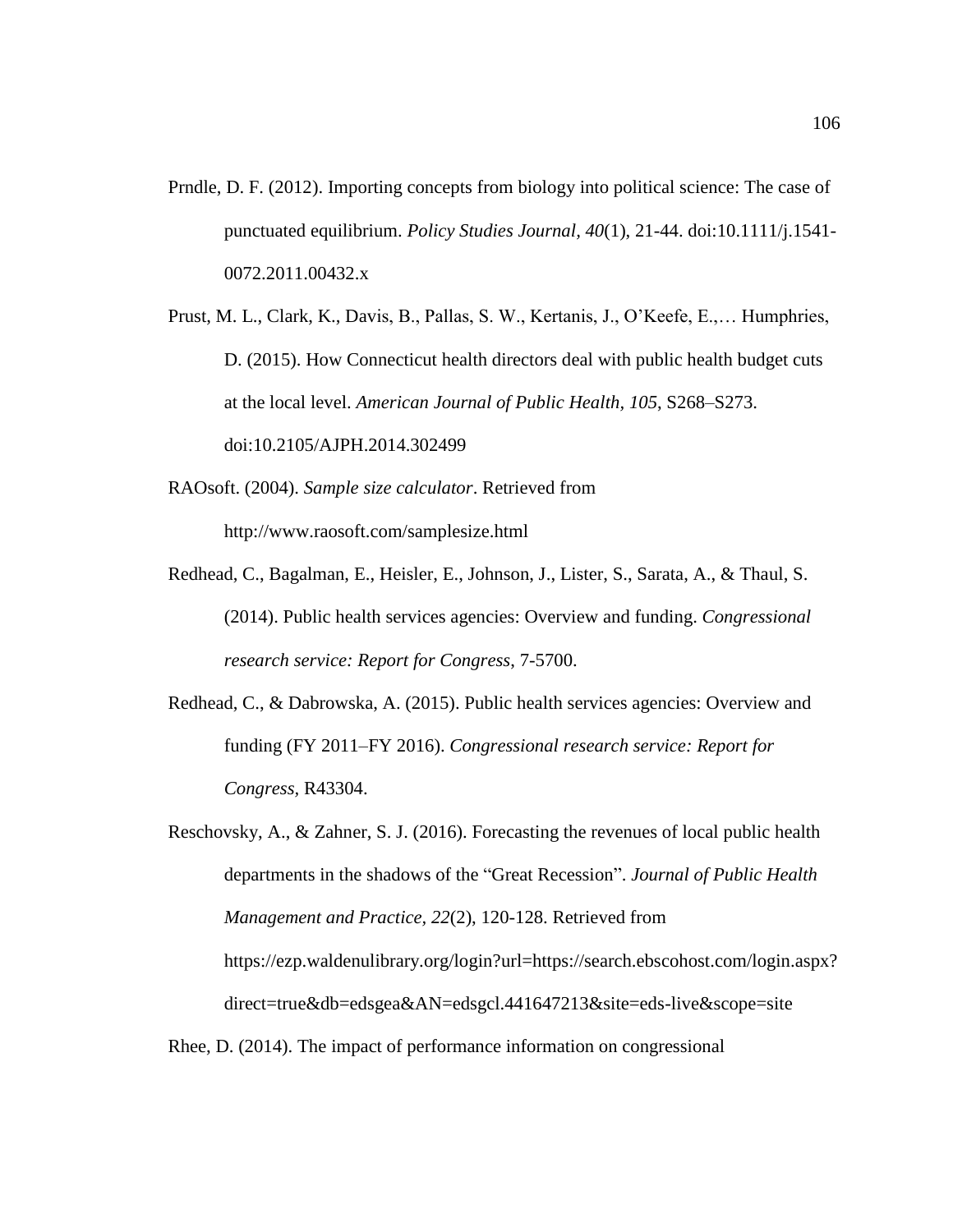appropriations. *Public Performance & Management Review, 38*, 100-124. doi:10.2753/PMR1530-9576380105

Robinson S., & Caver F. (2006). Punctuated equilibrium and congressional budgeting. *Political Research Quarterly, 59*(1), 161-166. doi:10.1177/106591290605900114

Robinson, S. E., Flink, C. M., & King, C. M. (2014). Organizational history and budgetary punctuation. *Journal of Public Administration Research & Theory, 24*(2), 459-471. doi:10.1093/jopart/mut035

- Ryu, J. (2009). Exploring the factors for budget stability and punctuations: A preliminary analysis of state government sub-functional expenditures. *The Policy Studies Journal, 37*(3) 457-473. doi:10.1111/j.1541-0072.2009.00323.x
- Ryu, J. E. (2011). Legislative professionalism and budget punctuations in state government sub-functional expenditures. *Public Budgeting & Finance*, *31*(2), 22- 42. doi:10.1111/j.1540-5850.2011.00978.x
- Santerre, R. E. (2009). Jurisdiction size and local public health spending. *Health Services Research*, *44*(6), 2148-2166. doi:10.1111/j.1475-6773.2009.01006.x
- Saturno, J. V., Heniff Jr., B., & Lynch, M. S. (2016). The Congressional Appropriations Process: An Introduction. *Congressional Research Service: Report*, 1–21. Retrieved from https://ezp.waldenulibrary.org/login?url=https://search.ebscohost.com/login.aspx?

direct=true&db=tsh&AN=119907968&site=eds-live&scope=site

Schick, A (2007). *The federal budget: Politics, policy, process*. Washington, D.C.: Brookings Institute Press.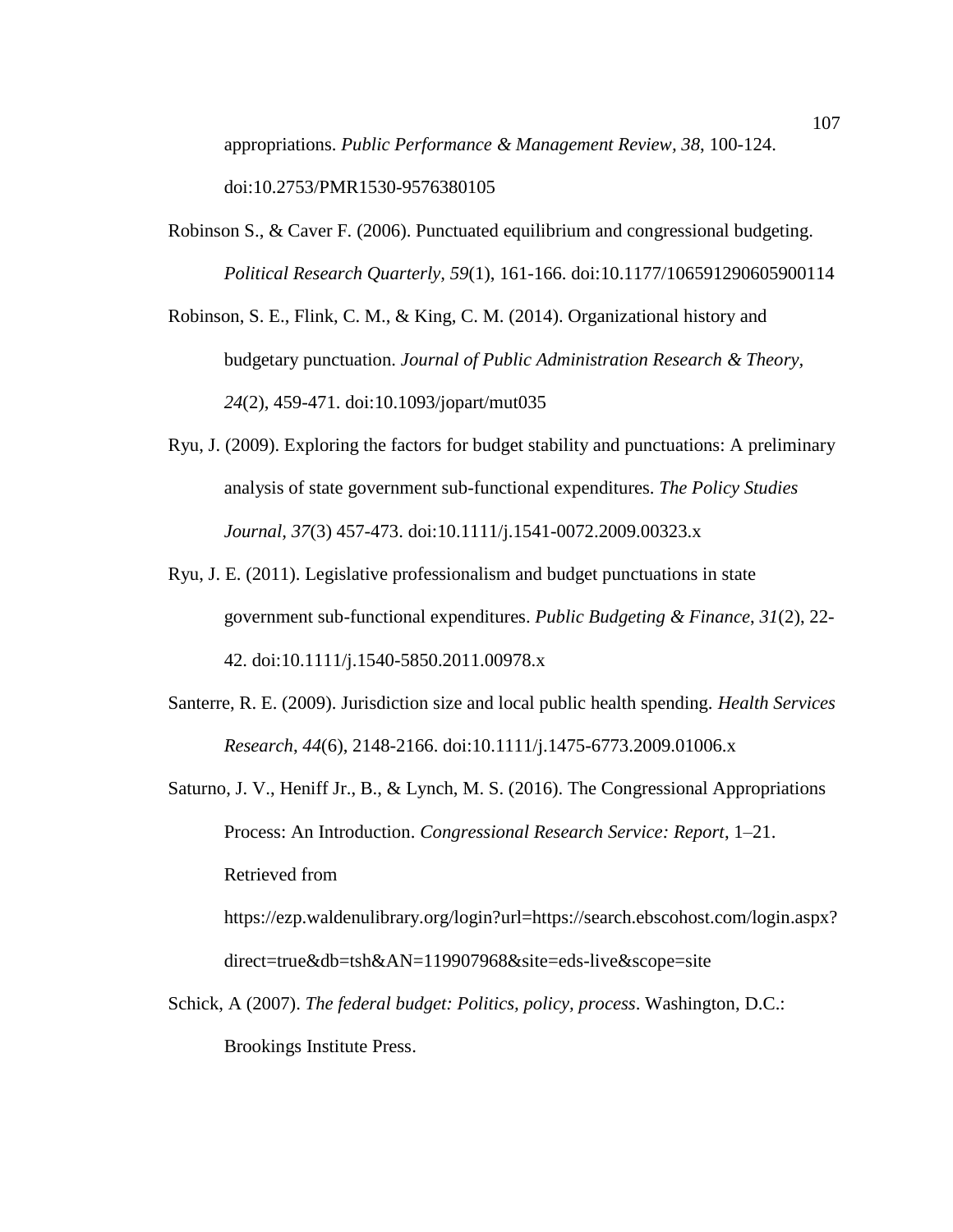- Schlager, E. (2007) A comparison of frameworks, theories, and models of policy process. In P. Sabatier (ed.), *Theories of the policy process*. Boulder, CO: Westview Press.
- Shi, L., & Johnson J. A., (Eds) (2014). *Novick & Morrow's public health administration: Principles for population-based management* (3rd ed.). Burlington, MA: Jones & Bartlett Learning
- Sink, C. A., & Mvududu, N. H. (2010). Statistical power, sampling, and effect sizes: Three keys to research relevancy. *Counseling Outcome Research and Evaluation*, *1*(2), 1–18. doi:10.1177/2150137810373613
- Smith, T. W. (1984). *A preliminary analysis of methodological experiments in the 1984 GSS* (GSS Methodological Report *No. 30)*. Retrieved from The General Social Survey website: http://www.gss.norc.org/Documents/reports/methodologicalreports/MR030 A Preliminary Analysis of Methodological Experiments on the 1984 GSS.pdf
- Smith, T. W. (1987). That which we call welfare by any other name would smell sweeter: An analysis of the impact of question wording on response patterns. *Public Opinion Quarterly 51*(1), 75-83. doi: 10.1086/269015
- Smith, T.W. (2006). *Wording effects on national spending priority items across time, 1973-2004* (GSS Methodological Report *No. 107*). Retrieved from The General Social Survey website:

http://www.gss.norc.org/Documents/reports/methodological-reports/MR107.pdf

Stegner, T., & Fort, R. (1995). A test of congressional dominance over administrative agencies: The case of the U.S. Forest Service. *Social Science Quarterly, 76*(4),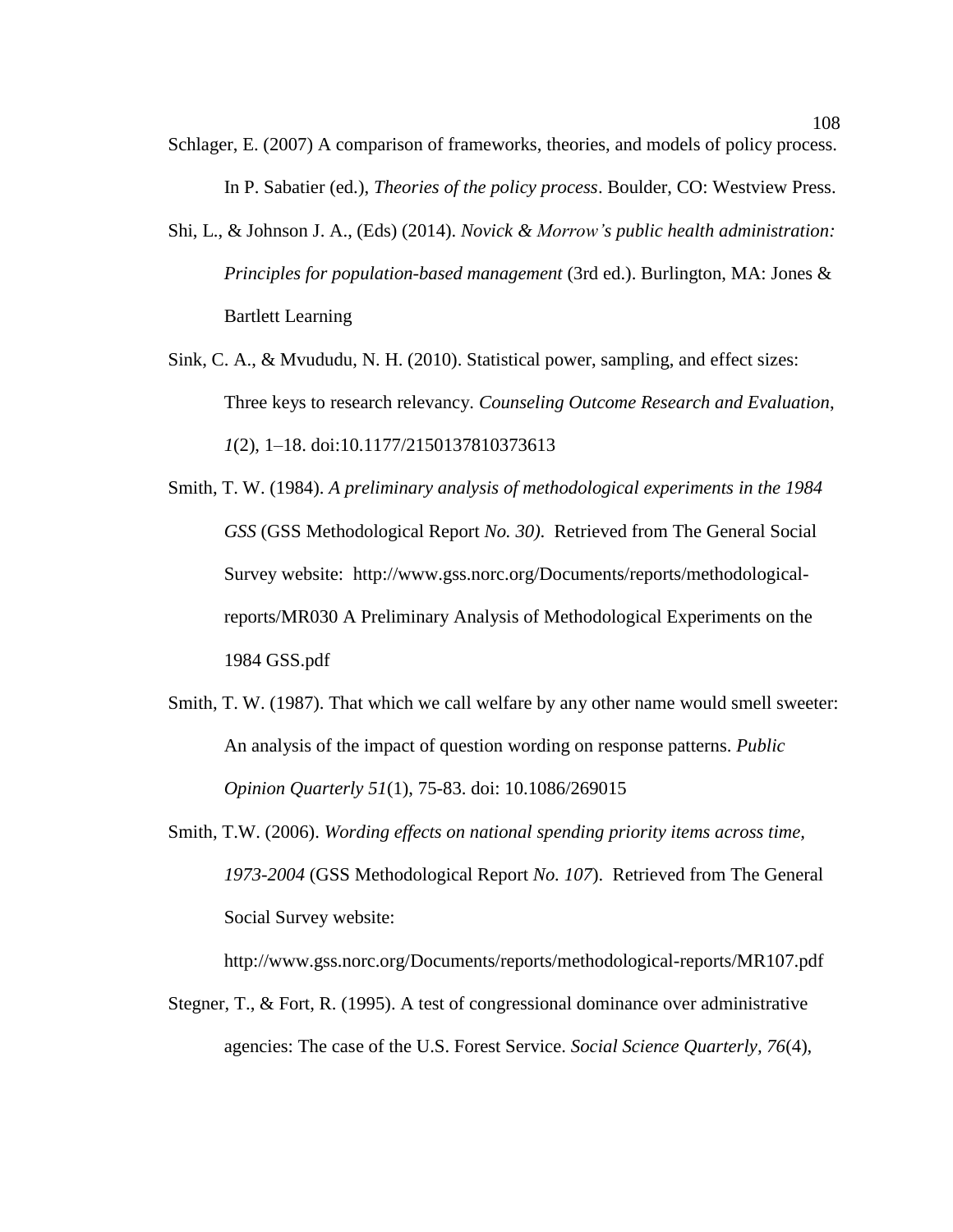839-852. Retrieved from

https://ezp.waldenulibrary.org/login?url=https://search.ebscohost.com/login.aspx? direct=true&db=edsgea&AN=edsgcl.17777419&site=eds-live&scope=site

- Sweeney, K. (2011). Regression toward the mean. In M.S. Lewis-Beck, A. Bryman, & T. Futing Liao. (Eds) *The SAGE Encyclopedia of Social Science Research Methods*. Thousand Oaks, CA: SAGE Publications Ltd. doi: 10.4135/9781412950589
- Tollestrup, J. (2014). Congressional action on FY 2015 appropriations process. *Congressional Research Service: Report*, R43776.
- True, J.L. (2009). *Historical budget records converted to the present categorization with actual results for FY 1947-2008*. Retrieved from Policy Agenda Project website: https://www.comparativeagendas.net.
- U.S. Government Information. (2016). *About news. What are congressional sessions?* Retrieved from http://usgovinfo.about.com/od/uscongress/a/congsessions.htm
- U.S. Government Publishing Office. (2015). *About congressional hearings*. Retrieved from https://www.gpo.gov/help/about\_congressional\_hearings.htm
- Wlezien, C., & Soroka, S. N. (2003). Measures and models of budgetary policy. *The Policy Studies Journal*, *31*(2) 273-286. Retrieved from https://ezp.waldenulibrary.org/login?url=https://search.ebscohost.com/login.aspx? direct=true&db=edsgea&AN=edsgcl.103014876&site=eds-live&scope=site
- Woon, J., & Anderson, S. (2012). Political bargaining and the timing of congressional appropriations. *Legislative Studies Quarterly*, *37*(4), 409-436. doi:10.1111/j.1939- 9162.2012.00056.x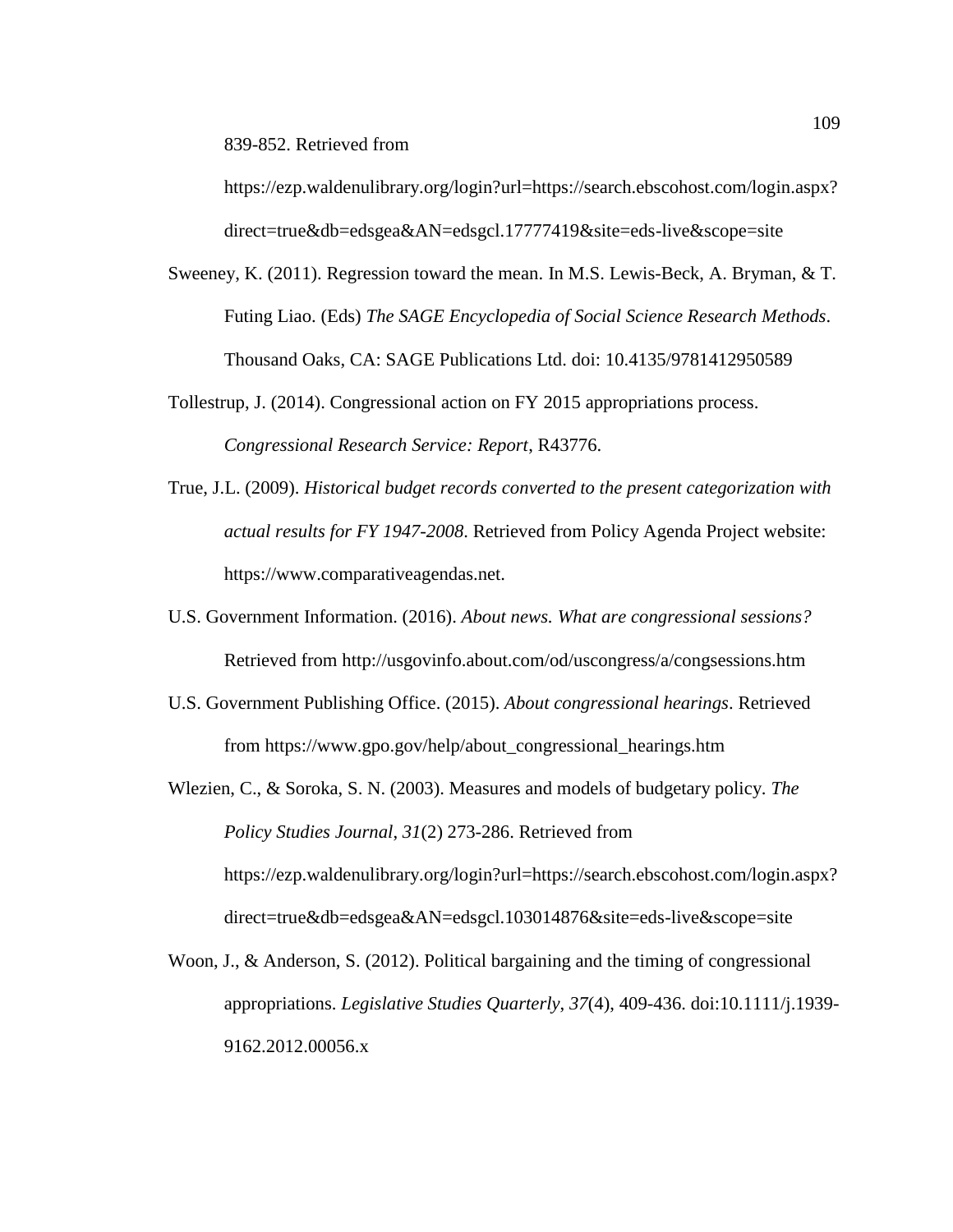Workman S., Jones B., & Jochim A. (2009). Information processing and policy dynamics. *The Policy Studies Journal*, *37*(1) 75-92. doi: 10.1111/j.1541- 0072.2008.00296.x

Worsham, J., & Stores, C. (2012). Pet sounds: Subsystems, regimes, policy punctuations, and the neglect of African- American farmers, 1935-2006. *Policy Studies Journal*, *40*(1), 169-190. Retrieved from https://ezp.waldenulibrary.org/login?url=https://search.ebscohost.com/login.aspx?

direct=true&db=edsgea&AN=edsgcl.279475663&site=eds-live&scope=site

Xinsheng, L., Lindquist, E., & Vedlitz, A. (2011). Explaining media and congressional attention to global climate change, 1969-2005: An empirical test of agenda-setting theory*. Political Research Quarterly*, *64*, 405-419.

doi:10.1177/1065912909346744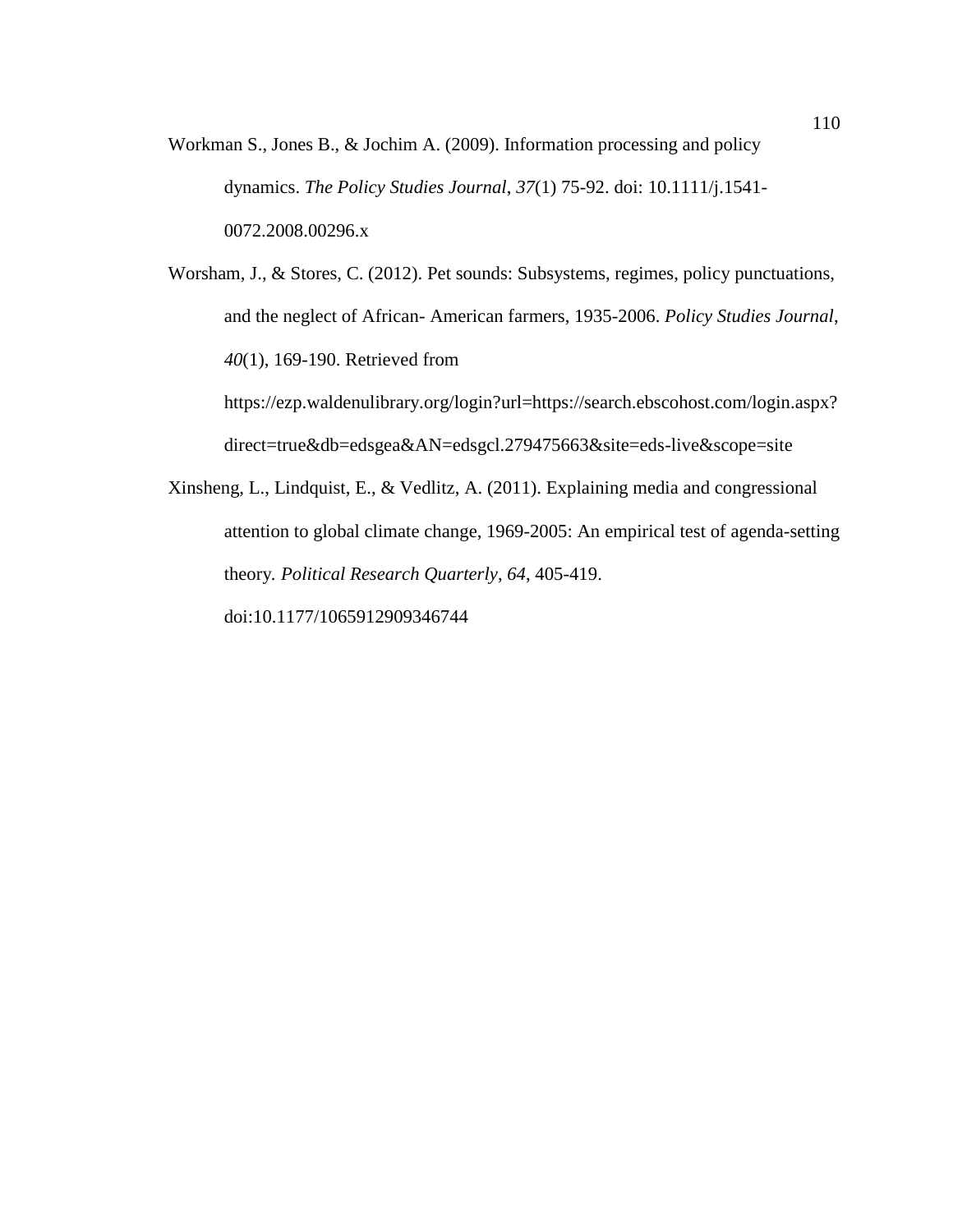Appendix A: Policy Agenda Project Congressional Hearing Codes Health

## **300: General**

Examples: National Institute of Health (NIH) appropriations, Department of Health and Human Services (DHHS) appropriations, activities that provide little evidence of policy direction, commissions to study health issues, solvency of Medicare.

### **331: Prevention, communicable diseases and health promotion**

Examples: Cancer screening, health promotion programs, consumer guides, medical information, health education in schools, immunization, prevention programs for osteoporosis, sexually transmitted diseases, tuberculosis, federal response to AIDS, breast cancer treatment, skin cancer, renal disease, treatment of high blood pressure, Legionnaire's disease, communicable disease control, sickle cell anemia prevention, polio, Center for Disease Control funding, designation of national health promotion holidays.

### **332: Infants and children**

Examples: Preventive services for children, prenatal care, child and juvenile health care, school health programs, child immunization, Comprehensive Child Immunization Act, reduction of infant mortality, promotion of breast feeding, prenatal care programs, child health care, sudden infant death syndrome, childhood malnutrition, fetal alcohol syndrome, child dental care.

# **333: Mental illness and mental retardation**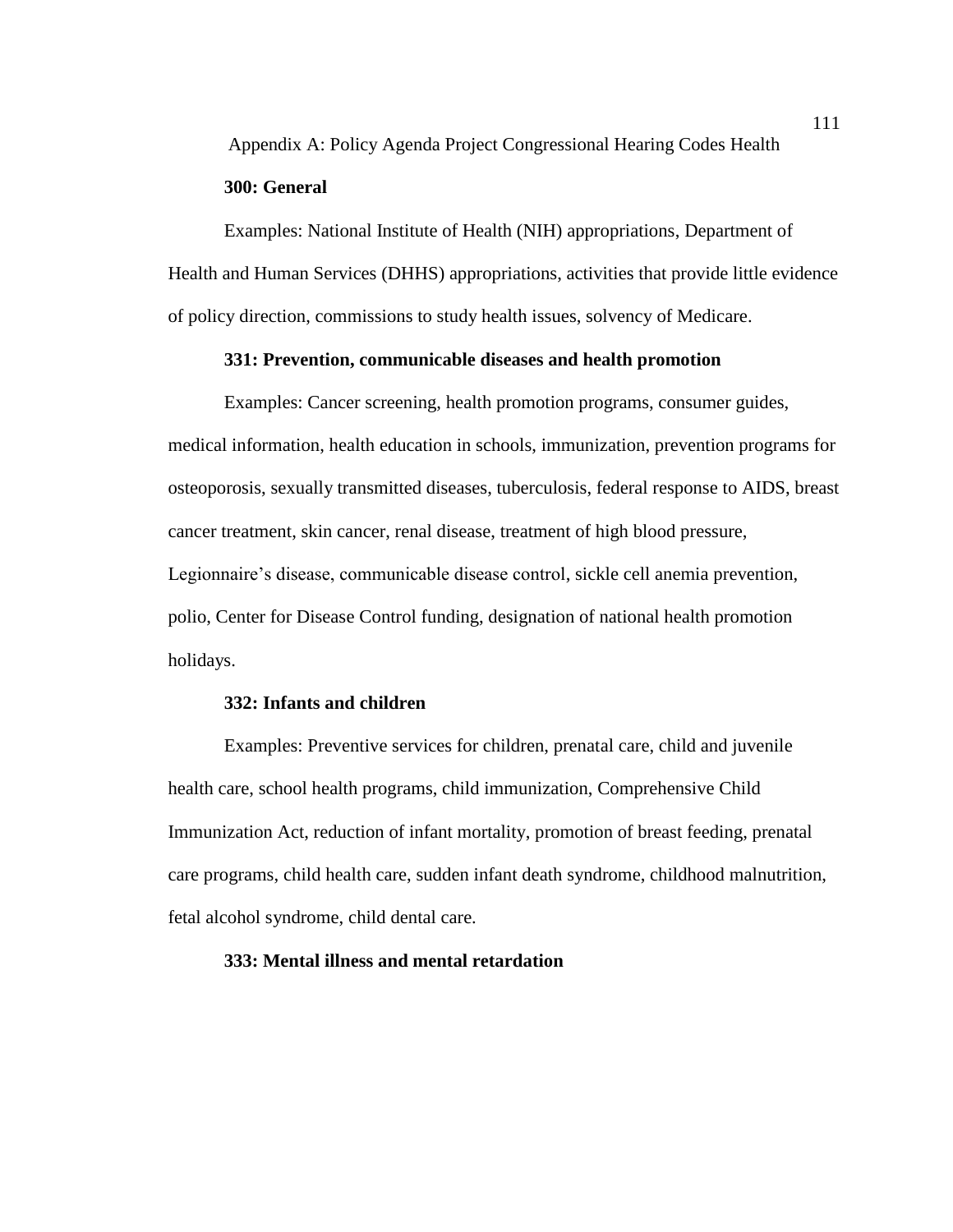Examples: Federal role in providing services to the mentally ill, mental health services, quality of care for mentally ill, mentally ill and handicapped children, specialized housing for mentally retarded, mental health centers, veteran's mental health.

### **341: Tobacco Abuse, Treatment, and Education**

Examples: cigarette advertising and regulatory issues, ban on smoking in federal buildings, increase public awareness of smoking health risks, smoking prevention education programs, health effects associated with smoking.

#### **342: Alcohol/Controlled and Illegal Drug Abuse, Treatment, and Education**

Examples: implementation of the national minimum drinking age act, alcoholic beverage advertising act, alcohol abuse among the elderly, prevention of adolescent alcohol abuse, health insurance coverage of alcohol abuse treatment, drunk driving victims protection, drunk driving enforcement aid for states, alcoholism prevention programs, drug abuse education and prevention programs in schools, community based anti-drug programs, federal prison substance abuse treatment availability act, drug abuse treatment programs and insurance coverage, extension of drug and alcohol abuse prevention programs, health coverage of drug and alcohol abuse treatment programs, drug and alcohol abuse prevention programs in schools, drug and alcohol abuse in the armed services, juvenile alcohol and drug abuse, entertainment industry efforts to curb drug and alcohol abuse.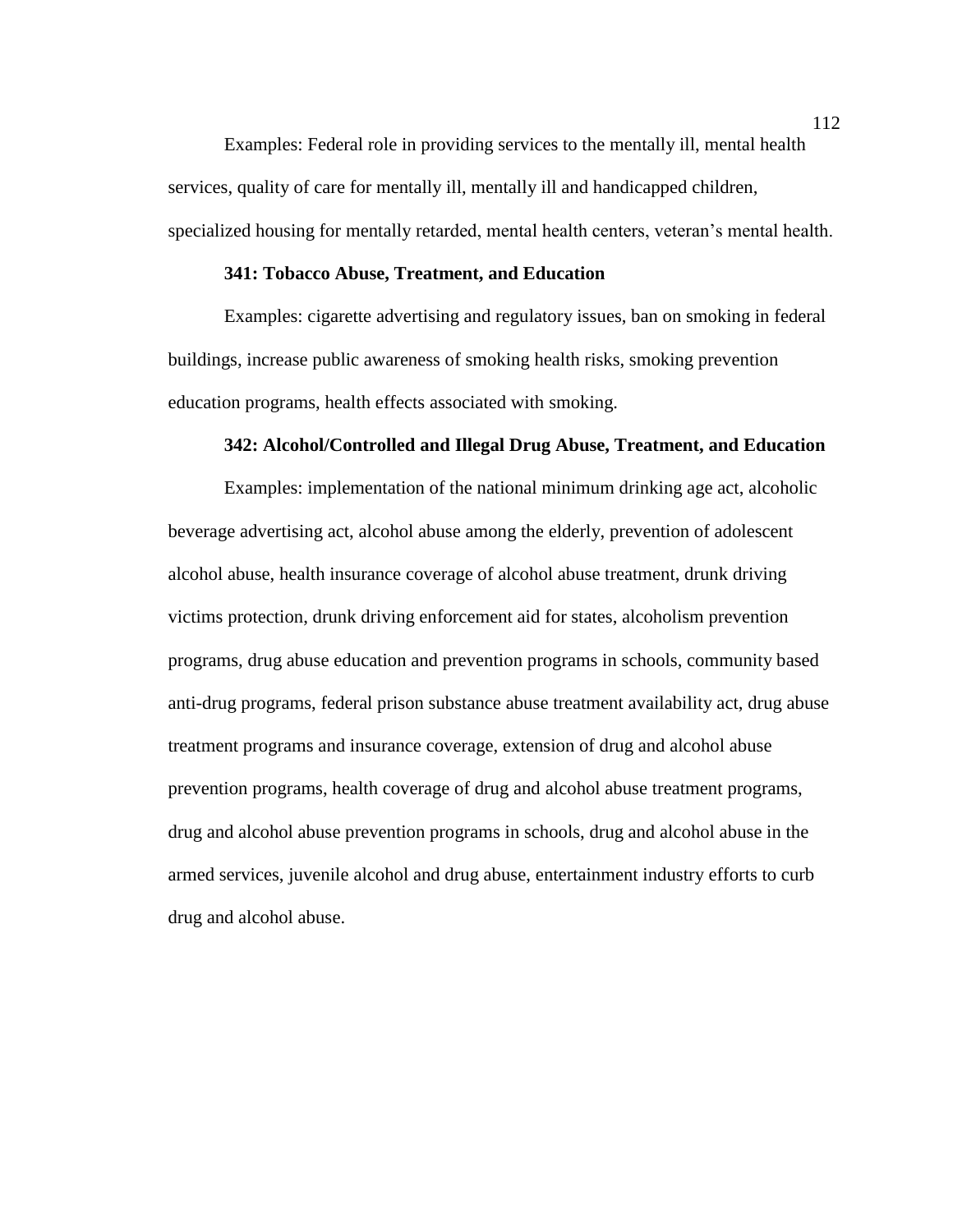| Varname          | Policy Code | Question                                                                                                                                                                                                                                                                                                                         |
|------------------|-------------|----------------------------------------------------------------------------------------------------------------------------------------------------------------------------------------------------------------------------------------------------------------------------------------------------------------------------------|
| <b>HCREFORM</b>  | 301         | As of right now, do you favor or oppose<br>the healthcare reform proposals<br>presently being discussed?                                                                                                                                                                                                                         |
| <b>HEALTHGOV</b> | 301         | Do you think it is the responsibility of<br>the federal government to make sure all<br>Americans have health care coverage, or<br>is that not the responsibility of the<br>federal government?                                                                                                                                   |
| <b>HLTHMORE</b>  | 301         | Do you think it is the responsibility of<br>the federal government to make sure all<br>Americans have health care coverage, or<br>is that not the responsibility of the<br>federal government?                                                                                                                                   |
| <b>HLTHPSRA</b>  | 301         | I'd like to read you a list of some<br>programs and proposals that are being<br>discussed in this country today. For each<br>one, please tell me whether you strongly<br>favor, favor, oppose, or strongly oppose<br>itThe U.S. government guaranteeing<br>health insurance for all citizens, even if<br>it means raising taxes. |
| <b>HLTHTAX</b>   | 301         | I notice you said you would like the<br>government to do more on (health<br>measures). Would you favor this<br>increased activity if it required an<br>increase in taxes?                                                                                                                                                        |
| <b>MAINTAIN</b>  | 301         | Which of the following approaches for<br>providing health care in the United<br>States would you prefer-replacing the<br>current health care system with a new<br>government run health care system, or<br>maintaining the current system based<br>mostly on private health insurance?                                           |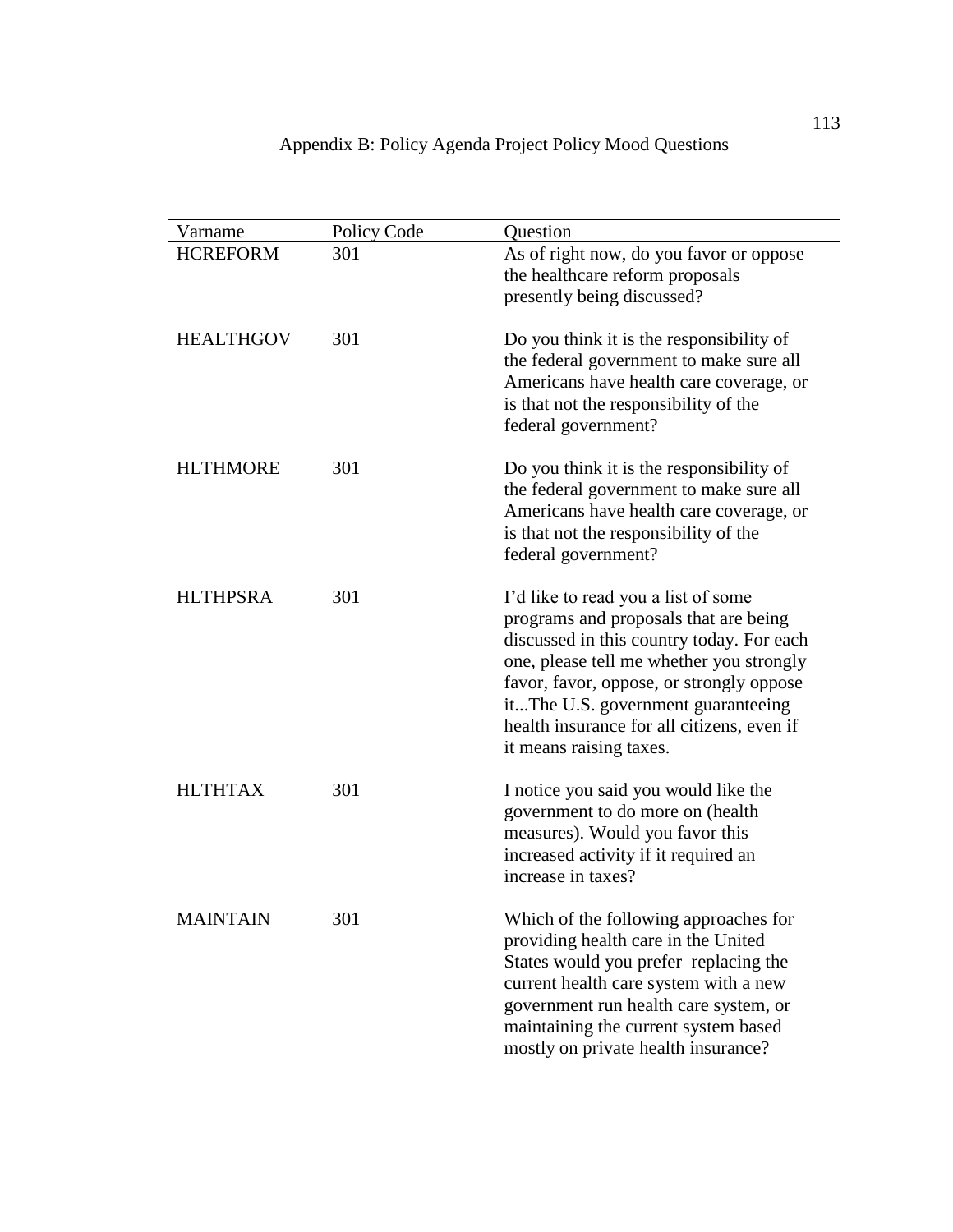|                      |     |                                                                                                                                                                                                                                                                                                                                                                                                                               | 114 |
|----------------------|-----|-------------------------------------------------------------------------------------------------------------------------------------------------------------------------------------------------------------------------------------------------------------------------------------------------------------------------------------------------------------------------------------------------------------------------------|-----|
| MHEALTH1             | 301 | The government ought to help people<br>get doctors and hospital care at low cost.<br>Agree or disagree?                                                                                                                                                                                                                                                                                                                       |     |
| MHEALTH <sub>2</sub> | 301 | Some say the government in<br>Washington ought to help people get<br>doctors and hospital care at low cost;<br>others say the government should not<br>get into this. Have you been interested<br>enough in this to favor one side over the<br>other?                                                                                                                                                                         |     |
| MHEALTH3             | 301 | There is much concern about the rapid<br>rise in medical and hospital costs. Some<br>feel there should be a government<br>insurance plan which would cover all<br>medical and hospital expenses. Others<br>feel that medical expenses should be<br>paid by individuals, and through private<br>insurance like Blue Cross. Where would<br>you place yourself on this scale, or<br>haven't you thought very much about<br>this? |     |
| <b>NATHEAL</b>       | 301 | Are we spending too much, too little, or<br>about the right amount on improving<br>and protecting the nation's health                                                                                                                                                                                                                                                                                                         |     |
| <b>NATHEALY</b>      | 301 | Are we spending too much, too little, or<br>about the right amount on health                                                                                                                                                                                                                                                                                                                                                  |     |
| <b>NYTHEAL</b>       | 301 | Do you think the government in<br>Washington should guarantee medical<br>care for all people who don't have health<br>insurance, or isn't that the responsibility<br>of the government in Washington?                                                                                                                                                                                                                         |     |
| <b>NYTHINS</b>       | 301 | Do you think the federal government<br>should require companies to provide<br>health insurance for all of their workers,<br>or is this something that should be left<br>up to the individual company?                                                                                                                                                                                                                         |     |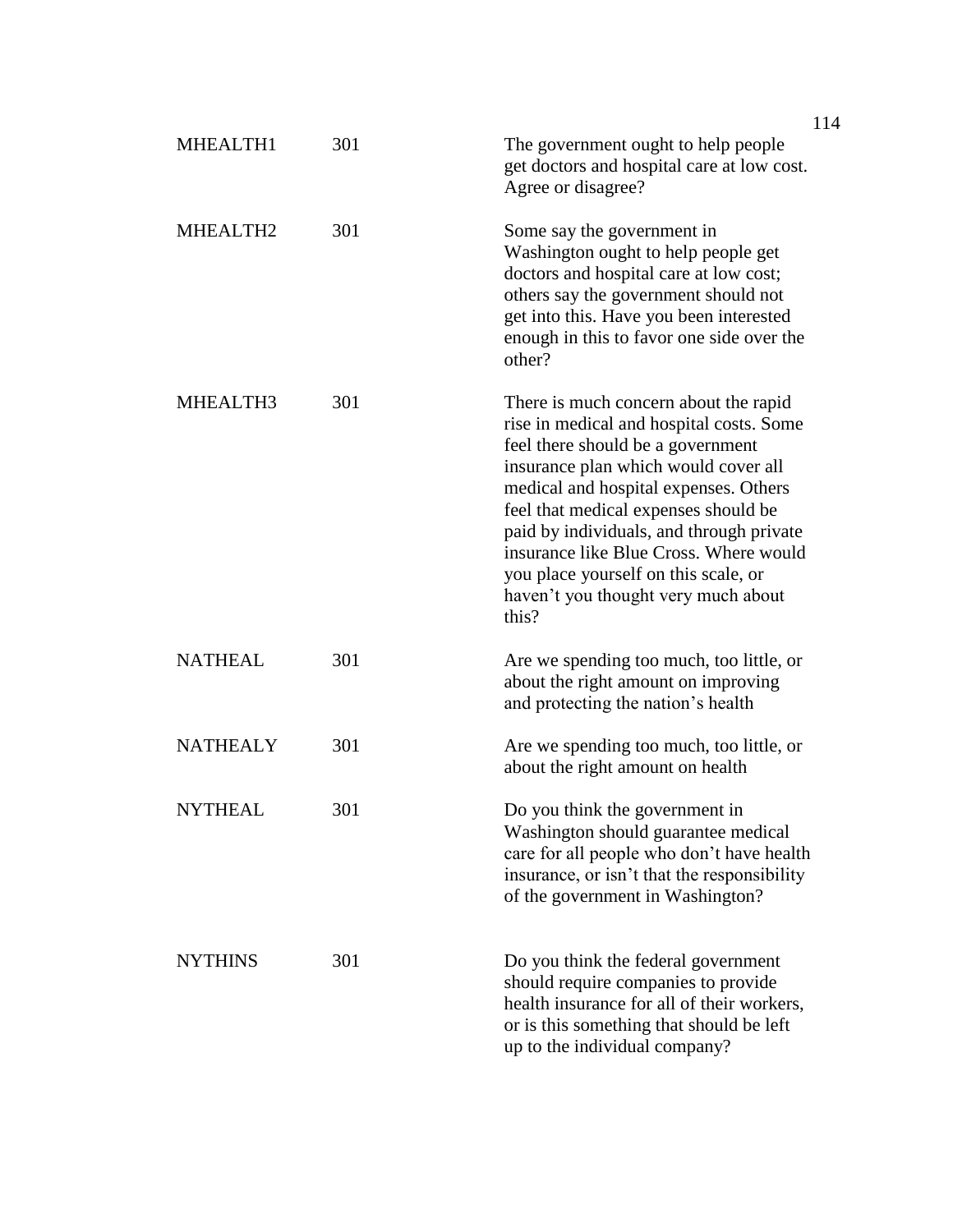| NYTHINS2        | 301 | Do you favor or oppose national health<br>insurance, which would be financed by<br>tax money, paying for most forms of<br>healthcare?                                                                                                                                                                                                                                                                                                                                                                                                                    |
|-----------------|-----|----------------------------------------------------------------------------------------------------------------------------------------------------------------------------------------------------------------------------------------------------------------------------------------------------------------------------------------------------------------------------------------------------------------------------------------------------------------------------------------------------------------------------------------------------------|
| <b>RPHEALTH</b> | 301 | There are many problems facing our<br>nation today. But at certain times some<br>things are more important than others,<br>and need more attention from our<br>Federal Government than others. I'd like<br>to know for each of the things on this list<br>whether you think it is something the<br>government should be making a major<br>effort on now, or something the<br>government should be making some<br>effort on now, or something not needing<br>any particular government effort now.<br>Taking steps to contain the cost of health<br>care. |
| <b>SPHLTH</b>   | 301 | Listed below are various areas of<br>government spending. Please indicate<br>whether you would like to see more or<br>less government spending in each area.<br>Remember that if you say 'much more,'<br>it might require a tax increase to pay for<br>itSpend much more, spend more,<br>spend the same as now, spend less,<br>spend much lessHealth.                                                                                                                                                                                                    |
| <b>SPAIDS</b>   | 331 | Should federal spending on SPENDING<br>ON AIDS RESEARCH be increased,<br>decreased, or kept about the same?                                                                                                                                                                                                                                                                                                                                                                                                                                              |
| PROHIB1         | 342 | If the question of national prohibition<br>should come up again, would you vote<br>wet or dry?                                                                                                                                                                                                                                                                                                                                                                                                                                                           |
| PROHIB2         | 342 | Would you favor or oppose a law<br>forbidding the sale of all beer, wine, and<br>liquor throughout the nation?                                                                                                                                                                                                                                                                                                                                                                                                                                           |
| <b>NATDRUG</b>  | 344 | Are we spending too much, too little, or<br>about the right amount dealing with drug                                                                                                                                                                                                                                                                                                                                                                                                                                                                     |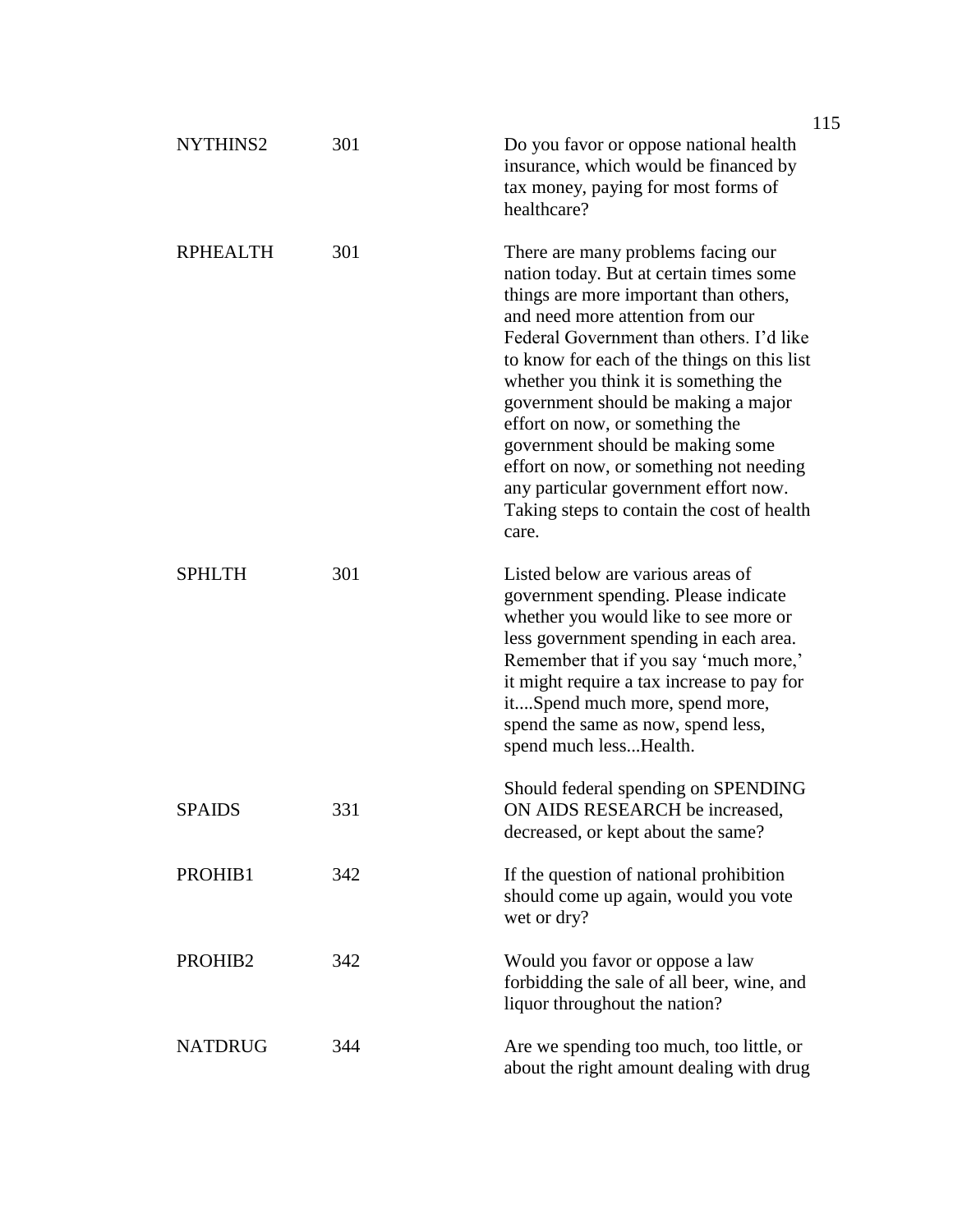|                 |     | addiction?                                                                                                                                                                                                                                                                                                                                                                                                                                                                                                                                                                 |
|-----------------|-----|----------------------------------------------------------------------------------------------------------------------------------------------------------------------------------------------------------------------------------------------------------------------------------------------------------------------------------------------------------------------------------------------------------------------------------------------------------------------------------------------------------------------------------------------------------------------------|
| <b>STEMCELL</b> | 398 | Sometimes fertility clinics produce extra<br>fertilized eggs, also called embryos, that<br>are implanted in a woman's womb.<br>These extra embryos either are<br>discarded, or couples can donate them<br>for use in medical research called stem-<br>cell research. Some people support<br>stem-cell research, saying it's an<br>important way to find treatments for<br>many diseases. Other people oppose<br>stem-cell research, saying it's wrong to<br>use any human embryos for research<br>purposes. What about you-do you<br>support or oppose stem-cell research? |
| <b>NATSCI</b>   | 398 | Are we spending too much, too little, or<br>about the right amount on supporting<br>scientific research?                                                                                                                                                                                                                                                                                                                                                                                                                                                                   |
| <b>RICHTAX</b>  | 107 | What about rich people? Do you feel<br>rich people are asked to pay MORE<br>THAN THEY SHOULD in federal<br>income taxes, about the RIGHT<br>AMOUNT, or LESS THAN THEY<br>SHOULD?                                                                                                                                                                                                                                                                                                                                                                                           |